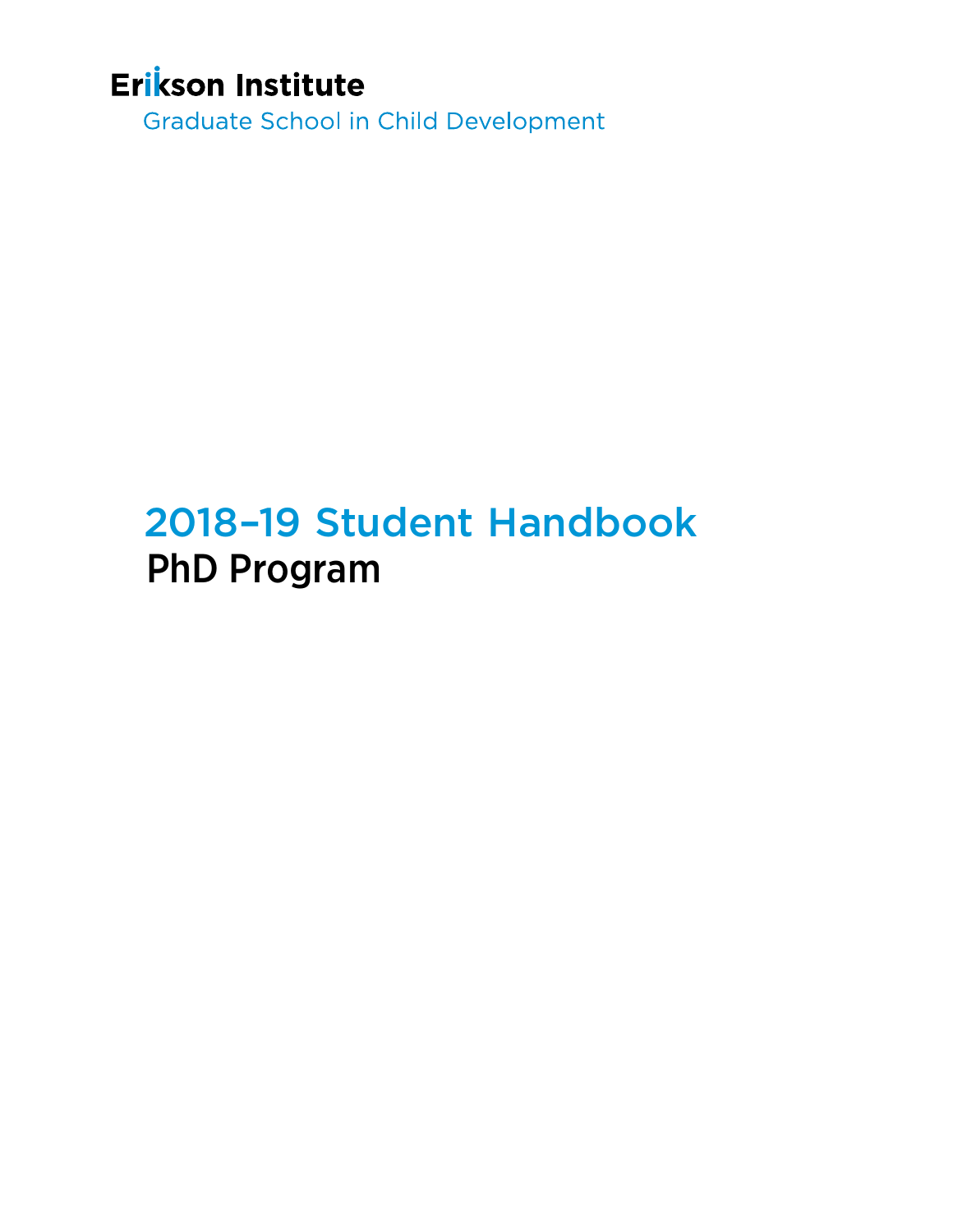# **Contents**

*Click on a section to navigate.*

| Academic calendar 2018-19                                  | 2  |
|------------------------------------------------------------|----|
| <b>Welcome to Erikson Institute</b>                        | 3  |
| Our mission and values                                     | 4  |
| <b>Admission requirements</b>                              | 6  |
| Degree requirements                                        | 8  |
| <b>PhD course descriptions</b>                             | 12 |
| Academic policies and procedures                           | 14 |
| Academic integrity                                         | 14 |
| Academic grievance procedure                               | 16 |
| Attendance and classroom decorum                           | 17 |
| Conferral of degrees at Loyola                             | 18 |
| Copyright protection for work created by others            | 18 |
| Copyright protection for work created by students          | 18 |
| Course and end-of-year evaluations                         | 19 |
| Credit hour policy                                         | 19 |
| English-language requirement                               | 20 |
| Final examinations                                         | 21 |
| Freedom of inquiry                                         | 21 |
| Good academic standing                                     | 21 |
| Grading system at Loyola                                   | 21 |
| Internships                                                | 21 |
| Probation                                                  | 22 |
| Erikson campus policies and procedures                     | 23 |
| Building access information                                | 23 |
| Concealed carry policy                                     | 23 |
| Discrimination and harassment, including sexual harassment | 24 |
| <b>Emergency procedures</b>                                | 27 |
| Gender neutral restrooms                                   | 28 |
| Information technology telecommunication networks          |    |
| and information resources                                  | 28 |
| Peer-to-peer file-sharing policy                           | 30 |
| Privacy policy                                             | 30 |
| Smoking policy                                             | 32 |

| Registration/student records policies         |    |
|-----------------------------------------------|----|
| and procedures                                | 33 |
| Academic records                              | 33 |
| Add/drop procedures                           | 33 |
| <b>Audited courses</b>                        | 33 |
| Change of address                             | 34 |
| Change of name                                | 34 |
| <b>Extension of time</b>                      | 34 |
| Holds on registration                         | 35 |
| Immunization records                          | 35 |
| Incomplete policy                             | 35 |
| Independent study                             | 36 |
| Leave of absence                              | 36 |
| Official communications                       | 37 |
| Readmission                                   | 37 |
| Registration                                  | 37 |
| Repeated courses                              | 38 |
| Review of records - Erikson Institute         | 38 |
| Review of records - Loyola University Chicago | 39 |
| Transcript requests                           | 42 |
| Transfer credit                               | 42 |
| Withdrawing from the doctoral program         | 43 |
|                                               |    |
| Erikson student rights and responsibilities   | 44 |
| General                                       | 44 |
| Finance                                       | 44 |
| Registration                                  | 44 |
| Student conduct                               | 44 |
| Student disciplinary process                  | 45 |
| <b>Financial aid</b>                          | 47 |
| Erikson student financial accounts            | 50 |
| <b>Student resources at Erikson</b>           | 52 |
| Student resources at Loyola                   | 58 |
| Erikson Institute doctoral faculty            | 69 |
| Erikson Institute teaching affiliates         | 70 |
| Erikson student services directory            | 71 |
| Loyola Graduate School directory              | 72 |

 $\equiv$  4>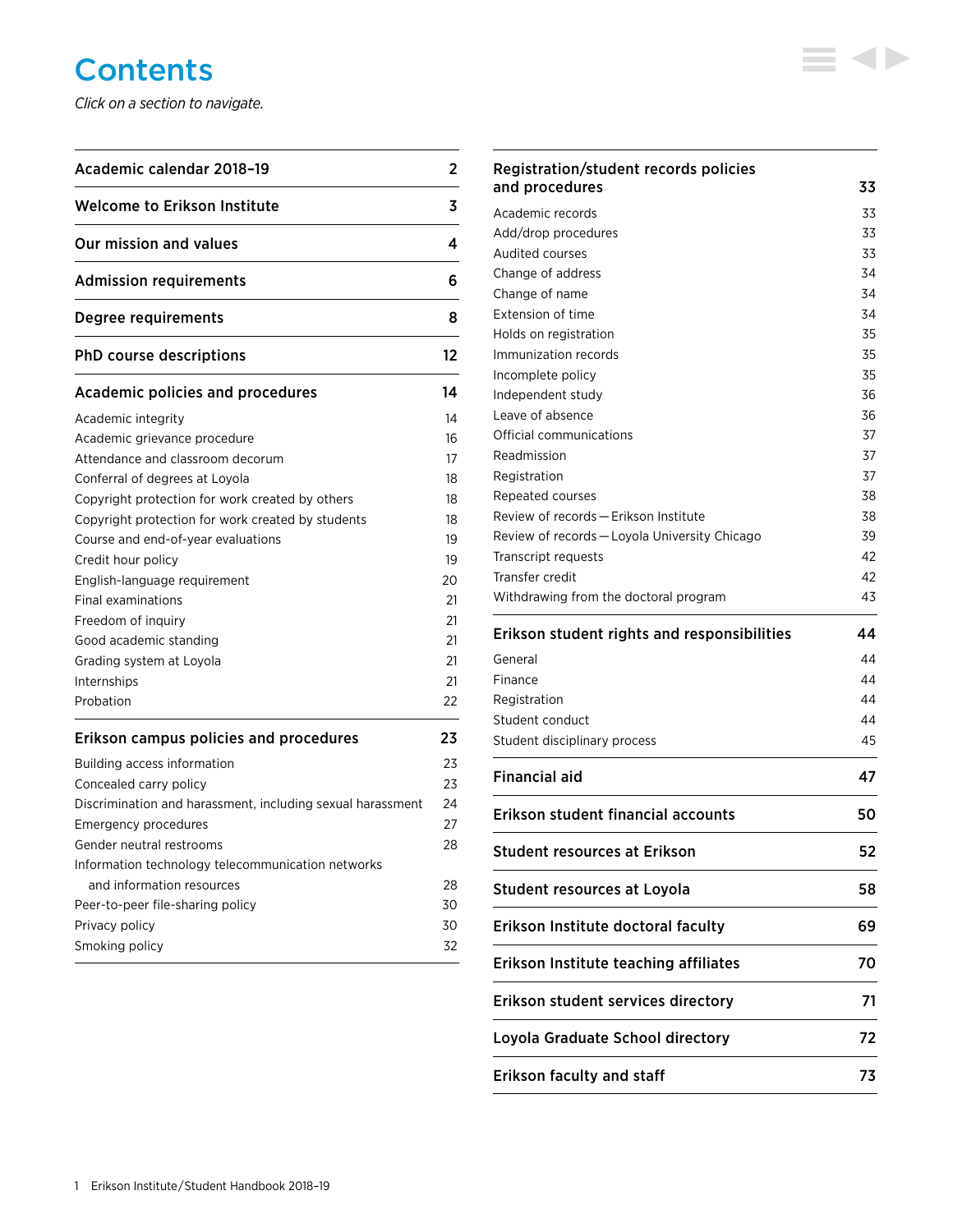# <span id="page-2-0"></span>Academic calendar 2018–19

*This calendar is subject to change without notice.*

| <b>Fall 2018</b>           | Thursday, August 23 $6 - 8$ p.m<br>Friday, August 24<br>9 a.m. - 5 p.m.<br>Friday, August 24<br>Monday, August 27<br>Monday, August 27<br>Tuesday, August 28 9 a.m. - 5 p.m.<br>Thursday, August 30 9 a.m. - 5 p.m.<br>Friday, August 31<br>Friday, August 31<br>Monday, September 3<br>Tuesday, September 4 9 a.m. - 5 p.m.<br>Saturday, September 8 9 a.m. - 3 p.m.<br>Monday, September 17<br>Friday, November 2<br>Monday, November 5<br>Thursday & Friday, November 22 & 23<br>Thursday, December 6<br>Thursday, December 13 | Internship orientation (Concentration MSW Students)<br>New master's student orientation<br>Fall semester online classes begin<br>Fall semester on-campus classes begin<br>Last day to submit approved rewrites of papers or to complete<br>requirements for Summer 2018 courses receiving 'I' or 'NG' grade<br>Field Orientation & Prep (MSCD & Generalist MSW students)<br>Field Orientation & Prep (MSCD & Generalist MSW students)<br>Add/drop period ends<br>Fall semester tuition due<br>Labor Day holiday<br>Field Orientation & Prep (Generalist MSW students)<br>Comprehensive exam<br>Constitution Day observed<br>Last day to withdraw from a class with a "W" grade<br>Priority registration for Spring 2019 begins<br>Thanksgiving holiday<br>Fall semester online classes end<br>Fall semester on-campus classes end |
|----------------------------|-----------------------------------------------------------------------------------------------------------------------------------------------------------------------------------------------------------------------------------------------------------------------------------------------------------------------------------------------------------------------------------------------------------------------------------------------------------------------------------------------------------------------------------|-----------------------------------------------------------------------------------------------------------------------------------------------------------------------------------------------------------------------------------------------------------------------------------------------------------------------------------------------------------------------------------------------------------------------------------------------------------------------------------------------------------------------------------------------------------------------------------------------------------------------------------------------------------------------------------------------------------------------------------------------------------------------------------------------------------------------------------|
| Spring 2019                | December 14, 2018 - January 3, 2019<br>Thursday January $3 \ 6 - 8 \ p.m.$                                                                                                                                                                                                                                                                                                                                                                                                                                                        | Winter break<br>New student orientation                                                                                                                                                                                                                                                                                                                                                                                                                                                                                                                                                                                                                                                                                                                                                                                           |
|                            | Friday, January 4                                                                                                                                                                                                                                                                                                                                                                                                                                                                                                                 | Spring semester online classes begin                                                                                                                                                                                                                                                                                                                                                                                                                                                                                                                                                                                                                                                                                                                                                                                              |
|                            | Monday, January 7                                                                                                                                                                                                                                                                                                                                                                                                                                                                                                                 | Spring semester on-campus classes begin                                                                                                                                                                                                                                                                                                                                                                                                                                                                                                                                                                                                                                                                                                                                                                                           |
|                            | Monday, January 7                                                                                                                                                                                                                                                                                                                                                                                                                                                                                                                 | Last day to submit approved rewrites of papers or to complete<br>requirements for Fall 2018 courses receiving 'I' or 'NG' grade                                                                                                                                                                                                                                                                                                                                                                                                                                                                                                                                                                                                                                                                                                   |
|                            | Friday, January 11                                                                                                                                                                                                                                                                                                                                                                                                                                                                                                                | Add/drop period ends                                                                                                                                                                                                                                                                                                                                                                                                                                                                                                                                                                                                                                                                                                                                                                                                              |
|                            | Friday, January 11                                                                                                                                                                                                                                                                                                                                                                                                                                                                                                                | Spring semester tuition due                                                                                                                                                                                                                                                                                                                                                                                                                                                                                                                                                                                                                                                                                                                                                                                                       |
|                            | Saturday, January 12 1 - 3 p.m                                                                                                                                                                                                                                                                                                                                                                                                                                                                                                    | Comprehensive exam orientation,.                                                                                                                                                                                                                                                                                                                                                                                                                                                                                                                                                                                                                                                                                                                                                                                                  |
|                            | Monday, January 21                                                                                                                                                                                                                                                                                                                                                                                                                                                                                                                | Martin Luther King, Jr. holiday                                                                                                                                                                                                                                                                                                                                                                                                                                                                                                                                                                                                                                                                                                                                                                                                   |
|                            | Saturday, February 2 1 - 3 p.m                                                                                                                                                                                                                                                                                                                                                                                                                                                                                                    | Internship orientation (MSCD and Teacher Licensure Students)                                                                                                                                                                                                                                                                                                                                                                                                                                                                                                                                                                                                                                                                                                                                                                      |
|                            | Friday, March 1 - Thursday, March 7                                                                                                                                                                                                                                                                                                                                                                                                                                                                                               | Spring break for online courses                                                                                                                                                                                                                                                                                                                                                                                                                                                                                                                                                                                                                                                                                                                                                                                                   |
|                            | Monday, March 4 - Friday, March 8                                                                                                                                                                                                                                                                                                                                                                                                                                                                                                 | Spring break for on-campus courses                                                                                                                                                                                                                                                                                                                                                                                                                                                                                                                                                                                                                                                                                                                                                                                                |
|                            | Monday, March 18                                                                                                                                                                                                                                                                                                                                                                                                                                                                                                                  | Priority registration for Summer & Fall 2019 begins                                                                                                                                                                                                                                                                                                                                                                                                                                                                                                                                                                                                                                                                                                                                                                               |
|                            | Friday, March 22                                                                                                                                                                                                                                                                                                                                                                                                                                                                                                                  | Last day to withdraw from a class with a "W" grade                                                                                                                                                                                                                                                                                                                                                                                                                                                                                                                                                                                                                                                                                                                                                                                |
|                            | Saturday, April 6                                                                                                                                                                                                                                                                                                                                                                                                                                                                                                                 | Comprehensive examination                                                                                                                                                                                                                                                                                                                                                                                                                                                                                                                                                                                                                                                                                                                                                                                                         |
|                            | Thursday, April 25                                                                                                                                                                                                                                                                                                                                                                                                                                                                                                                | Spring semester online classes end                                                                                                                                                                                                                                                                                                                                                                                                                                                                                                                                                                                                                                                                                                                                                                                                |
|                            | Monday, April 29                                                                                                                                                                                                                                                                                                                                                                                                                                                                                                                  | Spring semester on-campus classes end                                                                                                                                                                                                                                                                                                                                                                                                                                                                                                                                                                                                                                                                                                                                                                                             |
|                            | Monday, May 6                                                                                                                                                                                                                                                                                                                                                                                                                                                                                                                     | Master's commencement ceremony                                                                                                                                                                                                                                                                                                                                                                                                                                                                                                                                                                                                                                                                                                                                                                                                    |
|                            |                                                                                                                                                                                                                                                                                                                                                                                                                                                                                                                                   |                                                                                                                                                                                                                                                                                                                                                                                                                                                                                                                                                                                                                                                                                                                                                                                                                                   |
| Summer 2019 Friday, May 10 |                                                                                                                                                                                                                                                                                                                                                                                                                                                                                                                                   | Summer Term B 12-week online classes begin                                                                                                                                                                                                                                                                                                                                                                                                                                                                                                                                                                                                                                                                                                                                                                                        |
|                            | Monday, May 13                                                                                                                                                                                                                                                                                                                                                                                                                                                                                                                    | Summer Term A 10-week and 12-week on-campus classes begin                                                                                                                                                                                                                                                                                                                                                                                                                                                                                                                                                                                                                                                                                                                                                                         |
|                            | Monday, May 13                                                                                                                                                                                                                                                                                                                                                                                                                                                                                                                    | Last day to submit approved rewrites of papers or to complete                                                                                                                                                                                                                                                                                                                                                                                                                                                                                                                                                                                                                                                                                                                                                                     |
|                            |                                                                                                                                                                                                                                                                                                                                                                                                                                                                                                                                   | requirements for Spring 2019 courses receiving 'I' or 'NG' grade                                                                                                                                                                                                                                                                                                                                                                                                                                                                                                                                                                                                                                                                                                                                                                  |
|                            | Friday, May 17                                                                                                                                                                                                                                                                                                                                                                                                                                                                                                                    | Summer term tuition due                                                                                                                                                                                                                                                                                                                                                                                                                                                                                                                                                                                                                                                                                                                                                                                                           |
|                            | Friday, May 17                                                                                                                                                                                                                                                                                                                                                                                                                                                                                                                    | Add/drop period ends                                                                                                                                                                                                                                                                                                                                                                                                                                                                                                                                                                                                                                                                                                                                                                                                              |
|                            | Monday, May 27                                                                                                                                                                                                                                                                                                                                                                                                                                                                                                                    | Memorial Day holiday                                                                                                                                                                                                                                                                                                                                                                                                                                                                                                                                                                                                                                                                                                                                                                                                              |
|                            | Saturday, June 8                                                                                                                                                                                                                                                                                                                                                                                                                                                                                                                  | Comprehensive examination                                                                                                                                                                                                                                                                                                                                                                                                                                                                                                                                                                                                                                                                                                                                                                                                         |
|                            | Friday, June 21                                                                                                                                                                                                                                                                                                                                                                                                                                                                                                                   | Last day to withdraw from a class with a "W" grade                                                                                                                                                                                                                                                                                                                                                                                                                                                                                                                                                                                                                                                                                                                                                                                |
|                            | Thursday, July 4                                                                                                                                                                                                                                                                                                                                                                                                                                                                                                                  | Independence Day holiday                                                                                                                                                                                                                                                                                                                                                                                                                                                                                                                                                                                                                                                                                                                                                                                                          |
|                            | Wednesday, July 24                                                                                                                                                                                                                                                                                                                                                                                                                                                                                                                | Summer Term A 10-week on-campus classes end                                                                                                                                                                                                                                                                                                                                                                                                                                                                                                                                                                                                                                                                                                                                                                                       |
|                            | Thursday, August 1                                                                                                                                                                                                                                                                                                                                                                                                                                                                                                                | Summer Term B 12-week online classes end                                                                                                                                                                                                                                                                                                                                                                                                                                                                                                                                                                                                                                                                                                                                                                                          |
|                            | Wednesday, August 7                                                                                                                                                                                                                                                                                                                                                                                                                                                                                                               | Summer Term B 12-week on-campus classes end                                                                                                                                                                                                                                                                                                                                                                                                                                                                                                                                                                                                                                                                                                                                                                                       |

 $\equiv$  4>

2 Erikson Institute/Student Handbook 2018-19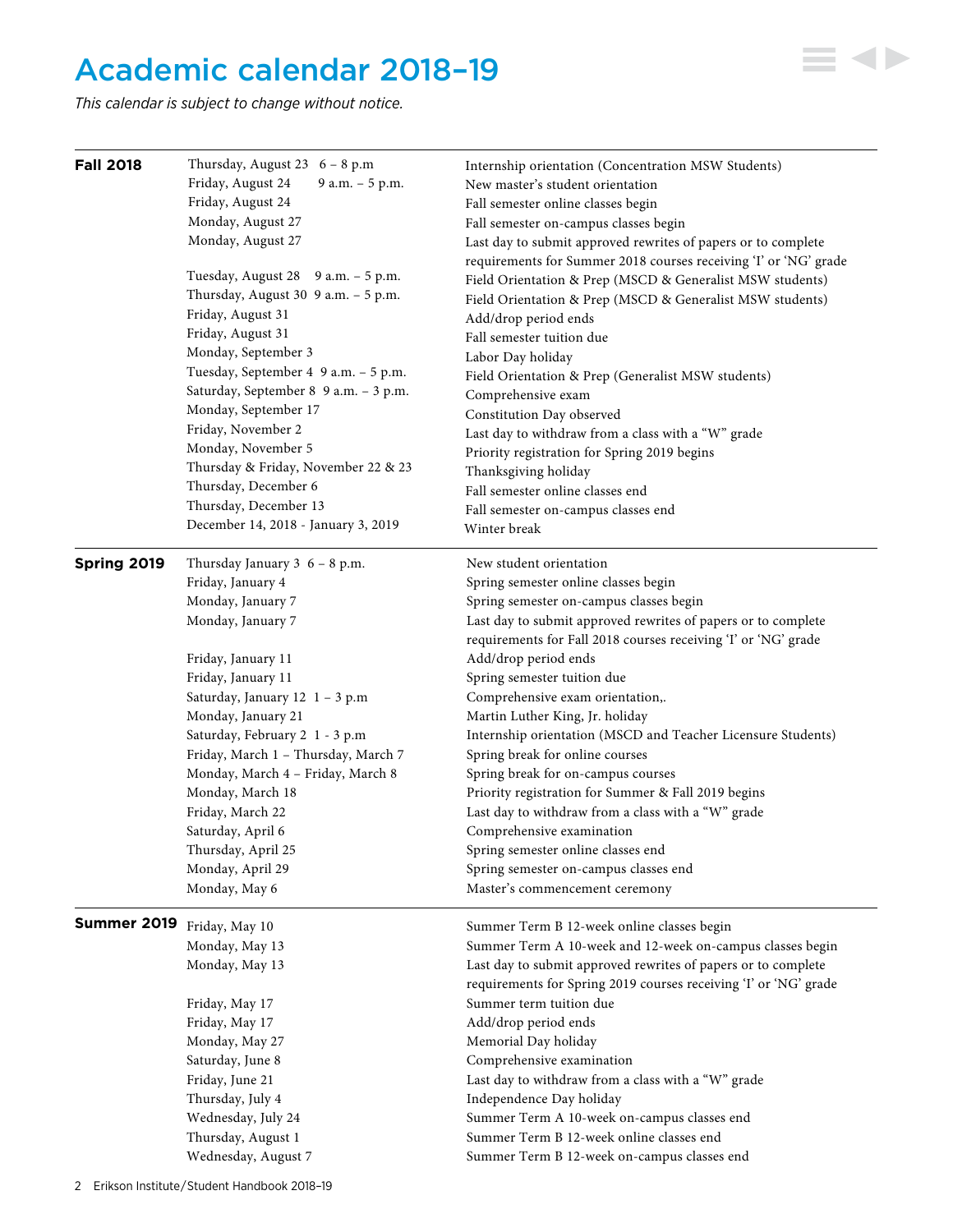# <span id="page-3-0"></span>Welcome to Erikson Institute

Each year Erikson brings together the most promising group of doctoral students who show leadership potential and a deep interest in the fields serving children and their families. The doctoral program engages students in a rigorous course of study in applied child development research that emphasizes cultural and historical perspectives, human relationships, teaching and learning, and advocacy and public policy.

You are now among a remarkable, collegial community of students, faculty, and staff deeply committed to expanding the boundaries of child development knowledge and understanding. Erikson and Loyola faculty will be deeply involved in your program and have a wide range of practical, academic and methodological expertise. Among them you will find some of the leading scholars in our profession who are committed to producing leaders who are passionate about improving the lives of children and their families. We hope that you will take the time to become familiar with them and their academic and research interests.

Over the course of your enrollment in the doctoral program, you will find that:

- The program is intellectually demanding, yet allows students the freedom and flexibility to pursue their own interests while working collaboratively with faculty and students in a supportive environment.
- You will take courses in child development at Erikson, as well as graduate level courses at Loyola University Chicago. This collaboration with Loyola allows you to explore other disciplines and approaches to research, as well as learn from faculty in other fields.
- Faculty adviser and student relationships are collegial, based on mutual respect and a shared commitment to excellence. Faculty advisers are scholars in fields that include mental health, social work, policy analysis, social and emotional development, school reform, infancy, literacy development, technology in early education, and early math education.
- You are encouraged to get involved and contribute to the larger Erikson community. You have opportunities to conduct research with faculty, participate in projects at the institute, teach at the graduate level, and participate in activities organized by the Doctoral Student Association.

We hope that the time you spend in our program will challenge you intellectually to deepen your thinking as emerging scholar leaders in our chosen profession.

Jon Korfmacher, PhD Michel Frendian, EdM Professor and Director of PhD Program Dean of Enrollment Management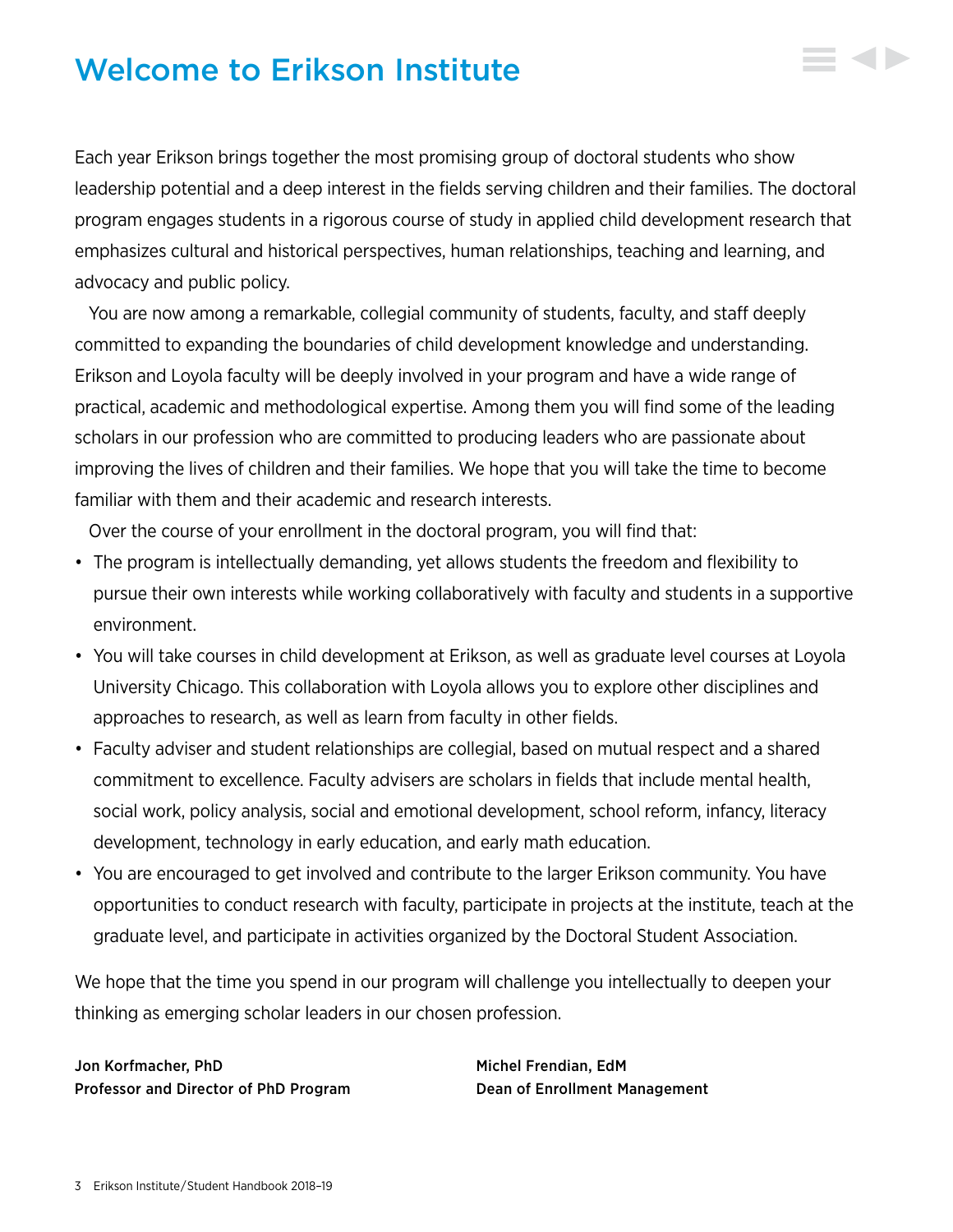# <span id="page-4-0"></span>Our mission and values

Erikson Institute is the premier independent institution of higher education committed to ensuring that all children have equitable opportunities to realize their potential.

Recognized for our groundbreaking work in the field of early childhood, we uniquely prepare child development, education, and social work leaders to improve the lives of young children and their families. Our impact and influence is further amplified through our innovative academic programs, applied research, knowledge creation and distribution, direct service, and field-wide advocacy.

Because nothing matters more than a child's early years, Erikson Institute educates, inspires, and provides leadership to serve the needs of children and families so that all can achieve optimal educational, social, emotional, and physical well-being.

# Our vision

Our vision is that every adult who works with young children will be knowledgeable, aware, skilled, and alive to the possibilities that each child presents. We are passionately committed to helping every child reach his or her potential and supporting children and families in every way possible, and we believe that we are uniquely qualified as educators, researchers, and citizens to realize this vision.

# Our values

The history and development of the Institute reveal a remarkably stable and cohesive set of values that are shared by Board of Trustees, faculty, staff, and students. They are as follows:

Freedom of inquiry and freedom of expression Freedom of inquiry and freedom of expression are at the heart of the Institute's academic mission. Erikson encourages open and vigorous discussion and strives to maintain an environment in which the free exchange of ideas and opinions can flourish.

Relationship-based education The Erikson approach to education recognizes the centrality of relationships in all learning. Erikson is committed to creating a community of teachers and learners who together can generate and

share knowledge and explore assumptions guiding practice. Students acquire skills of reflection in order to develop selfknowledge and to explore their own practice. It is in the context of gradually nurtured, trusting relationships with faculty and fellow students that students can take the risk of reflecting on and sometimes striving to alter their approach and identity as professionals. We assume that if students are themselves embedded in rewarding and growth-producing relationships, they will use relationships to inspire children and collaborate with families and colleagues.

Commitment to social justice In all its activities, Erikson seeks to contribute to a significant improvement in the quality, effectiveness, and equity of education and services for all children and families and to help children develop to their fullest potential. Since its inception, Erikson has focused on equity and justice in the care and education of disadvantaged and minority children. Grounded in practical arenas and problems, Erikson is committed to providing a sound and useful base of information to guide the understanding of such complex social issues as changing family and societal needs and families in stress, as well as the nature and efficacy of services for children and families.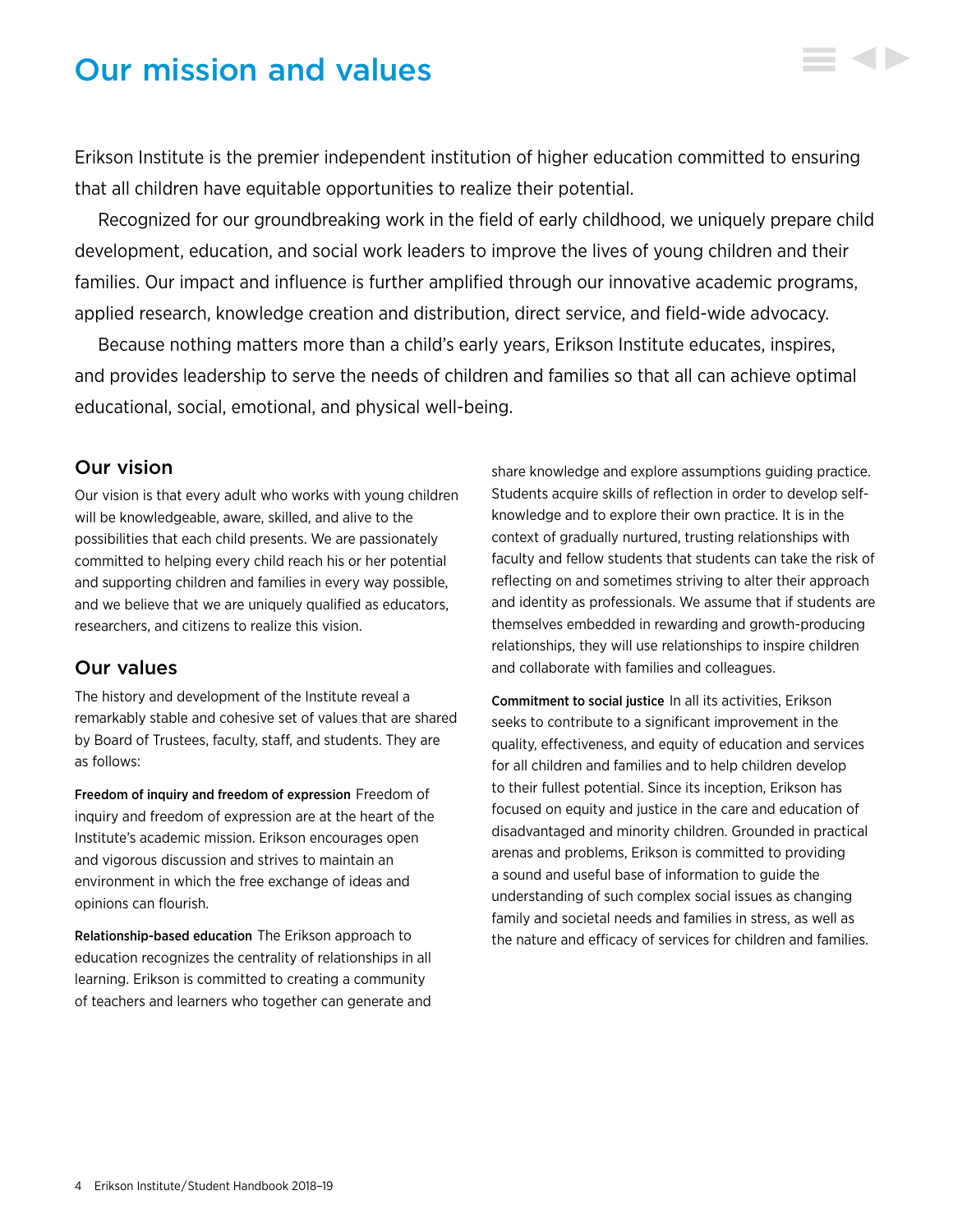Diversity Dedicated to addressing the interests and needs of an increasingly diverse society, Erikson prepares professionals to work with populations that vary in age, race, ethnicity, and physical and mental abilities. Erikson recruits a diverse student body in all its academic programs and provides them the support they need to meet Erikson's high academic standards and maintain good academic standing. Erikson is also committed to hiring and retaining faculty and staff who reflect the diversity of students and people in the communities served by the Institute.

Complexity of approach to subject, issues, and conceptual frameworks In recognition of the complexity of human experience, Erikson Institute was named in honor of the renowned psychoanalyst Erik Erikson, who was one of the first to study the importance of biological, psychological, and social influences and of history and culture in the life of each child. An appreciation of this complexity informs all activities at Erikson.

High standards and excellence Graduates consistently report Erikson's academic programs to be exacting but more than worth the effort. Students acquire an in-depth knowledge of child development theory and research as well as strong conceptual and analytic capacities. Faculty have expertise in their various sub-fields within psychology and education and maintain an active program of research and/or scholarly writing to stay abreast of the field. Faculty and staff bring these same standards to all of Erikson's activities.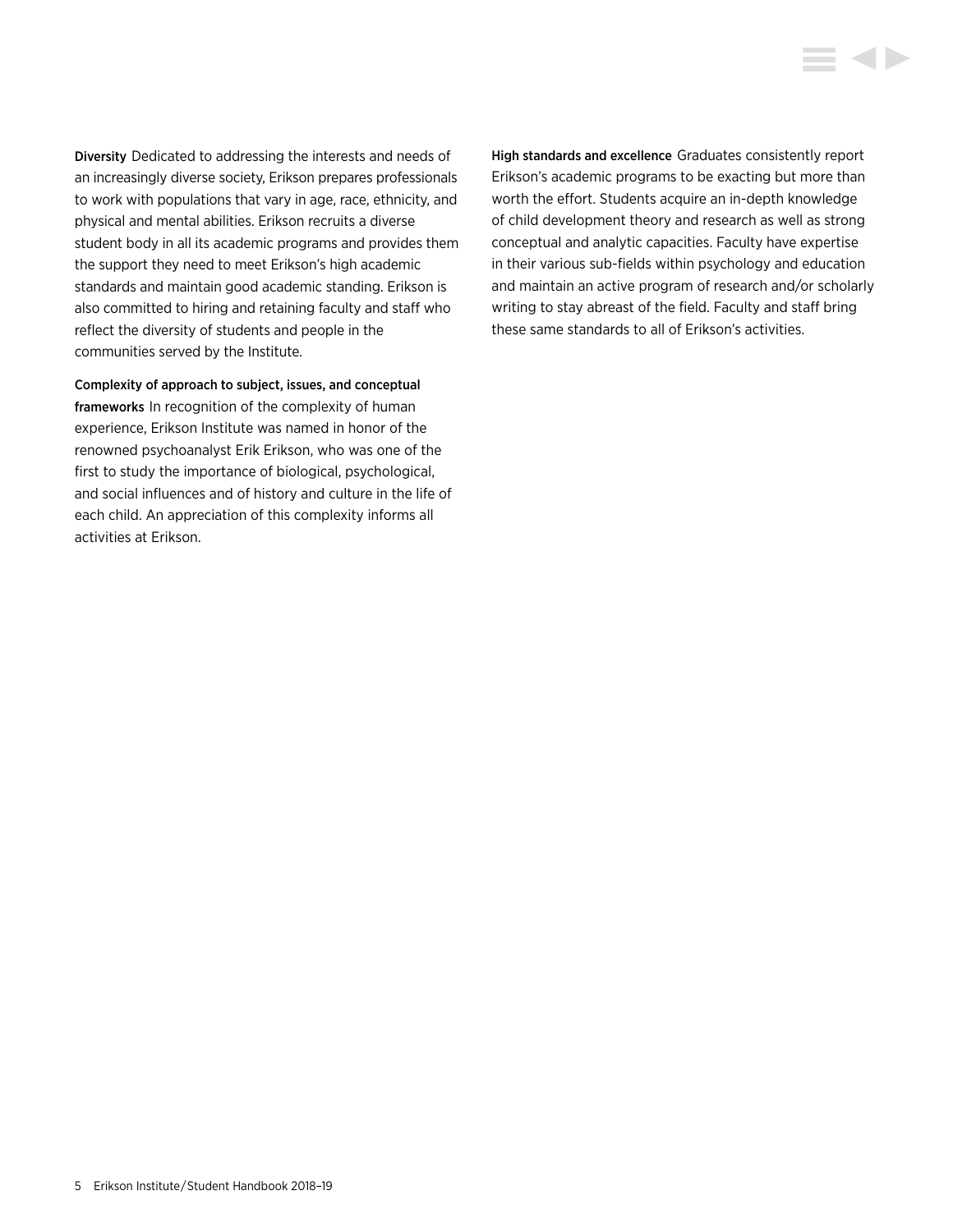# <span id="page-6-0"></span>Admission requirements

Candidates interested in applying to the PhD program in child development are required to submit separate applications to both Erikson Institute and the Loyola University Chicago's Graduate School. Please visit Loyola's website for specific information about application procedures for the Graduate School.

All applicants must have a master's degree from an accredited institution of higher education in a field related to child development, such as education, social work or psychology, with a minimum cumulative grade point average of 3.0 on a 4.0 scale. Applicants will be selected on the basis of their prior academic performance, acceptable results on the Graduate Record Examination and evidence of intellectual curiosity.

Candidates complete the Erikson doctoral program application for admission, submit an Applicant Self-Disclosure Form, submit a research paper or academic writing sample, write three short essays in response to questions, provide three letters of recommendation, and submit official, sealed transcripts from all colleges and universities attended. Applicants must also request to have official score reports from the Graduate Record Exam sent to Erikson Institute. The GRE must have been taken within the previous five years. All applicants to the doctoral program are interviewed by a member of the doctoral faculty.

# Admission review process

An admission committee carefully reviews all materials submitted by applicants. The admission committee will review the applicant's credentials and make a decision, and an interview is required.

The admission committees for the PhD program begins review of all applications immediately after the application deadline. From there, the committee determines which qualified applicants will be asked to interview for the program. Applicants are admitted to the program based on an evaluation of their interview and qualifications. Applicants will be notified of the target dates for admission decisions during the interview process.

Applications for the program will be accepted beginning in September of the year preceding the academic year in which applicants wish to enroll. All decisions of the admission committees are final.

# Application deadline

*The following is a firm deadline for postmark of application materials.*

PhD in Child Development February 1

# Admission of international students

Qualified applicants from abroad are encouraged to apply for admission to Erikson Institute. In addition to the application materials described above, international applicants must submit official translations of their academic transcripts and records, if the originals are not in English, as well as a course by course official credential evaluation by a recognized firm.

Applicants whose native language is not English and/ or whose previous education was conducted in a language other then English are required to submit official score reports from the Test of English as a Foreign Language (TOEFL) or the International English Language Testing System (IELTS) as evidence of proficiency in oral and written English. Test scores must be no more than two years old at the time of admission.

In order to be considered for admission, students taking the TOEFL exam must receive a minimum score of 80 on the internet-based TOEFL, 213 on the computer-based TOEFL, or 550 on the paper-based TOEFL. Students taking the IELTS exam must receive a minimum overall band score of 6.5, as well as minimum score of 6.0 on the academic reading and academic writing sections. Scores from the IELTS General Training exam cannot be accepted.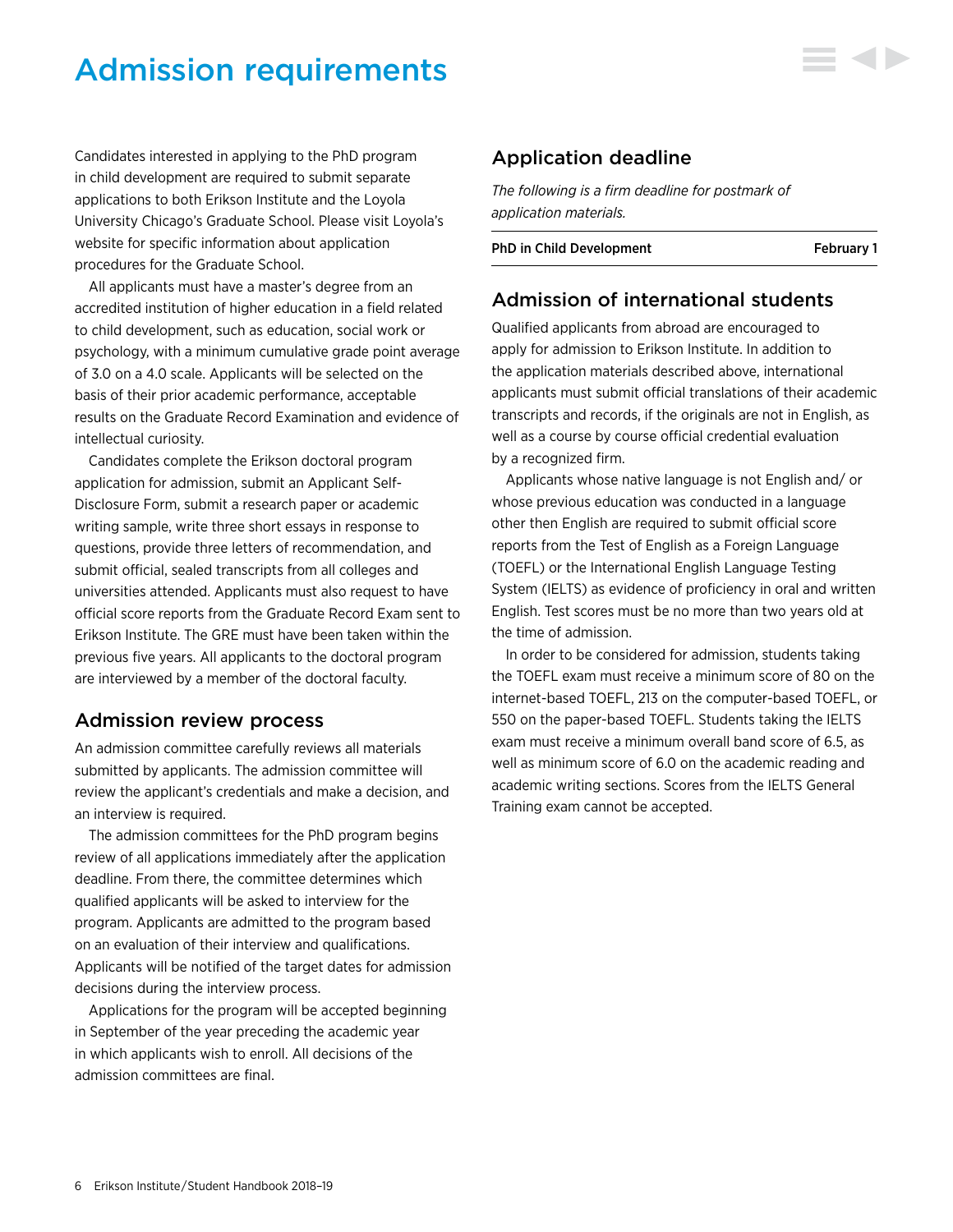# Applicant self-disclosure statement

The Institute requires applicants to self-disclose information related to criminal convictions, revocation, suspension, or denial of professional licenses and involvement in child abuse and neglect investigations both to comply with state law regarding field placements and also to ensure a safe environment for all members of the Institute community. The existence of a conviction or past disciplinary problem in an applicant's record does not necessarily mean that he or she will be denied admission to Institute programs or dismissed from the programs. Each case is evaluated individually on its facts and not all convictions or disciplinary actions are considered disqualifying to the course of study at the Institute.

# Nondiscrimination policy

It is the policy of Erikson Institute not to discriminate against any individual on the basis of race, color, religion, national origin, sex, sexual orientation, gender identity, gender expression, marital status, age, disability, or veteran status in matters of admissions, employment, or services or in the educational programs or activities it operates, in accordance with civil rights legislation and institutional commitment. It is also the policy of Erikson not to retaliate against any person for making a complaint in good faith about alleged discrimination or for supporting any other Erikson student or representative in making such a complaint. Any alleged violations of this policy should be directed to the Senior Vice President for Academic Affairs/ Dean of Faculty.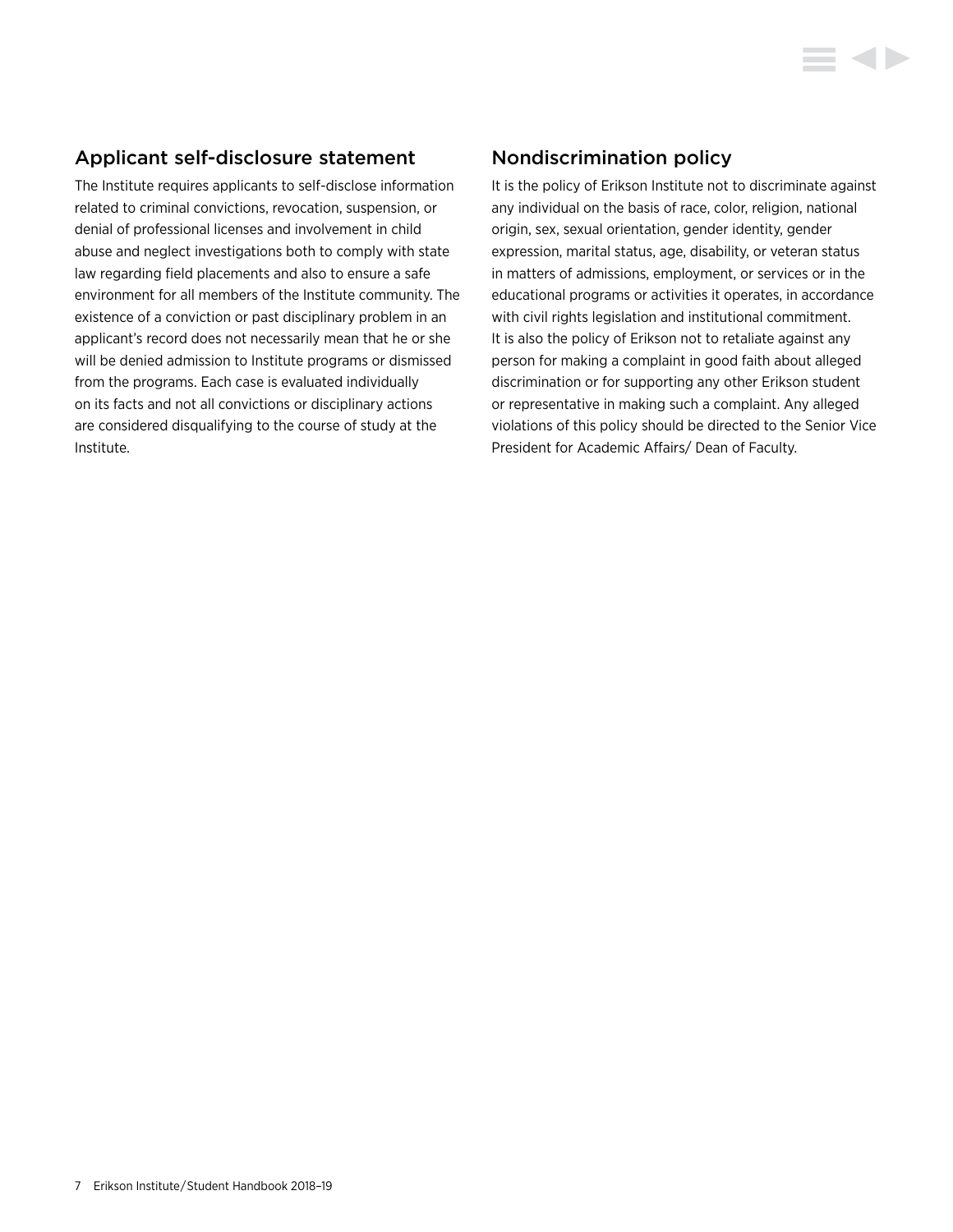# <span id="page-8-0"></span>Degree requirements

Erikson Institute offers the PhD in Child Development in conjunction with The Graduate School of Loyola University Chicago. The degree is awarded by Loyola. The doctoral program focuses on applied child development research and examines the dynamics of and sociocultural influences on human development from infancy through early and middle childhood.

The program emphasizes the impact of culture, social class, and social relationships on young children's learning and development. Applied research includes studying the effects of educational institutions, intervention programs, policies and other contextual factors (such as poverty and language differences) on children's development, achievement and wellbeing. Internships supported by a student-mentor relationship provide opportunities for students to learn the crafts of research and college teaching.

The doctoral program prepares academics, applied researchers, and program developers to assume intellectual leadership in a variety of professional settings that study and/ or serve young children. Graduates pursue careers in college teaching and research, program design and evaluation, program administration, and policy analysis. Completion of the doctoral program does not result in any type of licensure.

The doctoral program has close ties to Loyola's graduate programs in psychology, particularly with developmental psychology. Students in the program are enrolled in The Graduate School of Loyola University Chicago and must conform to all graduate school policies. Students are advised to consult the Graduate School's academic policies and procedures which can be found through Loyola's website at *[www.luc.edu](http://www.luc.edu)*.

# Timeframe

Students must finish all requirements for the doctorate within six years of admission to the program. Students register each semester (excluding summer sessions) until they complete all program requirements.

After completing the program course work and while preparing for admission to candidacy, students typically register for Doctoral Study (ERIK E497) for up to two semesters. After being admitted to doctoral candidacy, students register for a minimum of two semesters of Dissertation Supervision (ERIK E499) and continue to register until the oral defense is successfully completed.

| <b>Requirements</b>           | Recommended timeframe             |
|-------------------------------|-----------------------------------|
| Course work (36 credit hours) | Complete within the first 3 years |
| Internship (6 credit hours)   | Complete within the first 3 years |
| Qualifying paper              | Complete in the 4th or 5th year   |
| Dissertation proposal         | Complete in the 5th year          |
| Dissertation defense          | Complete in the 6th year          |

# Specific degree requirements

# **Doctor of Philosophy**

## 42 credit hours

Doctoral students must generally complete 42 semester hours beyond the master's degree. Students take courses at both Erikson Institute and The Loyola Graduate School.

For registration purposes, all Erikson requirements need to be registered for at both Erikson and Loyola, even though the courses are taken at Erikson's campus. All Loyola requirements are registered for and taken at Loyola's campus only.

Students who received their Master's degree from Erikson only need 33 credit hours to complete the PhD and are exempt from ERIK E421,the Loyola Cognitive Development course, and one of the two required Internship courses.

#### **Erikson Requirements (24 credits)**

| ERIK E421               | Human Development I: Psychosocial Development         |
|-------------------------|-------------------------------------------------------|
|                         | in Infancy and Childhood (3)                          |
| <b>ERIK E477</b>        | Children at Risk (3)                                  |
| ERIK E479               | Learning and Teaching: Linking Theory and Research    |
|                         | to Practice (3)                                       |
| ERIK E481               | Social and Cultural Contexts (3)                      |
| ERIK E482               | Designing, Developing, and Evaluating Early Childhood |
|                         | Intervention Programs (3)                             |
| ERIK E489               | Special Topics (3)                                    |
| ERIK E485               | Research Internship (3)                               |
| ERIK E497               | Doctoral Study (0)                                    |
| ERIK E499               | Dissertation Supervision (0)                          |
| Internship elective (3) |                                                       |

#### **Loyola Requirements (18 credits)**

UNIV 370 Responsible Conduct in Research and Scholarship (0) Research Design course (3) Statistics course (3) Research Design or Statistics elective (3) Cognitive Development course (3) *Note: Erikson's cognitive development course (CHLD C426) can be used to fulfill this requirement* Loyola doctoral-level course elective (3) Loyola doctoral-level course elective (3)

#### **Qualifying Paper**

## **Dissertation**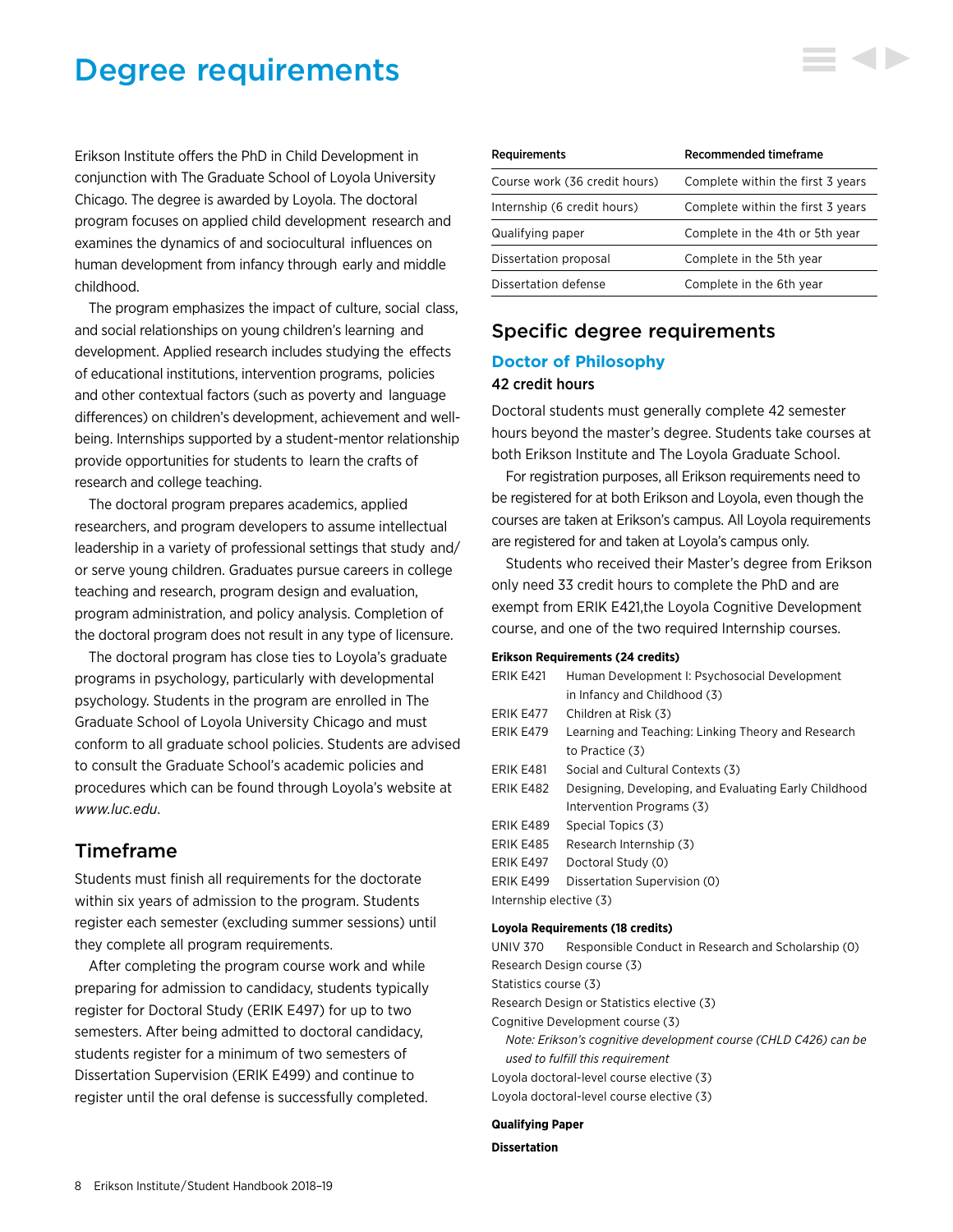# Qualifying paper

Doctoral students are required to submit a qualifying paper. The qualifying paper is designed to test the student's scholarly ability to identify problems or issues in the field, analyze relevant literature critically and succinctly, generate research questions, work independently, and ultimately undertake a dissertation. It is recommended that its subject relate to the literature review of the dissertation.

The qualifying paper will be read and evaluated by the student's advisor plus one other member of Erikson's doctoral faculty, selected by the advisor in consultation with the student. It is usually completed at end of the student's fourth year.

It will be listed on your official academic record at Loyola as a comprehensive examination.

# Doctoral candidacy

The status of doctoral candidacy indicates that the student has completed all requirements but the dissertation. She/he is ready to begin conducting dissertation research and write the dissertation. The student becomes a doctoral candidate after successfully completing the following steps:

# **Steps toward candidacy**

- 1. Completion of all required courses
- 2. Completion of qualifying paper
- 3. Establishment of an approved dissertation committee
- 4.Approval of the dissertation proposal by the dissertation committee, Loyola's Institutional Review Board, and The Graduate School

It is expected that a student complete requirements to become a doctoral candidate five years after admission. Students are notified via letter by the Graduate School when they have achieved doctoral candidacy. It will also be noted on the student's official academic transcript at Loyola.

# **Dissertation**

The dissertation is a substantial original piece of research undertaken by the student with the guidance of his/her committee with the prime objective being the advancement of knowledge in the field of child development.

# **Dissertation committee**

The dissertation committee is usually formed after completing the Erikson qualifying paper. A committee consists of a minimum of three faculty members; two must be Loyola approved doctoral faculty members. [See](#page-69-0)  [page 68 and 69](#page-69-0) for a full list of Loyola approved doctoral faculty and teaching affiliates who can serve on dissertation committees. If the number of committee members exceeds the minimum, at least half of the members of the committee must be Loyola approved doctoral faculty members or full or associate members of Loyola Graduate School faculty.

If a dissertation chair's status changes due to retirement or leaving the university, for example, he or she may still serve as the chair of the dissertation for one year with approval of the Graduate School. After one year, either a new chair will need to be picked, or a co-chair, who is still a full member of the faculty, may be named to serve along the original dissertation chair.

The student will need to submit the Ballot for the Approval of a Dissertation Committee, which can be found on the Graduate Student Progress System (GSPS) at *[gsps.luc.edu.](http://gsps.luc.edu)* The director will need to be picked from the drop down menu option, but all other members may be entered as external faculty for ease of the approval process. The committee must be fully approved by the chair, graduate program director, and the Graduate School before the student is allowed to enter their dissertation proposal in GSPS. [See page 63 for more information on GSPS.](#page-63-0)

# **Dissertation proposal**

The proposal contains a statement of the problem being investigated, an overview of the relevant research literature, a statement of hypotheses and/or research questions, and a description of the methodology, including subjects, sampling procedures, intervention or data collection process, and a description of the proposed data analysis.

The faculty member serving as dissertation chair will decide with the student when it is appropriate to call a dissertation committee meeting to discuss the proposal.

Erikson holds an oral hearing on the dissertation proposal as part of the process for admission to doctoral candidacy. The proposal must have unanimous approval in order to be approved.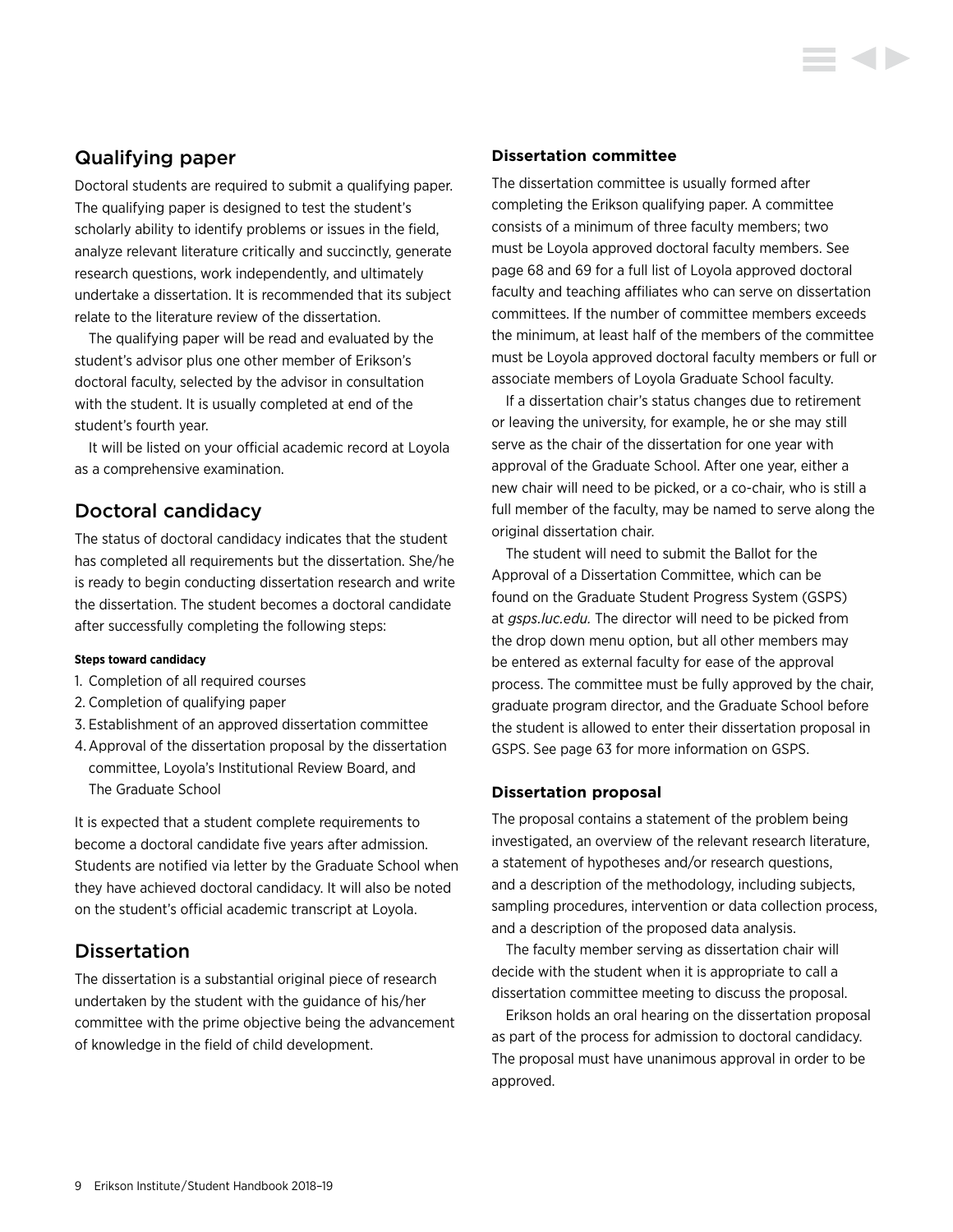If the student is using human subjects, they will need to secure approval for this research with the Loyola Institutional Review Board (IRB) for the Protection of Human Subjects before a proposal will be fully approved by the Graduate School.

The student must submit the Ballot for the Approval of the Dissertation Proposal through GSPS at *[gsps.luc.edu](http://gsps.luc.edu)* after a successful oral hearing. All members of the committee, the graduate program director, and the Graduate School, must approve the proposal before a student will be considered a doctoral candidate.

Upon completion of the candidacy requirements and acceptance of the dissertation proposal with IRB approval, a student is admitted to candidacy and is considered a doctoral candidate.

The dissertation and its title will be listed on the student's official Loyola transcript as "in progress" once approved.

# **Human subjects review procedures**

Before collecting data for the dissertation, the student must receive approval from the Loyola Institutional Review Board for the Protection of Human Subjects if the research will involve live human investigation and not a pre-existing data set.

All students will be required to take UNIV 370—Responsible Conduct in Research and Scholarship as part of the Loyola course requirements for the PhD program.

If the student requires IRB approval, this must be obtained before research begins on the dissertation and before writing any of the dissertation text. IRB approval must also be secured before the Graduate School can approve the dissertation proposal.

The student will need to log into the Compliance Approval Portal (CAP) system at *[www.luc.edu/irb](http://www.luc.edu/irb)* to enter their research proposal for IRB approval. It is recommended that this be done at the same time that the proposal is entered in GSPS to avoid delays in the approval process.

## **Text and oral defense**

Once the text has been fully written, the student and the dissertation chair will decide when to schedule an oral defense. An oral defense is required of all dissertations. The entire text of the dissertation must be approved by the dissertation committee before the defense date can be established. No oral defense can take place without committee agreement that the text is substantially in its final state, with no major revisions necessary.

Students must complete an Oral Defense Announcement at least one month before the scheduled defense in order for it to be posted to the appropriate offices. An example can be found on the Forms page at *[www.luc.edu/gradschool](http://www.luc.edu/gradschool)*.

It is recommended that the student schedule the defense at least three weeks before the final copies deadline so that there is substantial time to make any necessary last minute changes to the dissertation as directed by the committee after the defense. [See the Format Check and Final Copies](#page-11-0)  [section](#page-11-0) for appropriate deadlines.

All members of the dissertation committee must attend the oral defense. With the approval of the dissertation chair, a reader may attend via phone or video conference under exceptional circumstances only. The dissertation chair is required to attend in all circumstances. All committee members must participate in the defense or it will not be accepted by the Graduate School.

If the dissertation committee is three members, the approval of the oral defense must be unanimous. There can be one dissenting vote allowed if the committee is four or more members.

The committee may also elect to award the dissertation a mark of "Distinction" if the work is an outstanding example. This is a rare designation that marks only truly exceptional work. This will be noted on the student's official Loyola transcript if granted.

The student will need to take the Approval Ballot for Text and Oral Defense to the scheduled defense. All members of the committee will be required to sign it at the defense. The form is then given to the graduate program director to be uploaded into GSPS for Graduate School approval. The form can be found on the Forms page at *[www.luc.edu/gradschool.](http://www.luc.edu/gradschool)*

Upon successful defense of the dissertation, the official Loyola transcript will update the dissertation to "complete."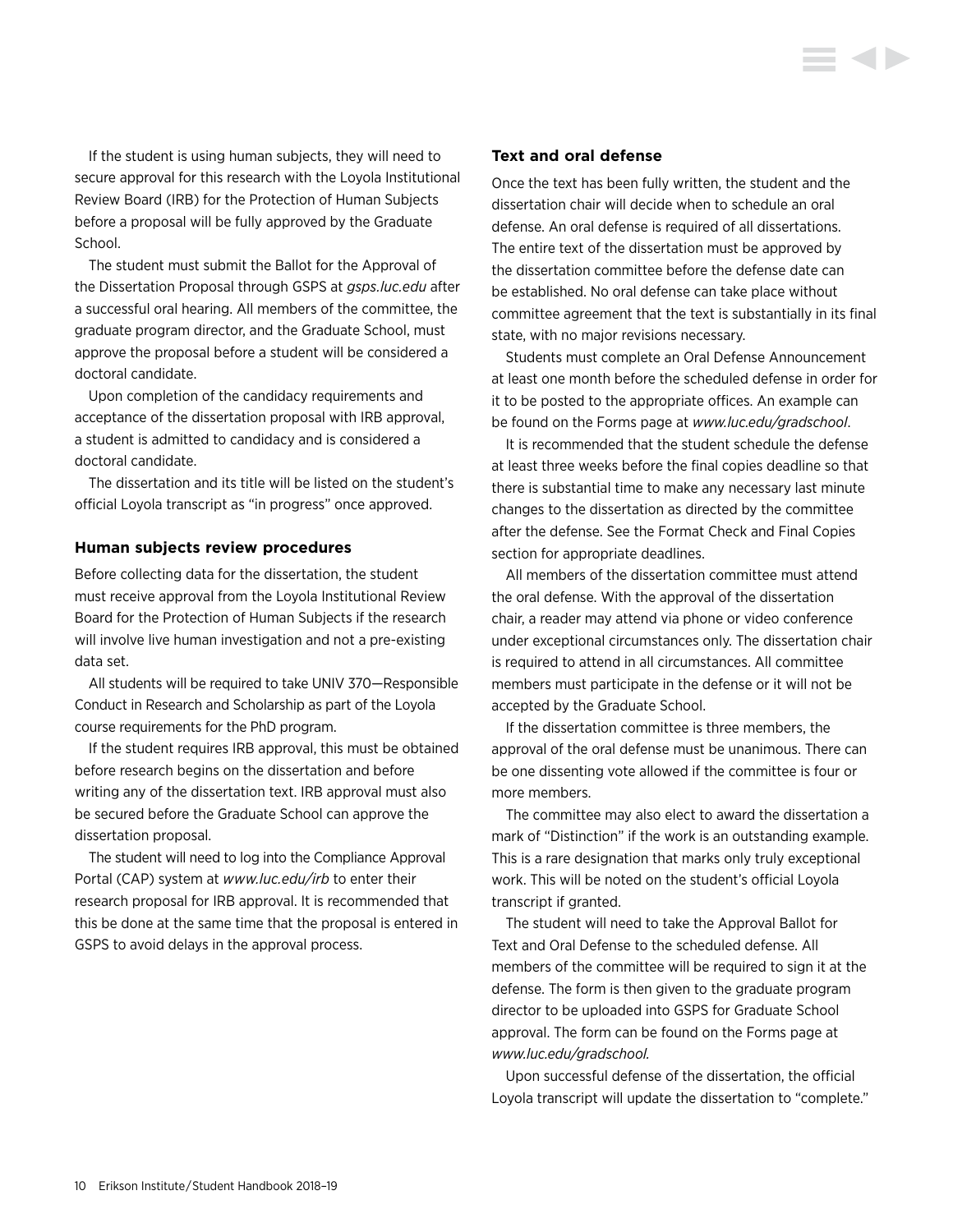## <span id="page-11-0"></span>**Format check and final copies**

All students are required to submit a copy of the dissertation for format check and final copies by the Graduate School. The following deadlines apply for every year:

|                    | Format check | <b>Final copies</b> |
|--------------------|--------------|---------------------|
| May graduates      | March 1      | April 1             |
| August graduates   | June 1       | July 1              |
| December graduates | October 1    | November 1          |

Questions about dissertation formatting should be directed toward [formathelp@luc.edu.](mailto:formathelp%40luc.edu?subject=)

#### **Format check**

The format check is a required part of the dissertation process. The Graduate School must check to make sure that the dissertation has been formatted correctly, so this deadline gives ample time to receive feedback and make corrections. If the student misses this deadline, they will be denied graduation by the Graduate School.

The formatting guide can be found on the Dissertation/ Thesis Formatting page on *[www.luc.edu/gradschool](mailto:alumniservices%40erikson.edu?subject=).* It is recommended that the student read through all the information on this page before beginning to write the dissertation.

The student should submit the entire dissertation to meet this requirement. However, if this is not possible, it is an option to turn in all front material, a minimum of two chapters, and all back material in to meet the requirement. Also, it is not required to defend before submitting for format check. The format check is submitted electronically. All information about the submission process can be found on the Graduate School's website.

#### **Final copies**

The final copies of the dissertation may be submitted only after the oral defense has been approved and all formatting errors have been corrected with the Graduate School. The final dissertation must be submitted electronically. No hard copies are required. For more information, see *[www.luc.edu/](http://www.luc.edu/gradschool/process.shtml) [gradschool/process.shtml](http://www.luc.edu/gradschool/process.shtml)*

It is recommended that a hard copy be submitted to Erikson's Library for archival purposes.

The Graduate School may still return the final copies to the student if there are errors, and the student will be contacted if that is the case. Any delay in final copy submission could result in denial of graduation.

Once the final copy is fully accepted by the Graduate School, the student will be notified of completion of their PhD degree.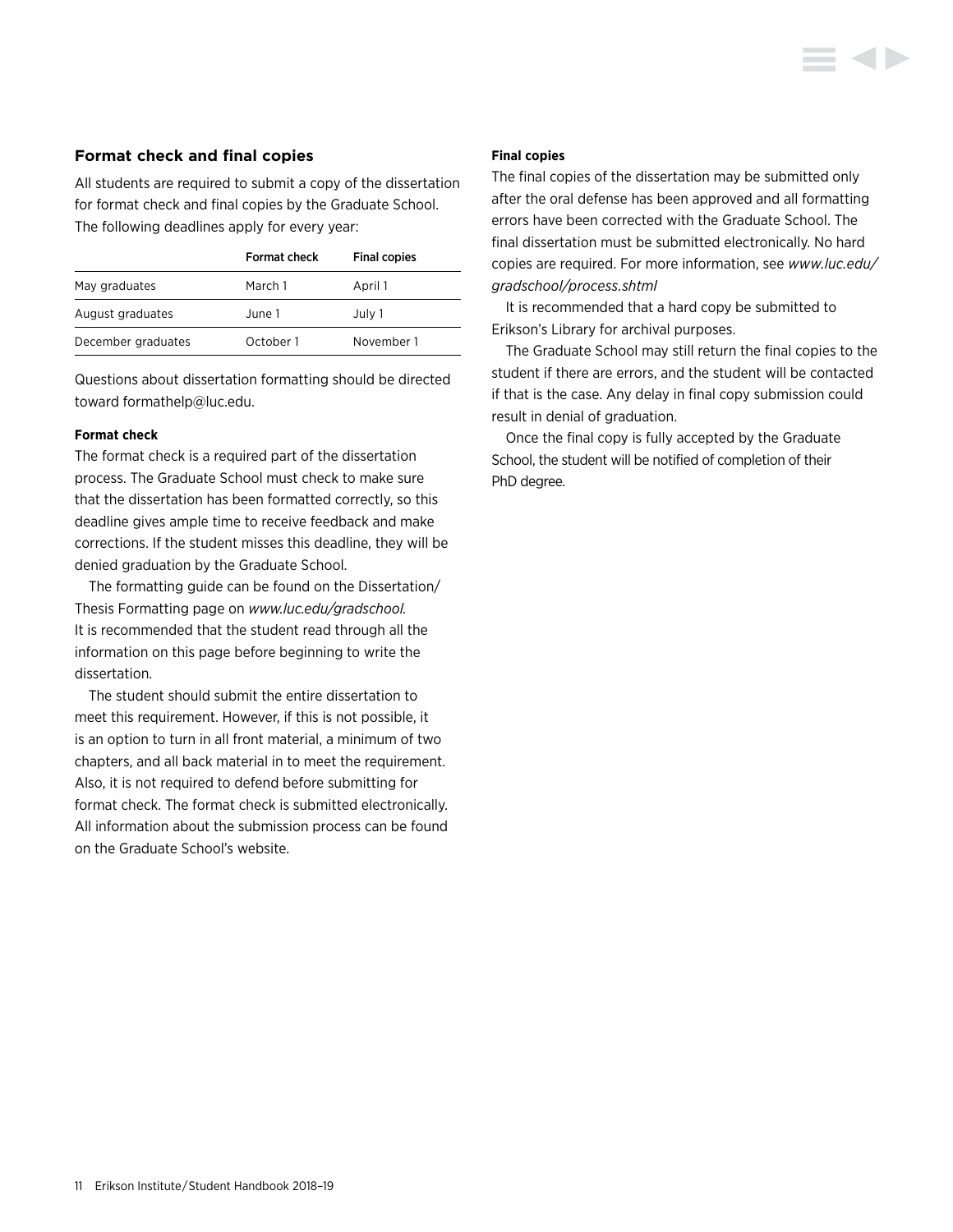# <span id="page-12-0"></span>PhD course descriptions



## **Child development core**

## Required: 18 semester hours

Students are required to take the following six courses at Erikson.

# **ERIK E421 Human Development I: Psychosocial Development in Infancy and Childhood (3 semester hours)**

This course focuses on the study of social and emotional development in children from birth through age eight. It primarily considers how children experience themselves and others; the role of relationships in development; and the interaction of biological, psychological and social forces. Throughout the course, culture is seen as shaping every aspect of human development, and is reflected in child-rearing beliefs and practices designed to promote healthy adaptation. Students are expected to acquire a working knowledge of the emotional and social domains of development through the integration of natural observation and use of media resources with relevant theory and research. Other domains of development, including cognitive, linguistic and physical, will be discussed as they relate to social and emotional development.

## **ERIK E477 Children at Risk (3 semester hours)**

This course examines the concept of risk and how it impacts child development. We will use multiple frameworks to examine risk, including public health, developmental psychopathology, and education. Attention will be focused on biological/genetic (such as prematurity and temperament), family (such as parent mental health and child maltreatment), and environmental (such as poverty and neighborhood violence) factors. The consequences of growing up in the context of chronic adversity will be explored, as well as the factors that lead some children to cope with and show resilience in these circumstances. The challenges of understanding risk in current research, as well as the implications of this research for programs and policy will also be discussed.

# **ERIK E479 Learning and Teaching: Linking Theory and Research to Practice (3 semester hours)**

An understanding of the two domains of learning and teaching is fundamental to the field of child development and education. This course examines these issues through investigating and analyzing exemplary models of recent and influential theory and research. A dialogue-based approach

to learning will be used throughout the course to encourage personal involvement in exploring and explaining the science of learning and teaching. Students will also engage in fieldwork, such as on-site observations, conversations with practitioners, and a research project, to gain first-hand experience of these issues.

# **ERIK E481 Social and Cultural Contexts (3 semester hours)**

Through an examination of current theory and multidisciplinary social science research, this course explores the influence of contextual factors on the development of children.

Socially and culturally constructed factors (such as gender, race, ethnicity and social class) and institutions (such as family, schools, and organized child care) will be discussed in terms of their influence on child rearing and child development. Through course lectures, discussion, and assignments, students will gain an understanding of the variability of child rearing strategies and outcomes across cultural communities; the role of historical and ecological factors in child rearing and family functioning; identity development in complex societies; and sources of possible tensions between different cultural communities and societal institutions (such as schools, social service providers, and child care programs).

# **ERIK E482 Designing, Developing, and Evaluating Early Childhood Intervention Programs (3 semester hours)**

This course examines the variety of early childhood supports and interventions that have evolved to serve lowincome children and their families. These include: parenting and family support interventions, preschool, child care, kindergarten (and other supports around the transition to school), and more broadly, public aid (welfare), parental leave, and maternal and child health.

# **ERIK E489 Special Topics (3 semester hours)**

This course allows doctoral students to select from a range of applied child development courses at Erikson Institute that are taught by a member of the doctoral program faculty. The course must be taken with a Loyola approved doctoral faculty member [\(see pages 69–70](#page-69-0)). Examples include Physical Growth and Development; Development of Cognition Language and Play II: Language Development; Working with Adults; and an Independent Study arranged with an approved doctoral faculty member.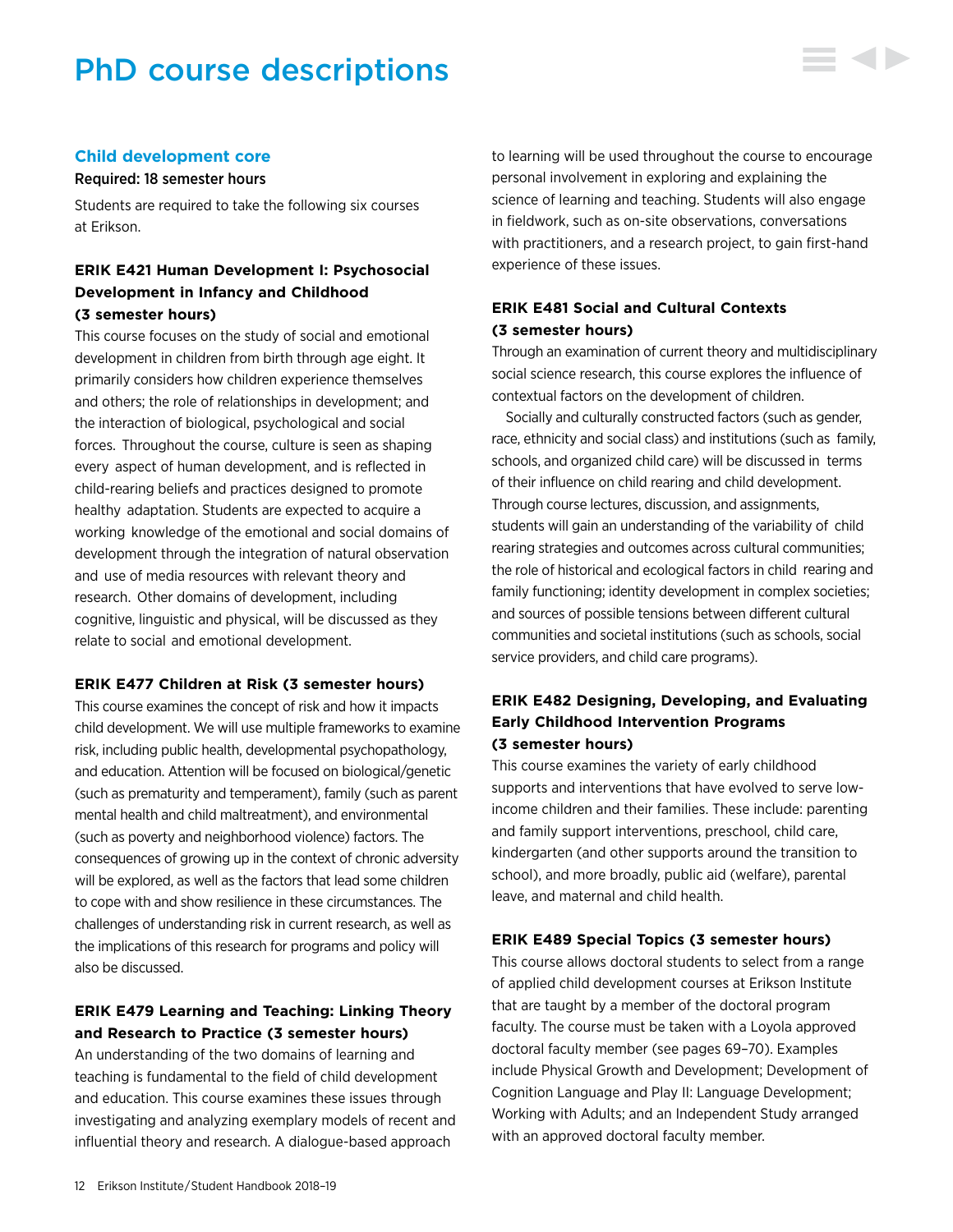# **Research design and statistics**

# Required: 9 semester hours

Students are required to take three courses in research design and statistics at Loyola for a total of nine semester hours. At least one course must be in research design, e.g., PSYCH 514 Research Methods in Developmental Psychology, and one must be in statistics, e.g., PSYCH 480 Advanced Statistics I. The third course may be in either area.

#### **Additional Loyola courses**

## Required: 9 semester hours

Doctoral students are required to take three additional doctoral-level courses at Loyola University, one of which must be a course in cognitive development. (Doctoral students who have graduated from Erikson's master's degree program and have already taken CHLD C426 Development of Cognition, Language, and Play I are not required to take an additional course on cognitive development.)

See The Loyola Graduate School Catalog for a listing of Loyola courses and faculty.

## **Internships**

## Required: 6 semester hours

The internship consists of two semesters of supervised fieldwork and is supervised by the student's Erikson advisor. One semester must be a research internship and the other is planned to meet the professional needs of each student. For detailed information about [internship requirements,](#page-21-0)  [refer to pages 21–22.](#page-21-0)

# **ERIK E485 Research Internship (3 semester hours)**

The student will work either with an Erikson faculty member, research scientist, or research associate, or on a research project at another institution.

## **ERIK E486 Teaching Internship (3 semester hours)**

The student will teach or assist in teaching a college course in child development or a related topic.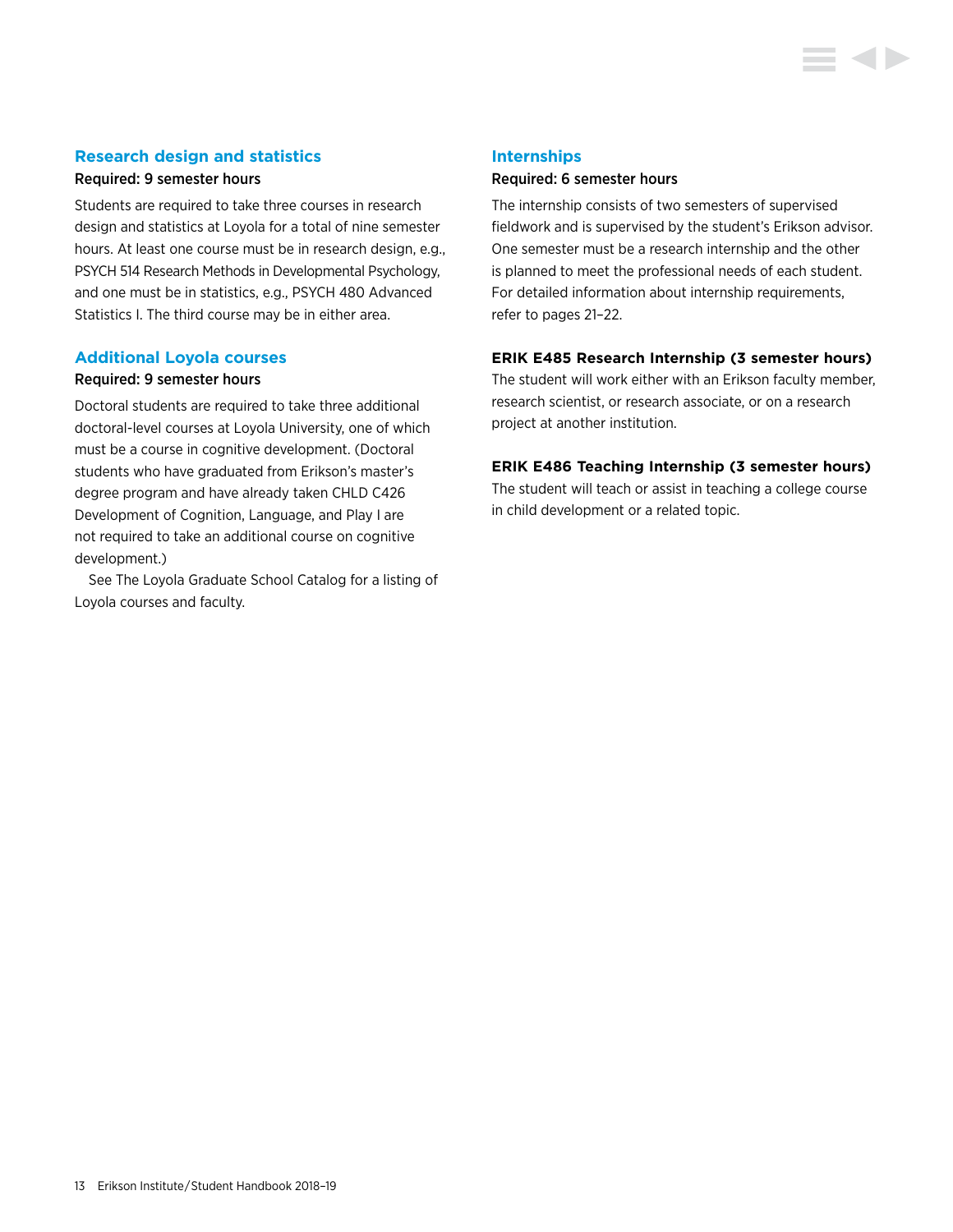# <span id="page-14-0"></span>Academic policies and procedures

The following policies at both Erikson Institute and Loyola University Chicago apply to all PhD students. It is each student's responsibility to become familiar with and abide by these policies while enrolled as a student at Erikson.

PhD students are subject to all of Loyola's Academic Policies and Procedures, which can be found in greater detail at *[www.luc.edu/gradschool](http://www.luc.edu/gradschool).*

## **Academic integrity**

The academic integrity policies of Erikson Institute are based on the respect for individual achievement that lies at the heart of academic culture. Every faculty member and student belongs to a community of scholars in which academic integrity is a fundamental commitment. It is critical that students contribute to the ideal of academic integrity and accept individual responsibility for their work.

Academic dishonesty or misconduct undermines the learning experience and may be grounds for dismissal. Academic dishonesty or misconduct can include, but is not necessarily limited to, the following unacceptable conduct: 1) cheating (including use of unauthorized materials, altering a graded work, or allowing another person to do one's work); 2) plagiarism (including copying of material from published or posted works of others without proper attribution); 3) obtaining an unfair advantage (including unauthorized use of examination materials, defacement or theft of materials needed by others, unauthorized collaboration on assignments, or intentional interference with another student's academic work); 4) fabrication of data; 5) falsification of records or official documents; 6) unauthorized access to computerized academic or administrative records or systems; or 7) aiding and abetting any such acts of academic dishonesty.

Specific examples of academic dishonesty, including but not limited to the above, and additional information is available in the library and through the writing tutorial program. However, all graduate students entering Erikson Institute are presumed to be familiar with basic standards of academic integrity within the higher education community. To this end, every student should obtain her/his own copy of *Doing Honest Work in College: How to Prepare Citations, Avoid Plagiarism, and Achieve Real Academic Success* by Charles Lipson (2004). Student failure to practice academic integrity will, depending upon the seriousness of the misconduct, result in a sanction ranging from a lowered grade or grade of "F" for the assignment to expulsion from the Institute.

#### **Informal resolution of concerns regarding academic dishonesty**

▄▗▎▙

Suspected cases of academic dishonesty should be reported to the course instructor, the Administration, or any faculty member of the Institute. If the complaint relates to a specific course or a project being supervised by a particular instructor, the complaint will be referred back to that faculty member, who will have initial jurisdiction over any instance of academic dishonesty relating to that faculty member's course or work performed under that faculty member's supervision. In such circumstances, the faculty member may personally meet with the student to discuss the alleged misconduct and its consequences (e.g., zero on an exam, a lower grade for the course, etc.). If the student and faculty member reach an agreement, the incident need not be the subject of any further proceedings; however, a written statement or "letter of understanding" must be drafted by the faculty member, signed by the faculty member and student to record the resolution of this matter, and retained by the faculty member, with a copy of the resolution promptly forwarded to the Dean of Students.

If a complaint about academic dishonesty in a specific course or under a specific faculty member's supervision is not resolved informally between the student and faculty member as described above, then the faculty member must notify the student in writing (by both email and certified mail, if possible) of the alleged misconduct.

A copy of that written notice will be provided to the Dean of Students, who will initiate an investigation as described below in "Investigation and Resolution of Formal Academic Dishonesty Complaint."

Once a student receives formal or informal notice that a faculty member or other Institute community member has expressed concerns about the student's potential violation of the Academic Integrity Policy, the student may not change his or her registration in a course in which the charge is pending or in which a finding of academic dishonesty has been made. Once a complaint has been referred to the Administration after failure to achieve an informal resolution, the complaint may not be withdrawn by the complaining party without the Administration's approval, nor may any faculty member resolve the matter without the Administration's approval. A student may not receive an Institute degree while a charge of academic dishonesty is pending or while a sanction imposed pursuant to a finding of academic dishonesty is in effect.

The Institute has the authority to pursue an investigation of alleged academic dishonesty and enter a finding of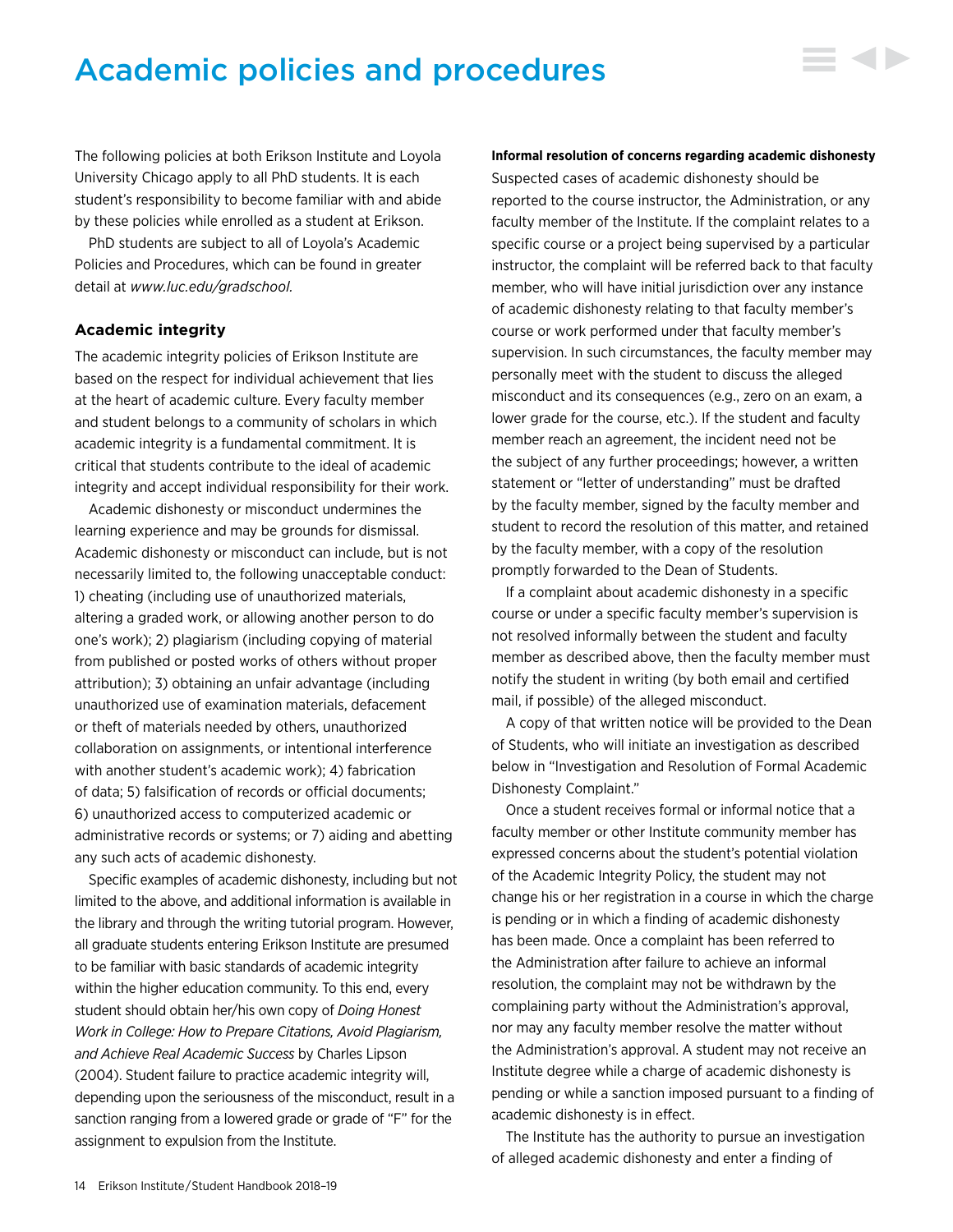violation or sanctions (including rescission of a degree) against a student or former student, notwithstanding that student's having already withdrawn or transferred from the institution or graduated with a degree.

#### **Other concerns about academic dishonesty**

In certain circumstances, a student may suspect another student or Institute representative of academic dishonesty, or an Institute representative other than a student's course instructor may develop such concerns about a student. In such circumstances, that suspicion should be reported or complaint made to the faculty member teaching the particular course at issue or to the Dean of Students. If any faculty member becomes aware of such a suspicion or complaint relating to a course other than one being taught by that faculty member, this information should also be reported to the Dean of Students. Once such a complaint or concern reaches the Dean of Students, the Dean will attempt to resolve the matter informally if no informal resolution has yet been attempted, using a process similar to the Informal Resolution process noted above; if such a resolution cannot be achieved, the Dean will then institute an Investigation and Resolution as set forth below.

The Institute reserves the right to modify the procedures set forth below for investigation, resolution, and appeal of academic dishonesty complaints, as appropriate to the particular case, upon notice to the complaining/reporting party and to the student or other Institute representative who is the subject of the complaint.

# **Investigation and resolution of formal academic dishonesty complaint**

Where a complaint is referred by a faculty member to the Dean of Students for formal investigation, the procedure undertaken shall be as follows. The Dean of Students may conduct the investigation or designate another representative of the Institute to conduct such investigation, as the Dean deems appropriate. The Dean or designee shall then review the facts of the alleged incident, including statements made by the reporting individual, the accused individual, and supporting material. The accused individual and reporting individual shall both have the opportunity to meet separately with the investigating Dean or designee and provide written material or documents considered relevant to resolution of the complaint. The investigating Dean or designee may, but need not, conduct interviews or undertake other investigation as suggested by the parties

or as deemed appropriate, including seeking information from individuals outside the Institute about appropriate academic conduct or anything else relevant to investigation of the complaint. The investigating Dean of Students or designee has the discretion to limit or expand the scope of the investigation as deemed appropriate to dispose fully and fairly of the complaint. The investigating Dean or designee also has the discretion to confer with the Dean of Enrollment Management or any other Erikson Institute representative, as appropriate, in the course of such investigation or when considering a range of possible sanctions.

i di b

At the conclusion of the investigation, the Dean of Students or designee shall, subject to any applicable FERPA limitations, notify the reporting party and the accused party in writing about the investigator's conclusions as to 1) whether an academic integrity violation occurred and, if so, 2) the sanction to be placed upon the accused for the violation. In any investigation in which a violation is found regarding a student's conduct in a specific course or program, or in any investigation stemming from a faculty member's complaint about a student, the Dean of Students or designee should first confer with the appropriate faculty member about the proposed sanction. If an affected faculty member and the Dean of Students (or designee) cannot agree on an appropriate sanction, the Dean (or designee) shall make the final decision as to the appropriate sanction, but the faculty member shall have a right to appeal that determination as set forth in the "Appeal of Academic Dishonesty Determination" procedure set forth below.

Investigations conducted pursuant to this paragraph shall be maintained as confidential by all parties to the greatest extent reasonable, but the Institute reserves the right to investigate such matters fully and to disseminate information, both within and beyond the Institute, to the extent deemed necessary to reach a fair and appropriate resolution.

#### **Appeal of academic dishonesty determination**

A student may appeal to the Institute a finding of academic dishonesty and/or the particular sanction assessed upon such finding by filing a written notice of appeal with the Senior Vice President for Academic Affairs/Dean of Faculty of Erikson Institute within 10 business days of the date that the student receives the written notification of resolution described above. The student's written notice of appeal must state whether the student is appealing the finding of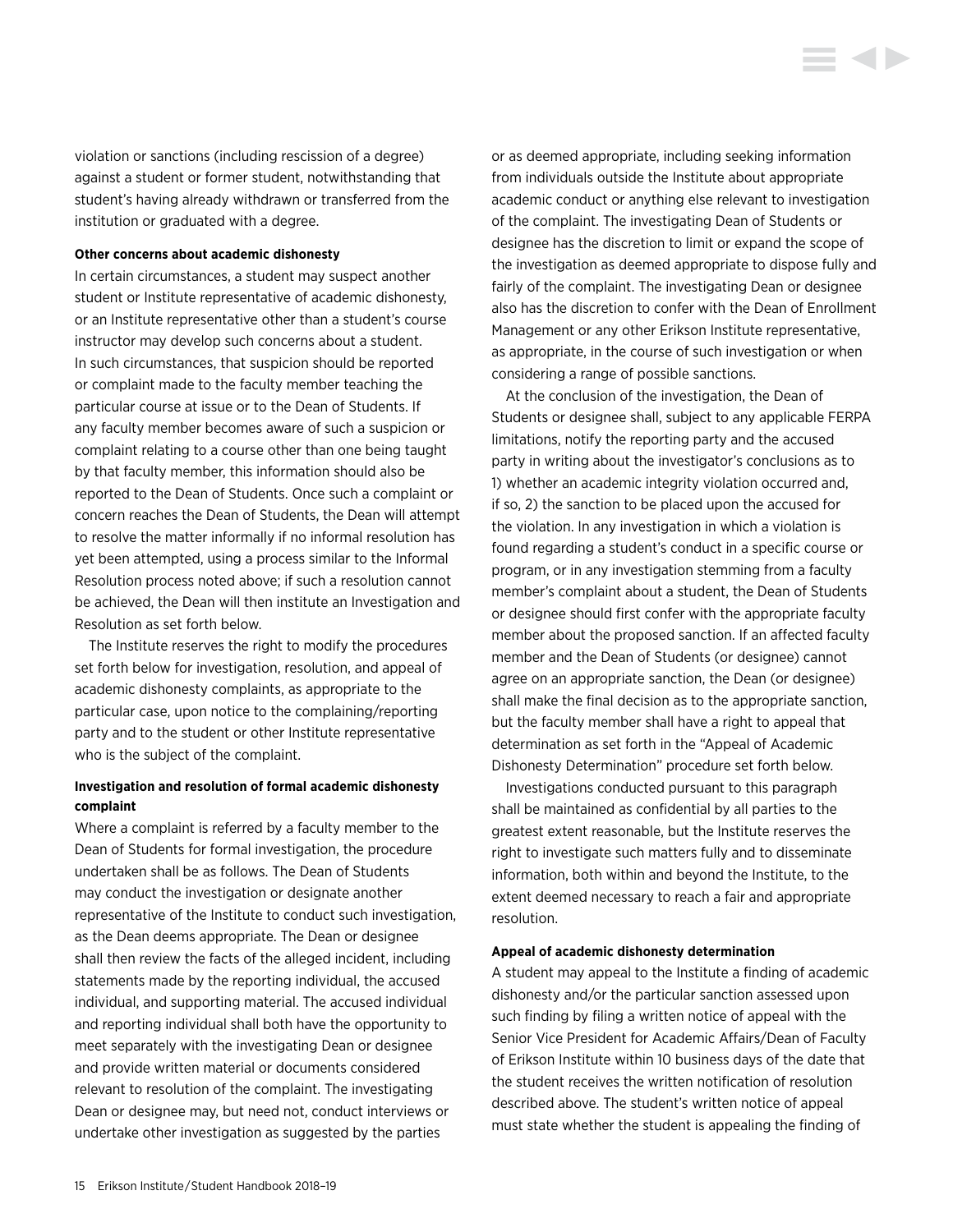<span id="page-16-0"></span>dishonesty, the sanction, or both, and must describe in detail the grounds for appeal. Such an appeal may be considered by the Senior Vice President for Academic Affairs/Dean of Faculty or the Senior Vice President's designee, who will evaluate the matter to the extent considered appropriate under the circumstances. Grounds for appeal will be limited to alleged errors in procedures, misinterpretation of policies, or a clear discrepancy between a finding of liability and the sanction assessed. An appeal is not an evidentiary hearing or a reconsideration of the evidence, and the Senior Vice President for Academic Affairs/Dean of Faculty or designee need not, but may, interview the parties and accept supplemental written submissions or documentation. The decision of the Senior Vice President for Academic Affairs/ Dean of Faculty or designee on an appeal shall be final.

Where an appeal is taken regarding a serious sanction such as a grade of "F," suspension or expulsion, the sanction may, but need not, be stayed by the Senior Vice President's office pending the resolution of the appeal; no degree or honors shall be awarded during the pendency of an appeal.

Where a faculty member disagrees with an academic dishonesty decision or a sanction assessed with respect to a student's work in the faculty member's course or under the faculty member's supervision, the faculty member may file an appeal with the Senior Vice President for Academic Affairs/Dean of Faculty, and this appeal shall be subject to the same time and notice requirements applicable to a student filing an appeal as noted above. A faculty member's appeal shall be heard by the Senior Vice President for Academic Affairs/Dean of Faculty or designee using the same process and limited scope of review applicable to a student's appeal. The decision of the Senior Vice President for Academic Affairs/Dean of Faculty or designee regarding a faculty member's appeal shall also be final.

### **Academic grievance procedure**

Academic disputes can arise relating to alleged mistakes or inequities in grading; application of due dates and extensions for late work; imposition of additional requirements after the course has begun; and similar issues. With respect to any academic grievance or dispute other than one involving academic integrity, a student should use the following grievance procedure.

Where a student has questions or concerns about any requirement relating to a course or to any grading issue, the student should first attempt to resolve the problem directly with the instructor. If the issue is resolved informally between student and instructor, the matter ends and no formal record need be maintained.

If an academic grievance is not settled informally, or if the student wishes to pursue the matter formally, the student must file a written grievance with the Dean of Students within 10 business days after the issue for complaint has occurred. The Dean of Students (or designee) will consider the grievance within ten business days, determine whether it merits continued review, and dismiss it if it does not. The student grievant will be notified in writing if the Dean or designee determines that the grievance lacks merit, and this written decision is final.

If the Dean of Students or designee concludes upon initial review of the grievance that continued consideration is warranted, the Dean (or designee) shall then conduct an appropriate investigation, discussing the matter with the complaining student and with the instructor at issue, permitting both such parties to submit written materials if appropriate, and undertaking any other necessary investigation. The Dean of Students or designee may effect a negotiated resolution between the student and faculty member at this stage, which resolution should be written, signed by the student and faculty member, and retained by the office of the Dean of Students.

Upon conclusion of such an investigation without a negotiated resolution, the Dean of Students or designee shall determine whether the grievance has merit and whether any relief is warranted. If the Dean of Students or designee finds that the grievance lacks merit or that no changes to the challenged grade or course requirements are warranted, the Dean of Students or designee shall so notify the grievant and the affected faculty member in writing, with a copy of such resolution to be sent to the Senior Vice President for Academic Affairs/Dean of Faculty. In this situation, the decision of the Dean of Students (or designee) shall be final.

If the Dean of Students (or designee) determines, after investigation, that a student's academic grievance has merit and that a change in a grade or course requirement may be warranted, the Dean of Students (or designee) shall prepare a written recommendation for the consideration of the Senior Vice President for Academic Affairs/Dean of Faculty. The Senior Vice President for Academic Affairs/Dean of Faculty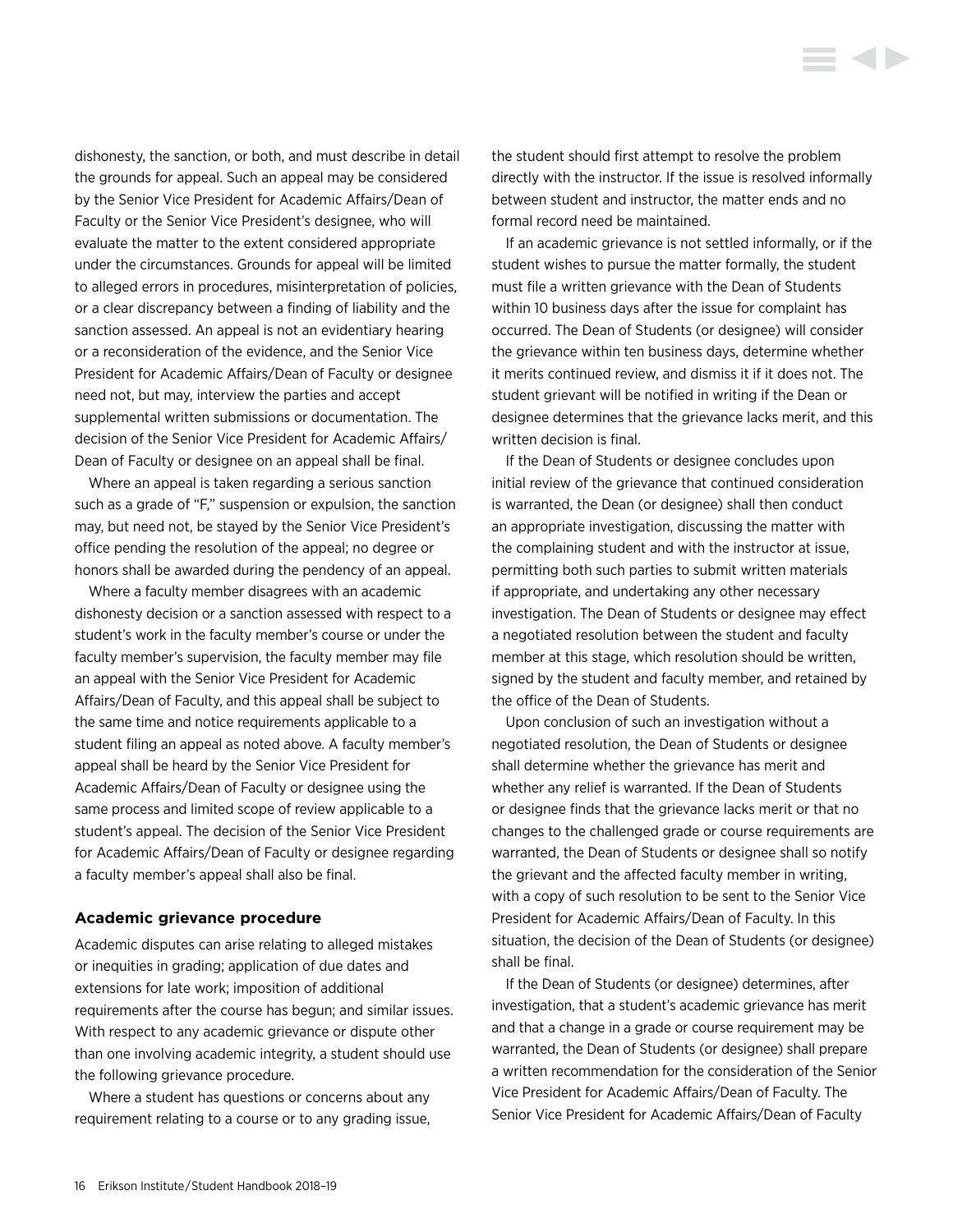<span id="page-17-0"></span>shall discuss the proposed recommendation with the student grievant, affected faculty member, and other members of the faculty or administration, as appropriate. The Senior Vice President for Academic Affairs/Dean of Faculty may also investigate the grievance.

If investigation is deemed appropriate, the Senior Vice President for Academic Affairs/Dean of Faculty may ultimately accept, reject, or modify the recommended resolution. The Senior Vice President for Academic Affairs/ Dean of Faculty will notify the student grievant and the affected faculty member of the Senior Vice President for Academic Affairs/Dean of Faculty' decision upon the recommendation, which shall constitute the final decision on the grievance.

# **General grievance procedure applicable to other student grievances**

The Academic Grievance Procedure set forth above does not apply to any issues relating to academic integrity, student discipline, or denial of accommodation, which are governed by separate, specific procedures set forth in this Handbook. With respect to any other disputed decisions or conduct by Erikson representatives, however, a student is free to file a grievance under the above Academic Grievance Procedure section, and a modified version of the investigation and resolution process set forth above will be used to resolve the disputed issue. The Institute reserves the right to modify its Academic Grievance Procedure as appropriate to the specific nature of the grievance; for instance, depending upon the nature of the grievance or the identity of the Erikson representative whose conduct is being challenged, the above procedure might be changed, or a different decision maker designated, to allow for full and fair resolution of a particular grievance. The student grievant and any other parties to such a grievance will be notified if modifications to the Academic Grievance Procedure are implemented for any particular grievance.

Where a grievance includes issues covered under one or more of the Institute's applicable grievance procedures, the Institute will determine which such procedure will apply to the particular grievance and will notify the grievant and other parties to this effect. Any questions about how a grievance should be filed or how it will be processed should be directed to the Dean of Students or the Senior Vice President for Academic Affairs/Dean of Faculty.

#### **Handbook grievance and appeal procedures**

All of the grievance, appeal, and disciplinary procedures set forth in this Handbook are intended as fact finding and dispute resolution mechanisms and do not afford students any contractual rights. The Institute reserves the right to modify these procedures at any time and, where circumstances warrant in a particular case and at the Institute's discretion, to modify, combine, or fashion a new procedure to address a particular case or dispute fully and fairly.

**SALE** 

## **Attendance and classroom decorum**

Class participation is an important part of your academic program, and attendance is expected for all classes. Most class work is designed to extend or complement the readings, not duplicate them. An attendance sheet is kept for each class.

Each instructor will set the attendance and participation guidelines for her/his respective course. You are responsible for reviewing your course syllabi for the attendance policy for each of your classes, and if you must miss a class, you should notify the instructor in advance. Failure to comply with the published attendance and participation expectations for a course can result in a lowered grade for class participation, additional readings or assignments to make up for the missed class, or a lower/non-passing final grade for the course.

For students in the field placement, internship or action research phase of their degree or certificate program, attendance at weekly integrative/supervision seminars is mandatory. The seminar is designed to bridge the gap between the academic program and the practice component. It provides an opportunity for students to share experiences and to question, probe and analyze problems and issues of both a theoretical and a practical nature. Students whose attendance is likely to be impacted by a documented disability or chronic situation should contact Colette Davison, Dean of Students and coordinator of disability services to discuss.

Additionally, students are expected to refrain from behavior and/or activities in the classroom that can be disruptive to the educational process. Examples of such behavior include, but are not limited to, the following: conducting personal business; working on assignments for other courses; text/IM messaging; and using personal devices for activities unrelated to the class.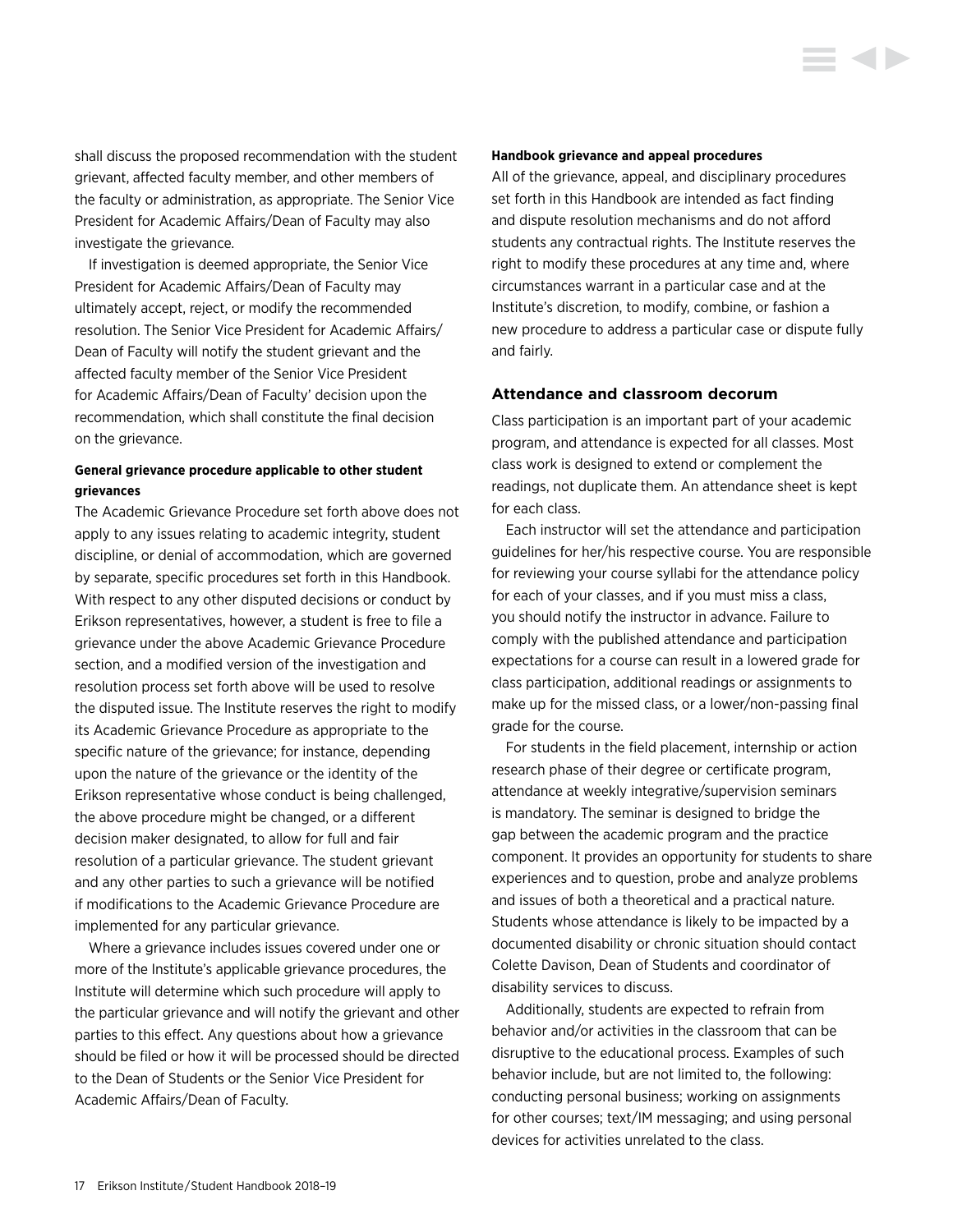## <span id="page-18-0"></span>**Conferral of degrees at Loyola**

All PhD degrees are awarded by Loyola University Chicago. Loyola has three official degree conferral dates each year in December, May, and August. PhD students who plan to graduate must complete and submit an application for degree conferral, must do so in LOCUS by the following deadlines:

| <b>August 1</b> for December graduation |  |  |
|-----------------------------------------|--|--|
| <b>December 1</b> for May graduation    |  |  |
| <b>February 1</b> for August graduation |  |  |

*The deadlines remain the same for any given year.* 

To receive your degree, you must have fulfilled all program requirements, including completion of the qualifying paper and dissertation. All tuition and fees must be paid and all library materials returned before a student can be approved for graduation. Diplomas will be mailed by Loyola's Registration and Records Office.

## **Copyright protection for work created by others**

Erikson Institute respects the intellectual property rights of others, including yours. We take great care to ensure that our use of copyrighted materials in Erikson courses and other areas conforms to copyright law. We expect you to do so as well. It is your responsibility to make a good faith determination that your use of copyrighted materials complies with U.S. Copyright Law (*[www.copyright.gov/title17/](http://www.copyright.gov/title17/)*) and Erikson's Intellectual Property Policy, available on the Academics homepage on *[my.erikson.edu.](http://my.erikson.edu)*

You should familiarize yourself with sections of the Intellectual Property Policy that are particularly relevant to students. Please take time to review Part I, "Use of Copyrighted Material of Others" (pages 1–11) to ensure that you use such materials correctly. The policy covers "fair use" in many different situations, including use of copyrighted materials available on the Internet. Under Part II, "Ownership of Intellectual Property," you will want to look at "Work Created by Students," page 17. Given the complexity of copyright law, we encourage you to err on the side of caution. If you have any questions regarding appropriate use of copyrighted materials, please don't hesitate to contact the library staff, who are your best resource.

#### **Penalties for Copyright Violations**

Users who violate policies regarding the use of copyrighted materials may be subject to disciplinary actions, including dismissal from the Institute and legal penalties.

Under federal law, a person found to have infringed upon a copyrighted work may be liable for actual damages and lost profits attributable to the infringement, and statutory damages from \$200 up to \$150,000. The copyright owner also has the right to permanently enjoin an infringer from further infringing activities, and the infringing copies and equipment used in the infringement can be impounded and destroyed. If a copyright owner hired an attorney to enforce his or her rights, the infringer of a work may also be liable for the attorney's fees as well as court costs. Finally, criminal penalties may also be assessed against the infringer and could include jail time depending upon the nature of the violation. For more information on penalties for violation of federal copyright laws, see *[www.copyright.gov/](http://www.copyright.gov/title17/92chap5.html) [title17/92chap5.html.](http://www.copyright.gov/title17/92chap5.html)*

# **Copyright protection for work created by students**

Erikson Institute's intellectual property policy seeks to encourage the a) creation of original scholarship, including online work and electronic media, b) development of educational materials, applications and products, and c) dissemination of Erikson's work throughout the profession and the academic community, with such work identified with Erikson Institute.

Erikson students shall own copyrights in the papers, theses, dissertations, and other scholarly works they produce while at Erikson, except in the following circumstances:

- 1. Scholarly work authored by a faculty member with assistance from a student shall be owned by the Erikson faculty member;
- 2. Erikson owns any student work that constitutes or is part of a sponsored work as defined in the Institute's intellectual property policy;
- 3. Erikson owns any work for which Erikson has obtained a written transfer of copyright from the student and Erikson owns any student works created as part of the student's employment at Erikson.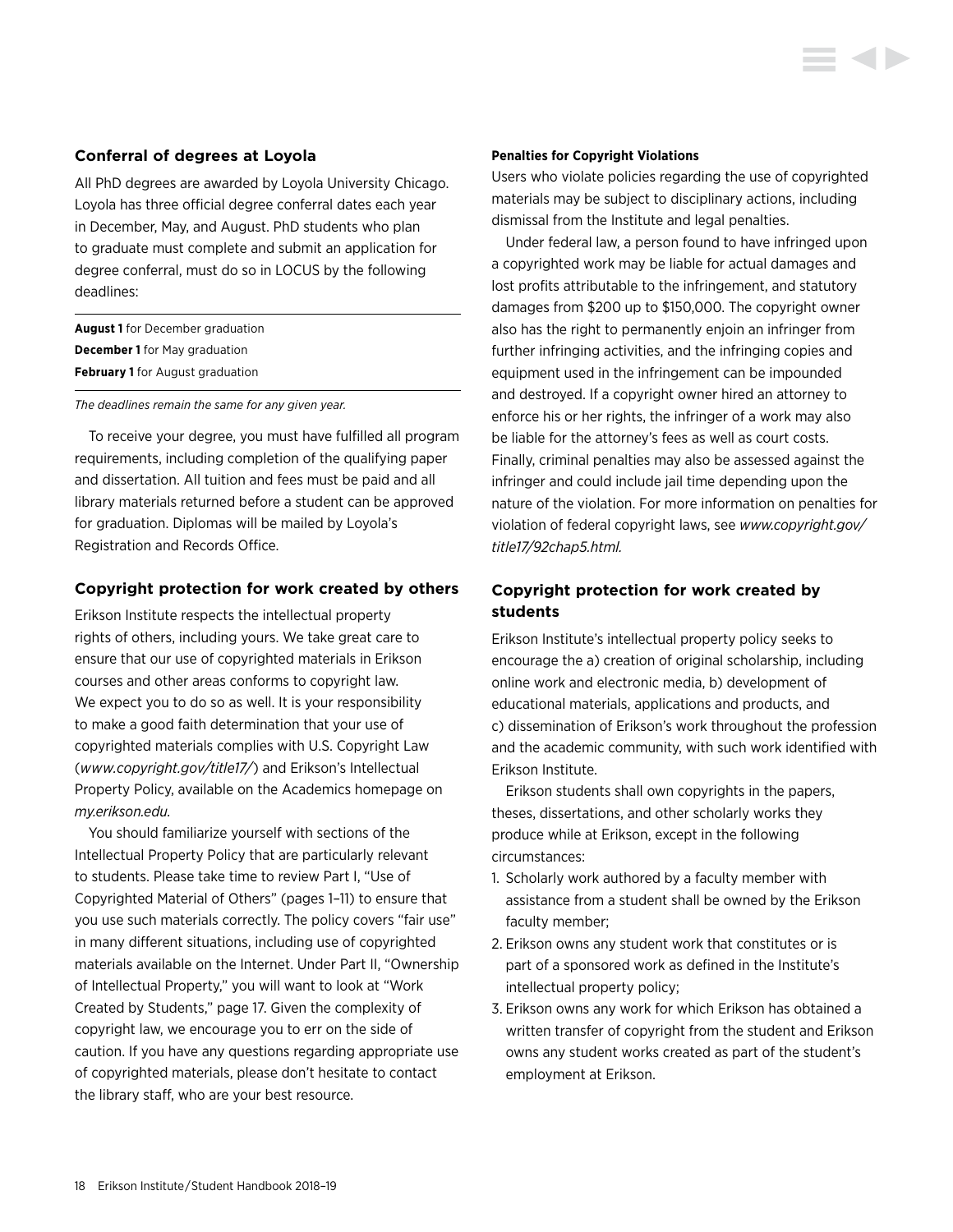### <span id="page-19-0"></span>**Erikson rights regarding student-owned work**

- 1. Erikson has an interest in using certain student-owned works for academic purposes (e.g., grading), and in maintaining copies of student work for administrative and disciplinary purposes. As a condition of enrollment, Erikson students grant Erikson the irrevocable, perpetual right to use and retain all copies of student work for these purposes.
- 2. Student works that constitute notes of classroom lectures or exercises shall not be used by the student for commercial purposes.

The full text of the Institute's Intellectual Property Policy is available on the Academics home page on *[my.erikson.edu](http://my.erikson.edu).*

# **Course and end-of-year evaluations**

At the end of each semester, you will complete a course evaluation for each of your courses. At the end of the academic year, you will complete a more comprehensive evaluation of your overall experience with Erikson's academic programs and support services. Evaluation results are taken into account by faculty and staff as they review the curriculum and various services for students.

## **Credit hour policy at Erikson**

Erikson Institute awards credits for degree and certificate program courses based on the semester hour unit. The number of credits assigned to Erikson degree and certificate program courses is a function of the depth and breadth of subject matter deemed appropriate by program faculty to achieve the outcomes of the respective program, and approved through the faculty curriculum review process. The Institute's credit hour policy is intended to ensure consistency in assigning credit hours to courses and to comply with national, state and accreditation agencies.

Each unit of credit is understood to represent a *minimum* of three hours of actual work per week for the *typical* student during a 15 week semester, or a *minimum* of 4.5 hours of actual work per week during the 10 week summer term.

For lecture and seminar courses, an average of one hour per week is typically allotted to faculty led instruction (i.e. lecture and/or discussions) for each unit of credit awarded. Courses will be designed and expectations established so that the typical student will need to study and/or engage in an average of two hours of out of classroom activity for every hour of faculty led instruction in order to achieve the intended learning outcomes. Out of classroom activities include, but are not limited to:

- Reading assigned texts;
- Viewing recorded lectures;
- Completing assignments;
- Completing online modules;
- Participating in synchronous or asynchronous discussion with other students;
- Taking exams;
- Conducting field observations; and/or
- Collaborating on group projects

The Institute's credit hour policy for online and hybrid courses is consistent with the standards for courses offered through face-to-face instruction, although some or all of course content and faculty-student interaction occurs through one or more forms of distance education.

For doctoral level internships, one credit is awarded for a minimum of 8–10 hours of work per week in a supervised setting over the course of the term for doctoral program courses.

For research practicum and independent study courses, the scope of the study or research will be established to require the typical student to work an average of 45 hours per credit earned.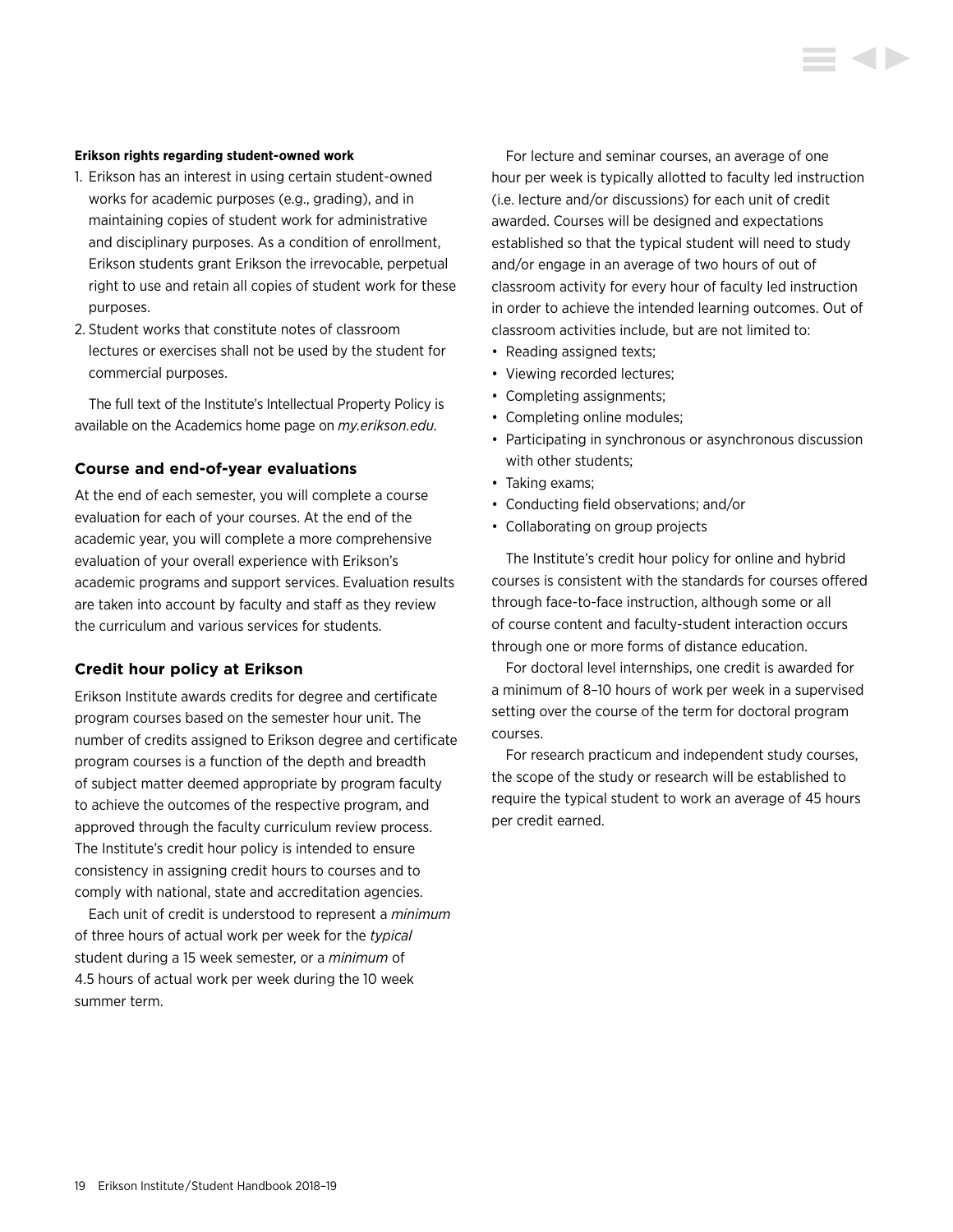### <span id="page-20-0"></span>**English-language requirement**

The Loyola Graduate School's English-language requirement applies to degree-seeking students who have not received a bachelor's degree from an institution where English is the language of instruction. It is intended to further students' academic success and allow them to attain a level of proficiency expected of students completing a graduate program at a U.S. university. As stated in letters of admission, the requirement includes assessment of students' English skills and, depending on the results of the assessment, course work. The English-language requirement is a degree requirement; students who have not fulfilled the requirement will not receive a degree. In addition, students must complete the requirement in their first term in order to be eligible for continued enrollment in the Graduate School and for renewal of merit awards.

The Graduate School may grant a student an exemption from the English-language requirement if the student has written and orally defended a thesis or dissertation as part of completing a graduate program at an institution where English is the language of instruction. All requests for exemption must be in writing and include appropriate supporting documentation. Requests must be sent first to the student's graduate program director, who sends it to the Graduate School with a written recommendation regarding the request. The Graduate School will not grant an exemption without receiving a positive recommendation from the graduate program director. Requests for exemption must be received by the Graduate School: at least one week before the placement test preceding the student's first semester as a degree-seeking student. The Graduate School will determine whether the student qualifies for an exemption and will notify the student and the graduate program director of its decision.

#### **Assessment**

As indicated above, the English-language requirement includes a placement test to assess students' English skills. This placement test is administered by Loyola University Chicago's Department of English as a Second Language (ESL) and is not the same as either the Test of English as a Foreign Language (TOEFL) or the International English Language Testing System (IELTS), taken before admission.

Students entering a Graduate School program as a degree-seeking student during the Summer or Fall semesters must take the placement test scheduled prior to the beginning of their first Fall semester. Students entering a Graduate School program as a degree-seeking student during the Spring semester must take the placement test scheduled prior to the beginning of their first Spring semester.

The ESL department will notify students of the results of the test. Students whose score on the placement test indicates they have attained acceptable English proficiency will have fulfilled the English-language requirement. Students whose scores indicate they are in need of additional English instruction will be required to complete course work. Students who take the placement test will not subsequently be eligible for an exemption from the Englishlanguage requirement.

#### **Course work**

As noted above, students whose score on the placement test indicates they are in need of additional English instruction will be required to complete course work in Loyola's ESL department to improve their English reading, writing and speaking skills. This course work will be in addition to the courses required in the student's graduate program and must be taken immediately following the placement test.

Students are expected to attend all classes and complete all assignments. Students must receive a grade of CR (credit) for each required course; courses for which students receive a grade of NC (no credit) will not apply toward fulfillment of the English language requirement.

If extraordinary circumstances prevent one from taking required course work in the first semester, the student may request to defer course work for one semester. Requests for deferrals must be in writing and sent first to the student's graduate program director, who is to then send it to the Graduate School with a written recommendation regarding the request. Requests for deferrals must be received by the Graduate School within one week of notification of placement test results. The Graduate School will notify the student and the graduate program director of its decision.

#### **Additional information**

Students with questions regarding the Graduate School's English-language policies should contact their graduate program director or the Graduate School. Students with questions regarding the nature of the placement test or course work should visit the ESL department's Website.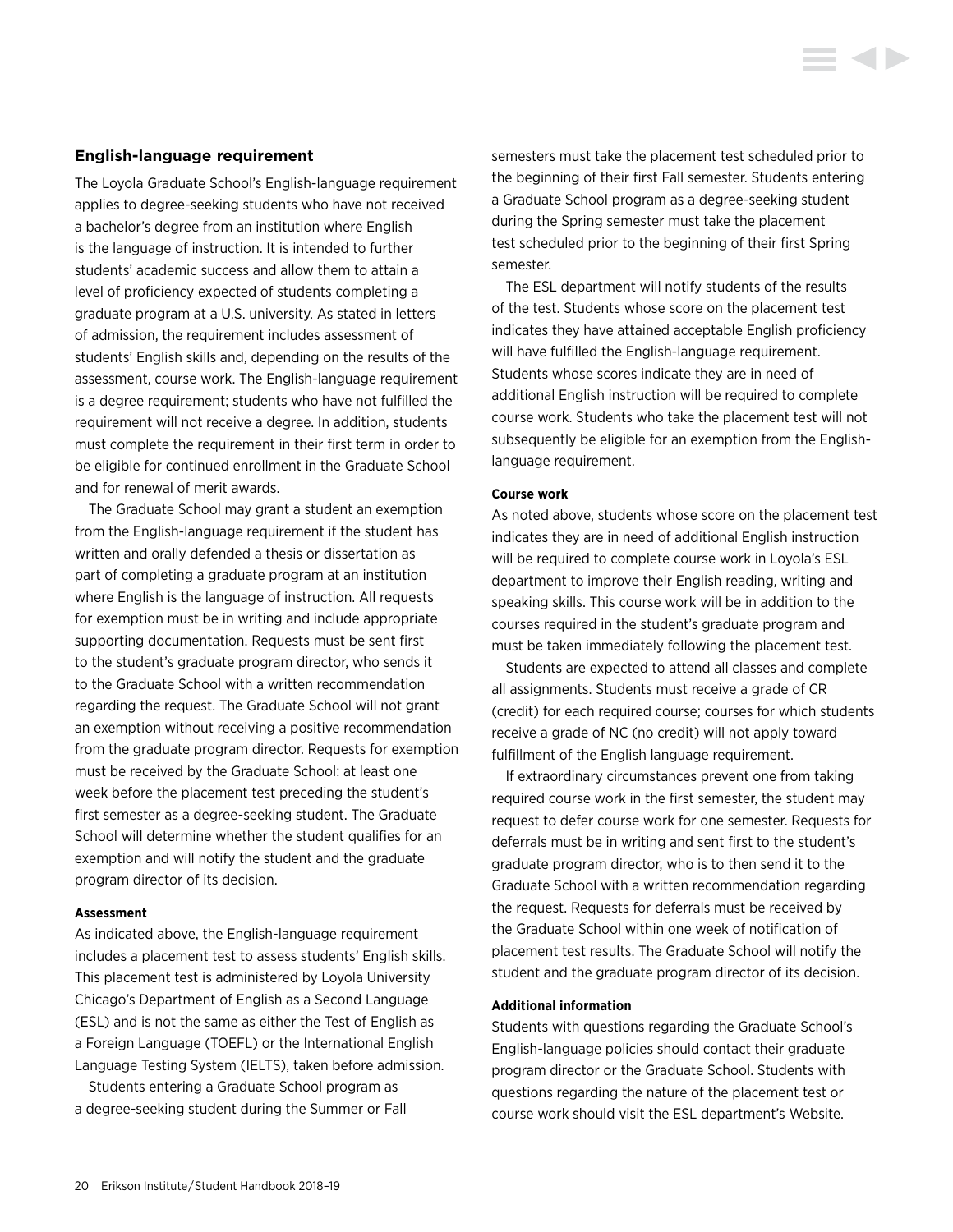# <span id="page-21-0"></span>**Final examinations**

Courses taken at Loyola University Chicago will require a final examination. Final exams are given during the scheduled exam period in each session. Students are expected to take no more than three final examinations in one day. Tests or examinations may be given during the semester or summer sessions as often as deemed advisable by the instructor. Students who miss a final examination should contact their instructor.

# **Freedom of inquiry**

At Erikson, students are encouraged to engage in free discussion, inquiry, and expression. Student academic performance is evaluated solely on academic achievement, including adherence to the traditional canons of scholarly honesty and integrity, and not on unrelated opinions and conduct.

## **Good academic standing**

Students are to maintain an overall grade point average that will result in a GPA of not less than B (3.0) upon completion of all program requirements. No more than two grades of C+, or C may be counted towards PhD requirements. No grade of grade of C− or lower may be counted toward the degree or certificate requirements, nor does a C− or lower grade fulfill a course requirement. Such grades, however, will be calculated in the GPA. No student will be awarded a diploma with less than a cumulative 3.0 grade point average for all Erikson and Loyola courses. Also, students with a GPA below 3.00 may be subject to dismissal.

## **Grading system at Loyola**

All PhD courses are graded based on Loyola University Chicago's grading scale. Loyola is on a 4 point grading system. The unit of credit is the semester hour. The following grade notations are used in calculating the Grade Point Average (GPA=the quotient of total quality points divided by total hours attempted).

### **Grades included in GPA**

| Grade | <b>Quality points</b> | <b>Definition</b> |
|-------|-----------------------|-------------------|
| A     | 4.00                  | Excellent         |
| $A-$  | 3.67                  | Very good         |
| B+    | 3.33                  | Good              |
| B     | 3.00                  | Above average     |
| $B -$ | 2.67                  | Average           |
| $C+$  | 2.33                  | Fair              |
| C     | 2.00                  | Acceptable        |
| $C-$  | 1.67                  | Passing           |
| D+    | 1.33                  | Unacceptable      |
| D     | 1.00                  | Unacceptable      |
| F     | 0.00                  | Fail              |
| WF    | 0.00                  | Withdrawal, fail  |

#### **Grades not included in GPA**

| Grade        | <b>Definition</b> |
|--------------|-------------------|
| AU           | Audited           |
| $\mathsf{L}$ | Incomplete*       |
| W            | Withdrawal        |
| P            | Credit            |
| F            | No credit         |

*\*Grades of I (Incomplete) will be permanently changed to a grade of F (Fail) if course requirements are not met by the deadline published in Loyola's academic calendar.*

## **Internships**

All doctoral students are required to complete two internship experiences. The first internship must be a research internship. Depending on the professional needs of individual student, the second internship can be either teaching or research internship. Doctoral students with an Erikson master's degree will complete only one internship. Each internship is approximately 8–10 hours per week for 15 weeks. Students receive a pass or fail grade for either internship.

The research internship typically involves participation in a research project directed by a seasoned researcher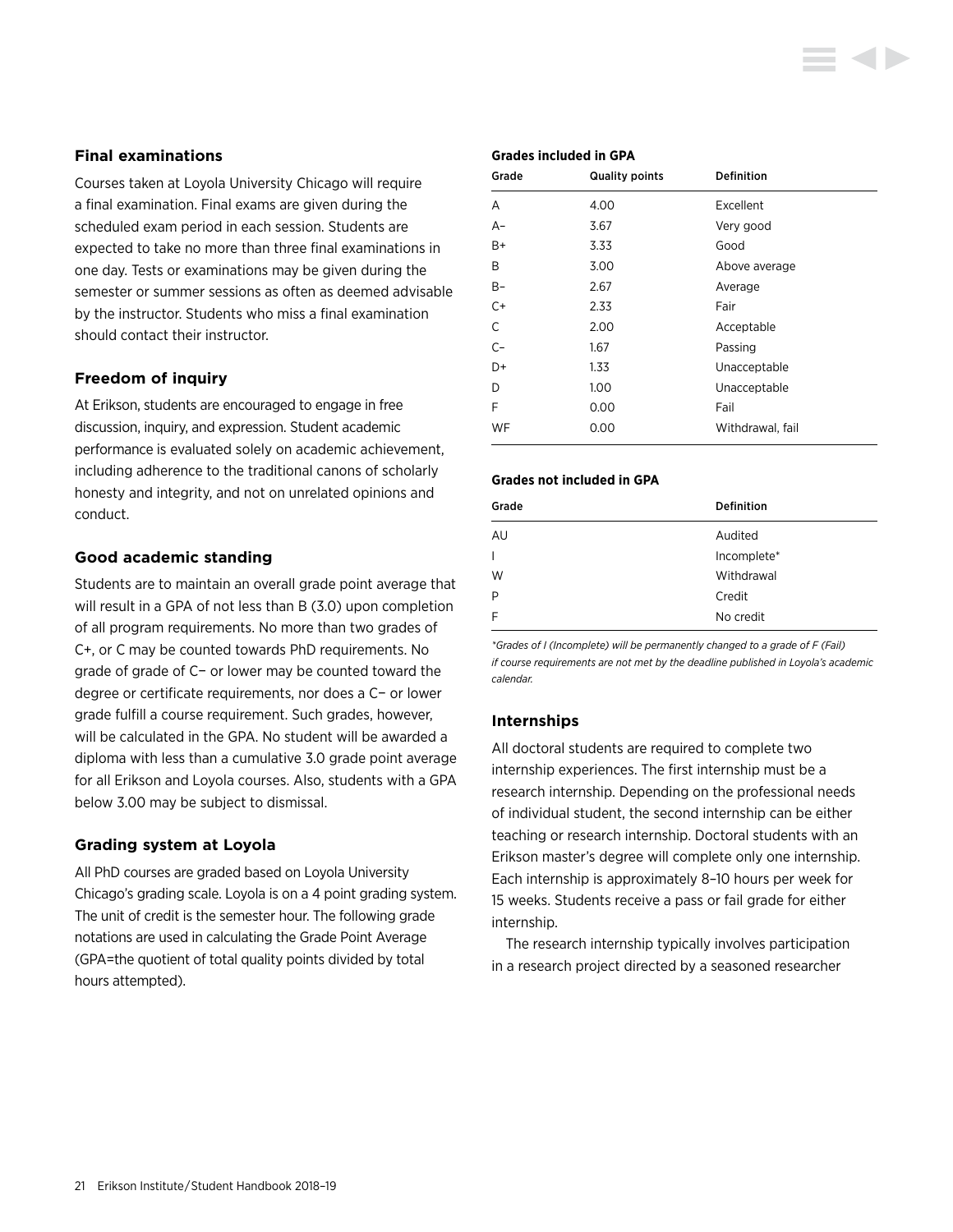<span id="page-22-0"></span>at Erikson or another educational institution. Research activities might include, but are not limited to, assisting with literature reviews, data collection, data analysis, instrument development, and report writing. The student is required to have a plan with goals, activities, and specific competencies she or he wants to develop through the internship. The student's faculty advisor must approve it and monitor progress. Students are expected to meet their supervisor, usually the director of the research project, on a regular basis to receive guidance and support.

The teaching internship involves either independent teaching at a collegiate level or a teaching assistantship for one of Erikson's graduate courses. When teaching at a college, the department chair will serve as the internship supervisor. When assistant-teaching at Erikson, the course instructor will serve as the internship supervisor.

## **Probation**

Students are subject to Erikson Institute and Loyola University Chicago's academic policies regarding probation. Students who fail to maintain a grade-point average of at least a 3.00 will be placed on academic probation. In such cases, if the student does not raise the grade-point average to at least 3.00 during the next two consecutive terms in which the student registers, the student may be dismissed for poor scholarship.

Students who are near the end of their programs must raise their cumulative GPAs to 3.00 in order to receive a degree. Students will not be permitted to continue taking courses after they have completed all of their degree course requirements in the hope of raising their cumulative GPAs.

A student who earns more than two grades of C or lower, or who otherwise fails to maintain good academic standing as described above, is subject to academic standing review and possible dismissal from the program.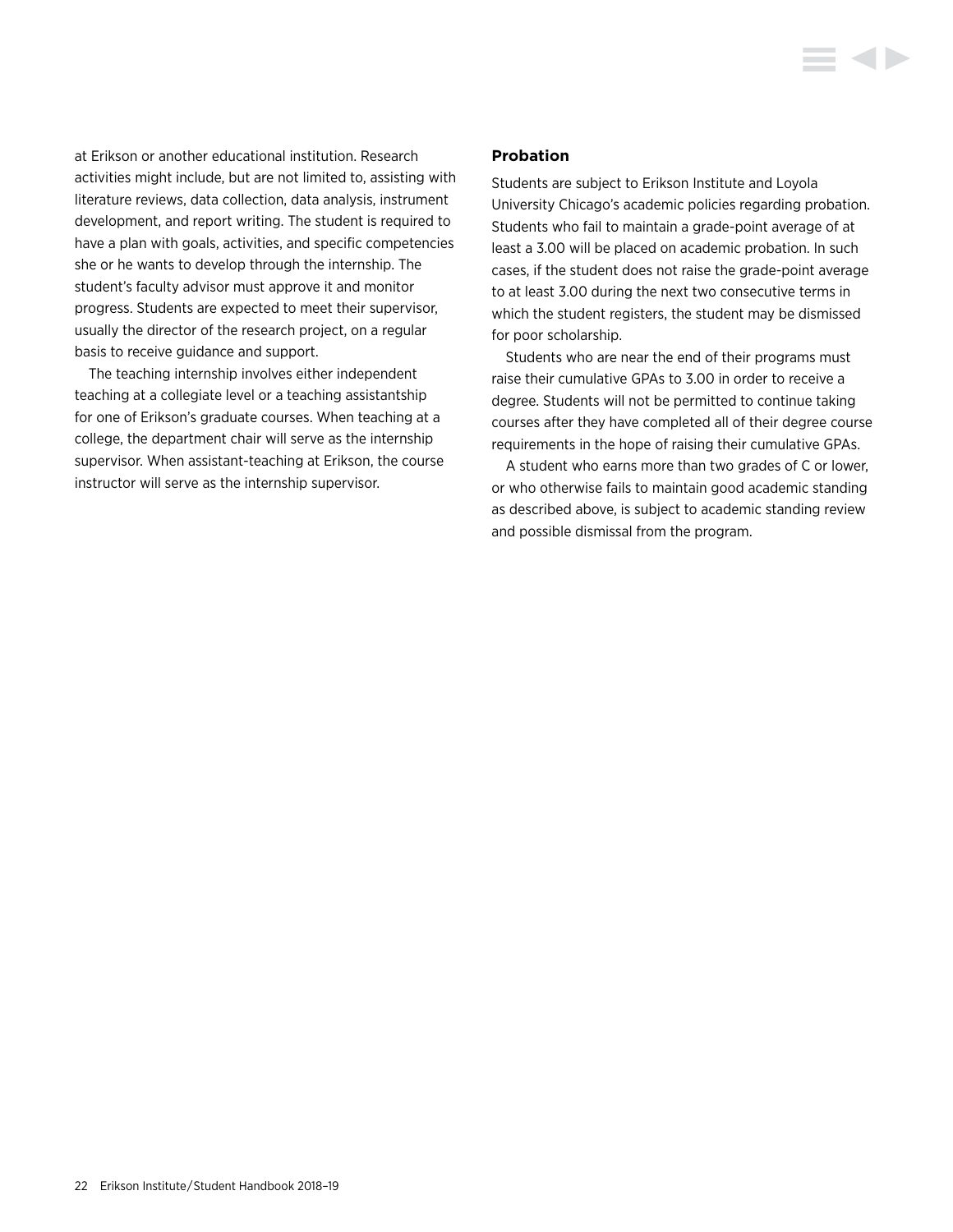# <span id="page-23-0"></span>Erikson campus policies and procedures



The operating hours for the building during the regular academic term are as follows:

| Monday-Thursday | 8 a.m. – 8 p.m. |
|-----------------|-----------------|
| Fridav          | 8 a.m. – 5 p.m. |

The operating hours for the building during the semester break periods is 8 a.m.– 5 p.m., Monday–Friday and closed on Saturdays. For safety and security purposes, the building is kept locked at all other times.

Students are issued a photo ID/access card which is used to check-in at the building. All students must swipe their photo ID/access card at the main lobby security desk located on the first floor in order to enter the building. Student photo ID/access cards must be returned to Erikson upon withdrawal from the Institute or completion of the degree/certificate program. If lost, the replacement cost for each card is \$50. Guests and visitors can gain access to the building by checking in and presenting a valid photo ID at the main lobby security desk on the first floor.

## **Concealed carry policy**

#### **Purpose**

Erikson is committed to providing a safe and secure environment for its community and guests.

In support of this commitment, Erikson will establish restrictions on carrying firearms or weapons on the Erikson campus in accordance with the 2013 Illinois Firearm Concealed Carry Act, Section 65.

#### **Scope**

This policy applies to all employees, students, visitors and individuals conducting business on the Erikson campus. Campus includes, but is not limited to, the LaSalle Street campus and field placement sites whether owned, leased or controlled by Erikson, where Erikson programs, activities and classes are held.

#### **Policy**

Erikson maintains a Firearms and Weapons Free Campus. No person covered by this policy, regardless of whether that person has a valid federal or state license to possess a firearm or weapon, is authorized to possess a firearm or weapon while engaged in Erikson related business or activities.

#### **Exceptions**

The provisions of this policy do not apply to the possession of firearms or weapons on the Erikson campus, or at any Erikson sponsored activity if the firearm or weapon is carried by a full-time law enforcement officer required to carry a firearm or weapon as a condition of his or her employment, the firearm or weapon is carried by an enforcement officer from an external agency conducting official business at Erikson or any other exception that is deemed necessary as determined by the Chief Facilities Officer. The exceptions to the prohibitions of concealed carry do not apply to off-duty law enforcement officers on campus including off-duty law enforcement officers attending classes as students.

#### **Enforcement**

Any of the aforementioned individuals who violate this policy, which means he or she is found to have carried a firearm or weapon onto the Erikson campus knowingly or is found to have carried a firearm or weapon under circumstances in which the individual should have known that he or she was in possession of a firearm or weapon will face the following disciplinary actions:

- Employees may be subject to discipline up to and including immediate termination;
- Students may be subject to discipline up to and including immediate expulsion;
- Individuals visiting or conducting business on the Erikson campus may be banned and/or referred to an external law enforcement agency, which may lead to arrest and prosecution.

Erikson's Facilities and Enrollment Departments, in consultation with other relevant departments and executive management, shall be responsible for the development and distribution of information regarding this policy to the Erikson campus community; shall be responsible for the development and promulgation of procedures and protocols for confiscation of weapons; shall promulgate policies and procedures to be used in determining whether any exceptions to this policy are necessary and shall be responsible for determining the clear and conspicuous posting of signage at all entrances stating that concealed firearms are prohibited. Signs shall be in accordance with the design approved by the Illinois State Police.

The Chief Facilities Officer and Dean of Enrollment Management shall be the designees of the President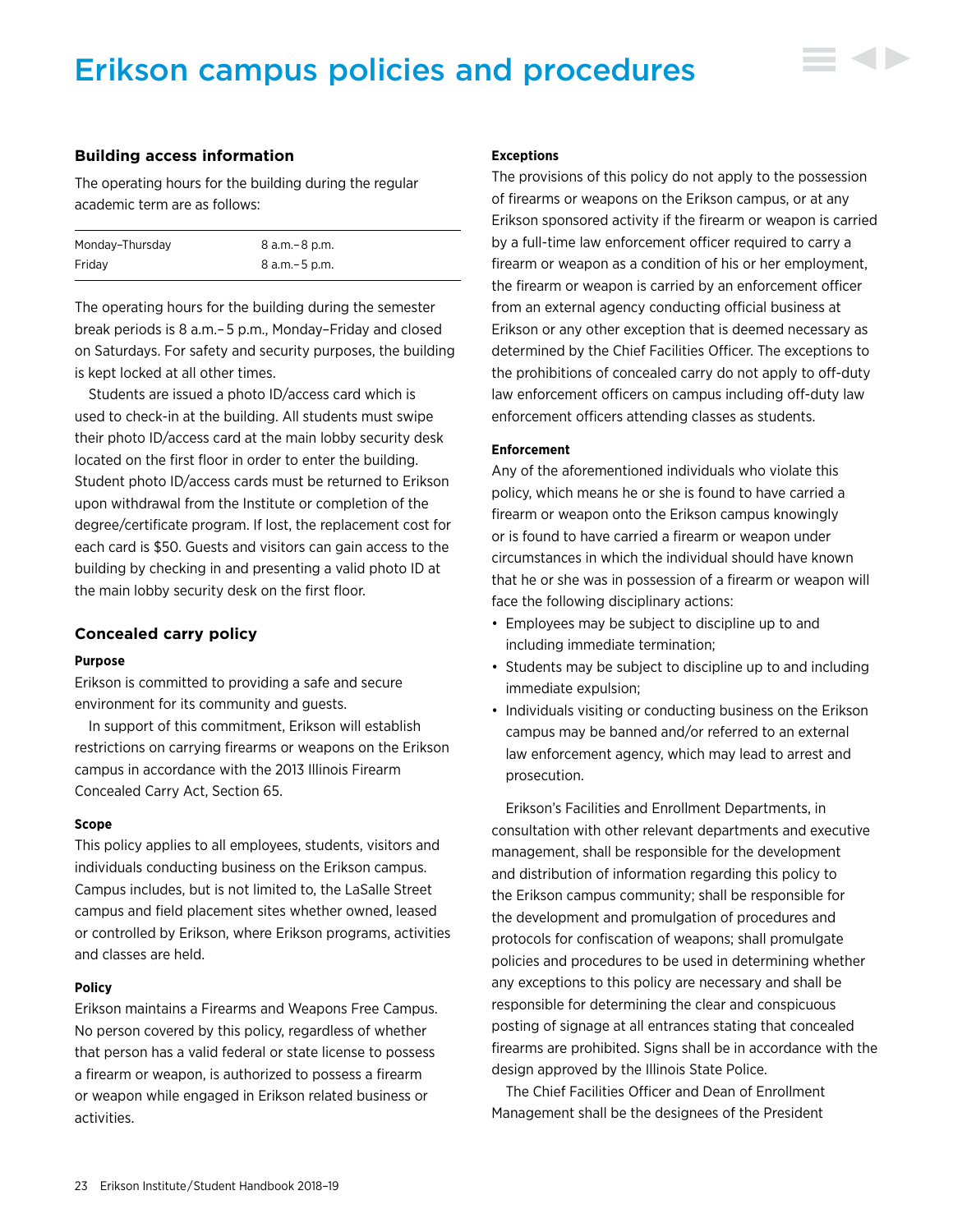<span id="page-24-0"></span>of Erikson responsible for reporting any employee, student or visitor who is determined to pose a clear and present danger to the Chicago Police Department and the Illinois State Police.

### **Definitions**

- A. "firearm" is defined as: loaded or unloaded handgun. A "handgun" is defined as any device which is designed to expel a projectile or projectiles by the action of an explosion, expansion of gas, or escape of gas that is designed to be held and fired by the use of a single hand.
- B. "weapon" is defined as: Any device, whether loaded or unloaded, that shoots a bullet, pellet, flare or any other projectile including those powered by  $CO<sub>2</sub>$ . This includes, but is not limited to, machine guns, rifles, shotguns, handguns or other firearm, BB/pellet gun, spring gun, paint ball gun, flare gun, stun gun, taser or dart gun and any ammunition for any such device. Any replica of the foregoing is also prohibited. Any explosive device including, but not limited to, firecrackers and black powder. Any device that is designed or traditionally used to inflict harm including, but not limited to, bows and arrows, any knife with a blade longer than three inches, hunting knife, fixed blade knife, throwing knives, dagger, razor or other cutting instrument the blade of which is exposed.

# **Discrimination and harassment, including sexual harassment**

All Erikson students have the right to learn and work in a positive environment free of discrimination or harassment, either verbal or physical, that is based on race, religion, color, age, sex, sexual orientation, gender, gender identity, gender expression, national origin, citizenship, marital or parental status, military discharge status, physical or mental disability, or any other protected status or characteristic. An example of "discrimination" would be different treatment of two similarly situated students on the basis of their different races. An example of racial "harassment" would be a pattern of belittling remarks made about a person's racial origins or of joking based upon stereotypes about a particular race, gender, or religion. Both discrimination and harassment are violations of the civil rights laws and are absolutely prohibited at Erikson Institute.

In keeping with this commitment, we will not tolerate discrimination against or harassment of students by anyone, including any faculty member, staff member, fellow student, vendor, trustee, or employee of Erikson. The Institute also strictly prohibits discrimination against or harassment of other Erikson representatives by students. Such conduct, or any interference with the investigation of an alleged incident, or retaliation will result in disciplinary action, possibly up to and including dismissal of students and termination of employees.

**KID** 

Title IX of the Education Amendment of 1972 prohibits discrimination on the basis of sex in any federally funded education program or activity. Erikson Institute has a Title IX policy that expressly prohibits discrimination on the basis of sex, sexual orientation, gender, and/or gender identity in any Institute program or activity consistent with Title IX of the Educational Amendments of 1972 and other applicable state and federal laws. Sexual misconduct, including sexual harassment, non-consensual sexual intercourse and/ or contact, exploitation, harassment, and interpersonal violence such as stalking, dating violence and/or domestic violence are forms of sex discrimination that deny or limit a community member's ability to participate in Erikson Institute's programs or activities. Every student must avoid conduct that reasonably could be interpreted as discrimination or harassment under this policy, even if such conduct was not intended to be offensive. Like every representative of Erikson, a student is expected and encouraged to inform fellow students or others whenever conduct is unwelcome, offensive or in poor taste. Only through such open communication can we maintain the type of learning environment and workplace where everyone has an equal opportunity to flourish.

Erikson Institute provides educational, preventative and training programs regarding sex, sexual orientation, gender and gender identity-based discrimination; encourages the reporting of any incident that might violate this policy; provides timely services to those who have been affected by discrimination; and utilizes prompt and equitable methods of investigation and resolution to stop discrimination, remedy any harm, and prevent recurrence. Violations of this Policy may result in the imposition of sanctions including, but not limited to termination, dismissal, or expulsion.

This Policy applies to all members of Erikson Institute community, including students, faculty, staff, administrators, board members, contractors, vendors, and visitors, regardless of their sex, sexual orientation, gender or gender identity. The Policy applies to on-campus and off campus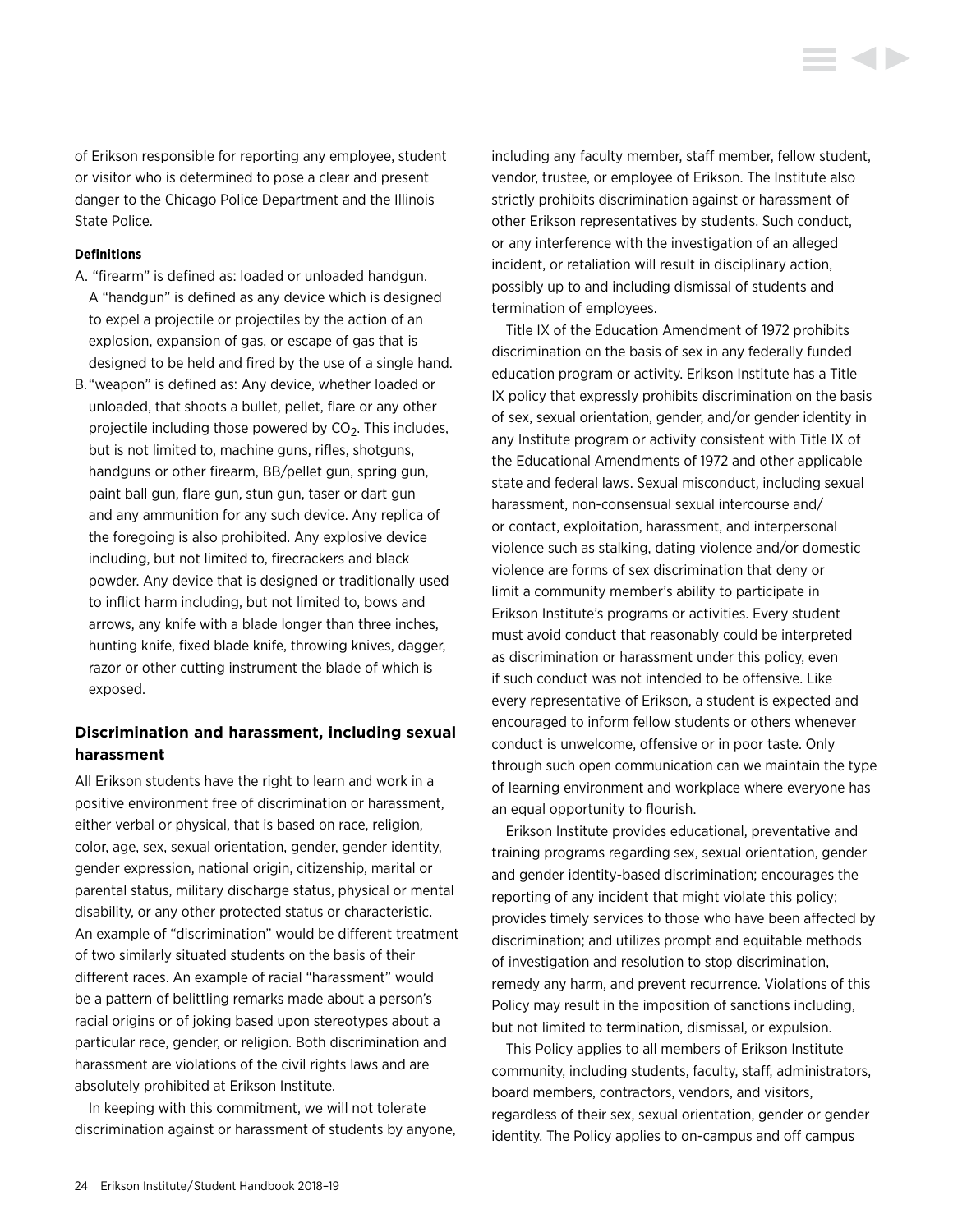conduct, including online or electronic conduct, when the off campus conduct: (i) occurs during an Institute sponsored employment or education activity or program; (ii) adversely impacts the education or employment of a member of the Erikson Institute community; or (iii) otherwise threatens the health and/or safety of a member of the Erikson Institute community.

Any of the prohibited conduct set forth in this Policy can occur between strangers or acquaintances, individuals involved in intimate or sexual relationships, individuals of any sex or gender identity, and/or individuals of the same or different sexes or gender identities. In addition, some of the prohibited misconduct also violates the criminal laws of the State of Illinois.

Sex discrimination is adverse treatment of an individual based on sex or gender, rather than individual merit. Sex discrimination encompasses sexual misconduct, as defined below, but also includes other discriminatory behavior that does not constitute sexual misconduct.

#### **Sexual Misconduct**

Sexual misconduct is a broad term that encompasses sexual harassment, non-consensual sexual intercourse or contact, sexual exploitation, domestic violence, dating violence, and stalking.

The following offenses are considered "sexual misconduct" and prohibited by Erikson Institute.

"Sexual Harassment." Sexual harassment is unwelcome conduct of a sexual nature, including unwelcome sexual advances, requests for sexual favors, and other verbal, nonverbal, graphic or physical conduct of a sexual nature, without regard to whether the parties are of the same or different gender when:

- Submission to such conduct is either explicitly or implicitly a term or condition of an individual's employment or status in a course, program or Institute-sponsored activity, or is used as the basis for employment or educational decisions affecting that individual (also referred to as "quid pro quo"); or
- Such conduct is sufficiently severe, pervasive, or persistent that it has the purpose or effect of unreasonably interfering with an individual's educational experience or working conditions (also referred to as "hostile environment").

"Gender-Based Harassment." Gender-based harassment includes acts of verbal, nonverbal, or physical aggression, intimidation, or hostility based on gender, sex or sexstereotyping, even if those acts do not involve conduct of a sexual nature. Use of the term "sexual harassment" throughout this policy includes gender-based harassment/ misconduct.

"Sexual Orientation-Based/Gender Identity-Based Harassment." Sexual orientation-based harassment includes verbal, non-verbal and physical acts of aggression, intimidation, or hostility based on an individual's actual or perceived heterosexuality, homosexuality, bisexuality, or transsexuality/ gender identity. Use of the term "sexual harassment" throughout this policy includes sexual orientation-based and gender identity-based harassment/misconduct.

"Non-Consensual Sexual Intercourse (or attempts to commit the same)." Non-consensual sexual intercourse is any penetration of the sex organs, anus, or mouth of another person when affirmative consent is not present or force is used. This includes penetration or intrusion, however slight, by an object or any part of the body, specifically including cunnilingus, fellatio, vaginal intercourse, and anal intercourse.

"Non-Consensual Sexual Contact (or attempt to commit the same)." Non-consensual sexual contact is the intentional touching or fondling a person's genitals, breasts, thighs, groin, or buttocks, or any other contact of a sexual nature (including by bodily fluids), when consent is not present or force is used. This includes contact done directly, through clothing, or with an object. It also includes causing or inducing a person, when consent is not present, to similarly touch, fondle, or contact oneself or someone.

"Sexual Exploitation." Sexual exploitation occurs when a person takes non-consensual or abusive sexual advantage of another for his/her own benefit, or to benefit anyone other than the one being exploited, and that behavior does not otherwise constitute one of the other sexual misconduct offenses in this policy. Examples of sexual exploitation include, but are not limited to, invasion of sexual privacy, prostituting another person, non-consensual photographing, video or audio-taping of sexual activity, non-consensual showing or sharing of otherwise consensual images, engaging in voyeurism, knowingly transmitting a sexually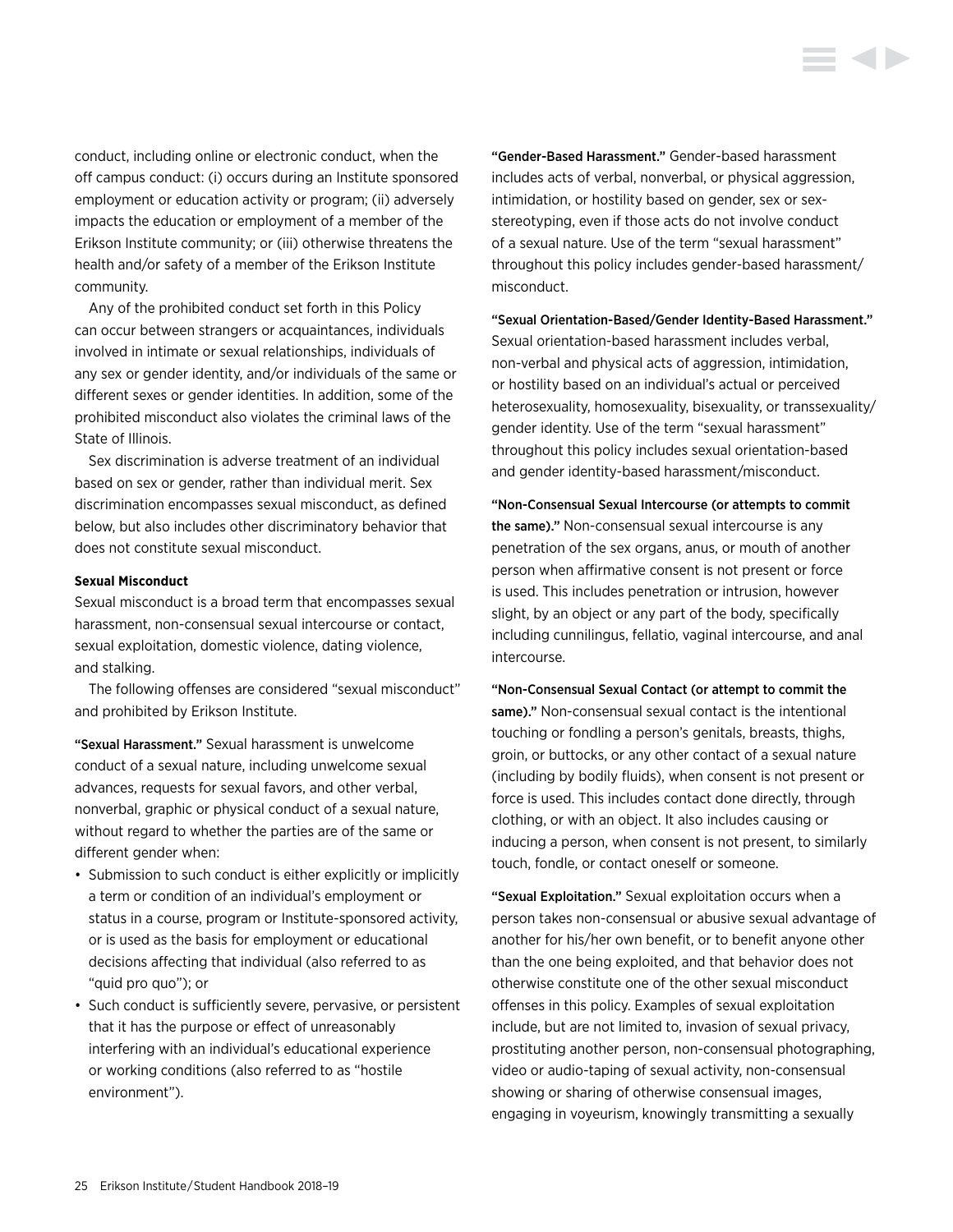transmitted infection (STI) to another without disclosing STI status, exposing one's genitals in non-consensual circumstances, and inducing another to expose their genitals. Sexually-based stalking and/or bullying may also be forms of sexual exploitation.

"Dating Violence." Dating violence is violence or the threat of violence by another person with whom the individual is or has been in a social relationship of a romantic or intimate nature. The existence of such a relationship shall be determined based on a consideration of the following factors: the length of the relationship, the type of relationship, and the frequency of interaction between the persons involved in the relationship. Dating violence does not include acts covered under the definition of domestic violence below.

"Domestic Violence." Domestic violence is violence committed or threatened to commit by a current or former spouse or intimate partner of the individual, by someone with whom the individual shares a child in common, by someone who is cohabitating with or has cohabitated with the individual as a spouse or intimate partner, by someone similarly situated to a spouse of the individual under the domestic or family violence laws of the jurisdiction in which the violence occurred, or any other person against an adult or youth who is protected from that person's acts under the domestic or family violence laws of the jurisdiction in which the violence occurred.

"Stalking." Stalking is a course of conduct directed at a specific person that would cause a reasonable person to fear for their safety (or the safety of a third person) or suffer substantial emotional distress. For purposes of this definition, course of conduct means two or more acts, including, but not limited to, acts in which the stalker directly, indirectly, or through third parties, by any action, method, device, or means follows, monitors, observes, surveils, threatens, or communicates to or about, a person, or interferes with a person's property.

#### **Reporting options and resources**

There are various reporting options and resources available to Erikson Institute community. Erikson Institute encourages those who believe they may have experienced sexual discrimination/misconduct to talk to one or more of the below individuals or agencies.

Confidential Sources. The following resources are available to discuss incidents of misconduct in confidence, and will only report to Erikson Institute that an incident occurred without revealing any personally identifying information. Disclosures to these entities *will not* trigger an Institute investigation into an incident. Faculty, staff and students wishing to obtain confidential assistance without making a report to Erikson Institute may do so by speaking with one of the following confidential sources:

| Student Assistance Program                              | 1-888-628-4824 |
|---------------------------------------------------------|----------------|
| (Please mention Erikson Institute/Group Number 5065872) |                |

The following off-campus organizations also provide confidential assistance and additional resources and will not make any report to Erikson Institute:

| <b>Chicago Rape Crisis Hotline</b>          | 888-293-2080        |
|---------------------------------------------|---------------------|
| National Sexual Assault                     | 800-656-HOPE (4673) |
| Telephone Hotline                           |                     |
| State of Illinois Domestic Violence Hotline | 877-863-6338        |

Reporting to Erikson Institute. Erikson Institute strongly encourages individuals to report incidents of sexual discrimination/misconduct to the Title IX Coordinator or other Institute employee. With the exception of the confidential resources identified directly above, all other Institute employees who receive a report of sexual discrimination/misconduct are required to report all the details of an incident (including the identities of both the complainant and alleged respondent) to the Title IX Coordinator. Upon receiving notice of an alleged violation of this Policy, Erikson Institute shall provide the Complainant with a separate written document listing the Complainant's available rights and options.

The following resources may be contacted to initiate an investigation into an incident of sexual discrimination/ misconduct:

| <b>Title IX Coordinator</b>          |                                    |
|--------------------------------------|------------------------------------|
| Patricia Lawson                      | plawson@erikson.edu, 312-893-7120  |
| <b>Dean of Students</b>              |                                    |
| Colette Davison                      | cdavison@erikson.edu, 312-893-7173 |
| <b>Chief Human Resources Officer</b> |                                    |
| David Wilson                         | dwilson@erikson.edu, 312-893-7200  |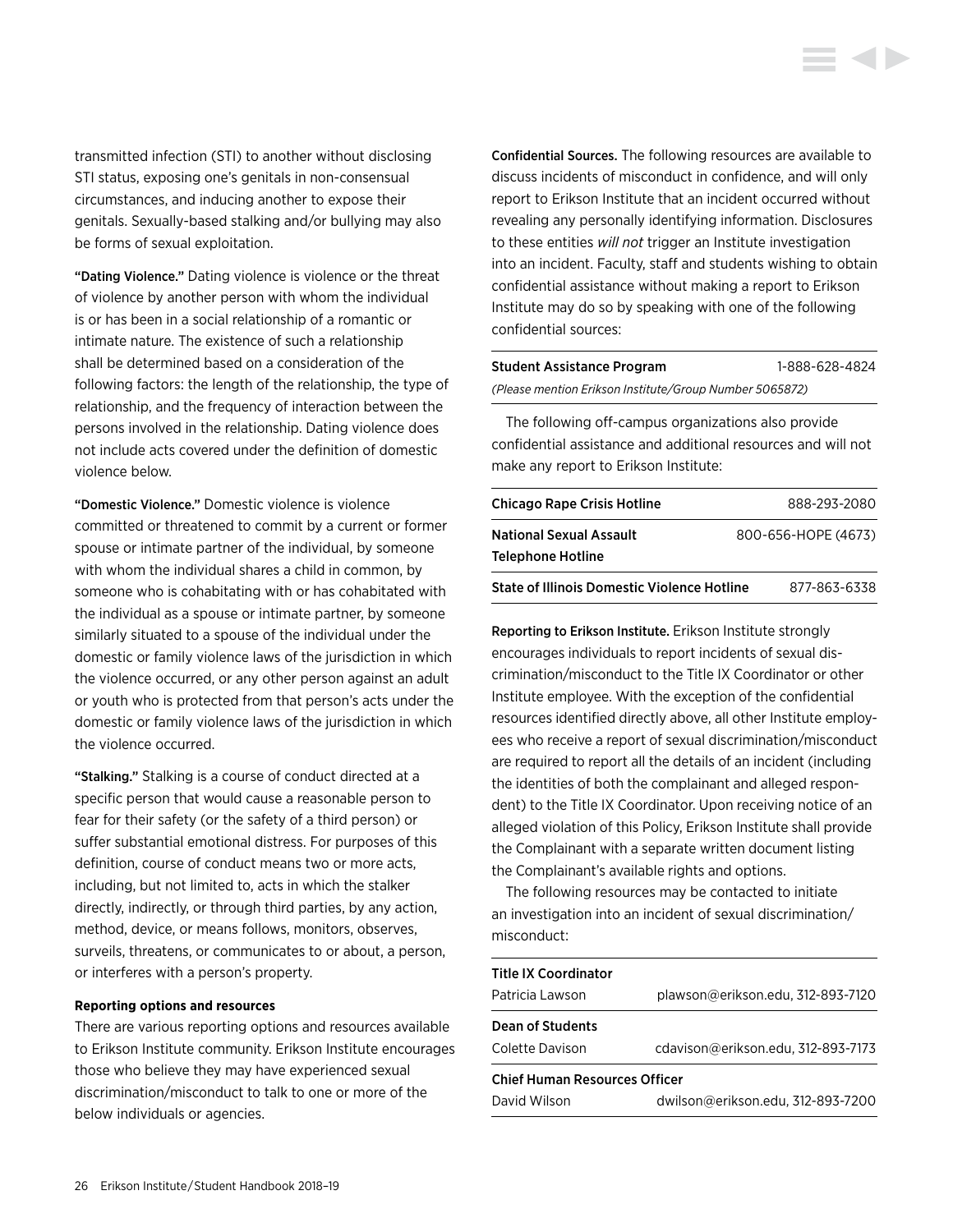<span id="page-27-0"></span>Whether or not an individual who has experienced sexual misconduct decides to report an incident to Erikson Institute or the local Police Department, individuals are encouraged to seek immediate medical attention in order to treat physical injuries, test for and treat sexually transmitted infections and pregnancy, and access emergency contraception (if requested).

Under Illinois law, medical personnel are required to alert police when it reasonably appears that the individual requesting the treatment has received an injury sustained as a victim of a criminal offense, including sexual violence. However, it is the individual's choice as to whether he or she wants to speak to the police.

Erikson Institute provides a prompt, fair, and impartial institutional resolution to allegations of violations of this Policy. Erikson Institute's process is completely separate from the police and courts. Upon receipt of a report or complaint of a violation of this Policy, the Title IX Coordinator shall review the allegations and determine an appropriate course of action. In addition, the Title IX Coordinator or designee will provide prompt and appropriate interim measures to support and protect the Complainant and Respondent and prevent any further acts of misconduct, harassment or retaliation prior to the final resolution of the complaint.

For a copy of the full Title IX policy, contact Patricia Lawson, the Vice-President for Finance and Operations/CFO and Title IX Coordinator at [plawson@erikson.edu](mailto:plawson%40erikson.edu?subject=) or go to *<www.erikson.edu/consumer-information>* and click on Health & Safety.

Any student who has made a complaint about discrimination, harassment, or retaliation and who is not satisfied with the outcome of the investigation of such complaint may initiate a grievance by using the [General](#page-17-0)  [Grievance Procedure set forth on page 17.](#page-17-0)

Prohibition on retaliation: There will be no retaliation or reprisals against any employee or student who submits a complaint, reports an incident witnessed, supports a complaining witness, or participates in any way in the investigation of a discrimination or harassment claim. For instance, a faculty member would be prohibited from making any adverse academic decision or taking any other adverse action against a student because the student complained or cooperated in good faith with an investigation of alleged conduct prohibited by this policy. Any acts of retaliation will be considered a violation of this policy and corrective action will be taken immediately.

### **Emergency procedures**

In the event of an emergency, dial 911 from any telephone inside Erikson Institute. Emergency response personnel will be able to identify the exact location of the phone from which the call was made. If possible, please notify the security desk by dialing '0' after calling 911, so they can direct emergency response personnel to the individual(s) requiring assistance and alert Erikson staff.

In the event of a fire, everyone is required to use the stairwells located by the classrooms and elevators.

More extensive emergency procedures are posted on *my.erikson.edu*. For additional information, [see "Campus](#page-52-0)  [safety and security," page 52.](#page-52-0)

Procedures for reporting criminal actions: If you believe yourself to be the victim of a crime or to have knowledge of a crime, you should immediately report to one of the security authorities identified below. They will assist you to report the incident to the proper authorities. A security officer is on duty in the ground floor lobby during normal business hours and during evenings and weekends when classes or other public events are scheduled. The security officer may be contacted in an emergency by dialing extension 0 on any phone in the Erikson Institute building or by calling (312) 755-2250. You may also reach the Institute operator during daytime business hours by pressing "0" on any internal phone. Each of Erikson's elevators has an emergency call button, which is monitored 24/7 by Simplex, Inc. Calls made to the monitoring service are routed to security personnel.

You can also report criminal activities or other emergencies directly to the Chicago Police Department by dialing 911 from any phone in the building. The phone system is designed so that the police can identify the caller's exact location within the building. We encourage you to contact Erikson's security officer in addition to calling 911 so that he can direct the emergency response team to the desired location as quickly as possible. The security officer can also provide assistance in reporting criminal activity to the police. Non-emergencies can be reported to the Chicago Police Department by dialing 311.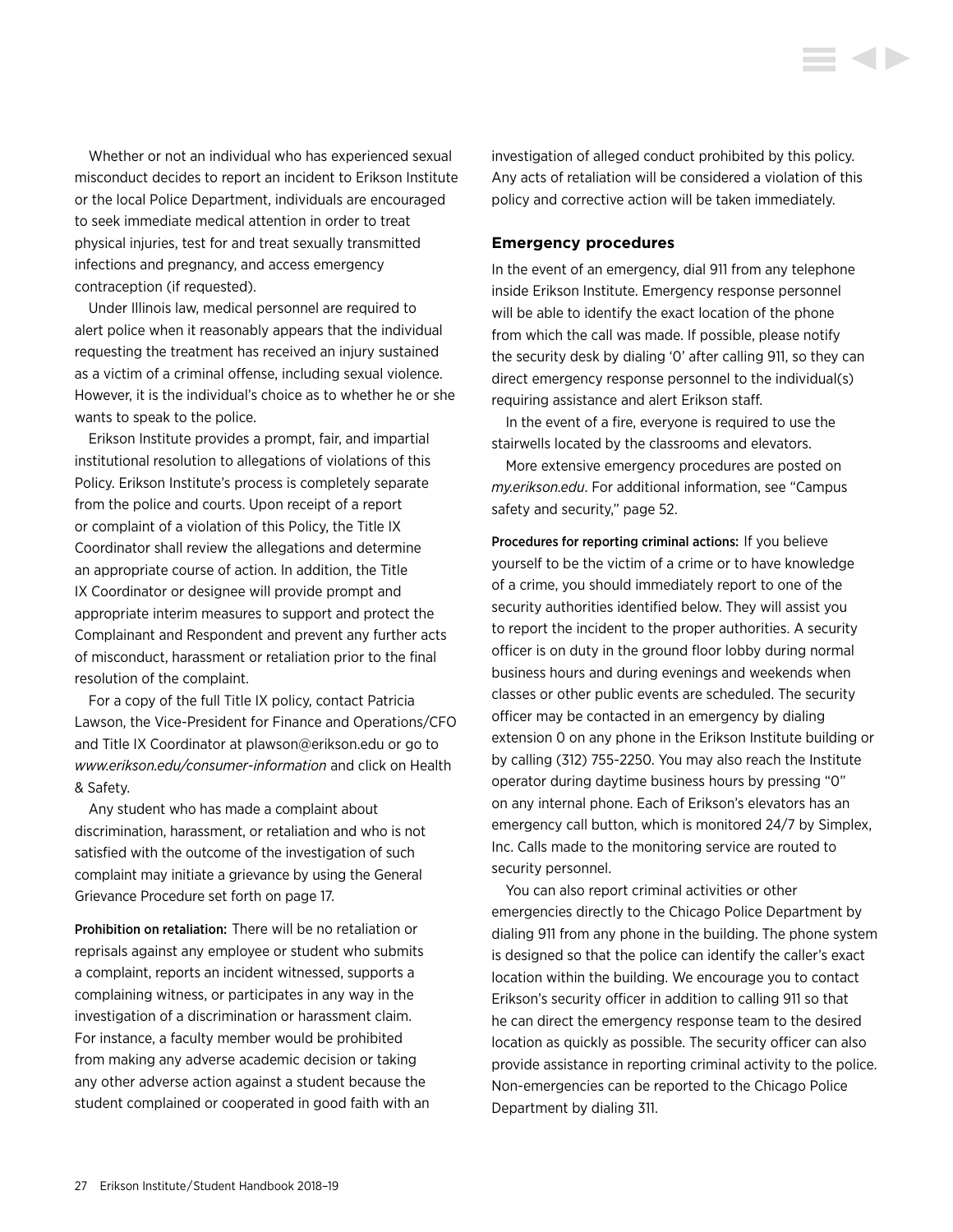<span id="page-28-0"></span>The following table summarizes the contact information for security authorities to whom you can report a crime:

| <b>Security Authority</b>            | Location              | Number           |
|--------------------------------------|-----------------------|------------------|
| Security officer                     | Ground floor lobby    | $\left( \right)$ |
| Chief HR and Facilities Officer      | 3rd floor. Office 325 | (312) 893-7200   |
| Dean of Students                     | 4th floor. Office 414 | (312) 893-7173   |
| VP for Finance and<br>Operations/CFO | 4th floor. Office 410 | (312) 893-7120   |
| Dean of Enrollment                   | 3rd floor, Office 319 | (312) 893-7145   |
| Police Department, non-emergency     |                       | 311              |
| Police Department, emergency 911     |                       |                  |

# **Gender neutral restrooms**

In keeping with Erikson's commitment to a safe and inclusive environment for all students, staff, and visitors to our campus, two multi-stall, gender-neutral bathrooms are available to provide options that are consistent with each person's gender identification and expression. The gender-neutral restrooms can be found on the second and third floor.

# **Information technology telecommunication networks and information resources**

#### **Purpose**

Erikson provides its staff, students, and guests with a wide array of information technology and resources. As with all Institute assets, our campus-wide telecommunications, including phones, voicemail, computer network, workstations, laptops, servers, software, printers, mobile devices, and collaboration tools, are intended for authorized business use. Members of the Erikson community are expected to use these resources in a responsible, professional way. Users shall use these resources in a manner that is honest and ethical and in accordance with the standards for honest and ethical behavior outlined in Erikson's Human Resources Policy Manual. The following guidelines will help users understand their responsibility to protect the integrity of these resources, to properly use and protect information, and to respect the rights and privacy of other users. The rules apply equally to users who connect their own devices to Erikson's network.

#### **Policy guidelines**

The purpose of Erikson's computer network and information resources is to support its mission of teaching, research, and community engagement. The guidelines below are meant to help us avoid compromising Erikson's mission as well as resources.

- 1. Access—Users must refrain from seeking to gain unauthorized access to information resources or enabling unauthorized access by others. Inappropriate uses include, but are not limited to:
	- Sharing your username and passwords and permitting other individuals to access your accounts;
	- Accessing another user's files or directories without authorization; Attempting to capture or crack passwords or encryption to access another user's accounts or network files;
	- Intercepting or monitoring any network communication not explicitly intended for you without authorization;
	- Impersonating another individual in communication (e.g., forged email, texts, IMs, social media postings);
	- Restricting or denying access to the system by legitimate users.
- 2.Usage—Use of Erikson's information resources must comply with Institute policies and legal obligations, including licenses and contracts, and all federal and state laws.

Inappropriate uses include, but are not limited to:

- Using Erikson's resources for private financial gain (e.g., running a private business);
- Using Erikson's resources to conduct partisan political activities (e.g., lobbying or campaigning) where prohibited by federal, state, or other applicable laws;
- Copying and using Institute purchased/leased software contrary to the provisions of the contract;
- Consuming an unauthorized, disproportionate share of networking resources;
- Downloading, viewing, or transmitting fraudulent, harassing, pornographic, or threatening messages or materials or materials containing ethnic slurs, racial epithets, or other content that may be construed as harassment or disparagement of others based on their race, color, religion, national or ethnic origin, gender, gender identity, gender expression, sexual orientation, marital status, age, disability, veteran status, or any other status protected by federal, state, or local laws;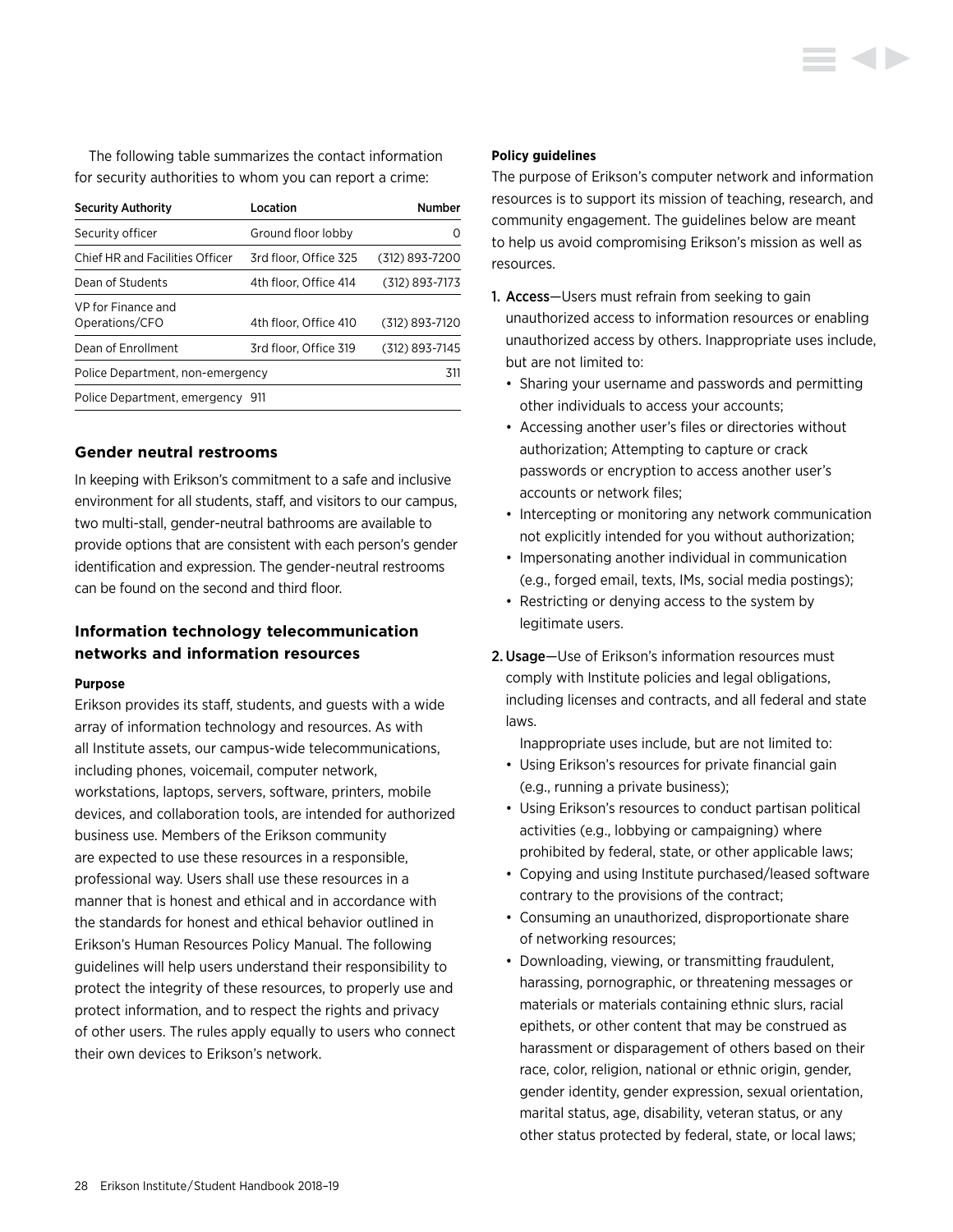- Using copyrighted or licensed digital resources without appropriate permission and/or attribution (e.g., journals, movies, music, software, games, data, etc.). (See Erikson's Intellectual Property Policy and the Peerto-Peer File-Sharing policy for more information);
- Violating the terms of use of online media forums, including social networking websites, mailing lists, chat rooms, and blogs.

Please note that Erikson acknowledges that there may be a legitimate academic or scholarly reason for downloading, viewing or transmitting certain content that in most other contexts would be violative of this policy. If such circumstances arise, please use appropriate discretion in processing such materials.

- 3. Integrity and security of information—Users must respect and protect the integrity of information and information resources and preserve the rights and privacy of individuals. Inappropriate activities include, but are not limited to:
	- Deploying software programs that secretly collect information about individual users;
	- Destroying or altering data or programs belonging to other users;
	- Storing, sending or otherwise processing sensitive personal information about individuals without express authorization and proper security protections or in violation of applicable law. Examples of such information include: financial information, social security numbers, driver's license numbers, state ID numbers, and health information;
	- Transmitting sensitive or proprietary information to unauthorized persons or organizations;
	- Sending unsolicited messages without authorization to a large number of recipients, including staff and students;
	- Transmitting confidential, personally-identifiable information, or information otherwise protected by law, over the network without proper safeguards, which in some instances, such as in the case of transmitting sensitive personal information, may require encryption.

"Personally identifiably information" means information that is identifiable to an individual or reasonably identifiable to a specific device.

- 4.Personal use of Institute-owned networks and information resources—Erikson acknowledges that a certain amount of incidental personal use of Instituteowned information resources may occur. Erikson further acknowledges that a certain amount of such use on personally-owned devices on Erikson network resources may also occur. As a general rule, Erikson does not object to such periodic incidental use so long as it is:
	- Reasonable and limited;
	- Does not interfere with academic commitments;
	- Does not adversely affect or burden Erikson's information systems, the academic environment generally, or other users.

# 5. Erikson's right to access information resources for legal and Institute purposes—Users should have no expectation of privacy when using Erikson's telecommunication networks and information resources for any form of activity, including but not limited to email (personal and business), messaging, accessing the Internet, or engaging in social media. Erikson may monitor communications and other activities taking place on its information systems and reserves the right at its discretion to access, and in some circumstances disclose to third parties, any records, messages, or communications sent, received, or stored on its information systems, without the knowledge and consent of the users who have custody of them, subject to applicable law. Examples of circumstances in which representatives of the Institute may need to access and/ or disclose electronic or other records to third parties (including paper records) include:

- In response to investigations, subpoenas, or lawsuits. Erikson may be required by law to provide electronic or other records, or information related to those records, to third parties;
- In connection with Erikson's own investigations;
- To ensure the proper functioning of the Institute;
- To protect the safety of individuals or the Erikson community;
- To provide, maintain, or improve services; and, in that connection Erikson may also permit reasonable access to data by third-party service providers.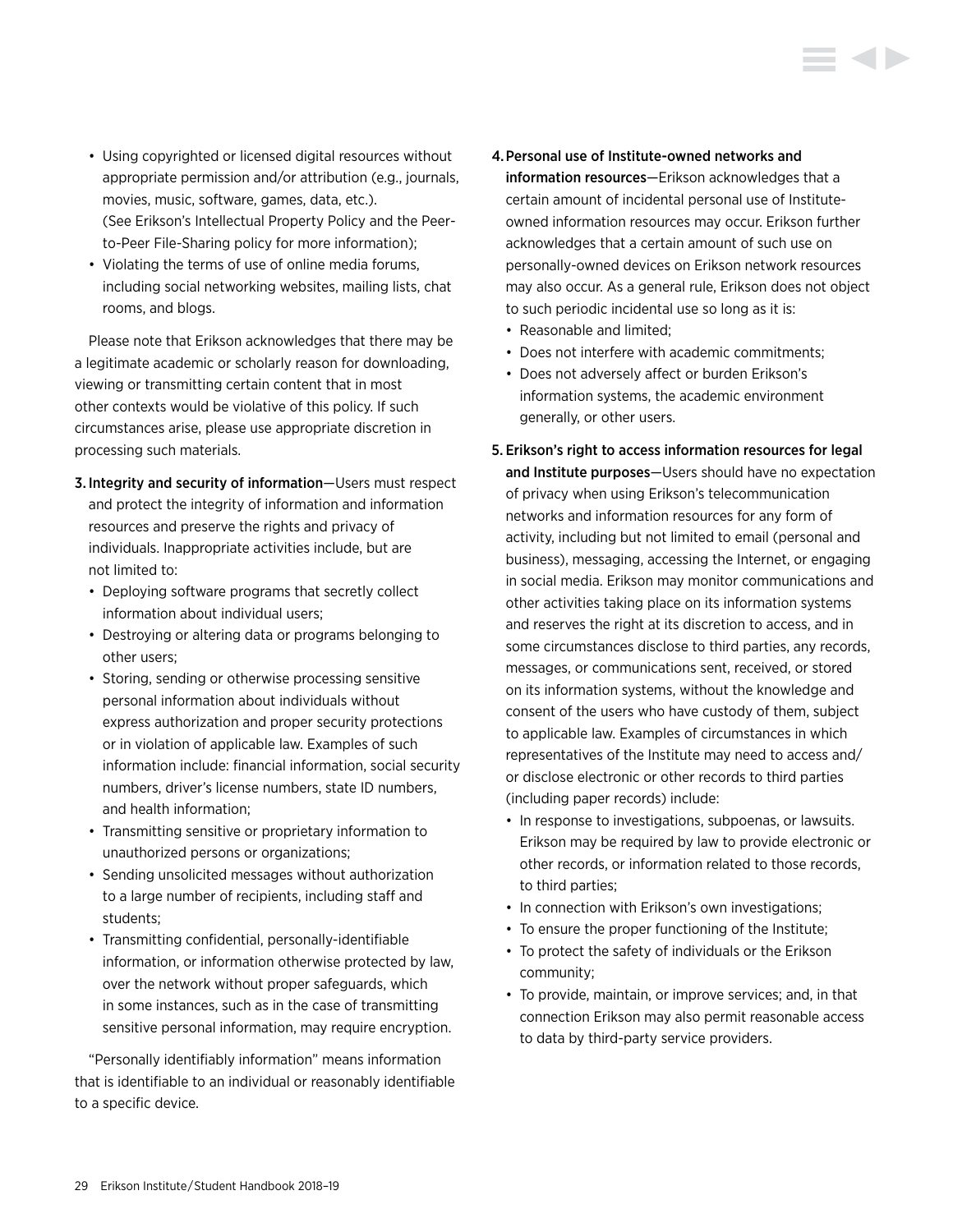#### <span id="page-30-0"></span>**Procedures**

# *Reporting concerns about or possible misuse of information resources*

Users should report any system defects and concerns with system security to the Information Technology staff. If you receive "spam" or unsolicited email, you can forward it to SPAM REPORTING so that it can be blocked in future. To report suspected misuse of Erikson's computer telecommunications resources, users should follow the procedures outlined in the Whistleblower Policy.

#### *Consequences of misuse of information resources*

Inappropriate use of these resources may result in loss of access and disciplinary action, up to and including termination or dismissal or, in some cases, in civil or criminal prosecution.

## **Peer-to-peer file-sharing policy**

Peer-to-peer file-sharing software applications are defined as programs that allow computers to share content in the form of music, movies, games, computer files, or software over a local network and the Internet without accessing a centralized distribution server or set of servers. Erikson prohibits the use of peer-to-peer applications on its networks or IT resources to transmit or exchange any videos, music, software, images, or other copyright-protected content, unless the user has valid, written authorization to access and/or distribute such content. Any use of the IT resources in violation of this policy will be subject to discipline or sanctions in keeping with the applicable provisions of IT policies and other Erikson rules and policies. To avoid the risk of copyright infringement, as well as possible exposure to viruses, unexpected material, or spyware, users should obtain materials through the many authorized Internet services that legitimately distribute copyrighted works online, whether music, ebooks, or motion pictures. For a list of authorized services, please contact the library staff.

Erikson expects that any use of its network and IT resources will be consistent with Erikson's policies and compliant with applicable laws. Be aware that Erikson is required by the Department of Education and the 2008 Higher Education Opportunity Act to use a variety of technology-based methods to monitor and combat unauthorized use of its network and IT resources to distribute copyrighted materials in violation of the copyright owner's rights. Erikson is under no obligation to protect a user from

a complaint or action arising from any violation, or alleged violation, of the law, including infringement of any intellectual property rights due to use of peer-to-peer, or any other type of "file-sharing," software applications. Users should understand that the fact that material is accessible through the Internet does not mean that accessing and distributing such material is authorized by copyright-holders. Even when users pay for that access, they do not necessarily acquire the right to distribute the material to others.

### **Privacy policy**

This notice describes the Privacy Statement of Erikson Institute ("Erikson", "we" or "our"), a U.S. non-profit organization. Erikson is committed to protecting your privacy when you visit our website by restricting the use of collected information. This privacy policy outlines how we collect information when you visit our site and how we use that information. You will not be required to submit personally identifiable information, but if you choose to do so, you are accepting and consent to the practices described in this Privacy Statement.

Our business changes constantly, and our Privacy Statement and Terms of Use will change, also. Your continued use of our website following the posting of any amendment shall indicate your acceptance of the revised Privacy Statement.

#### **1. Information we collect**

Anonymous information: Our website automatically captures limited, non-personally identifiable information that your browser makes available. This information may include your internet protocol (IP) address, browser type, computer operating system, time and date you visit, the pages you access, and the address of the page that directed you to our site. We use this data to understand patterns of site activity and to improve the site, so it is more useful for you. This information is not linked in any way to your personal information. Although we cannot guarantee impenetrability of our servers, we have established reasonable physical, electronic, and procedural safeguards for all of the information we collect online.

Personal information: We do not collect personally identifiable information from you unless you supply it voluntarily. The types of personally identifiable information that you may be prompted to consider providing includes, but is not limited to, your name,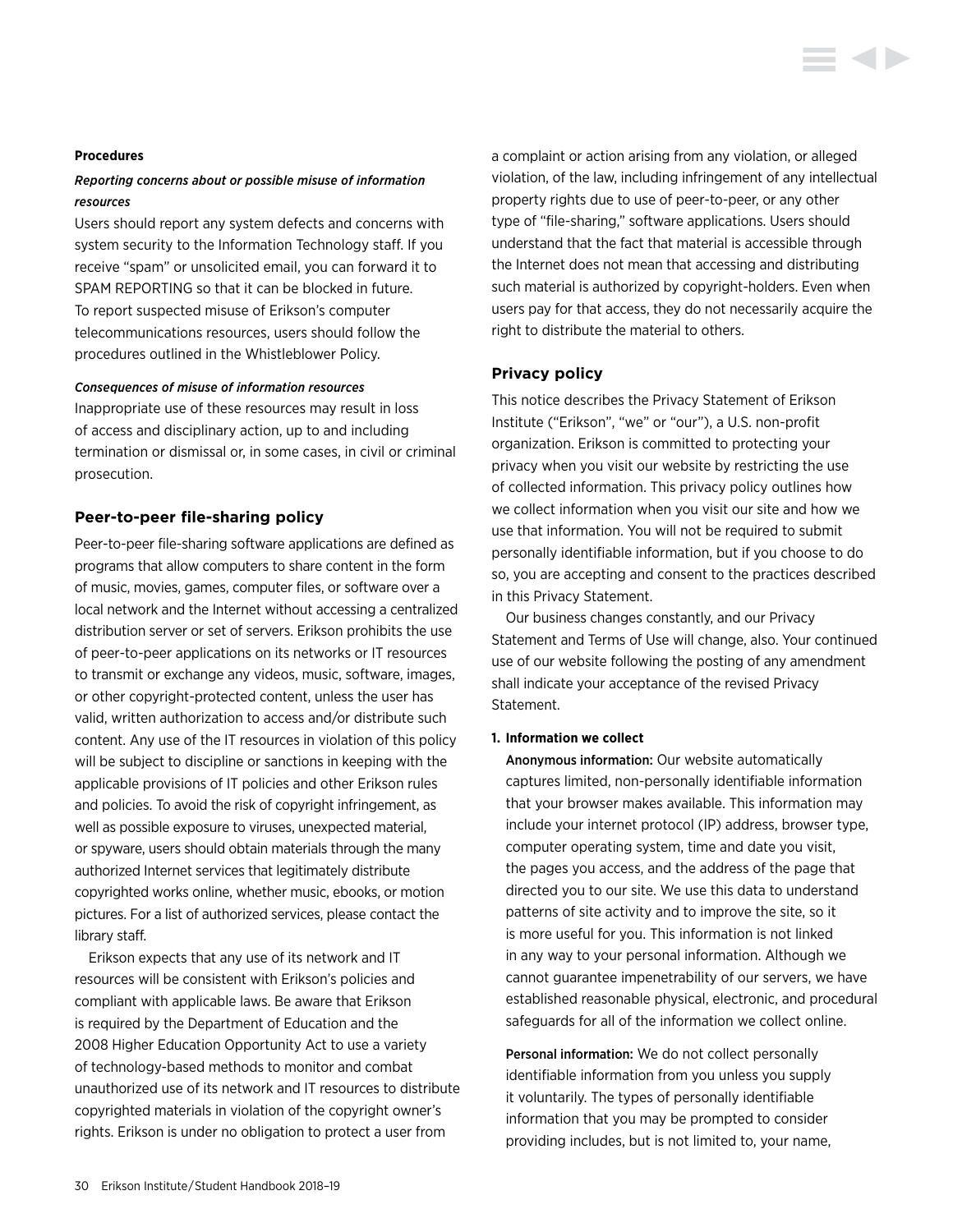mailing address, email address, telephone number, ethnic background, gender, marital status, GRE scores, program interests, date of birth, Social Security number, visa classification, armed forces affiliation, credit card number, citizenship, language spoken, academic experience, work experience, financial information, or other information relevant to an application for admission, request for information, or a transaction. If you reside in the European Union, upon providing your personally identifiable information to Erikson, you will be indicating your explicit consent that the personally identifiable information you have provided may be transferred to, processed, and stored in the United States, in accordance with this policy.

In accordance with the General Data Protection Regulations (GDPR), Erikson will respond to reasonable requests for access to information held about a data subject (identified natural person who is the subject of personal data); rectify information held about a data subject pursuant to a valid request; communicate corrections of personal data to third parties who have received the data; allow a data subject to revoke consent for a particular processing activity; to honor valid requests to restrict the processing of data if requested by a data subject; respond to valid requests for erasure of data held about a data subject; honor requests from a data subject to have their personal data transferred directly to another controller; if technically feasible, and respond to valid requests for erasure of data held about a data subject.

We request personally identifiable information only when necessary to provide a service or to complete a transaction. Examples include subscribing to electronic newsletters or listservs; membership accounts requiring login; completing online surveys; requesting program information; applying for admission to an academic program; registering and paying for events or courses; or making a donation.

Disclosure Regarding Google Display Advertising: We have implemented Google Analytics features based on Display Advertising (e.g., Remarketing, Google Display Network Impression Reporting, the Doubleclick Campaign Manager integration, or Google Analytics Demographics and Interest Reporting).

We use remarketing with Google Adwords and analytics to display content-specific advertisements to visitors who have previously visited our site when those visitors go

to other websites that have the Google Display Network implemented. We and other third-party vendors, including Google, use first-party cookies (such as the Google Analytics cookies) and third-party cookies (such as the DoubleClick cookie) together to report how your ad impressions, other uses of ad services, and interactions with these ad impressions and ad services are related to visits to our site.

Google Analytics does not store any visitor specific data, and we will not use visitor-specific data in any way related to Google Analytics, Google Adwords, and Remarketing. We use aggregated behavioral information to refine our marketing efforts.

At any time, you may choose to opt-out of Google Analytics tracking with the Google Analytics opt-out browser add-on. You can also opt-out of Google Analytics for Display Advertising and customize Google Display Network ads using the Ads Settings.

#### **2. What we do with the personal information we collect**

Through our website, some visitors can access chat rooms, forums, and message boards. Please remember that any information that is disclosed in these areas becomes public information, and you should exercise caution when deciding to disclose your personal information.

We will not sell, trade, or otherwise transfer to third parties your personally identifiable information, except that we may share this data with subsidiaries, affiliates, and vendors we retain to provide services necessary to our operations. Such third parties could include, but are not limited to, website hosting companies, mail delivery service companies, payment processors, and institutional research companies. We also reserve the right to release personally identifiable information (i) when we are under legal compulsion to do so (e.g., we have received a subpoena) or we otherwise believe that the law requires us to do so; (ii) when we believe it is necessary to protect and/or enforce the rights, property interests, or safety of Erikson, our users or others; or (iii) as we deem necessary to resolve disputes, troubleshoot problems, prevent fraud, and otherwise enforce the Privacy Statement and our Websites Terms of Use. Additionally, in the event that Erikson is merged with or becomes part of another organization, or in the event that Erikson is sold or it sells all or substantially all of its assets or is otherwise reorganized, the information you provide will be one of the transferred assets to the acquiring or reorganized entity.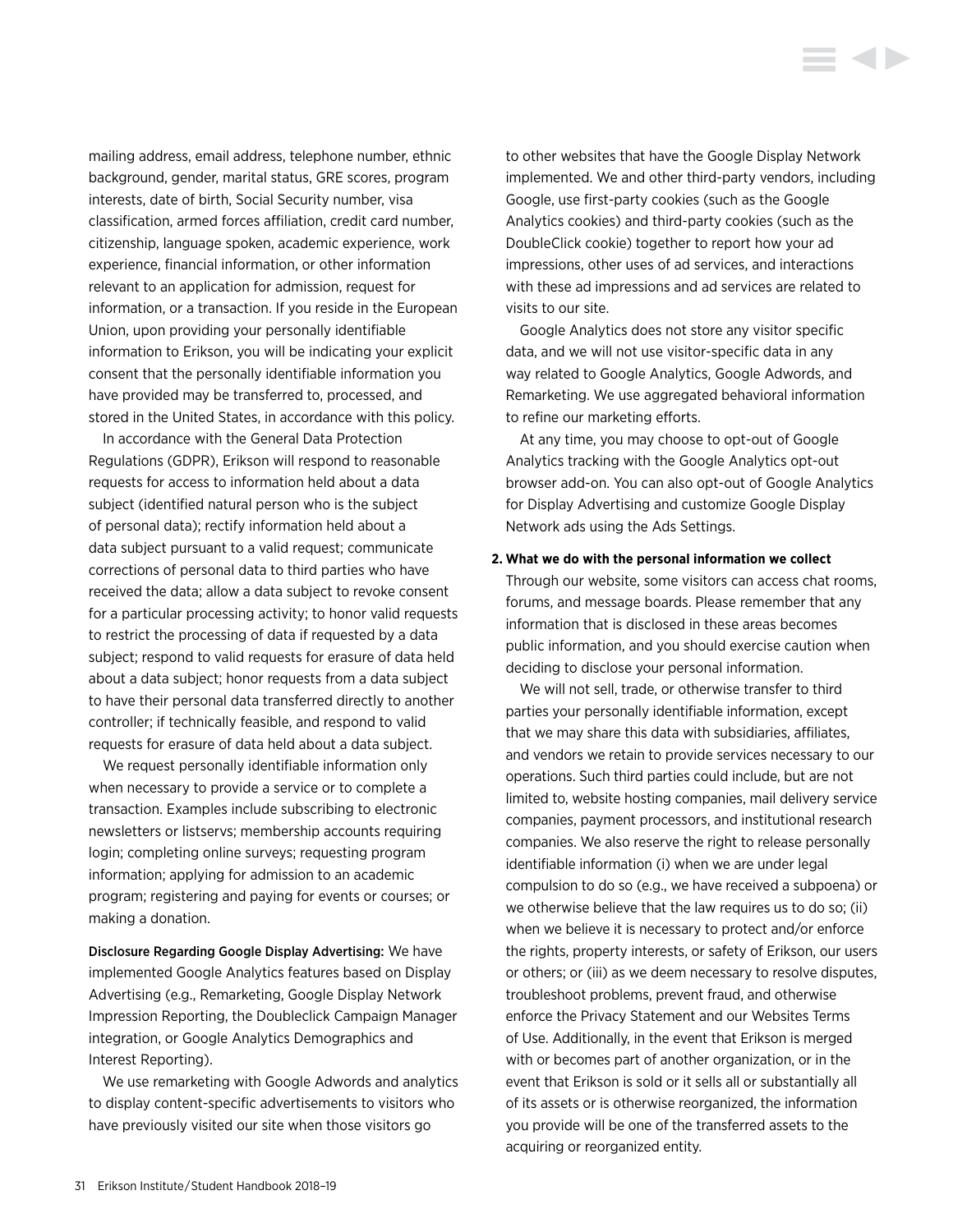## <span id="page-32-0"></span>**3. Opt-out rights**

Student directory information: Aside from directory information that may be disclosed under the Family Educational Rights and Privacy Act (FERPA), we will not post personally identifiable information about students or graduates without prior permission or as otherwise set out herein. Students who wish to withhold the disclosure of some or all directory information should notify the Registration and Student Records office by October 1 of the academic year concerned.

Alumni directory information: Personal and professional contact information for alumni is collected through various methods and is published online in a searchable, passwordprotected alumni directory. We restrict directory access to alumni and persons connected to the Erikson community and use all appropriate technology to prevent misuse of the data by unauthorized parties. Alumni can request that their contact information be withheld from the directory by contacting us at [alumniservices@erikson.edu](mailto:?subject=).

Email and direct mail: You can opt out of receiving future promotional electronic mailings from us by following the unsubscribe procedures indicated in each mailing. You can opt out of receiving printed promotional mail in the future as well by contacting us at [unsubscribe@erikson.edu.](mailto:?subject=)

Cookies: We use cookies to keep track of and enhance certain user activities on our website, such as logging into your account, accessing your courses or your grades, and other user-specific features. You may block or restrict cookies on your computer or purge them from your browser by adjusting your web browser preferences. You should consult the operating instructions that apply to your browser for instructions on how to configure your browser setting to meet your preferences.

However, because cookies allow you to take advantage of some features or functions of our websites, we recommend that you leave them turned on. For example, EriksonOnline uses Blackboard Learn™, which requires the acceptance of a cookie by your browser to access information in the courses. If you block or otherwise reject our cookies, you will not be able to use this feature.

### **4.How you can access and update your personal information**

If you have a My.Erikson account, you may access and update your information by clicking on Personal Info. Additionally, you may contact the Associate Registrar at [registrar@erikson.edu](mailto:?subject=) to request updates to your personal information.

#### **5. What about links to other websites?**

This statement applies only to Erikson websites. Our websites may contain links to third party sites. We are not responsible for the content or policies of such sites and recommend that you check the third-party privacy statements posted on their websites.

# **6. How do I ask questions and provide feedback regarding privacy?**

We welcome your questions, comments and concerns about privacy. Erikson is committed to the resolution of concerns or complaints about your privacy and our collection or use of your personally identifiable information. If you have any questions regarding this privacy statement or how we protect your personal data, please contact us at:

Erikson Institute ATTN: Privacy Practices 451 North LaSalle Street Chicago, Illinois 60654-4510 or [webprivacy@erikson.edu](mailto:?subject=)

# **Smoking policy**

Smoking is not permitted anywhere inside the building. Per City of Chicago ordinance, smoking is not allowed within 25 feet of any building entrance.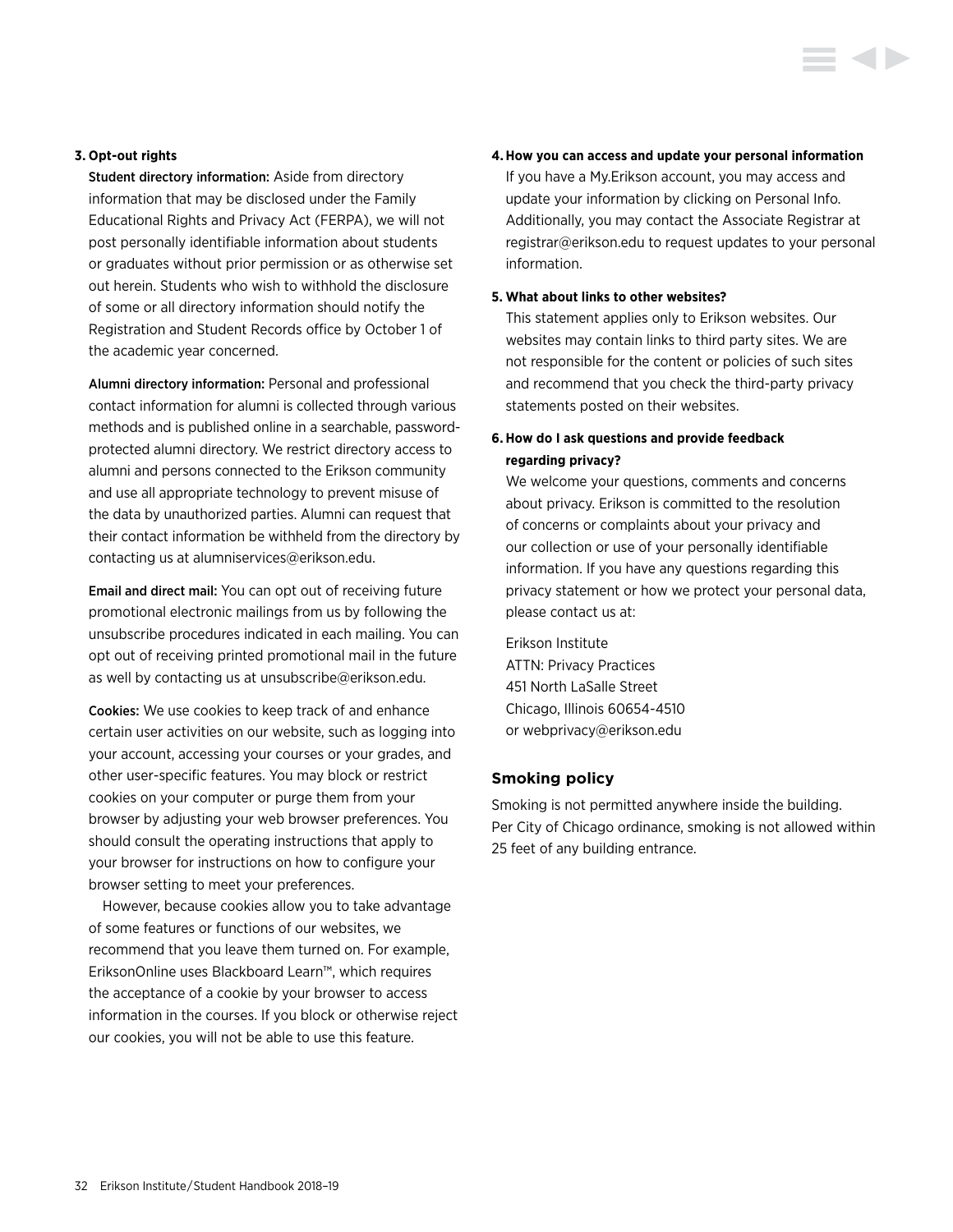# <span id="page-33-0"></span>Registration/student records policies and procedures

# **Academic records**

The official records for doctoral students are housed at Loyola University Chicago in the Graduate School office and Loyola's Registration and Records office. The Graduate School maintains the documents pertaining to a student's admission, course work, financial documents, change of status, and dissertation materials, among other items. Loyola's Registration and Records Office maintains anything pertaining to the official academic record, such as the transcript, name documentation, and diplomas, among other items. While Erikson's Registration and Student Records Office maintains academic records pertaining to your admission, course work, and dissertation, Loyola is the official record bearer for the doctoral program.

# **Add / drop procedures**

The following add / drop procedures applies to Erikson courses only. For information on Loyola add/drop procedures, go the Graduate School's website at *[www.luc.edu/gradschool](http://www.luc.edu/gradschool).*

The official add/drop period for each term is published in the academic calendar. Students may add or drop courses through *[my.erikson.edu](http://my.erikson.edu)* during this period. If needed, a revised tuition statement will be issued and you will be informed of any changes in your eligibility for financial aid.

## **Registering for a course after the add/drop period**

Students who wish to register for a course after the add/ drop period must submit a Course Add/Drop Request from, available through *[my.erikson.edu,](http://my.erikson.edu)* to the Registration and Student Records Office. In some cases students may be asked to seek written approval from the course instructor before a Change of Registration will be considered. If approved, you will be informed of any adjustment to your tuition statement. A revised tuition statement will be issued and you will be informed of any changes in your eligibility for financial aid. It is your responsibility to make up any missed course work.

## **Withdrawal from a course after the add/drop period**

Students who wish to withdraw from a course after the add/drop period must submit a Course Add/Drop Request from, available through *[my.erikson.edu,](http://my.erikson.edu)* to the Registration and Student Records Office. Your request to withdraw from a course will be considered official on the date you submit the completed Course Add/Drop Request from to the Registration and Student Records Office.

Once you have withdrawn from the course(s), you will be informed of any adjustment to your tuition statement for the term. Students who withdraw from a course after the end of the add/drop period may be eligible for a refund according to the Institute's [Tuition Refund Policy \(see page 51\).](#page-51-0) The official date of your request will determine the amount of tuition that will be refunded to you, in accordance with the refund policy. A revised statement will be issued and you will also be informed of any changes to your eligibility for financial aid. If you are eligible to receive a refund of tuition, Erikson will issue a check to your current address within three weeks from the date we receive the Change of Registration Form.

▘▟▶

Students who withdraw from a course up to four weeks before the end of the term will receive a grade of W, withdrawal. Students who withdraw from a course during the last four weeks of the term will receive a grade of WF, withdrawal, fail. No student will be eligible to withdraw from a course while an issue regarding the student's possible academic dishonesty or other misconduct is pending with respect to that course.

# **Audited courses**

Students wishing to audit an Erikson course must officially register for the course and submit a written request to the Registration and Student Records Office. A course that is audited does not count as hours attempted, and therefore is not included in the calculation of a student's GPA or progress toward degree completion. Auditors are not required to complete course assignments, including examinations and term papers. Class attendance is required, and auditors have a right to participate in class discussions. A grade of AU indicates satisfactory attendance; students who do not meet the attendance requirement will receive a grade of W. Tuition for audited courses will be two-thirds the tuition charged for courses taken for academic credit.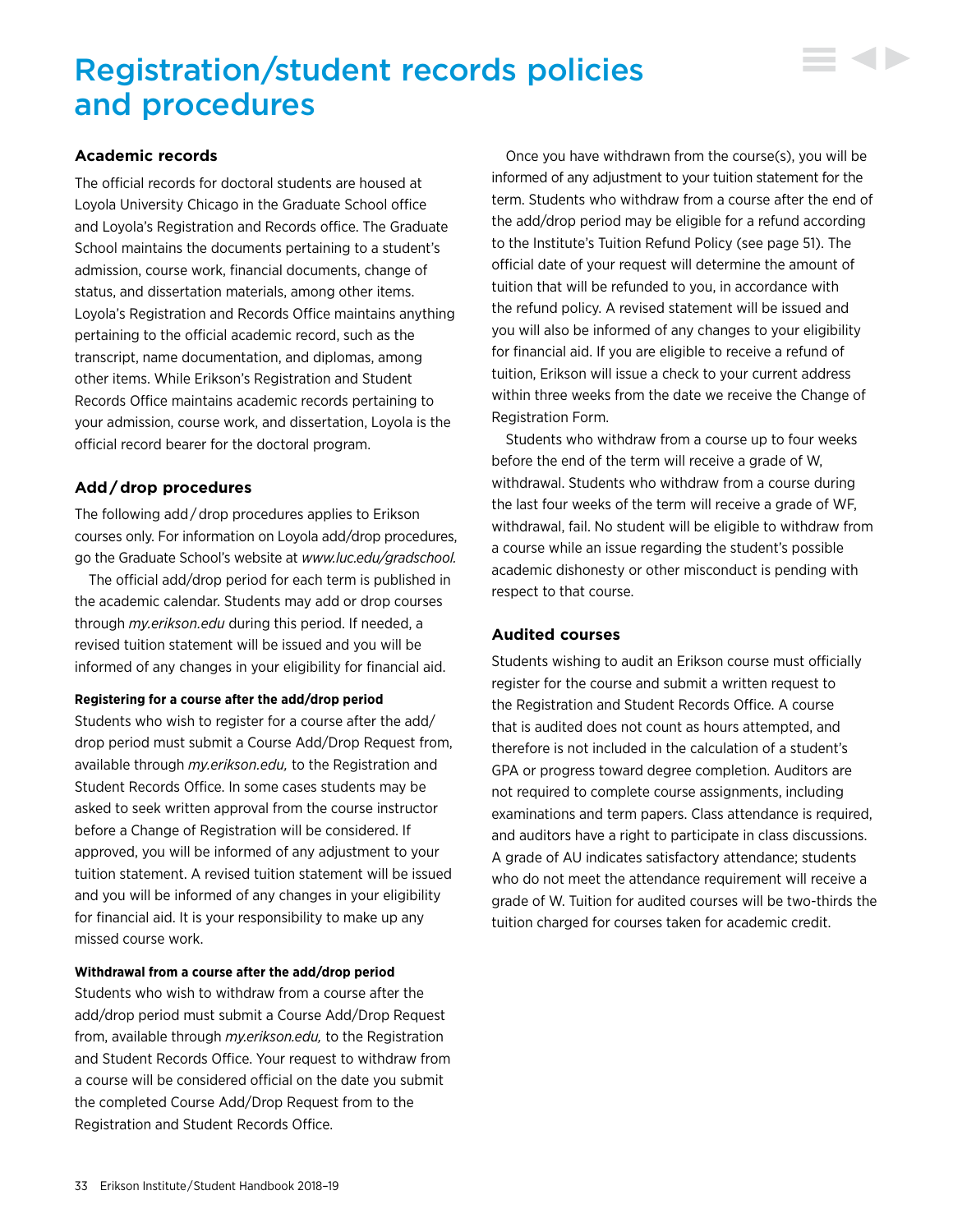## <span id="page-34-0"></span>**Change of address**

Students need to change their address at both Erikson and Loyola. Erikson Institute can be notified of a change of address once students submit the change through *[my.erikson.edu.](http://my.erikson.edu)* Loyola can be notified by changing the address in LOCUS. Be sure to include any change in phone number and external email. Students are responsible for notifying Erikson and Loyola of any change in contact information. Returned mail because of incorrect address, including billing, is the responsibility of the student.

## **Change of name**

Students are responsible for notifying both the Registration and Student Records Office of Erikson and the Registration and Records Office at Loyola of any changes to their name.

For Loyola, students must submit the Name Change Request form found on the Registration and Records website at *[www.luc.edu/regrec](http://www.luc.edu/regrec).* The form requires copies of accompanying legal documentation, such as a driver's license, state ID, passport, court order, or similar legal documentation, with the new name. The form and all accompanying documentation must be notarized. The form may be sent by mail, fax, or in person. PDFs will be accepted if electronically signed and certified.

For Erikson, students must complete the Change of Name form. Copies of supporting documentation must also be submitted, including but not limited to driver's license, marriage license, passport, or divorce decree. The form and supporting documentation must be notarized if mailed or faxed to Erikson. If the form and originals of supporting documentation are brought in person to the Registration and Student Records Office, we will make photocopies of the originals without the notary requirement.

Name changes apply to permanent student files (but not their contents) and computer records. Mentions of your previous name as it appears throughout your narrative evaluations, which are part of your official transcript record, are not changed.

## **Extension of time**

If doctoral students exceed six years to complete their degree requirements, a Dean's Time Limit block will be placed on their account by the Graduate School barring them from registering for classes. Students must request an extension of the time limit for completion of degree requirements due to special circumstances (e.g., medical, personal, professional, or research related reasons) in order to remove this hold. A student requesting an extension shall complete an Extension of Time Limit for Completion of Degree Requirements form located in GSPS, attach required information, and must be approved by the dissertation/ thesis chair (if applicable) and the graduate program director. These faculty members make a recommendation on the student's behalf to the Graduate School. Decisions regarding the approval of extensions rest with the Graduate School. When reviewing extension requests, the Graduate School may require additional documentation from the student or the graduate program. In cases where the graduate program recommends that the extension not be granted, the student may petition the Graduate School to consider her/his request.

Extensions are ordinarily limited in duration to one full academic year. If a student has not completed all degree requirements by the extended deadline, the student may request an additional extension for a period of up to one year. In such cases, the graduate program and the Graduate School will review the student's record and future plans to determine whether an additional extension is in the best interests of the student, the program and the Graduate School. Students who do not complete all degree requirements within the required time limit are subject to dismissal from the program.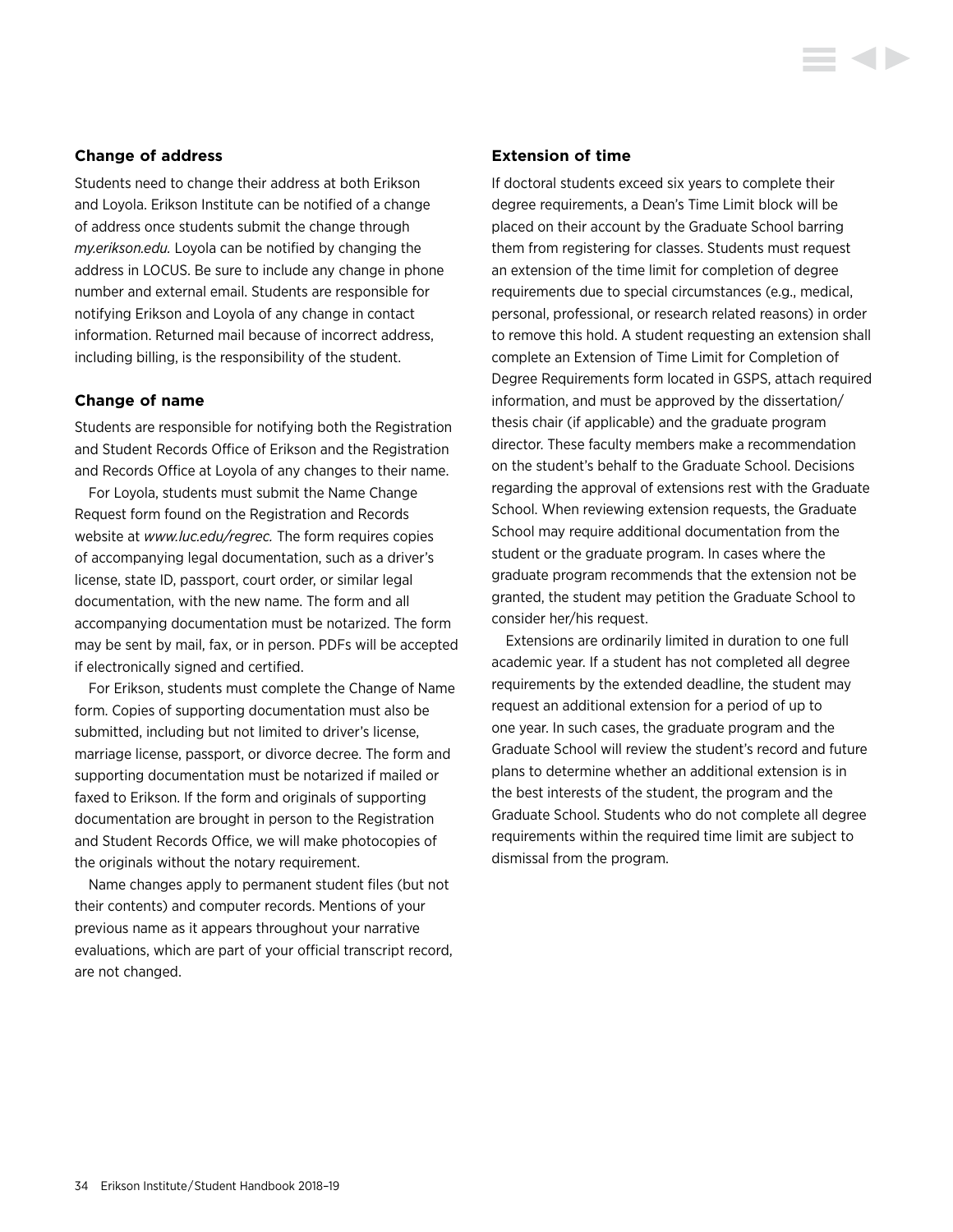# <span id="page-35-0"></span>**Holds on registration**

A hold may be placed on a student's registration for a variety of reasons, including but not limited to:

- Failure to pay tuition bills by specified deadlines at either Loyola or Erikson
- Failure to submit complete immunization record to Loyola
- Incompletes from prior term course work
- Unpaid library fines at either Loyola or Erikson
- Surpassing the time limit of six years to complete the degree requirements at Loyola

Students who have a hold on registration:

- Will not be allowed to attend classes at institution where hold is placed
- Cannot access course materials on Erikson Online at Erikson or Sakai at Loyola
- Cannot use library resources at Erikson or Loyola
- Cannot register for future semesters
- Will not have current year financial aid (loans and scholarships) disbursed to them at either Loyola or Erikson
- Will not be eligible to receive an official transcript, or the diploma if applicable, from Loyola

A hold may be placed at Erikson and Loyola either concurrently or separately. However, it is the student's responsibility to take immediate steps to resolve any holds on their registration at either institution. Students who fail to do so by the end of the published add/drop period will incur a late registration fee. Please be aware that instructors may bar late registrants from their classes, resulting in delayed completion of degree requirements and extended time to degree completion.

#### **Immunization records**

All doctoral students are required by the State of Illinois to submit immunization records proving immunity to measles, mumps, rubella, tetanus, and diphtheria. This information must be submitted to, and will be housed by, the Wellness Center of Loyola University Chicago.

Proof of immunity is to be entered in LOCUS first. Proof must contain month, day, and year that vaccinations or boosters were administered. Students then must submit originals of the immunization records to the Wellness Center by fax at (773) 508-2505, by mail, or in person at the Granada Center on the Lake Shore campus or the Terry Student Center on the Water Tower campus. No emailed or scanned copies are accepted.

If immunization records are not submitted in a timely manner, a hold will be placed on the students' account barring them from registering in future semesters.

Students that have medical conditions, have religious objections, were born before January 1, 1957, are registered off-campus, or are enrolled half-time or below are exempt from this requirement. Documentation may still be required for this exemption, subject to the Wellness Center's discretion.

### **Incomplete policy**

All doctoral students are subject to the incomplete policy of both Erikson Institute and Loyola University Chicago. The applicable policy is dependent on the location in which the course was taken.

### **Erikson Institute**

For all courses taken at Erikson Institute, all course work is due the last day of class unless otherwise stated on the individual course syllabus. If you anticipate that you will not meet the deadline, you should arrange to take an incomplete in the course prior to the last day of class. Students must have completed most of the course requirements, including regular attendance, in order to be approved for an incomplete. Incompletes are faculty prerogative and are not guaranteed. An incomplete is considered an exception, not a rule.

To request an incomplete, students submit an Incomplete Request form, which is available from *[my.erikson.edu](http://my.erikson.edu).* You and your instructor will establish a deadline for the completion of your course requirements. Faculty make the final decision about the due date for any work. The deadline can be any date after the end of the semester but no later than the following:

| For fall term courses   | January 30   |
|-------------------------|--------------|
| For spring term courses | June 30      |
| For summer term courses | September 30 |

All incomplete requests must be approved in writing by your instructor(s) and the form must be turned in to the Registration and Student Records Office, no later than the last day of class. The Incomplete Request is not officially accepted until it is reviewed and approved by the Registration and Student Records Office.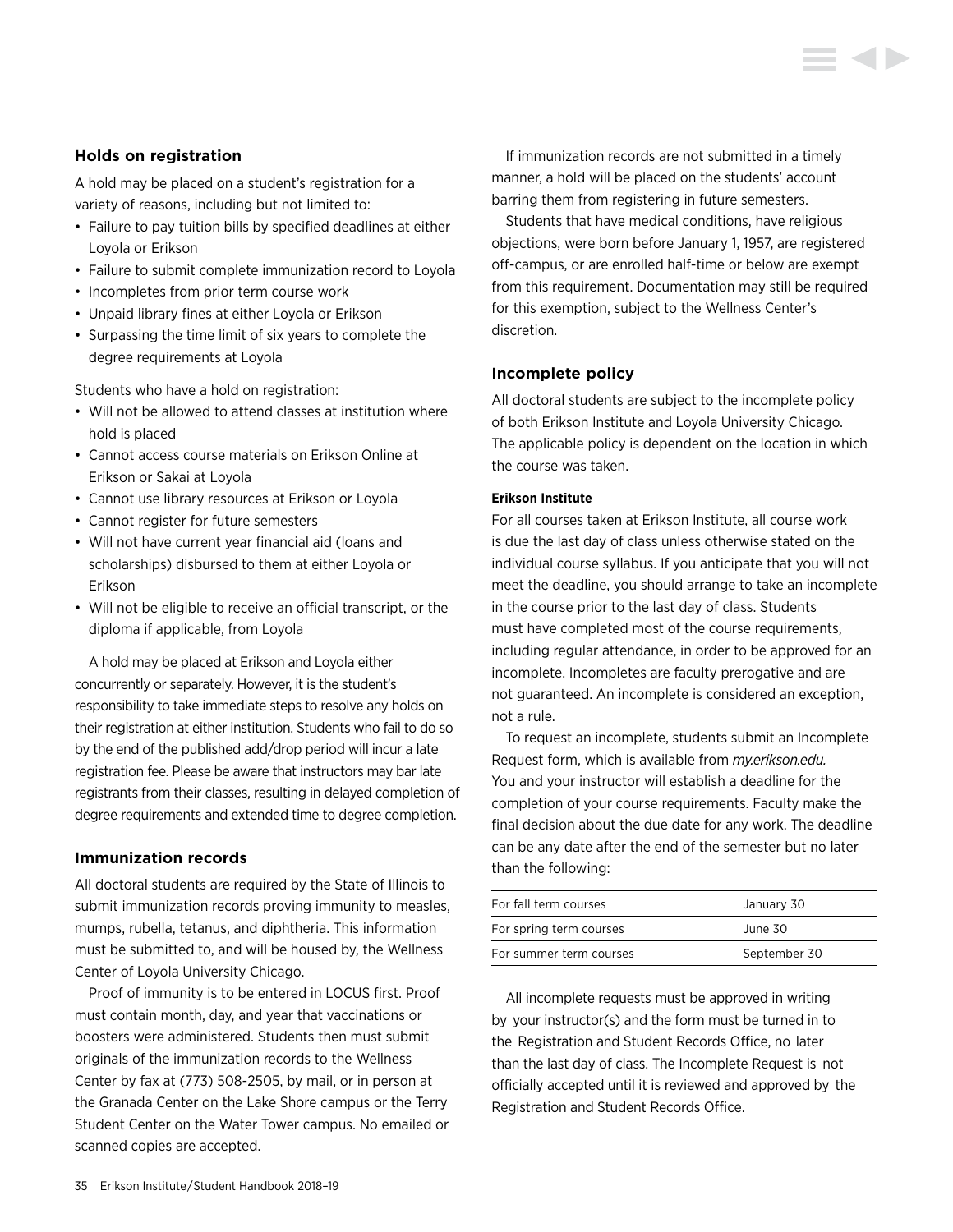A student who does not complete a course, fails to turn in an Incomplete Request form by the last day of class, and is not given a grade by the instructor, will receive a grade of NG, no grade submitted. Grades of I and NG become an FR, failure by rule, if the student has not completed the course requirements by the deadlines established in the academic calendar.

Doctoral students are allowed a maximum of one incomplete to carry in any one year.

Once you have reached the maximum number of incompletes in a given year, you must complete one of the courses for which you have an incomplete before requesting another incomplete for that academic year. The Registration and Student Records Office will not approve an additional request without serious extenuating circumstances.

Incompletes from a prior academic year (excluding summer semester) may not be carried into the next academic year. Please note: Students with incompletes will not be allowed to do an internship. Students may request a leave of absence or be required by the faculty to take a leave of absence to complete incomplete courses.

#### **Loyola University Chicago**

For all courses taken solely at Loyola, The Graduate School expects students to complete all course work by the end of the term during which the course was taken. However, if a student and the instructor make arrangements in advance, a student may receive a grade of "I" (Incomplete) at the end of the term. The student is to complete the outstanding work and submit it to the instructor according to a schedule approved by the instructor, subject to the following Graduate School policies.

For all incompletes assigned, the student must complete and submit all outstanding work to the instructor by the last day of the semester following the term in which the "I" grade was assigned. For example, if a student has an incomplete from a Fall term, they will have until the final day of the subsequent Spring term to complete requirements for the incomplete. For purposes of incomplete grades, the summer sessions are counted together as one term. If the student does not turn in the work by the deadline, the "I" will automatically become an "F." The Graduate School will not approve a change of grade if the student does not complete and submit the work to the instructor within one term of the assignment of an "I" grade.

#### **Independent study**

It is possible that you have interests that go beyond the material covered in the classes or that you may want to pursue questions raised in the course of study. This can be pursued as an independent study course through the Special Topics elective course requirement. All independent study projects must be arranged with a doctoral faculty member and approved by the program director before registering. An independent study should be used as a substantive literature review or research study into a topic closely related to the dissertation.

#### **Leave of absence**

Doctoral students looking to take a leave of absence must do so with Loyola. An official leave of absence is intended for students who wish to discontinue temporarily their graduate studies due to special circumstances (e.g., medical, personal or professional reasons). A leave of absence postpones all deadlines concerning completion of degree requirements and blocks the student from using University resources, including faculty time, for the duration of the approved leave.

The Leave of Absence form is available through GSPS at *[gsps.luc.edu](http://gsps.luc.edu).* Decisions regarding the approval of leaves of absence rest with Loyola's Graduate School. If approved, students must also notify the Registration and Student Records Office, that they are on leave after receiving an approval correspondence from the Graduate School.

The Graduate School may require additional information or documentation from the student and the graduate program director when reviewing requests for a leave of absence. If the graduate program director recommends that the leave of absence not be granted, the student may petition the Graduate School to consider her/his request. International students admitted to the United States on temporary visas must also receive approval from the university's Office of International Programs for information regarding eligibility for a leave of absence.

Leaves of absence are limited to a period of one full academic year. In rare cases, the student may request a renewal of the leave of absence for an additional academic year. For renewals, the graduate program director and the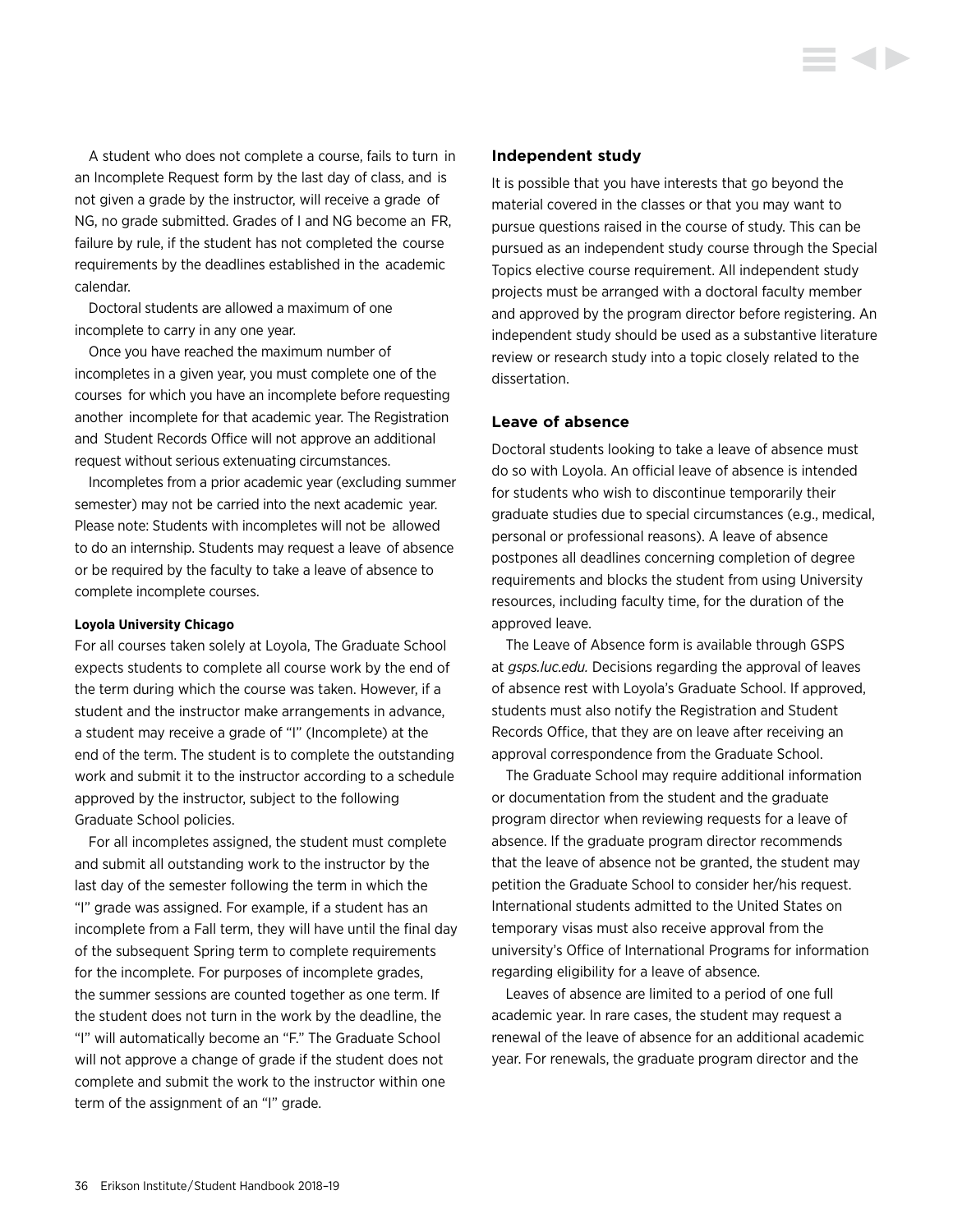Graduate School will review the student's record and future plans to determine whether an additional leave is in the best interests of the student, the program and the Graduate School.

In order to be reinstated to active status, the student must notify the Graduate School in writing upon returning from a leave of absence. The student must return to active status in the semester following the expiration of a leave of absence. Failure to do so may result in dismissal from the program. If a student does not return from a leave of absence after two consecutive years, s/he must complete an *Application for Re-Admission* to the program.

### **Official communication**

Erikson Institute, recognizing the increasing need for electronic communication with students, has established email as an official means of communication with its students. In order to ensure consistent and effective communication, an official Erikson email address is required for all students. Erikson will send official communications to the Erikson email account, which is uniquely assigned to each student upon official matriculation at the Institute.

Loyola has a similar policy in regards to their official communication. Students will be expected to check both Loyola and Erikson accounts for any official correspondence from the respective institution. Loyola does offer the option of re-routing their official email correspondence to another account. It is suggested, but not required, that doctoral students route their Loyola email to their Erikson email account. For more information of this process, contact Loyola's IT Help Desk at (773) 508-4ITS.

Erikson Institute expects that every student will receive email at her or his Erikson email account and will read email on a frequent and consistent basis. A student's failure to receive and read Institute communications in a timely manner does not absolve that student from knowing and complying with the content of such communications. All use of email is expected to be consistent with other Erikson Institute policies including the "Information Technology Telecommunication Networks and Information Resources."

Information concerning Erikson emergencies or school closing is published through the following ways:

- *[my.erikson.edu](http://my.erikson.edu)*
- the Erikson Institute homepage at *[www.erikson.edu](http://www.erikson.edu)*
- the main telephone number, (312) 755-2250
- Erikson email accounts
- text message via the Emergency Notification System

Loyola's Loyola Alert system is available to students for notification of any emergencies or closings on Loyola's Lake Shore campus. Students can register at *[www.luc.edu/alert](http://www.luc.edu/alert)* and receive voice messages, text messages, and email alerts.

#### **Readmission**

Students who have withdrawn from Erikson or exceeded the term of their leave of absence must reapply for admission, with both Erikson and Loyola, if they wish to resume their studies at a later time. The admission committee will determine whether or not to readmit a candidate. Readmitted students are subject to all new degree requirements in effect at the time of readmission.

#### **Registration**

New and continuing students are required to register for courses during the priority registration period before the beginning of each term in which they are taking courses, doing an internship, doctoral study, dissertation supervision or otherwise engaging in graduate study. All doctoral students are required by Loyola policy to maintain continuous enrollment until the dissertation has been defended. Failure to maintain continuous enrollment may result in dismissal from the program. Only registered students have access to Institute resources, including electronic course materials and syllabi.

For registration purposes, all Erikson requirements need to be registered for at both Erikson and Loyola, even though the courses are taken at Erikson's campus. All Loyola requirements are registered for and taken at Loyola's campus only.

Students are responsible for registering in a timely manner. Registration information will be provided to students well in advance of registration deadlines.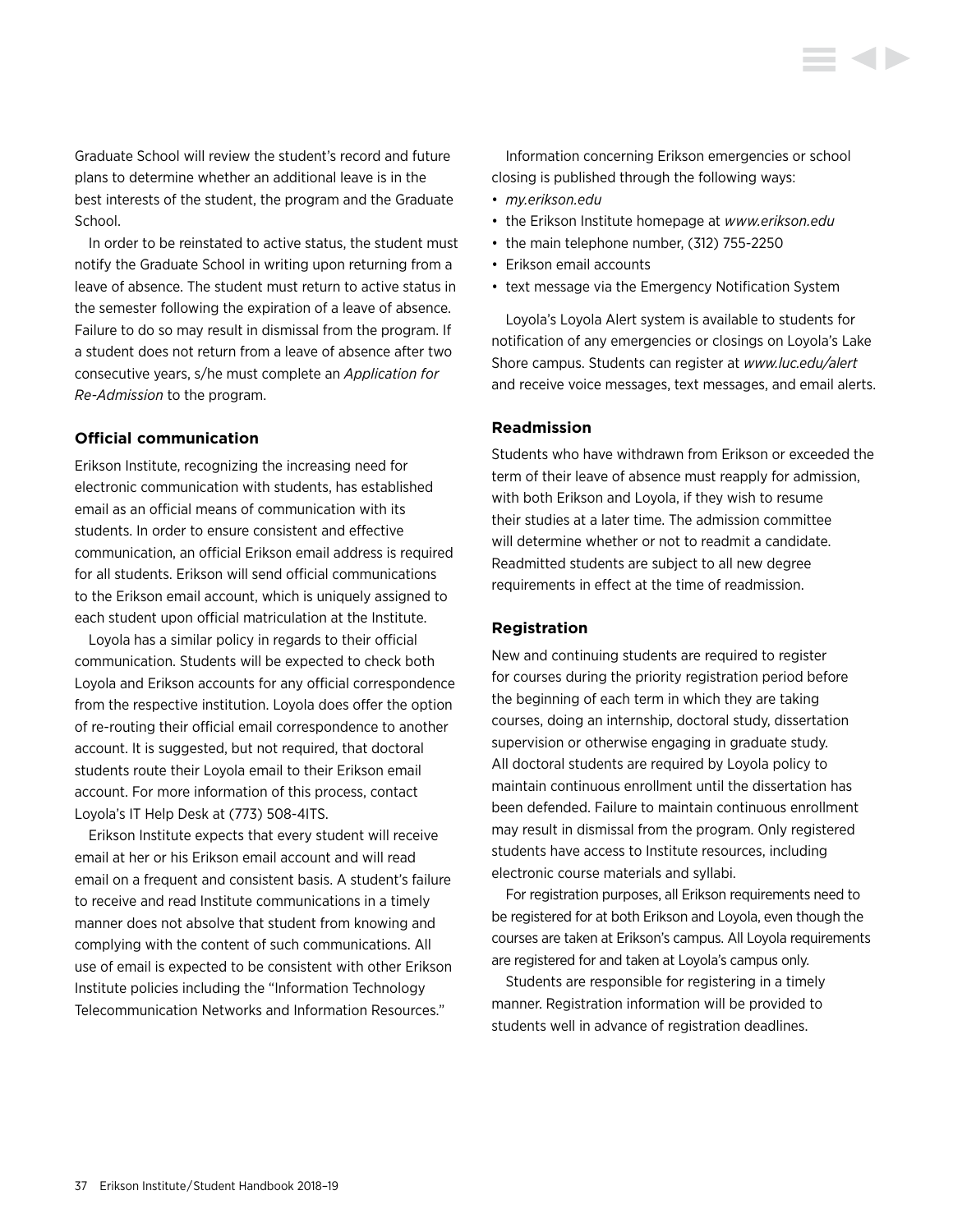#### **Repeated courses**

Occasionally students may be required to repeat a course due to poor performance, low cumulative grade point average, or failure to complete an Incomplete in a timely manner. All attempted courses appear on the student's official academic transcript, and repeated courses are assigned an "R" notation to indicate that the course has been repeated. Only the grade earned in the most recent repeated course is used in the calculation of the grade point average.

Students who are required to repeat a course must pay the full cost of tuition for the course. Students will not receive Erikson or Loyola fellowship or scholarship funds for repeated courses. Federal and alternative loans may be available for students who are eligible for the loan programs.

### **Review of records — Erikson Institute**

The Family Educational Rights and Privacy Act (FERPA) affords any individual who is or has been a student at Erikson Institute certain rights with respect to their educational records. "Education records" are records maintained by the Institute via documents, computer files, or other materials that contain information directly related to a student.

A student's rights under FERPA include:

1. The right to limit or allow access to personally identifiable information contained in the student's education records. FERPA authorizes disclosure of what is considered directory information for all student records without consent if no modifications to access are made.

#### *Directory Information*

Directory information includes name, telephone, email, degree or certificate program, class, participation in activities, dates of attendances, degrees and awards received, photograph, and the most recent previous educational agency or institution attended. An annual notification of FERPA policies shall be made available to students and shall include the types of education records and information designated by Erikson Institute as directory information.

 Directory information may be released to the following person(s) or for the following reason(s) without consent:

• School officials who has a legitimate educational interest if the official needs to review an education record in order to fulfill his or her professional responsibility;

- Other schools to which a student is transferring;
- Specified officials for audit or evaluation purposes;
- Appropriate parties in connection with financial aid to a student;
- Organizations conducting certain studies for or on behalf of the school;
- Accrediting organizations;
- To comply with a judicial order or lawfully issued subpoena;
- To military recruiters under the Solomon Act;
- Appropriate officials in cases of health and safety emergencies; and
- State and local authorities, within a juvenile justice system, pursuant to specific State law.

Any student who does not desire inclusion of some or all of directory information in the Institute Directories or other dissemination of the information by the Institute should notify the Registration and Student Records Office in writing no later than October 1 of each academic year concerned. Students may not prohibit the verification of attendance or of the awarding or lack of awarding of a degree or certificate, nor may they prohibit Erikson school officials from gaining access to information used in a professional capacity.

#### *Allowing Access*

Educational records, excluding directory information, are only accessible to third-parties with the written permission of the student, with the exception of Erikson school officials. However, the following documents are not educational records for the purposes of FERPA:

- Records kept in the possession of the maker that are used only as a personal memory aid and not accessible to any other person;
- Employment records related solely to a student's capacity as an employee of the Institute, except where a current student is employed based on student status (e.g., work-study, graduate assistantship, etc.);
- Records maintained for compliance with local law enforcement;
- Medical and mental health records made, maintained, or used by professionals in connection with the treatment of a student that are available only to persons providing treatment; and
- Records with information about an individual created after she/he is no longer a student at the Institute.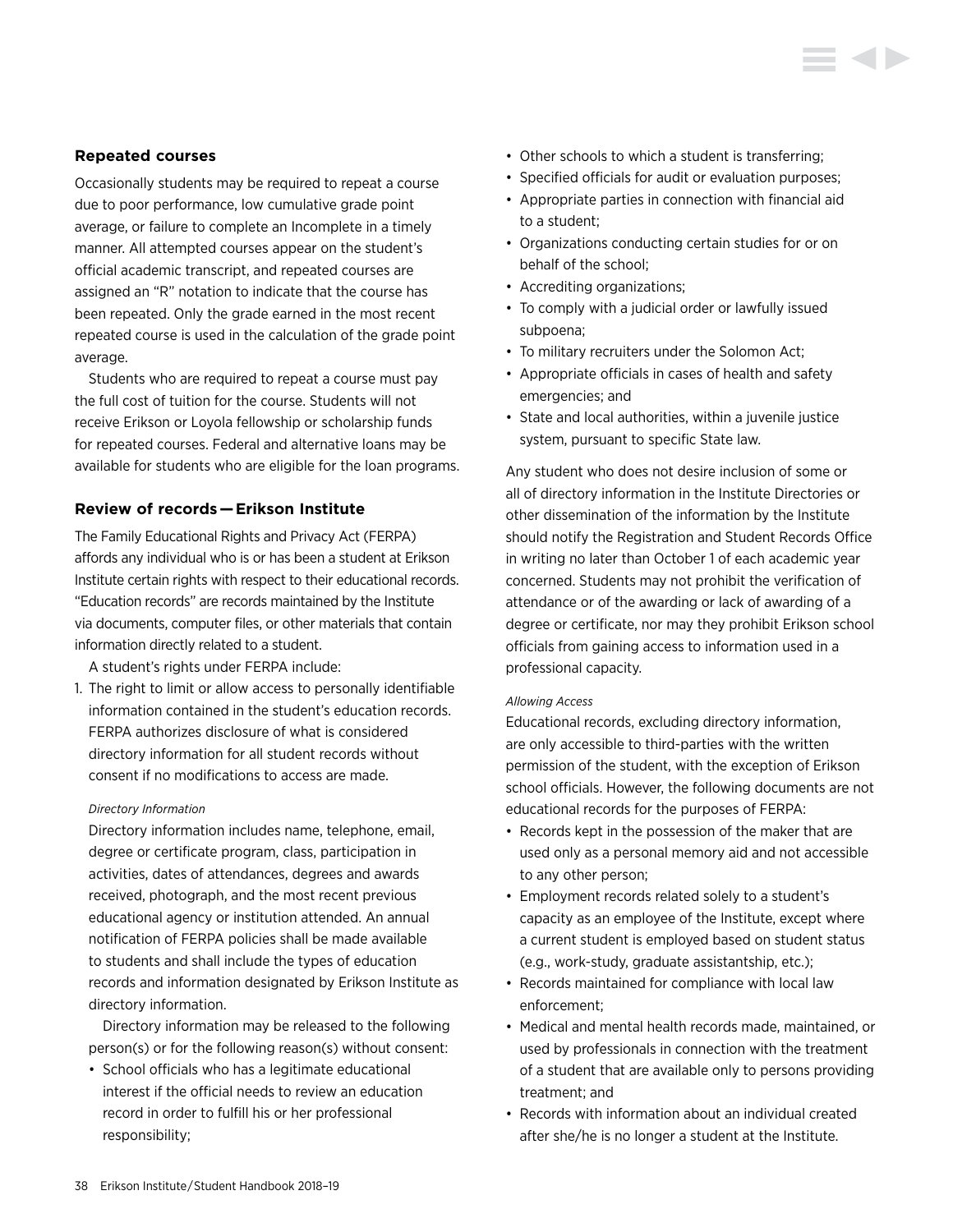2. The right to inspect and review the student's education records.

 Students should submit to the Dean of Enrollment Management a written request that identifies the record(s) they wish to inspect. The appropriate official will make arrangements within 45 days of the receipt of request for access and notify the student of the time and place where the records may be inspected. If the official to whom the request was submitted does not maintain the records, the student will be advised of the correct official to whom the request should be addressed. Copies of any records or portions of records may be provided to the student on request for a fee that covers the Institute's costs of copying.

 Note: Letters of recommendation written for students' files prior to January 1, 1975, will remain confidential, and under no circumstances will be revealed to students. Students may have access to letters written after January 1, 1975, unless they have signed a waiver of their right to read confidential recommendations

3. The right to request the amendment of the student's education record(s) if believed to be inaccurate or misleading.

 A student may ask Erikson Institute to amend a record that she/he believes is inaccurate or misleading. The student should write to the Erikson Institute official responsible for the record, clearly identify the part of the record she/he wants changed, and specify why it is inaccurate or misleading.

 If Erikson Institute decides not to amend the record as requested by the student, the student will be notified of the decision and advised of his or her right to a hearing regarding the request for amendment. Additional information regarding the hearing procedures will be provided to the student when notified of the right to a hearing.

 Notwithstanding the outcome of such a hearing, if the student wishes to insert a written explanation respecting the content of the disputed record into the record, such written explanation will be accepted and included in the record.

4. The right to file a formal complaint with the U.S. Department of Education concerning alleged failures by Erikson Institute in FERPA compliance.

 Complaints regarding alleged FERPA violations should be addressed to:

Family Policy Compliance Office U.S. Department of Education 400 Maryland Avenue, SW Washington, DC 20202-4605

### **Review of records — Loyola University Chicago**

The Family Educational Rights and Privacy Act of 1974, as amended, (FERPA), as amended, specifically addresses the rights of students as they pertain to their education records. Education records are those records which directly relate to the individual student currently or formerly in attendance and are maintained by Loyola University Chicago (Loyola). The following information serves as Loyola's annual notification of the students' rights and provides links to valuable resources to help members of the Loyola community better understand their responsibilities under FERPA. Important Notice: As of January 3, 2012, the U.S. Department of Education's FERPA regulations expand the circumstances under which your education records and personally identifiable information (PII) contained in such records—including your Social Security Number, grades, or other private information—may be accessed without your consent. First, the U.S. Comptroller General, the U.S. Attorney General, the U.S. Secretary of Education, or state and local education authorities ("Federal and State Authorities") may allow access to your records and PII without your consent to any third party designated by a Federal or State Authority to evaluate a federal- or statesupported education program. The evaluation may relate to any program that is "principally engaged in the provision of education," such as early childhood education and job training, as well as any program that is administered by an education agency or institution. Second, Federal and State Authorities may allow access to your education records and PII without your consent to researchers performing certain types of studies, in certain cases even when we object to or do not request such research. Federal and State Authorities must obtain certain use-restriction and data security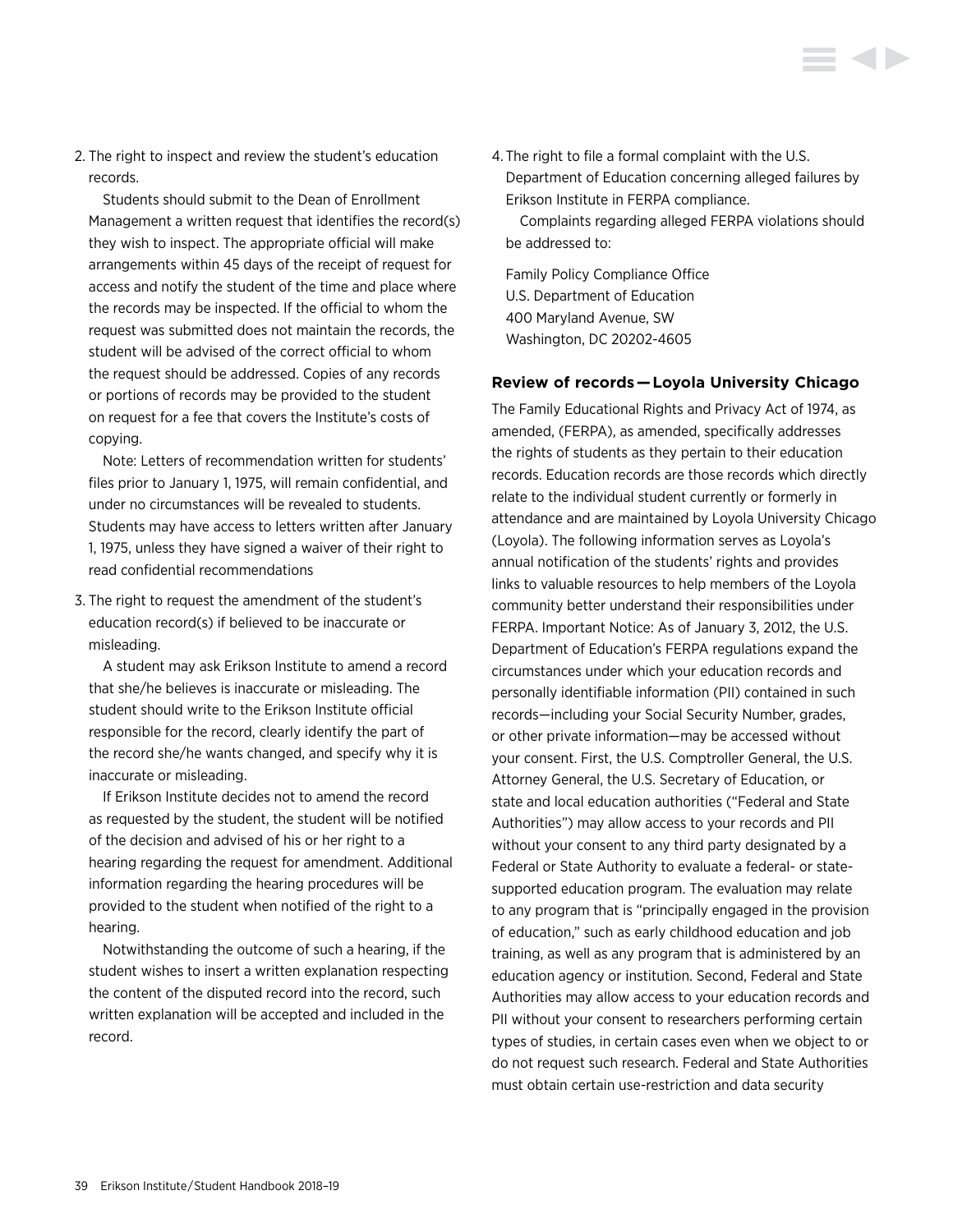promises from the entities that they authorize to receive your PII, but the Authorities need not maintain direct control over such entities. In addition, in connection with Statewide Longitudinal Data Systems, State Authorities may collect, compile, permanently retain, and share without your consent PII from your education records, and they may track your participation in education and other programs by linking such PII to other personal information about you that they obtain from other Federal or State data sources, including workforce development, unemployment insurance, child welfare, juvenile justice, military service, and migrant student records systems.

# 1. Loyola students have the right to inspect and review their education records within 45 days from the day the University receives a request for access.

Students of Loyola University Chicago have the right to inspect and review their education records within 45 days from the day the Loyola receives the student's request for access. If a student wishes to review parts of their education record that are not directly available to them through LOCUS (the student portal in to the student information system), the following procedures should be followed:

- 1. submit a written, signed request to the director of the department maintaining the record being requested
- 2. identify the record(s) to be inspected
- 3. state to whom the record is to be released, and
- 4. indicate the purpose of the request

The university official will make arrangements for access and notify the student of the time and place where the records may be inspected. If the records are not maintained by the University official to whom the request was submitted, that official will advise the student of the correct official to whom the request should be addressed.

The academic and administrative offices of the university maintain records that are unique to their relationship with individual students. These offices and records maintained by these offices include, but are not necessarily limited to the following:

- Bursar's Office: Student account files and Perkins loan information.
- Departments and Colleges: Academic advising records, admission files, including ACT, SAT and TOEFL scores, and high school and college transcripts and other scholastic records.
- Financial Assistance: Financial assistance application files, student federal work-study information, scholarships and Stafford loan information.
- Intercollegiate Athletics: Injury reports, scholarship contacts, performance records, height and weight information.
- Registration and Records: Permanent record of academic performance (grades, transcript, including supporting documents), course schedules, transfer credit articulation.
- Residence Life: Residential life and housing services files.
- Student Life: Student activity files, student disciplinary files, multi-cultural programs and services files, and intramural sports files
- Student Services: Career planning and placement files, international program files, services files, and learning assistance services files.
- Undergraduate Admission and other admission offices: Admission files on prospective students.
- University Library: Circulation records.

Please note that the Stritch School of Medicine and the School of Law maintain their own admissions, registrar, financial, and student affairs offices and keep records similar to those listed for the same central university offices.

2. Loyola students have right to request the amendment of their education records that they believe are inaccurate or misleading. A student may request, in writing, that Loyola amend a record that he or she believes is inaccurate, misleading, or otherwise in violation of the student's privacy under FERPA. The student should write the university official responsible for the record (see above), clearly identify the part of the record the student wants changed, and specify why the record should be changed. If the University decides not to amend the record the student will be notified in writing of the decision. The student will be advised of the right to a hearing regarding the request for amendment. Additional information regarding the hearing procedures will be provided to the student when he or she is notified of the right to a hearing.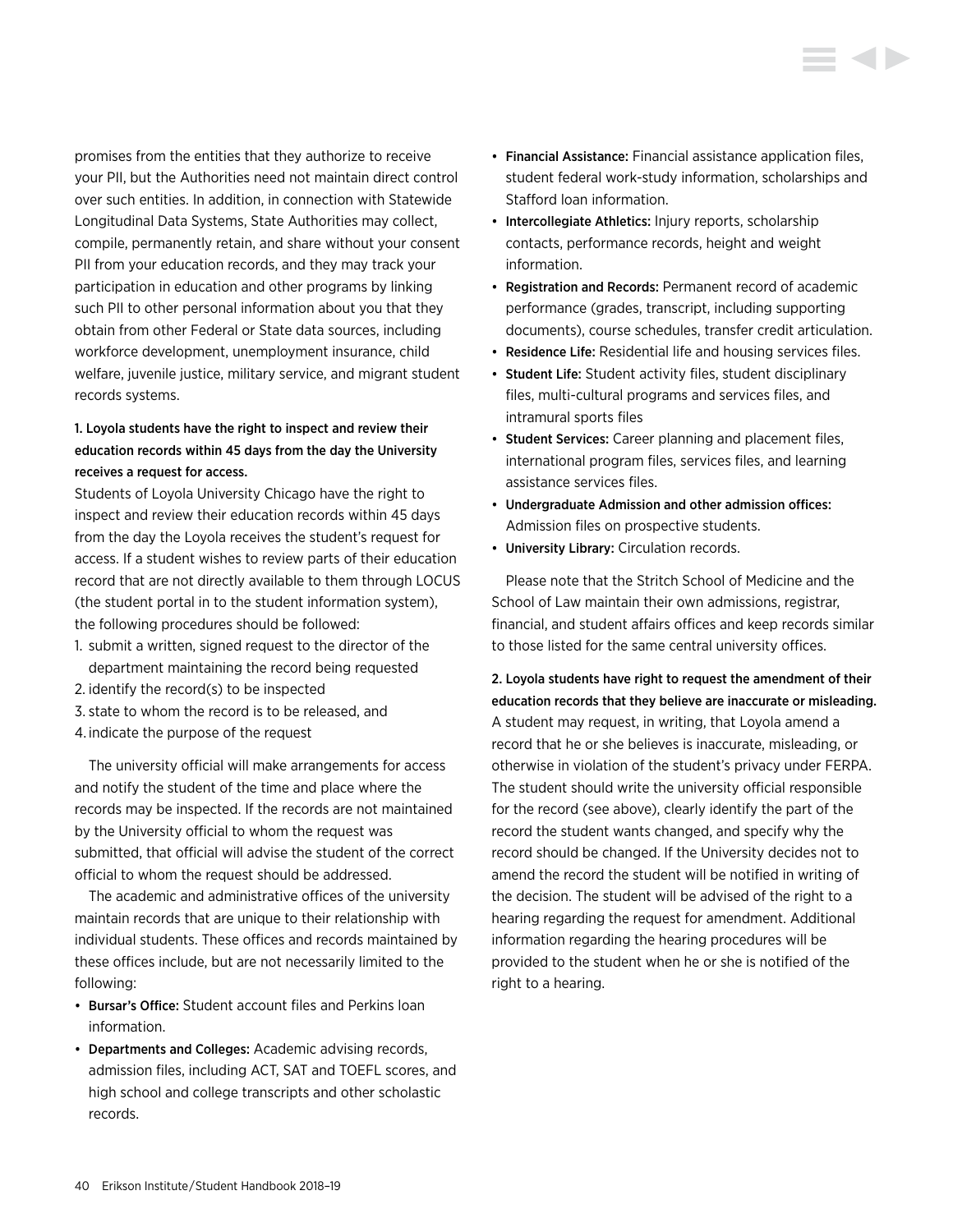3. Loyola students have the right to consent to disclosures of personally identifiable information contained in their education records, except to the extent that FERPA authorizes disclosure without consent.

Consent to disclose personally identifiable information must contain the following information:

- 1. the specific information to be released;
- 2. The purpose for the release;
- 3. The Identity of the person to whom the information is being released; and
- 4. Signed and dated by the student.

Permission to release may also be granted electronically through LOCUS in the form of a transcript or verification of education request.

One exception which permits disclosure of personally identifiable information contained in your education records without your consent is disclosure to school officials with legitimate educational interests. A school official is a:

- Person employed by the university in an administrative,. supervisory, academic or research, or support staff position (including campus police and security personnel and health staff), acting in the student's educational interest within the limitations of their "need to know."
- Person or company with whom the university has contracted as its agent to provide a service in lieu of using university employees or officials (such as an attorney, auditor, or collection agent,.temporary staffing agencies and outsourced vendors)
- Person serving on the Board of Trustees.
- Student serving on an official committee, such as a disciplinary or grievance committee, or assisting another school official in performing his or her tasks.

Outsourced vendors are those parties helping the university provide students access to services relating to their education. For example, the bookstore will be provided with course schedules to assist students with procuring textbooks and other course materials.

The university may disclose a Loyola University student's education records, without consent, to officials of another postsecondary education institution in which the student has applied or seeks to enroll.

4. Loyola students have the right to refuse to permit Loyola University from disclosing "Directory Information." Directory Information is information contained in an education record that would not generally be considered harmful or an invasion of privacy if disclosed. Loyola has designated the following personally identifiable information as public ("directory") information; the student's:

- Name
- Address(es)
- Telephone number(s)
- e-mail address(es)
- Photograph
- Major and minor field(s) of study, including the college, division, department, institute or program in which the student is enrolled
- Dates of attendance
- Grade level, e.g., freshman, sophomore, junior, senior or graduate level
- Enrollment status, e.g., undergraduate or graduate, full-time or part-time
- Date of graduation
- Degree(s) received
- Honors or awards received, including selection to a dean's list or honorary organization
- Participation in officially recognized activities and sports
- Weight and height where the student is a member of athletic teams
- Directory Information will never include the following:
- Race
- Gender
- Social Security Number (or a part thereof)
- Grades
- GPA
- Country of Citizenship
- Religion

Loyola students have the right to have the release of their Directory Information blocked. Students may apply and remove a block by simply going through their student page in LOCUS. The *Directory Information Non-Disclosure Form* (PDF) is also available to make this request of the Office of Registration and Records. A FERPA Block remains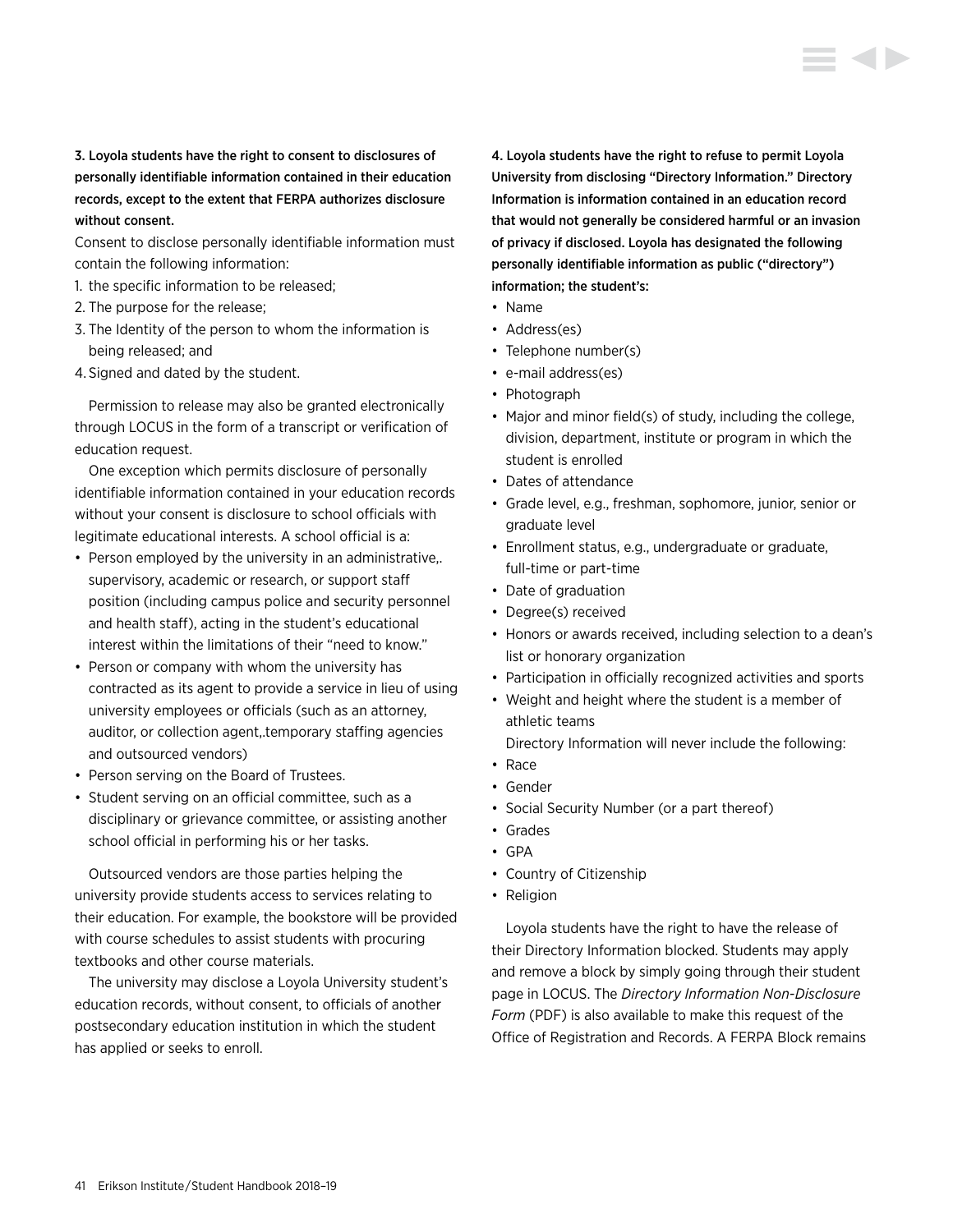in effect until the student removes it or notifies the Office of Registration and Records, in writing, that the Directory Information block is to be removed.

Please note the following impact of placing a Directory Information Hold on your record:

- Loyola receives many inquiries for Directory Information from a variety of sources outside the institution, including friends, parents, relatives, prospective employers, the news media and honor societies. Having a Directory Information Block on one's student record will preclude release of such information, even to those people.
- Loyola officials must inform the enquiring third party that, "Loyola University Chicago has no record of the named individual being a student at our institution."
- A non-disclosure block applies to all elements of directory information. Loyola does not selectively apply nondisclosure blocks to directory information items.
- The University assumes no liability as a result of honoring your request. Loyola assume assumes no responsibility to contact you for subsequent permission to release the hold.

# 5. Loyola students have right to file a complaint with the U.S. Department of Education, Family Policy Compliance Office, concerning alleged failures by the university to comply with the requirements of FERPA.

Family Policy Compliance Office U.S. Department of Education 400 Maryland Avenue, SW Washington, DC 20202-5901

Inquiries about the use of directory information or any other FERPA related matter should be directed to Eric C. Pittenger, Associate Registrar, Office of Registration and Records, Loyola University Chicago, by phone (312-915-7234) or by e-mail [\(FERPA@luc.edu](mailto:FERPA%40luc.edu?subject=)).

#### **Transcript requests**

Transcript requests are made with Loyola's Registration and Records office. An official academic transcript is issued only upon written approval of the student. All students will be required to make the request through LOCUS. Current students can log into LOCUS and choose Request Official Transcript on the main page. Former students will also be required to order through LOCUS, but must first be re-routed to it through a link at Registration and Record's website, *[www.luc.edu/regrec](http://www.luc.edu/regrec).* No fee is charged for transcripts sent by regular mail. There are fees charged for expedited mailing services. Allow one to two business days for transcript to be processed and mailed.

Please note that Loyola will not issue transcripts for students who have a financial or other type of "hold" on their accounts. The hold must be removed by the office applying the hold before a request will be processed.

# **Transfer credit**

It is expected that all work for the doctoral program will be completed at Erikson and Loyola. Transfer credit is not accepted for previous graduate level work, as is standard to programs at a doctoral level. The only exception to this policy is if a student earned his or her master's degree at Erikson Institute. This would do away with the following requirements for the program: Human Development I at Erikson, Cognitive Development at Loyola, and one of the internship requirements.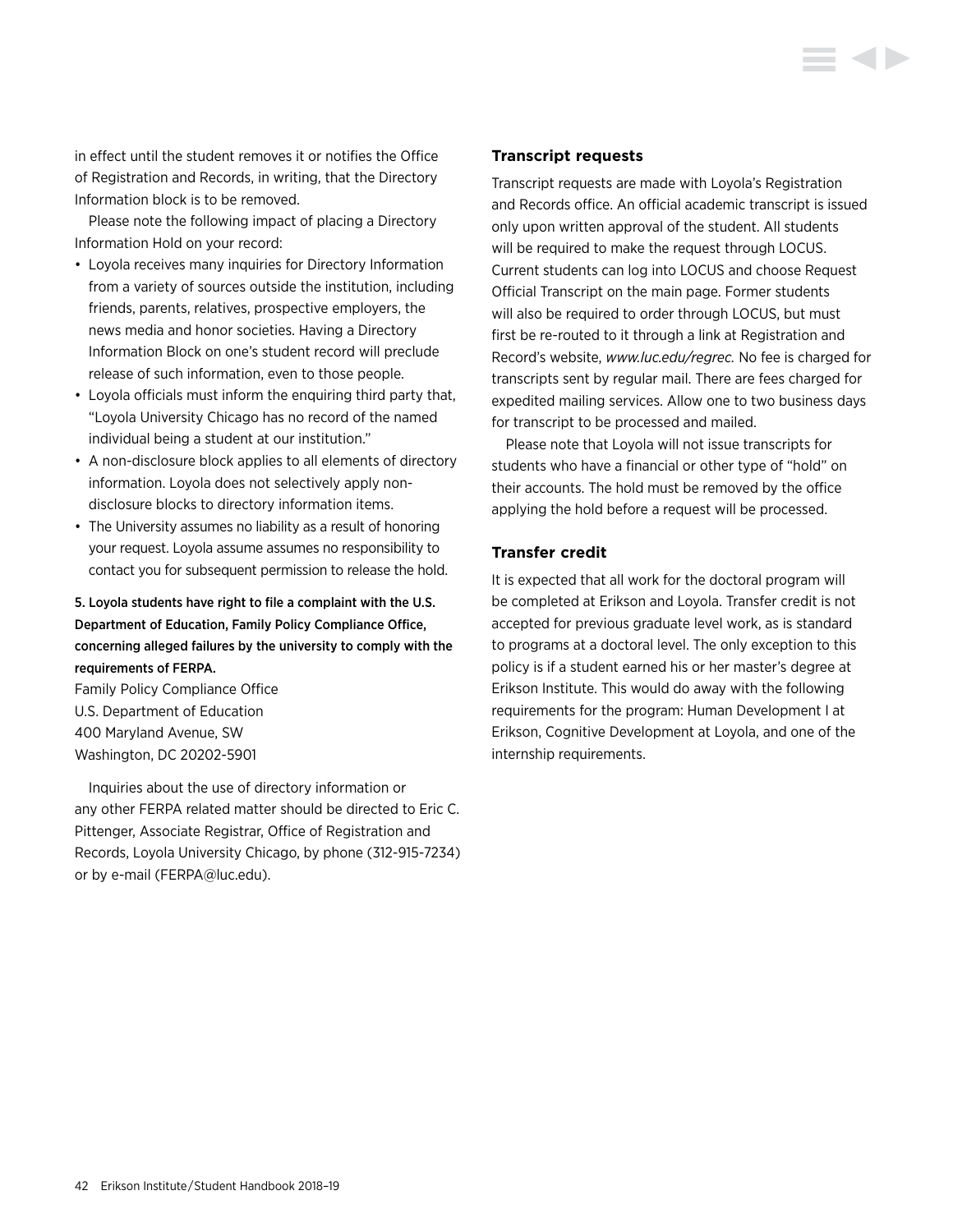#### **Withdrawing from the doctoral program**

An enrolled student who wishes to withdraw from the doctoral program during any semester must notify the Interim Dean, Dr. Mooney-Melvin, of the Graduate School as well as the program director, Dr. Korfmacher, in writing. An email is sufficient. A student is considered to be in attendance until such notice has been received by the Graduate School and the program director. It is the student's obligation to inform the Graduate School promptly of the intention to withdraw. Telephone messages or nonattendance in class are not considered official notification.

A student may be required to withdraw from the university because of academic deficiency, lack of sufficient progress toward completion of degree requirements, failure to adhere to university requirements, degree requirements and/or regulations for conduct or failure to meet financial obligations to the university.

For courses at Erikson, you will receive a grade of WF or "Withdrawal, Fail" in the courses you failed to complete if you stop attending classes and do not complete courses

without officially withdrawing from the doctoral program or requesting a leave of absence. This may jeopardize your chance at readmission at a later date, if you wish to resume your studies.

All financial refunds or obligations are dated from the date of formal notice of withdrawal and not from the date of the last class attended. For Loyola's refund policy, go to *[www.luc.edu/bursar](http://www.luc.edu/bursar)* for more information.

#### **Erikson refund policy**

It is in your best interest to notify Erikson of your decision to withdraw as soon as possible. The date of your official withdrawal will determine the amount of tuition that may be refunded to you. [See Erikson's Refund Policy on page 51.](#page-51-0)

If you are eligible to receive a refund of tuition, Erikson will issue a check to your current address within three weeks from the date the student is officially withdrawn.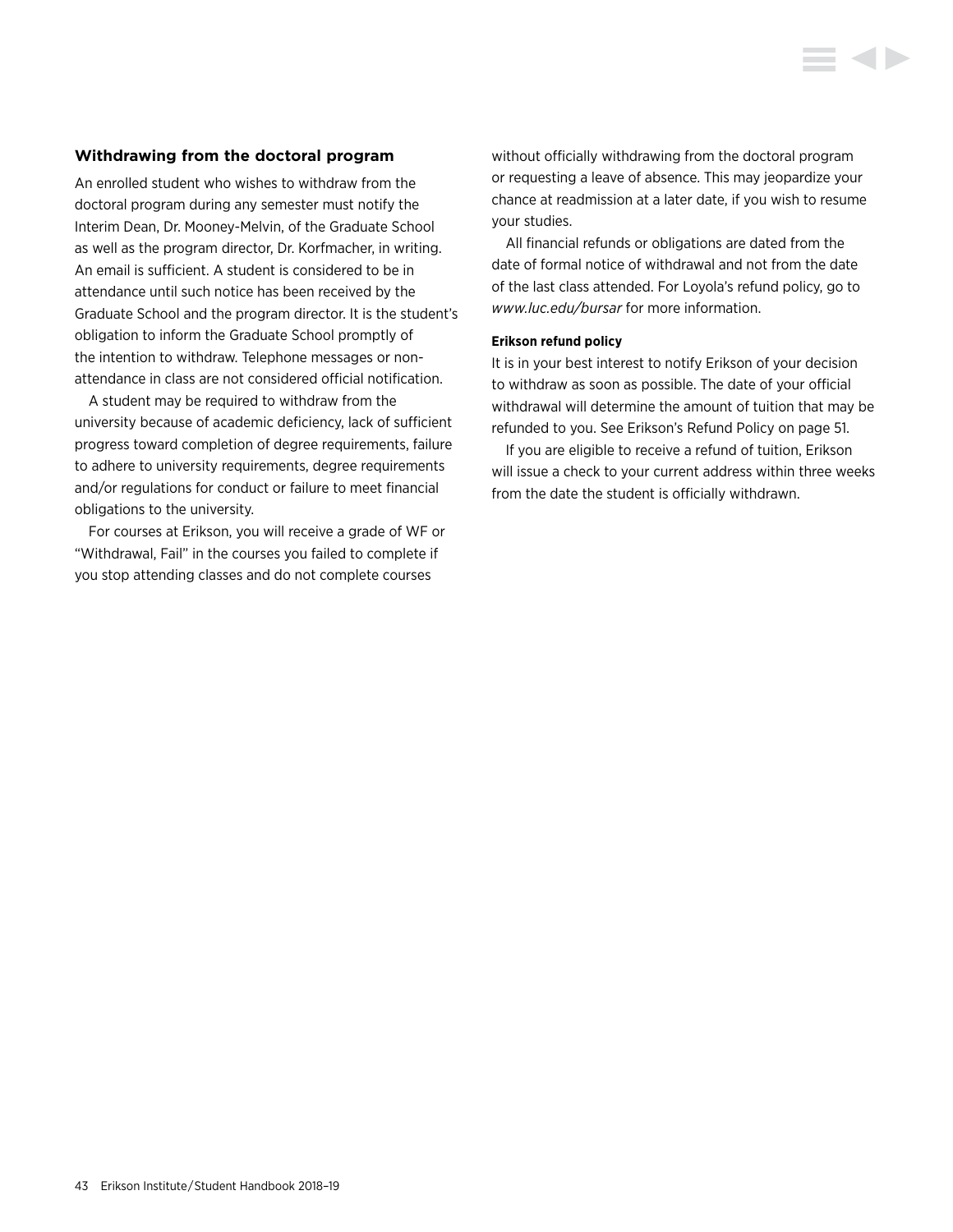# Erikson student rights and responsibilities

# Rights

At Erikson Institute, students are encouraged to engage in free discussion, inquiry, and expression. Student academic performance is evaluated solely on academic achievement, including adherence to the traditional canons of scholarly honesty and integrity, and not on unrelated opinions or conduct.

It is Erikson's policy to provide an educational environment free of sexual harassment or other discrimination. Erikson fully supports the rights and opportunities of its students to seek and obtain an education without subjugation to sexual harassment or discrimination of any kind. All employees, faculty, supervisors and students are required to uphold the Institute's policy.

# Responsibilities

Each student is responsible for the following:

# **General**

- 1. When you matriculate at Erikson, you agree to comply with all policies and procedures that apply to students as described in this Handbook and other sources, including but not limited to course syllabi, *my.erikson,* EriksonOnline, emails, mailing, etc. You also agree to fulfill all understandings and agreements with the student services offices and faculty. If you have questions or concerns, ask the appropriate faculty member or staff person. It is also your responsibility to understand and abide by the academic integrity policies of the Institute and all basic tenets of academic integrity within the higher education community, as well as all other policies and rules set forth in this Handbook and in other procedures adopted by the Institute from time to time.
- 2. Students who believe they have followed directions, have met deadlines, and who still have a grievance with one or more student services offices, should contact the Dean of Enrollment Management, who will act as a facilitator in resolving the problem.
- 3. Students who believe they have followed directions, have met deadlines, and who still have a grievance with one or more instructors, should contact the Dean of Students, who will act as a facilitator in resolving the problem.
- 4. Keep copies of all transactions, records, and receipts. These copies will verify transactions in the event a document has been misplaced or if there is a disagreement.
- 5. Each student is responsible for checking her/his mailbox and the Institute email at regular intervals.

# **Finance**

- 1. If applying for financial aid, follow the written procedures issued by the Financial Aid Office and submit the necessary materials as early as possible.
- 2. Pay tuition and fees in full by the end of the add/drop period or develop a payment plan before the beginning of the academic year. If you have made no financial arrangements, you will be asked to withdraw from class(es).
- 3. Meet all payment deadlines. If you do not, you incur substantial finance charges until a satisfactory payment plan is arranged and maintained. Further payment delay will result in being asked to withdraw from current class(es) and being unable to obtain transcripts, diplomas, or certificates as well as incurring legal fees.

# **Registration**

- 1. Confirm your degree requirements and schedule by reviewing this Handbook, degree planning worksheets, and by consulting your advisor. These materials contain most of the information needed to facilitate smooth planning.
- 2. Register for classes during the published priority registration period.
- 3. Complete drops, adds, and changes of class by the published deadlines.
- 4. For exceptions, make an appointment to see your advisor. Students unsure about who advises them should contact the Registration and Student Records Office.

# **Student conduct**

1. Erikson's anti-bias commitment applies to all areas of discrimination, including those based on race, color, religion, national origin, sex, sexual orientation, gender identity, gender expression, marital status, age, disability, or veteran status. Respect is expected to be shown toward persons in all categories, both generally, and as individuals. It is each student's responsibility to approach interactions and diversity openly, and to act from one's centered, adult compassionate self.

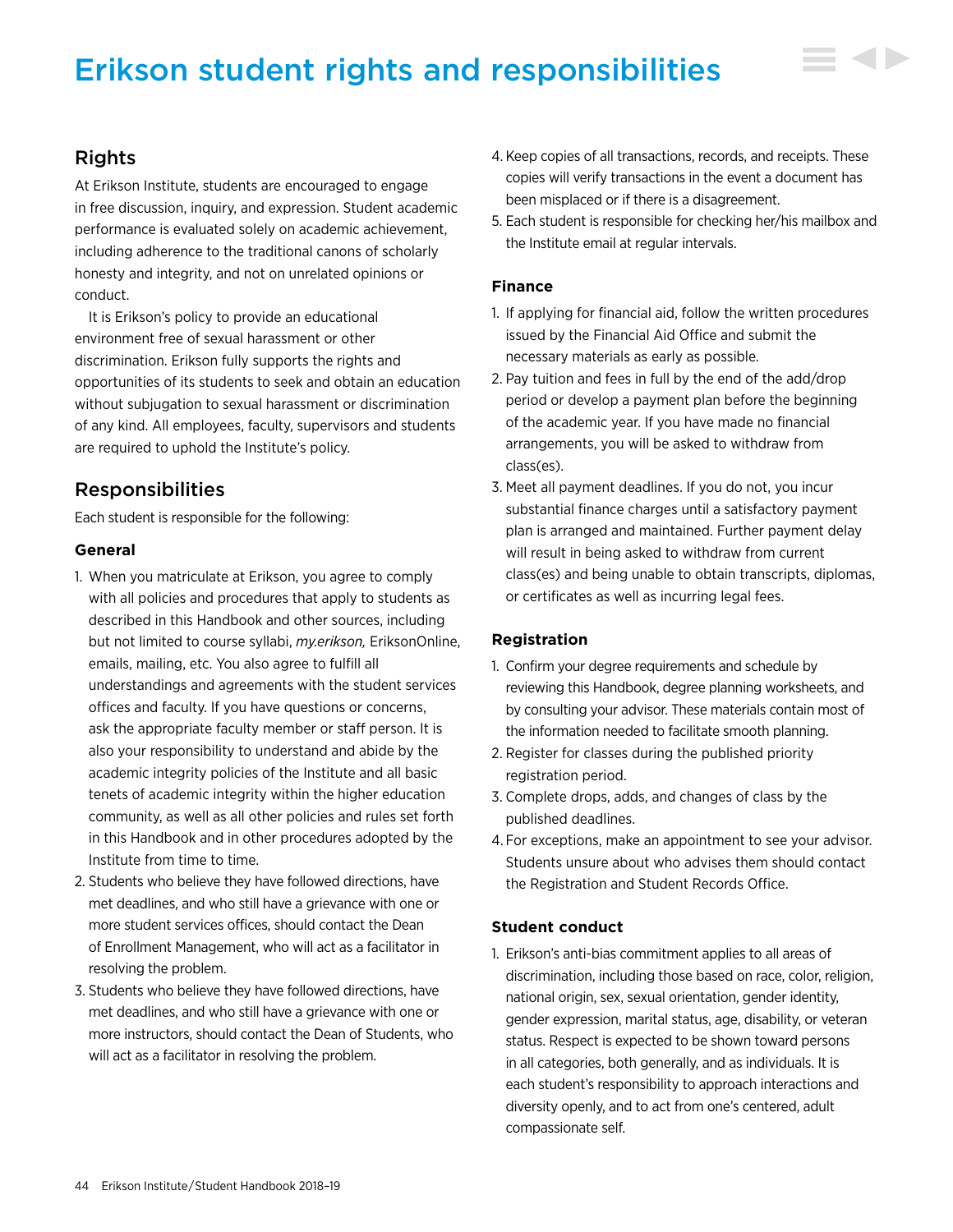- 2. Students are expected to conduct themselves in a manner compatible with the Institute's function as an educational institution. Behavior that is disruptive and/or interferes with the educational process is disrespectful of the rights of others and is not acceptable and, if continued, may result in discipline as summarized in paragraph 4 below, up to and including dismissal from the program.
- 3. Erikson Institute adheres to the laws of the State of Illinois and the federal government with respect to its substance abuse policy. The use, possession, or distribution of illegal drugs by students or employees is prohibited. The consumption or possession of alcoholic beverages for all students and employees under the age of 21 is strictly forbidden. Alcohol is prohibited from being on-campus at any time except during special events and in such instances is only to be consumed by those over the age of 21 in designated areas.
- 4. Erikson Institute reserves the right to address the following student conduct as disciplinary matters: failure to attend classes regularly, make satisfactory progress toward a degree, or neglect of academic work or requirements; violation of the rules of Erikson Institute; lying to an officer of the Institute; cheating, plagiarism, forgery, or other forms of academic dishonesty; theft of or damage to property of the Institute or others; violation of Erikson Institute computer policy; possession of stolen goods; physical violence (including assault and sexual assault), discrimination, intimidation, harassment or disorderly conduct; violation of law (including unlawful use or possession of controlled substances, firearms, or hazardous materials); and other conduct that departs from generally accepted standards of integrity, professional conduct, and ethical behavior, whether committed on or off campus. Depending upon the circumstances of the offense, discipline can include, but is not limited to, some or all of the following actions: admonition, probation, requirement of adherence to a conduct contract, requirement to take a leave of absence or withdraw, dismissal, and expulsion.

#### **Student disciplinary process**

Complaints relating to potential student misconduct, other than in situations raising issues of academic integrity and discrimination on the basis of sex under Title IX of the Education Amendment of 1972, shall generally be handled using the procedures set forth below. Where circumstances raise a combination of issues that might be addressed under one or more procedures, or where the unique facts of a dispute warrant, the Institute reserves the right to modify or combine procedures, or fashion a new procedure, to address a particular case fully and fairly.

Reports or complaints about alleged student misconduct or violation of Institute rules should be made in the first instance to the Dean of Students and/or the Dean of Enrollment Management. The Dean of Students and Dean of Enrollment Management shall make a threshold determination whether the circumstances warrant investigation. Criminal misconduct may also be reported to the appropriate civil authorities. In such circumstances, the Institute may proceed with its own disciplinary process or, in its discretion, stay internal proceedings pending outside investigation.

If the Dean of Students and/or Dean of Enrollment Management threshold evaluation indicates that a violation of Institute rules or standards may have occurred, the accused student will be interviewed, at which time he or she is informed of the investigation, questioned regarding the allegations, and asked to discuss his or her alleged involvement. On the basis of this interview and any other initial investigation considered appropriate by the Institute, the Dean of Students and/or Dean of Enrollment Management shall make an initial determination whether the Institute's disciplinary standards appear to have been violated. If the Dean of Students and/or Dean of Enrollment Management determines at any time that no misconduct appears to have occurred, the matter shall be closed.

If the Dean of Students and/or Dean of Enrollment Management believes after initial investigation that misconduct has occurred, the Deans will discuss this initial conclusion with the student. If there is no disagreement as to the facts or the appropriate sanction, the matter shall be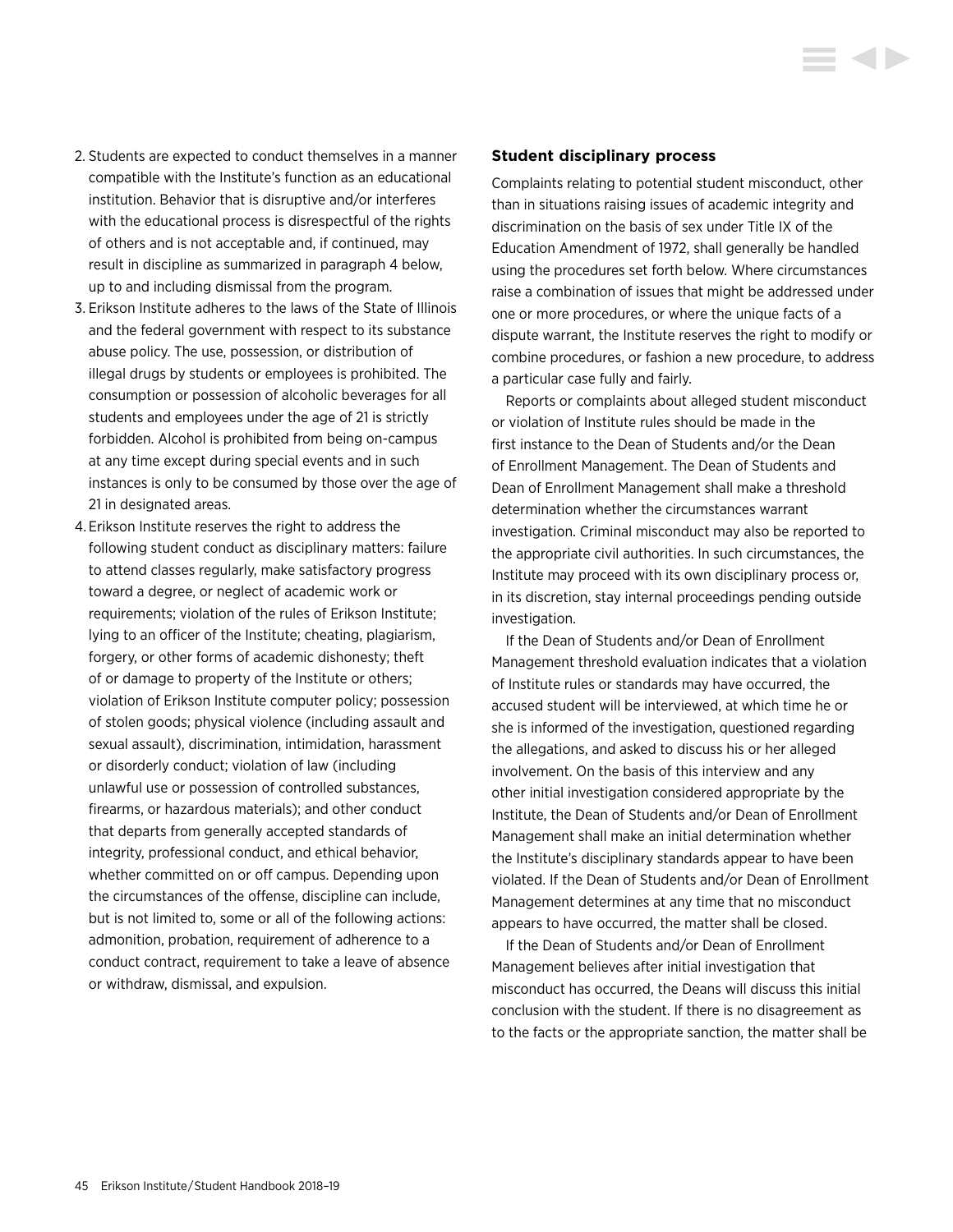resolved by a written agreement, signed by both the Deans and student, stating the agreed facts and sanction, with a copy of the agreement to be maintained by the Institute. Such an agreement shall constitute the final decision upon the misconduct allegation.

If the Dean of Students and/or Dean of Enrollment Management believes after initial investigation that misconduct has occurred but the student disagrees with either this conclusion or the proposed sanction, the Dean of Students and/or Dean of Enrollment Management shall prepare a memorandum summarizing the results of the initial investigation, discussions to date with the student, and sanction being proposed. This memorandum shall be delivered to the Senior Vice President for Academic Affairs/Dean of Faculty or delegate for further proceedings. Depending upon the circumstances of the allegation, the Senior Vice President for Academic Affairs/Dean of Faculty or delegate shall implement either an administrative or committee review process, the choice of which shall be made at the discretion of the Senior Vice President for Academic Affairs/Dean of Faculty or delegate.

If an administrative review is chosen, that review shall be delegated to a member of the Institute administration (other than the Dean of Students and/or Dean of Enrollment Management) or to an outside investigator chosen by the Institute. The administrative investigator shall investigate the circumstances of the complaint by interviewing the student, the complainant (if any), and witnesses, as well as by reviewing documents and conducting other investigation deemed appropriate. The student shall be afforded an opportunity to meet with the administrative investigator and supply written materials and documents justifying the student's position. This administrative review is a factfinding and dispute resolution process, not an evidentiary hearing, and no witness or party to the complaint has the right to personally confront other witnesses/parties or to question them directly. Attorney involvement in interviews or in the administrative investigative process may, but need not, be permitted at the discretion of the Institute. After concluding the administrative investigation, the administrative investigator shall prepare a written recommendation discussing the alleged misconduct and

sanction proposed by the Dean of Students and/or Dean of Enrollment Management and the facts that the investigator has found. This recommendation shall be made to the Senior Vice President for Academic Affairs/Dean of Faculty or delegate for final resolution of the matter. The decision of the Senior Vice President for Academic Affairs/Dean of Faculty or delegate is final.

**STATE** 

If a committee review is chosen, the Institute, through its Senior Vice President for Academic Affairs/Dean of Faculty or delegate, shall appoint an *ad hoc* committee of three members to investigate the complaint. The committee members should include Institute faculty members or administrators and may, but need not, include a current student; one of the committee members should be designated by the Institute as chair. The committee should investigate the circumstances of the complaint by interviewing the student, any complainant, and witnesses, as well as by reviewing documents and conducting other investigation deemed appropriate. The accused student shall be afforded an opportunity to meet with the committee and supply written materials and documents justifying the student's position. The committee review contemplated is a fact-finding and dispute resolution process, not an evidentiary hearing, and no witness or party to the complaint has the right to personally confront other witnesses/parties or to question them directly. Attorney involvement in committee interviews or the investigative process may, but need not, be permitted at the discretion of the Institute. After concluding the investigation, the committee shall prepare a written recommendation discussing the alleged misconduct and sanction originally proposed by the Dean of Students and/or Dean of Enrollment Management and the facts that the committee has found; this recommendation shall be made to the Senior Vice President for Academic Affairs/Dean of Faculty or delegate for final resolution of the matter. The decision of the Senior Vice President for Academic Affairs/Dean of Faculty is final.

At any point during the disciplinary process, the process may be ended by agreement of the student and Institute, with any such resolution to be memorialized in a written agreement signed by the student and Institute.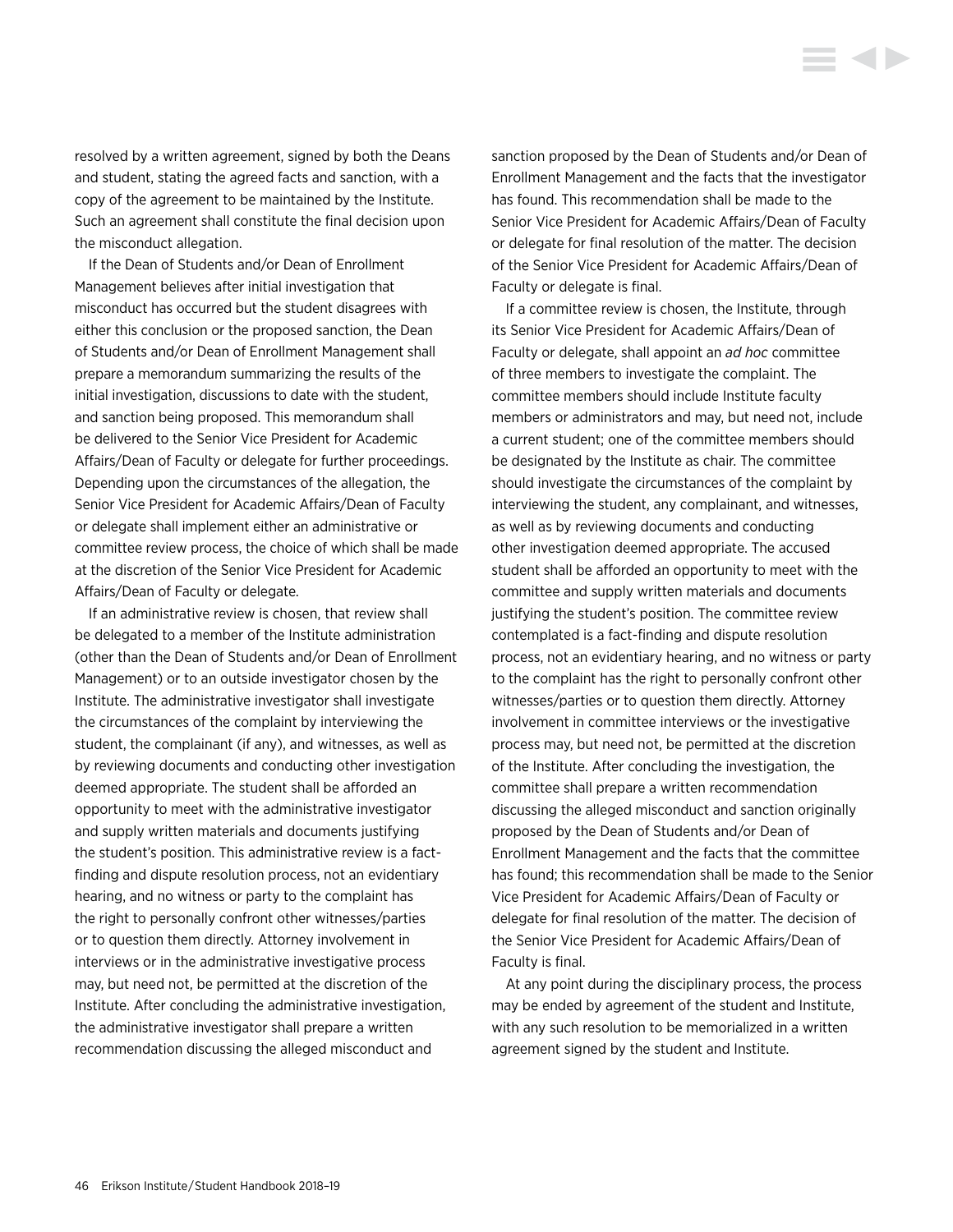Students entering the Erikson-Loyola PhD program in Child Development are automatically considered for Erikson doctoral funding awards at the time of admission. The doctoral admission committee determines the recipients of all doctoral awards.

Erikson awards a limited number of competitive fellowships and assistantships each year. These are awarded to entering students at the time of admission to the program on the basis of academic promise, experience, and research interest. The value and length of the awards vary, and no separate application is needed for consideration.

# **Doctoral fellowships**

Depending on funding available during each doctoral admission cycle, Erikson awards a limited number of doctoral fellowships to students admitted to the PhD in Child Development program. Doctoral fellowships provide tuition scholarships for up to 24 credit hours, the number of credits required for the Erikson courses in the doctoral program. Doctoral fellowships do not have a service requirement on the part of the student s receiving the awards. Continued funding for subsequent years beyond the first year is contingent upon maintaining a positive academic standing in the program.

# **Doctoral assistantships**

Doctoral assistantships are awarded to doctoral students contingent upon available funding through faculty research and community engagement projects. Assistantships provide for a stipend in exchange for research assistance or performance of duties relevant to the respective project. Assistantship duties are meant to provide doctoral students with educational and professional benefits while enhancing their pedagogical, research, and/or administrative skills. Assistantship duties cannot exceed 20 hours per week and typically pay between \$15,000–22,000 per appointment year. Doctoral assistantship appointment periods may range from 9–12 months and are renewable contingent upon available funding and satisfactory work performance.

# Financial assistance and from Loyola University Chicago

E 4 D

# **Assistantships**

Graduate assistantships are awarded to students with excellent academic records and scholarly promise. The awards ordinarily include a stipend, tuition scholarship, and health insurance coverage and are renewable. Stipend amounts for PhD students ranged from \$14,000 to a maximum of \$25,000.

Assistantships are divided into teaching assistantships, research assistantships and program assistantships. Accordingly, a student who accepts an assistantship is required to provide teaching or research assistance, or to engage in other duties relevant to the discipline and program. Assistantship duties should provide students with educational and professional benefits while enhancing their pedagogical, research, and/or administrative skills. Assistantship duties cannot exceed 20 hours per week and students are not allowed to hold additional employment while holding an assistantship. Students should contact their graduate program director for details regarding eligibility, application procedures and deadlines, stipend levels, and specific expectations required of recipients.

#### **Applying for Loyola University Chicago assistantships**

Awardees are chosen from among applicants for admission and no additional application material is required. Indicate your desire to be considered for a merit award by marking the appropriate box on the application for admission. Admission does not guarantee funding.

Unless otherwise noted, the deadline for consideration for merit awards is February 1 or earlier if the department requires. The application for admission as well as all supporting documents (e.g., transcripts and letters of recommendation) must be on file by the award deadline.

# **Fellowships**

Fellowships are similar to assistantships in that they provide stipends, tuition scholarships, and health insurance however most fellowships do not require service on the part of the student. Recipients of fellowships administered through Loyola University Chicago must adhere to the merit award policies in addition to the requirements of the fellowship.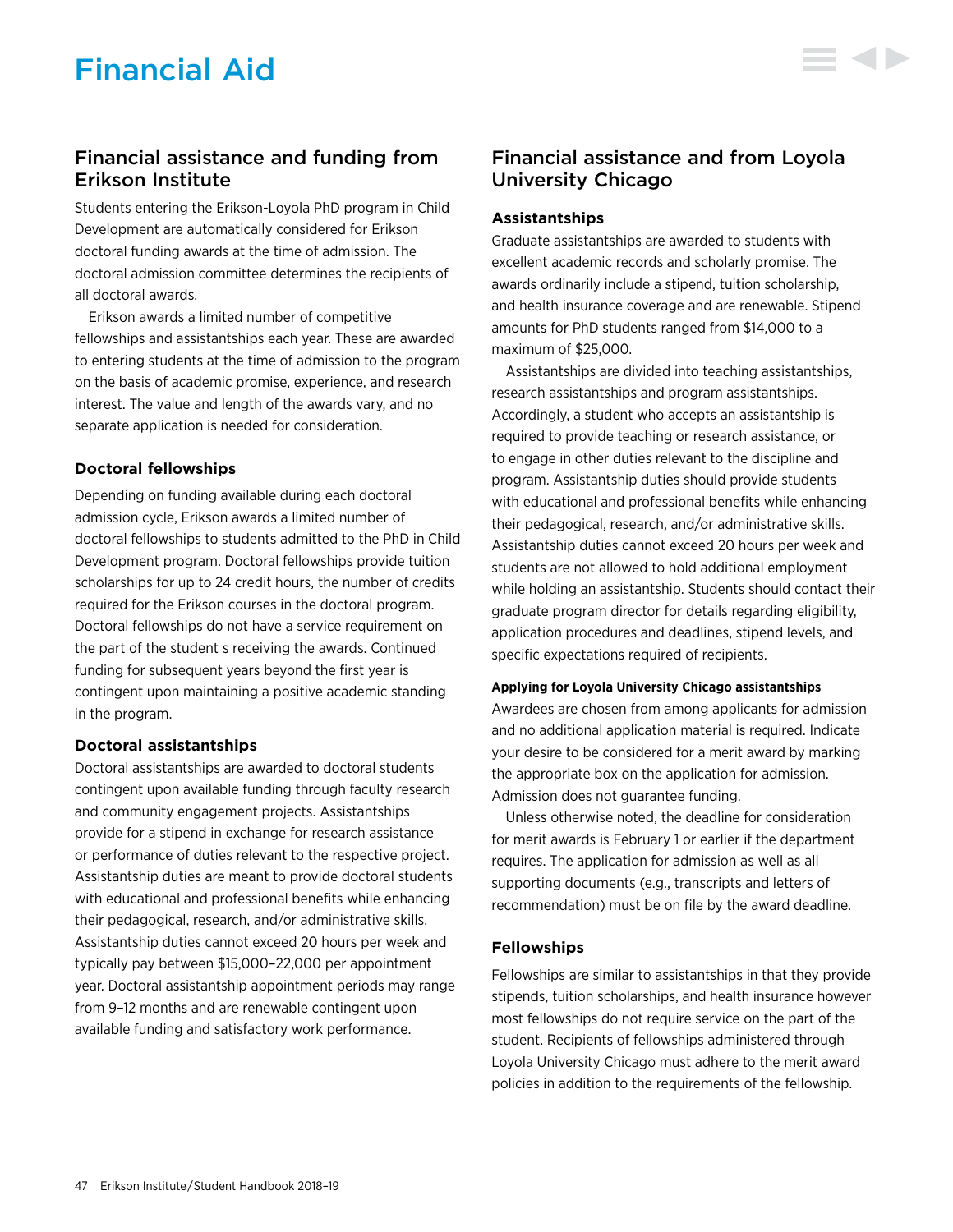#### **Applying for Loyola University Chicago fellowships**

Each fellowship has unique application requirements so it is important to carefully read the guidelines and deadlines for each award. Please visit *[www.luc.edu/](http://www.luc.edu/gradschool/FundingGrad.Education.shtml) [gradschool/FundingGrad.Education.shtml](http://www.luc.edu/gradschool/FundingGrad.Education.shtml)* for the most recent information about each of the fellowship awards. Fellowships are open only to current students. Below is a partial list of Loyola University fellowships.

- Schmitt Dissertation Fellowship
- Pre-Doctoral Teaching Fellowship
- Advanced Doctoral Fellowship
- Research Experience for Master's Programs Project
- Child and Family Research Assistantships
- Community and Global Stewards Fellowship

# **Diversifying Higher Education Faculty in Illinois (DFI)**

The purpose of DFI is to increase the number of underrepresented faculty and staff in Illinois institutions of higher education and higher education governing boards. DFI is a statutorily authorized program that directly addresses educational disparities. A DFI Fellow must be an Illinois resident and U.S. citizen or lawful permanent resident alien who is a member of a traditionally underrepresented minority group: Black/African American, Hispanic American, Asian American, American Indian, or Alaskan Native. "Traditionally underrepresented minority group" means any of the minority groups designated in the Public Act which are represented in Illinois post-baccalaureate enrollment at a percentage rate less than the minority group's representation in the total Illinois population. The Public Act further specifies that to be classified as an Illinois resident, an applicant must possess a high school diploma or postsecondary degree from an accredited Illinois educational institution or have lived in Illinois for at least three years.

#### **To apply:**

- Step 1 Contact the Institutional Representative for the institution you plan to attend to receive a special access code to be entered into the intent to apply/eligibility determination online screen. Loyola's DFI Institutional Representative is Marcela Gallegos, MEd
- Step 2 Complete the DFI Eligibility Section to see if you are an eligible applicant.

Applicants who have not passed the online eligibility requirement and received an application number will not be accepted. Please do not send in hardcopy applications without completing the online eligibility process.

#### **Loyola University Chicago merit award policies**

Merit awards (i.e., assistantships, fellowships, and tuition scholarships) are guided by policies set forth by each specific award, general merit award rules and regulations, and the academic policies found on the Graduate School website at *[www.luc.edu/gradschool/FundingGrad.](http://www.luc.edu/gradschool/FundingGrad.Education.shtml) [Education.shtml](http://www.luc.edu/gradschool/FundingGrad.Education.shtml)*.

- Deadline for acceptance of an award: Each merit award letter includes a deadline by which the student is to formally notify the Graduate School of his/her decision regarding the acceptance of the award. The award acceptance deadline for incoming students admitted for fall is April 15, which conforms to the notification deadline set forth in the "Resolution Regarding Graduate Scholars, Fellows, Trainees, and Assistants'' published by the Council of Graduate Schools.
- Formal notification of acceptance: In order to notify the Graduate School formally regarding acceptance of the award, the student must complete and return the notification form to the Graduate School by the appropriate deadline.
- Eligibility to hold a merit award: To be eligible to receive and continue to hold a merit award, the student must: (a) be in good academic standing and maintain a cumulative GPA of 3.0 (b) comply with the Graduate School's standards of academic honesty and the university code of conduct, and (c) perform satisfactorily assigned assistantship duties. Additionally, assistantships, Advanced Doctoral Fellowships, Crown Fellowships, Dean's Fellowships, Pre-Doctoral Scholars Award, and the Schmitt Fellowships are all considered full-time. Accordingly, recipients cannot hold outside employment during the academic year or, in the case of students holding a 12-month appointment, during the calendar year. Students holding an academic year appointment are free to pursue employment opportunities during the summer months. Failure to fulfill these requirements may result in the immediate termination of the merit award.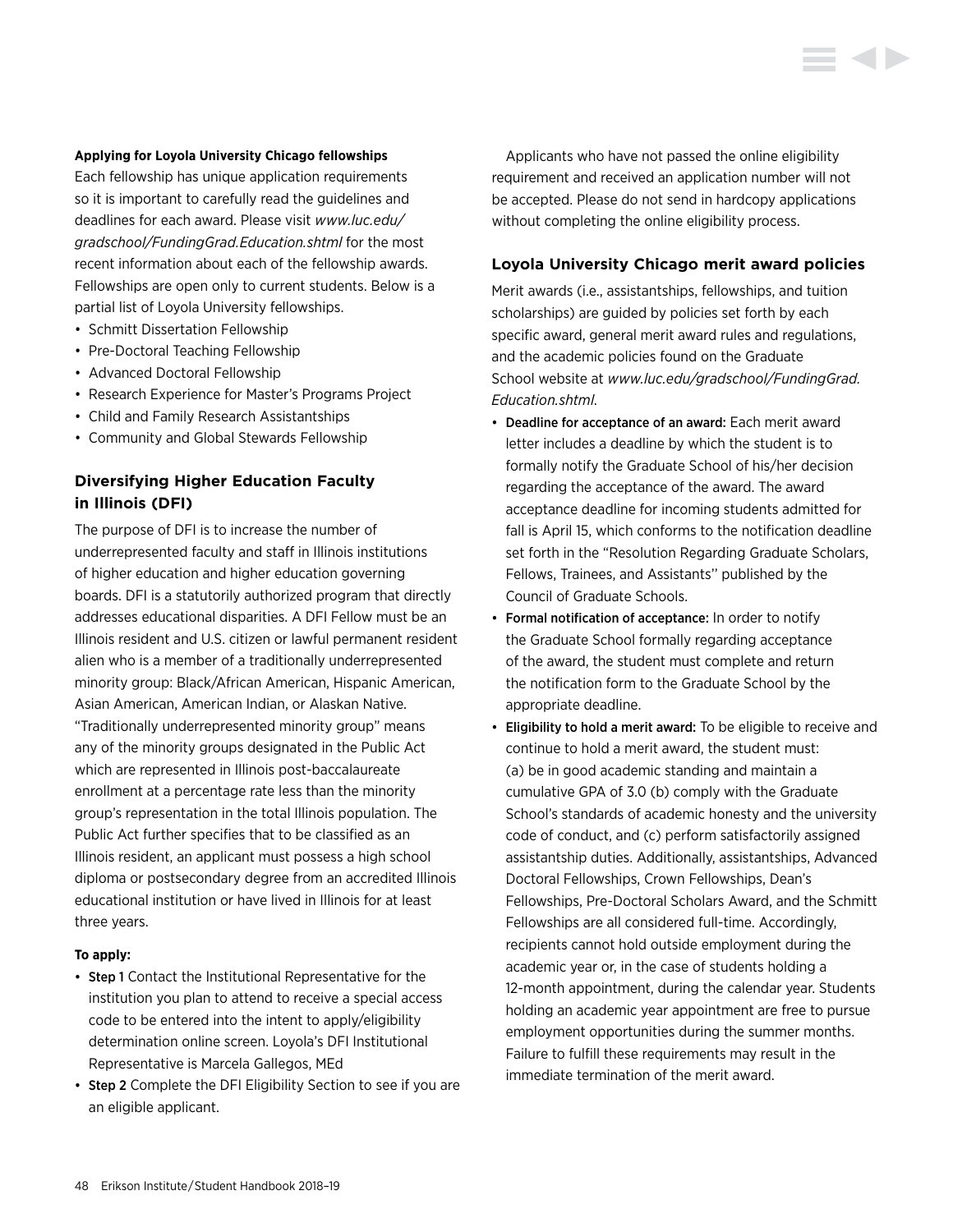- Assistantship responsibilities: Assistantship duties are assigned by departmental, college, or school administrators. Assistantships are to provide students with educational and professional benefits, enhancing their pedagogical, research, and/or administrative skills. All assistantship activities must be supervised by appropriate faculty or staff. Assistantship duties cannot exceed 20 hours per week.
- 12-Month appointments: Students on 12-month assistantship appointments must register for an appropriate course during the first summer session. Without summer enrollment, the stipends become pay and are no longer protected from FICA deductions.
- Restriction on multiple awards: The Graduate School does not permit students to hold simultaneously more than one full assistantship or fellowship.
- Renewal of merit awards: Merit awards are for one academic year only. Contact your graduate program director for detail information regarding renewal of awards.

# **RamblerLink job and assistantship postings**

Many departments at Loyola University Chicago hire graduate students on a part-time basis. Listings for these opportunities can be found on RamblerLink. Please visit Loyola's Career Development Center website for more information about RamblerLink in addition to other job search services the Center offers.

# Federal Student Loans

# **Stafford Loans**

The maximum Federal Stafford Loan amount per academic year (Loyola's academic year begins Fall Term, ends after the following Summer Term) is \$20,500 for a graduate student.

To be considered for a Stafford Loan, you must file a Free Application for Federal Student Aid (FAFSA) each year with the U.S. Department of Education. For timely processing, file your FAFSA early (between January 1 and March 1) and be sure to include Loyola University Chicago's school code: 001710. You can complete a FAFSA application online at *[www.fafsa.ed.gov](http://www.fafsa.ed.gov)*. Keep a copy for your records!

Eligibility: To receive a Federal Stafford Loan, a student must:

- Be a U.S. citizen or eligible non-citizen
- Not be in default on existing Federal Student Loans
- Be at least a half-time student in an eligible degreeseeking program

The U.S. Department of Education will process your FAFSA and mail you a Student Aid Report (SAR), normally within 4-6 weeks of receipt. Read the SAR cover letter to find out if you must make corrections. Review your SAR for errors. Submit corrections to the U.S. Department of Education or contact the Office of Student Financial Assistance to inquire if the school can make corrections.

# **Graduate PLUS Loans**

Some graduate students need additional loan funding to finance their Loyola University Chicago educations, beyond the annual maximums permitted through the Federal Stafford Loan program. Students may also borrow funds through the Federal PLUS Loan Program. Graduate PLUS Loans, like alternative student loans, may be borrowed to the cost of attendance less any financial aid (e.g., assistantships, fellowships or Federal Stafford Loans).

When comparing Graduate PLUS Loans to alternative loans, consider these key points:

- Qualifications: If a student has limited or no credit history, he/she may find it difficult to qualify for an alternative student loan. Graduate PLUS Loans accept borrowers with limited or no credit history.
- Interest Rate: The interest rates for many alternative loans may be lower than the Graduate PLUS Loan fixed interest rate of 6.31%. Rates on alternative loans are not fixed rates and generally do not have maximums. The prime rate or LIBOR rates on which alternative loans are typically based may go higher or lower than the fixed rate. Fixed rate loans can be easier to pay at repayment.
- Fees: Graduate PLUS Loans charge 4.272% of the original loan amount in fees. Alternative loans can have lower fees, based on the borrower's credit history and income.

For more information about graduate student federal loans offered through Loyola University Chicago, contact a graduate financial assistance counselor at (773) 508-2984 or via e-mail at [gradfinaid@luc.edu.](mailto:gradfinaid%40luc.edu?subject=)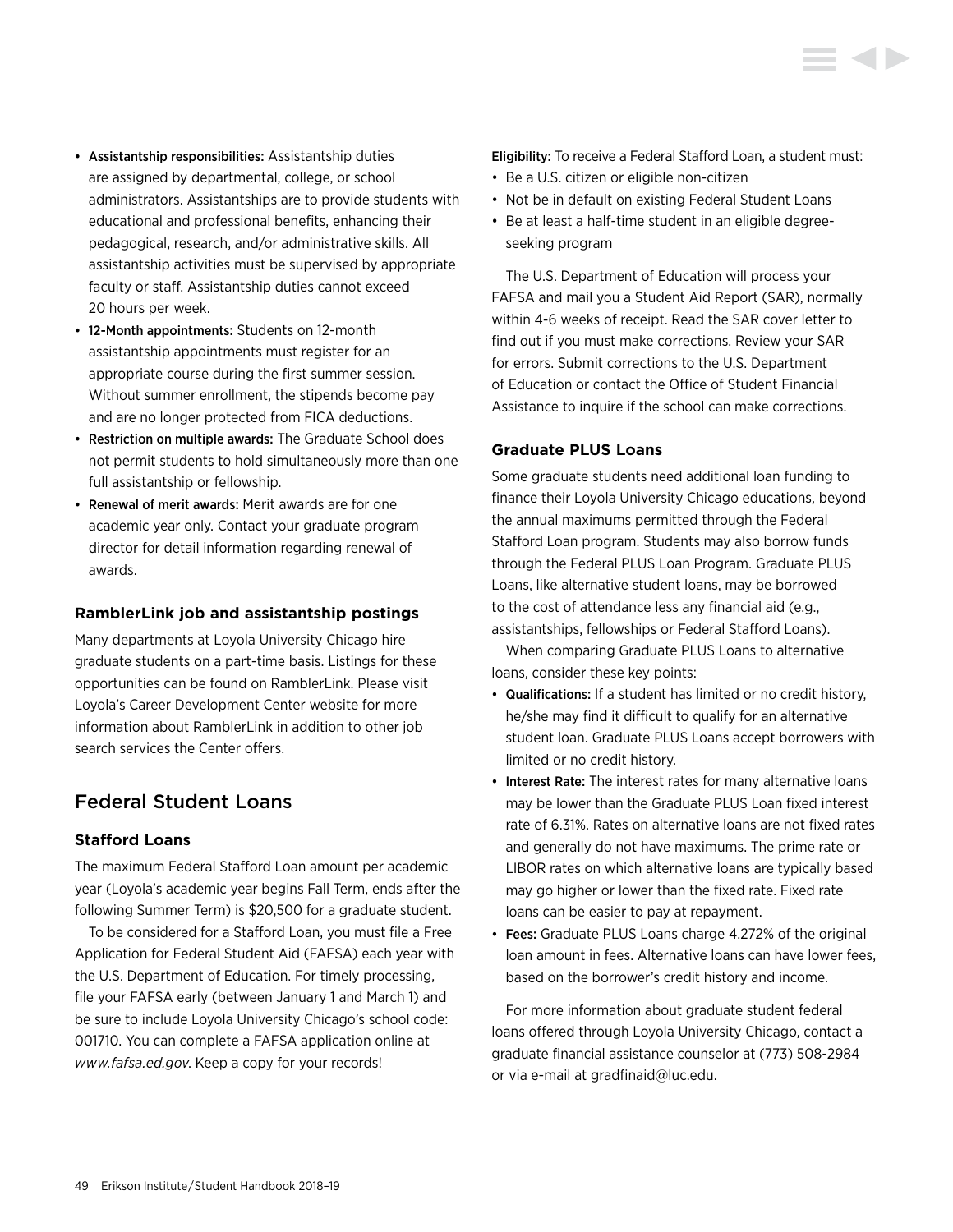# Erikson student financial accounts



### **Tuition**

Erikson degree students are charged by the credit hour. The credit hour cost is \$1,030 for Summer 2017, Fall 2017, and Spring 2018.

Please note that for all courses designated as ERIK courses, the tuition will be paid to Erikson Institute. The following information is specific to ERIK designated courses taken at Erikson.

Any courses specific to Loyola University Chicago must be paid with their Bursar's Office. More information about cost and payment schedules can be found at their website at *[www.luc.edu/bursar.](http://www.luc.edu/bursar)*

#### **Fees**

PhD students are responsible for the following fees.

#### *One time fee*

| <b>Matriculation fee</b>                                                                                                                                  |       |
|-----------------------------------------------------------------------------------------------------------------------------------------------------------|-------|
| Recurring fee                                                                                                                                             |       |
| Student services fee                                                                                                                                      | \$600 |
| The student services fee covers library, technology, and activity costs. Students<br>are assessed this fee in equal amounts in fall and spring semesters. |       |
| <b>Other fees</b>                                                                                                                                         |       |

| Late registration    | \$100 per course |
|----------------------|------------------|
| Tuition payment plan | \$15 per term    |

# **Making payments**

Unless otherwise noted, tuition is due on the last day of the add/drop period for each term. Online credit card payments can be made through *[my.erikson.edu](http://my.erikson.edu)*. Payments may also be mailed to:

Erikson Institute Attn: Tuition Payment 451 N LaSalle St Chicago, IL 60654-4510

If by the end of the add/drop period a student has failed to pay in full, submit a payment plan with fee and first payment, or submit all necessary paperwork to receive a Department of Education loan, she/he will incur a \$100 late payment fee. Failure to make payment within three weeks of a late fee being applied may result in being de-registered from classes. If a student makes payment in full after being de-registered, the faculty will review the case before she/he will be allowed to re-enroll and return to class.

Erikson Institute accepts any of the following: personal checks, money orders, Discover, MasterCard, or Visa. There will be a \$25 fee for all returned checks. If a student incurs two insufficient funds fees, personal checks will no longer be accepted from that student and future payments must be made with a certified or cashier's check.

# **Payment plans**

Students have the option of enrolling in a payment plan. The fee for this service is \$15 per semester. Payment plan worksheets are available through *[my.erikson.edu](http://my.erikson.edu).* Signed worksheets and first payment are due on the last day of the add/drop period for the given term. Thereafter, payments are due on the 15th of the month with the last payment due before the end of classes. Payment plans are an excellent alternative for students who cannot afford to pay an entire semester's tuition at once or do not want to take out student loans. However, it is very important that students analyze their financial situation before agreeing to make monthly payments. Students will incur a \$25 late fee for each late payment.

#### **Employer payments**

If an employer is reimbursing a student directly for tuition, the student is responsible for all Erikson tuition costs, which are due on the last day of the add/drop period for the term. If an employer is paying Erikson directly for a student's tuition, the student is responsible for providing the Financial Analyst with a typed statement on business stationery stating what portion of the tuition is covered and when Erikson Institute will receive payment. This statement and any uncovered portion of tuition are due on the last day of the add/drop period for the term.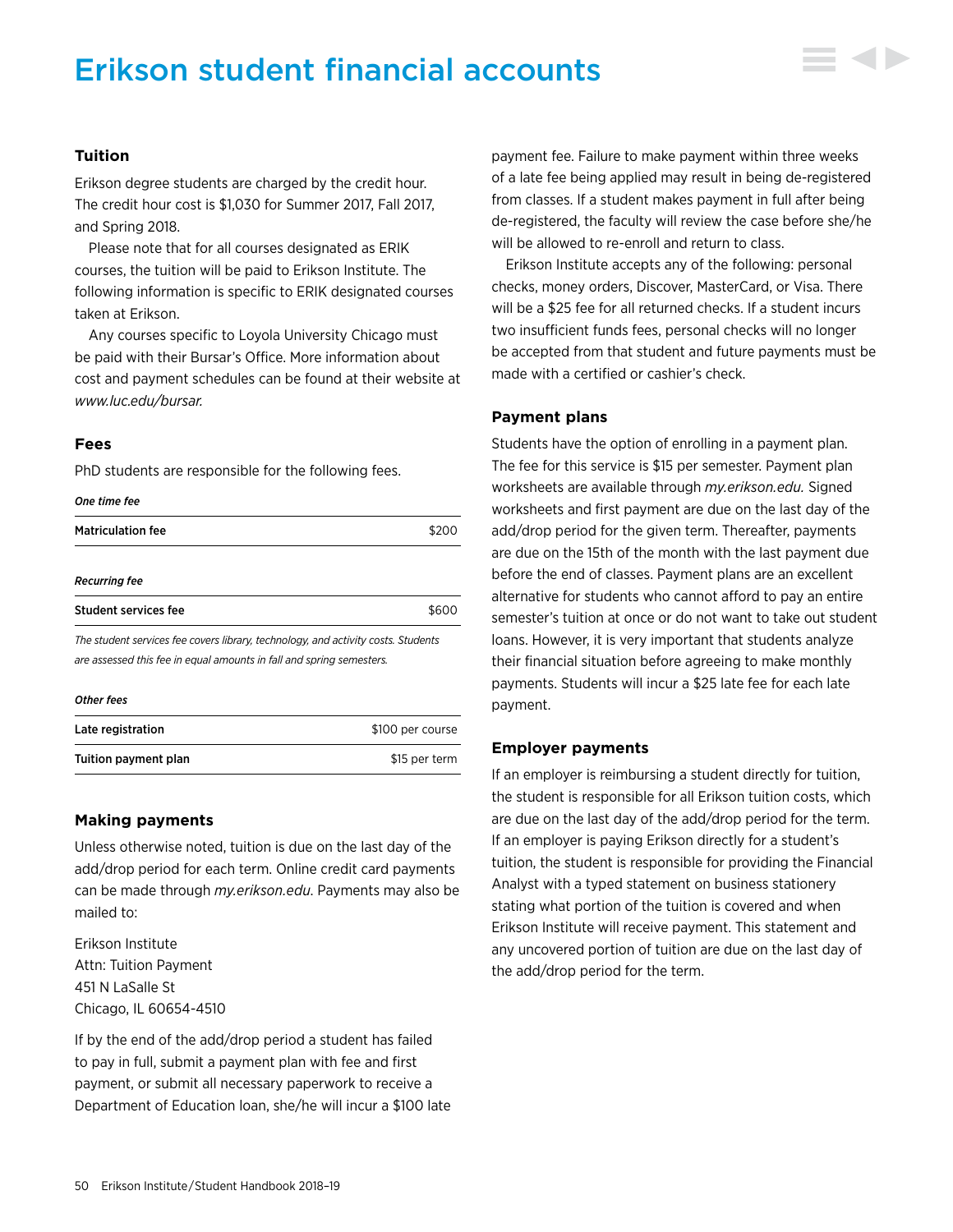# <span id="page-51-0"></span>**Collections**

Erikson Institute makes every attempt to assist students with financing their education. In instances where an account becomes delinquent, Erikson Institute will send the student's account to a collection agency. Students are responsible for any and all legal fees or collection agency fees related to their delinquent accounts. To avoid this, we encourage students to pay on time and notify the Financial Analyst immediately if she/he is unable to make a payment due to extenuating circumstances so other arrangements can be made.

#### **Tuition refund policy**

Students who withdraw from classes may be entitled to a refund of a portion of tuition according to the policy and refund schedule described below. Only tuition may be refunded; all fees will be due as charged regardless of when refund requests are submitted. In order to obtain a refund, students must officially withdraw from classes through the Registration and Student Records Office. Students must officially withdraw from a class or classes for which they seek a refund; the Institute does not automatically withdraw students from classes even if a student fails to attend the class. Refunds will be calculated based on the date the required paperwork was submitted to the Registration and Student Records Office, not on the last day of class attended. Therefore, it is imperative that students see the Registration and Student Records Office immediately upon dropping a class, dropping the program, or changing programs. Meeting with your advisor does not constitute meeting with the Registration and Student Records Office. Refunds will be calculated according to the following schedule:

| <b>Effective Date of Withdrawal</b> | Percentage of Refund |
|-------------------------------------|----------------------|
| End of add/drop period              | 100%                 |
| Second week of term                 | 75%                  |
| Third week of term                  | 50%                  |
| Fourth week of term                 | 25%                  |
| Fifth week of term or later         | $0\%$                |

If a student withdraws and is on a payment plan, the balance of the tuition becomes due immediately. The Institute will not grant a refund if a student withdraws or is forced to withdraw from a course for disciplinary reasons, including violation of the Institute's academic dishonesty policy.

# **Return of Tuition Assistance**

Military Tuition Assistance (TA) is awarded to a student under the assumption that the student will attend school for the entire period for which the assistance is awarded. When a student withdraws, the student may no longer be eligible for the full amount of TA funds originally awarded. To comply with the new Department of Defense policy, Erikson Institute will return any unearned TA funds on a prorate basis through at least the 60% portion of the period for which the funds were provided. TA funds are earned proportionally during an enrollment period, with unearned funds returned based upon when a student stops attending.

#### **Release of financial information**

It is Erikson Institute's policy not to release any financial information to any third party. If you would like a third party to have access to your financial information, please provide the Financial Analyst with written permission. Your written permission must clearly designate each third party to whom you wish to permit release of your financial information. The Institute will honor your written permission for the remainder of the academic year in which you submit the request. If you wish to grant permission for access to your financial information for a subsequent academic year, you must submit an additional written request for the subsequent year. You may withdraw permission at any time by submitting a request for withdrawal in writing to the Financial Analyst, who will make every effort revoke the permission as soon as possible but may require until the end of the academic year to do so.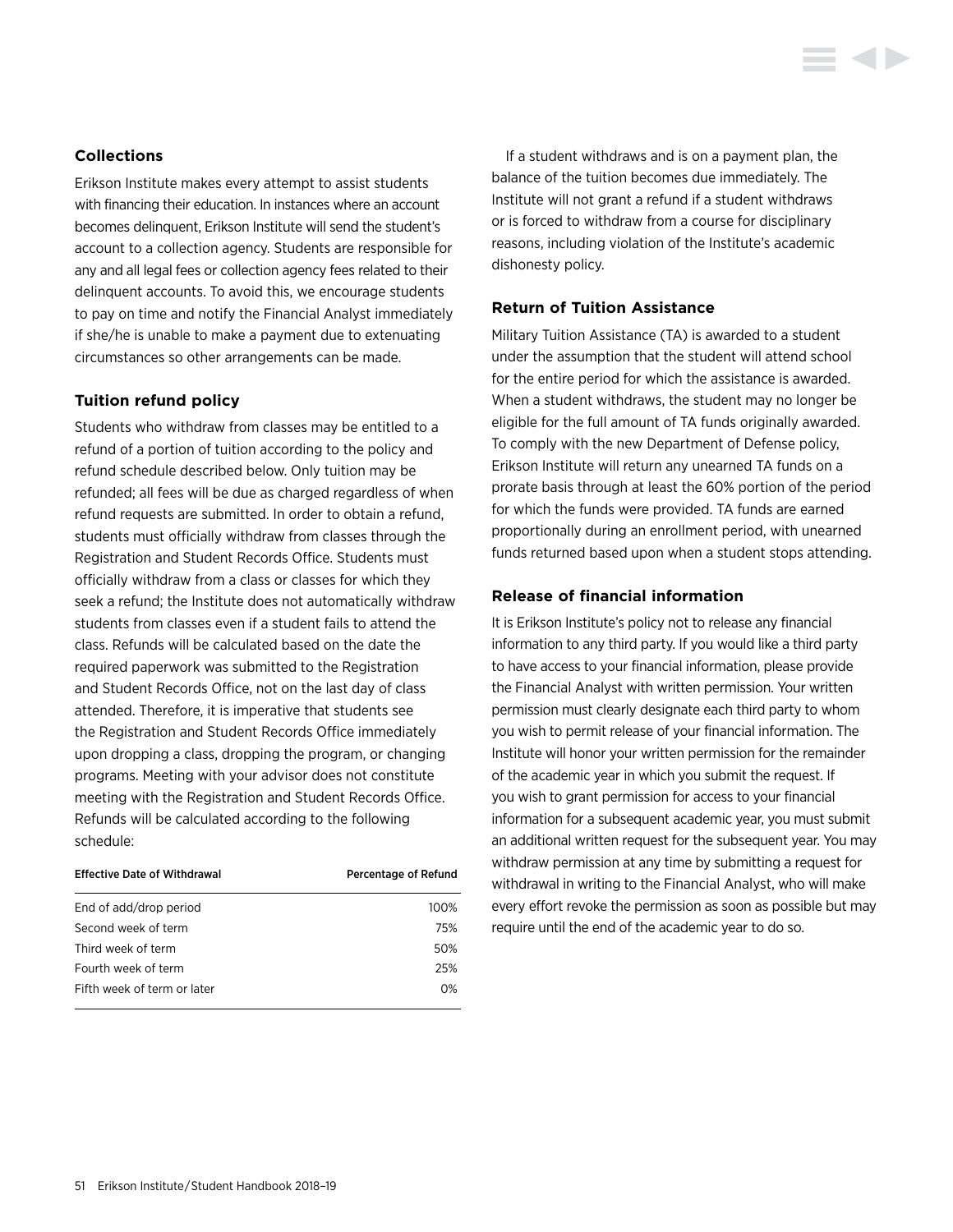# Student resources at Erikson



#### **Advising**

#### **Faculty advising**

All students work closely with a faculty member for individual advising throughout their course of study. The program director is also available to advise students in their progress to completion.

#### **Enrollment management support**

The Enrollment Management office also works closely with students to ensure that their needs are met.

#### **Campus safety and security**

Erikson Institute is committed to promoting the safety of all members of its campus community, including staff, students, and visitors. Toward this end, we post information related to campus safety and security on the campus portal, my.erikson (click on "Campus Safety and Security") and on the Erikson website (see "Consumer Information," *[www.erikson.edu/consumer-information](http://www.erikson.edu/consumer-information)*. You will find four documents related to safety and security.

The *Annual Security Report* includes information concerning current policies and procedures for campus security in compliance with the Clery Act of 1998, as amended. These policies and procedures cover important topics such as reporting criminal activity, responding to emergencies, and communicating potential threats to the safety of the campus community. It describes procedures related to access to campus and security awareness. It also includes policies and procedures regarding harassment, including sexual harassment and the use of alcoholic beverages and controlled substances. The report presents crime statistics for the preceding three calendar years. We also provide consumer information about community resources related to promoting the safety of individuals, including resources for drug and alcohol abuse prevention.

The *Fire and Life Safety Manual* describes emergency procedures related to life/safety events, such as fire, bomb threats, severe weather, nuclear threats, evacuations, and other serious events.

The *Emergency Procedures Quick Reference* provides a one-page summary of the emergency procedures described in the *Fire and Life Safety Manual.* It also includes floor plans for floors two, three, and four, showing evacuation routes.

*Tips on Public Safety* offers practical advice on how to avoid becoming a victim of crime.

#### **Career services**

The Field Education and Career Services Office assists students with several aspects of career services including resume/CV review, interviewing skill development, and partor full-time employment search assistance. Erikson maintains an electronic job board and employment search resources, as well as resources on resume writing and interviewing, on *[my.erikson.edu](http://my.erikson.edu)*. In addition, Erikson has an extensive network of alumni and professional contacts, whom students can contact as they seek jobs. Alumni networking events are held at various times during the academic year.

#### **Computer and internet access**

The computer lab is located on the 3rd floor near the student lounge, seminar rooms and classrooms. During regular term, lab hours are 8:30 a.m. until 8:00 p.m. Staff members are available to assist students during the hours of 8:30 a.m. until 6:00 p.m. Most computers are Windows based and students have access to network printers.

In addition to the computer lab, workstations in the Edward Neisser Library are available to students during the Library's operating hours.

Network resources include full access to the Internet via a secure network, as well as online library services, printing, career resources, and online course areas.

Students requiring tutoring in computer skills and online resources should refer to the section on the library website.

User IDs and passwords are obtained from the Network Administrator.

# **Doctoral Student Association**

The Doctoral Student Association (DSA) is a student group working to promote intellectual and social community for Erikson doctoral students. Closely working with the program director, the co-chairs of the Association organize the Applied Child Development seminar series and host meetings to build a supportive learning community among all doctoral students.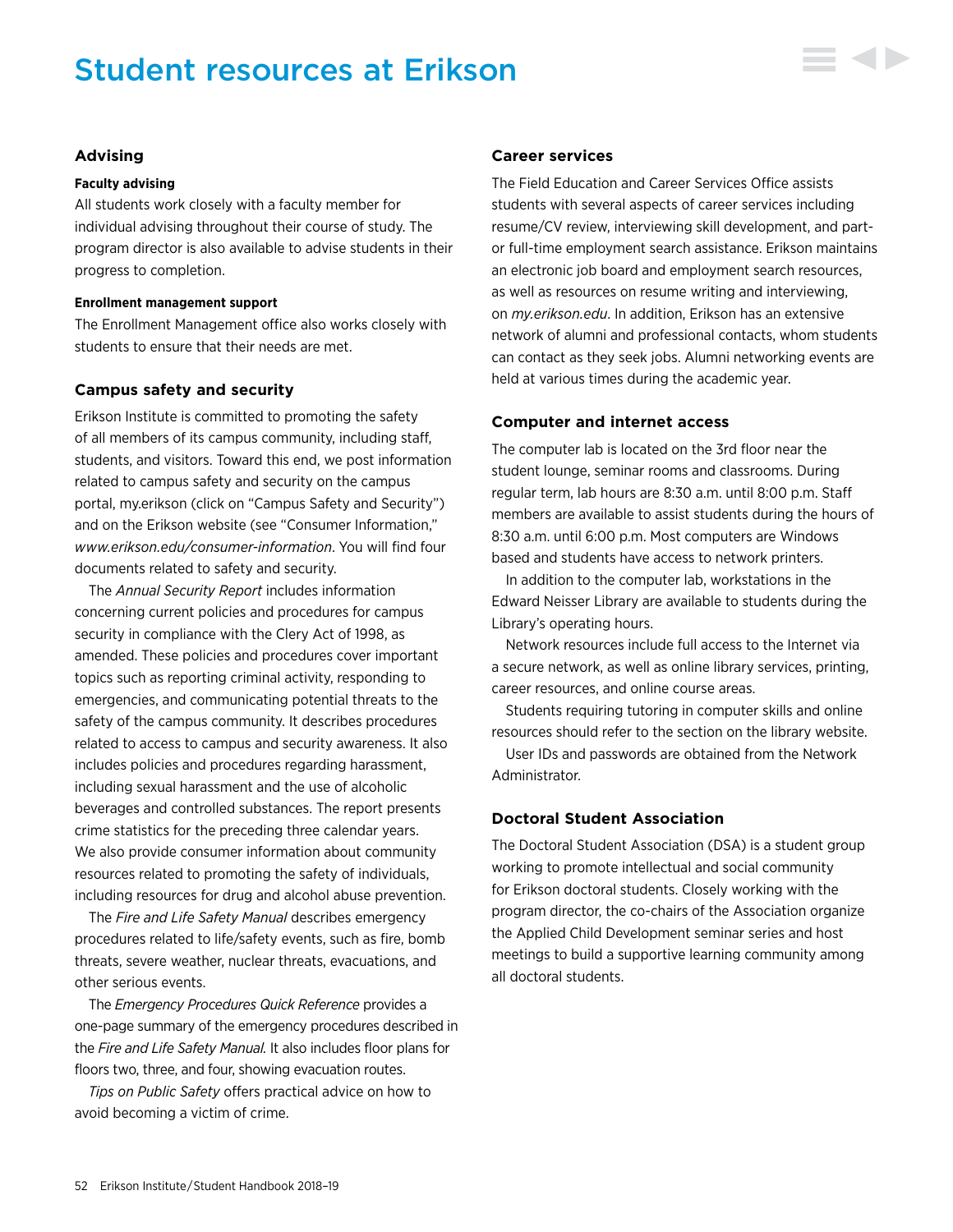#### **Library**

The Edward Neisser Library provides multifaceted information services that support the education, information, research, and service programs of Erikson Institute. Its specialized collection is a valuable resource. Information about journals, assessment kits and other materials can be found at *[library.erikson.edu.](http://library.erikson.edu)*

Students are allowed to check out circulating materials, as well as audio-visual equipment, laptops, and assessment kits. In the event of loss of or damage to library materials, the library will request that the Student Accounts Office place a hold on the student's account until such time as the materials are returned or replaced, or the library is reimbursed for their loss or damage. Such a hold will render the student unable to register for classes, receive transcripts, or access online resources.

Materials not available in the Edward Neisser Library can be requested from other libraries through the library's interlibrary loan system. The library regularly offers workshops aimed at assisting students to develop and expand their information seeking skills. Individual guidance is also provided as necessary.

#### **Library hours**

#### Regular hours

| Monday-Thursday                 | 8 a.m. - 9:30 p.m. |
|---------------------------------|--------------------|
| Friday                          | 10 a.m. - 4 p.m.   |
| Saturday                        | Hours vary         |
| When classes are not in session |                    |
| Monday-Thursday                 | 9 a.m. - 5 p.m.    |
| Friday                          | 9 a.m. - 4 p.m.    |

For information or assistance, please contact the library staff at (312) 893-7210 or through email at [libraryhelp@erikson.edu](mailto:libraryhelp%40erikson.edu?subject=).

#### **Lost and found**

The lost and found is located at the main lobby security desk on the first floor.

### **Online resources**

Erikson has four important online services for student use: Erikson Library, Erikson webmail, My.Erikson and EriksonOnline. Each of these resources is available to students from any location with Internet access.

Erikson Library: The Edward Neisser Library subscribes to many resources that are available online through its website: *[library.erikson.edu.](http://library.erikson.edu)* These include online subscriptions to scholarly journals, databases of journal articles, interlibrary loan, and electronic books. Students may access most of these resources from off-campus by using the same username and password used for Erikson webmail.

Erikson webmail: Students can access their Erikson email accounts at *[mail.erikson.edu](http://mail.erikson.edu)*.

My.Erikson: My.Erikson is the web-based campus portal that provides students access to their course schedule, academic records (grades, unofficial transcripts, degree audit worksheets, etc.), and a wide range of academic and student services such as online bill-payment, student discussion boards and career services information. My.Erikson can be accessed at *[my.erikson.edu](http://my.erikson.edu)*.

EriksonOnline: EriksonOnline is the environment for online teaching and learning at Erikson. It provides students with remote access to course materials, online research and library resources, as well as communication and collaboration tools for each course at Erikson. Within each course site students are able to view, save and print course syllabi, assignments, readings, presentations and resources, view video clips, and listen to narrated presentations. Discussion areas allow students to communicate with the course instructor and other students enrolled in the respective course. Journals, blogs, wikis, course mail and online meetings are other tools for online teaching and learning in EriksonOnline. In addition, all Erikson students (on-campus and online) have access to the Academic Success Center, the Library and links to Student Services through EriksonOnline. The Academic Success Center includes information, resources, links, and contact information related to writing resources, writing support, and library services. EriksonOnline also provides a wide range of technical assistance resources and support services to online learners to encourage and enable successful online learning experiences and positive outcomes at Erikson. EriksonOnline can be accessed at *[courses.erikson.edu](http://courses.erikson.edu).*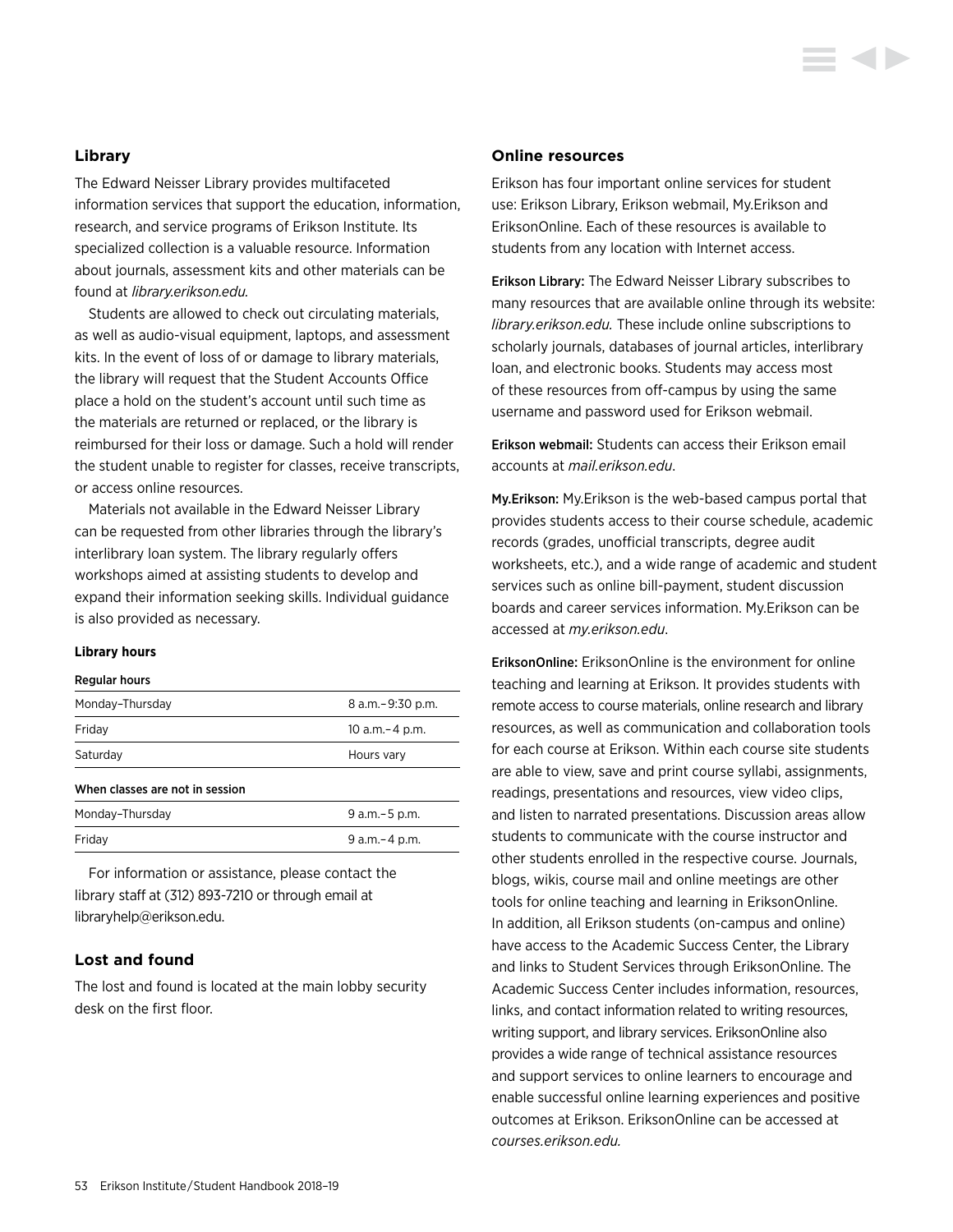### **Parking and transportation**

Discounted parking is available at four locations.

#### **Jones Chicago**

| Location: | 220 W. Illinois St.: entrance on Illinois St.: |
|-----------|------------------------------------------------|
|           | 1.5 blocks from Erikson                        |

Times/rates: 3–10 p.m. only; \$6

To purchase: Validations may be purchased online as follows:

- Go to *[cnp.clickandpark.com/facility/?search%5b](https://cnp.clickandpark.com/facility/?search%5bfacility_id%5d=831) [facility\\_id%5d=831](https://cnp.clickandpark.com/facility/?search%5bfacility_id%5d=831)*
- Choose service type = Validation (click Next)
- Enter Access Code = Erikson (click Update)
- Select the service and quantity (click Add to Cart)
- You may create an account or use "Guest" checkout
- Enter billing and payment info
- Your validation will be emailed to you
- You must purchase the parking validation prior to entering the garage
- Validations are good for 30 days

To redeem: The location to redeem the validation is by the exit lanes only. You must insert the original entry ticket in the exit lane and once the rates are displayed you can scan the validation. If you have exceeded the time, it will ask for an additional amount that you can pay with any major credit card

#### **Greenway Self-Park**

| Location: | 60 W. Kinzie St., entrance on Kinzie;                       |
|-----------|-------------------------------------------------------------|
|           | 2 blocks from Erikson                                       |
|           | Times/rates: \$18 if you park before 3 p.m. and \$5 after 3 |
|           | p.m., Monday through Saturday (no discount                  |
|           | on Sunday). All rates are for up to 12 hours.               |

#### **MartParc Orleans**

Location: 437 N. Orleans St., entrances on Orleans and Hubbard; 3.5 blocks from Erikson Times/rates: \$14 if you enter before 3 p.m. (blue ticket) and \$10 after 3 p.m. and on weekends (green ticket), for up to 12 hours.

**MartParc Wells** (only weekdays after 3 p.m.)

- Location: 401 N. Wells St., entrances on Kinzie and Wells. 2.5 blocks from Erikson.
- Times/rates: \$10 after 3 p.m. Discounted parking is available only after 3 p.m., Monday through Friday. No discount is available on weekends.

Note: To receive discounted rates, request validation from the security desk in the main lobby. Please make sure to note the garage where you parked to receive the correct validation.

There is limited free and metered parking in the vicinity of the campus. Erikson Institute does not provide change for parking meters. Students who commute by car are encouraged to allow extra time to find parking.

The closest El stops to Erikson Institute is the Grand stop (State and Grand) on the Red Line and the Merchandise Mart stop (Kinzie and Wells) for the Brown and Purple lines. You may also locate numerous bus stops near Erikson. For more information, please check *[www.transitchicago.com](http://www.transitchicago.com)*.

There are several Metra train stations within one mile of Erikson Institute. For Metra fare and schedules, contact the RTA at (312) 322-6777 or *[www.metrarail.com](http://www.metrarail.com)*.

#### **Printing and photocopying**

Three all-in-one printer/copier machines are available for student use. Two machines are located in the library and one in the computer lab. Each printer will have instructions on how to use the printer/copiers. Money for copies can be added to your account on my.erikson. Each machine has the ability to photocopy, print, collate, staple, hole-punch, and more.

### **Student ID cards**

Erikson Institute provides each student with a photo ID card. This card will also serve as your library card and building access card. Photos for ID cards are taken during your program orientation. PhD students can take their picture at any time with the Security desk once they have begun classes. Students will be emailed when the card is available.

#### **Student mailboxes**

Mailboxes are provided for all students enrolled in one of the on-campus degree programs. Mailboxes are located in the Student Lounge on the 3rd floor. Students are expected to check their mailboxes on a regular basis, as they are utilized by Erikson faculty and staff as a means of communicating important information.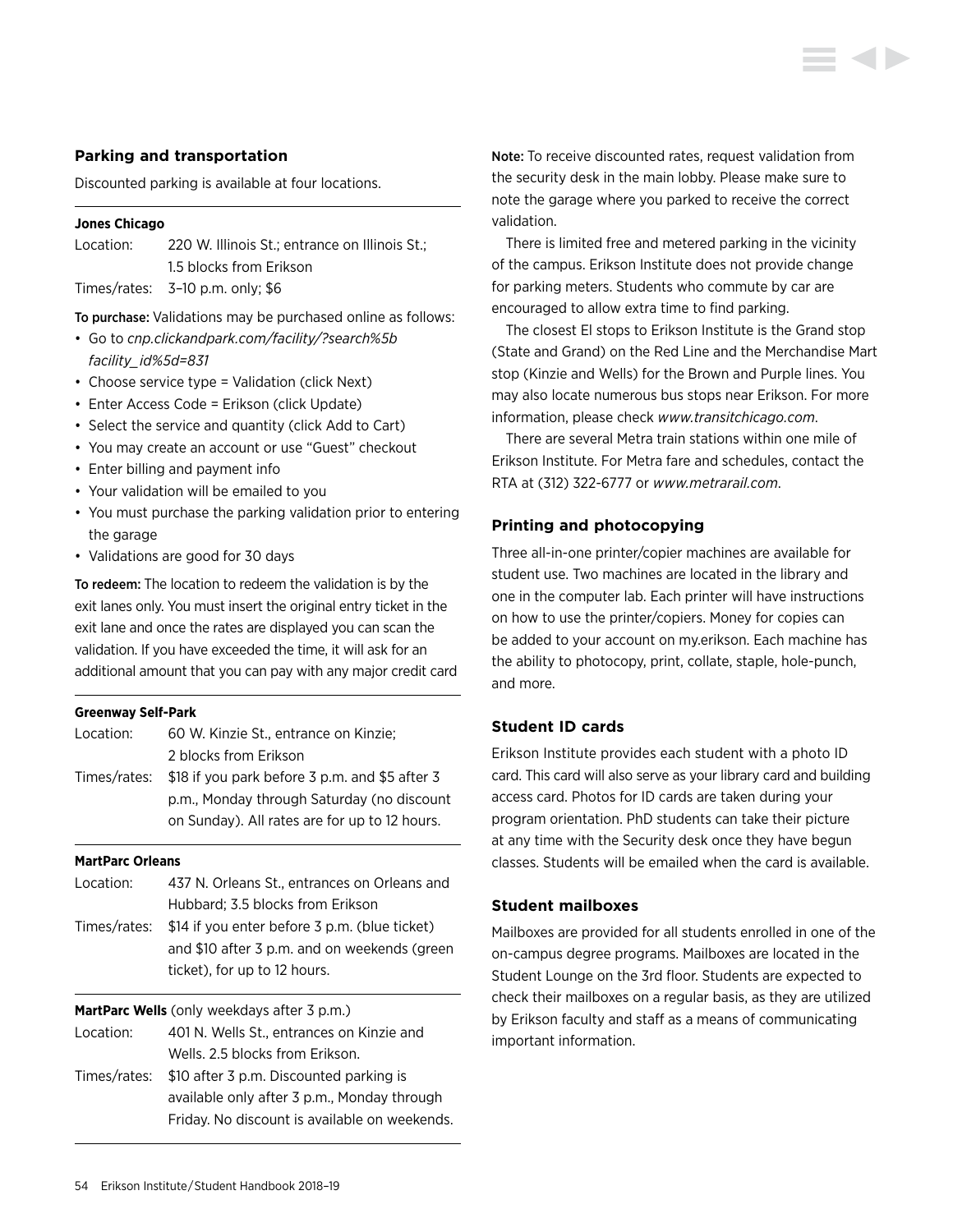### <span id="page-55-0"></span>**Students with disabilities**

#### **ADA policy**

Erikson Institute is committed to complying with the Americans with Disabilities Act, the Rehabilitation Act of 1973, Section 504, which states: "No otherwise qualified person with a disability in the United States…shall, solely on the basis of disability, be denied access to, or the benefits of, or be subjected to discrimination under any program or activity provided by any institution receiving federal financial assistance." Erikson will also comply with other federal, state, and local laws regarding accommodations for any person with a disability. Erikson will neither discriminate against, nor decline to reasonably accommodate, a qualified student or staff member with a disability.

#### **Disability-related definitions**

Person with a disability: Someone with a physical or mental impairment that substantially limits one or more major life activities; who has a record of such an impairment; or who is regarded as having such an impairment. (Americans with Disabilities Act of 1990).

Major Life Activity: A function such as caring for one's self, performing manual tasks, walking, seeing, hearing, speaking, breathing, learning, and working.

Qualified person with a disability: A qualified person with a disability is an individual with a disability who, with reasonable accommodation, meets the essential eligibility requirements for participation in academic programs or activities provided by the Institute or who, with reasonable accommodation, can perform the essential functions of the job for which he or she has applied or been hired to perform.

Reasonable accommodation: In the case of students, a reasonable accommodation is a modification or adjustment to a course, program, service, or activity that enables a qualified student with a disability to obtain equal access. "Equal access" means an opportunity to attain the same level of performance or to enjoy equal benefits and privileges as are available to a similarly situated student without a disability. Reasonable accommodations are individualized and flexible and are based on the nature of the disability and the academic environment. They provide equal access, not an unfair advantage. The ADA requires an institution of higher education to provide reasonable

accommodation to a qualified individual with a documented disability, provided that the accommodation does not create undue hardship. An "undue hardship" refers to any accommodation that would be unduly costly, substantially disruptive, or that would fundamentally alter the nature of the program. Only the peripheral requirements of courses, programs, and activities are subject to modification to accommodate a disability. Essential elements of courses, programs, and activities must remain intact (Section 504 of the Vocational Rehabilitation Act and the Americans with Disabilities Act)

#### **Disability services coordinator**

Erikson's disability services coordinator is responsible for serving the needs of students with disabilities. The coordinator is Colette Davison, Dean of students, fourth floor, Room 414, (312) 893-7173 or [cdavison@erikson.edu](mailto:cdavison%40erikson.edu?subject=).

#### **ADA compliance committee**

The ADA compliance committee works to meet the needs of our students and staff with disabilities, inform the Institute of disability issues, and acquaint our faculty and staff with the available services and process for receiving services. This committee has two student-related goals: 1) to ensure that students with disabilities enjoy educational opportunities equal to those of their non-disabled peers; and 2) to increase access by students with disability to valued experiences, activities, and roles.

#### **Procedure for applying for accommodation**

Any student with a disability wishing to request an accommodation should begin the process as early as possible by contacting the disability services coordinator to arrange a meeting. The student should also download and complete the form for requesting accommodations available in the Student Services section of my.erikson. New students should initiate the process before the beginning of classes or early in the semester. Remember that it may take several weeks to process a request for accommodation. Students seeking accommodation for the comprehensive examination should apply no later than the registration deadline for the exam.

Requests for accommodation will be considered on a case-by-case basis. What constitutes a "disability" or a "reasonable accommodation" may vary from individual to individual.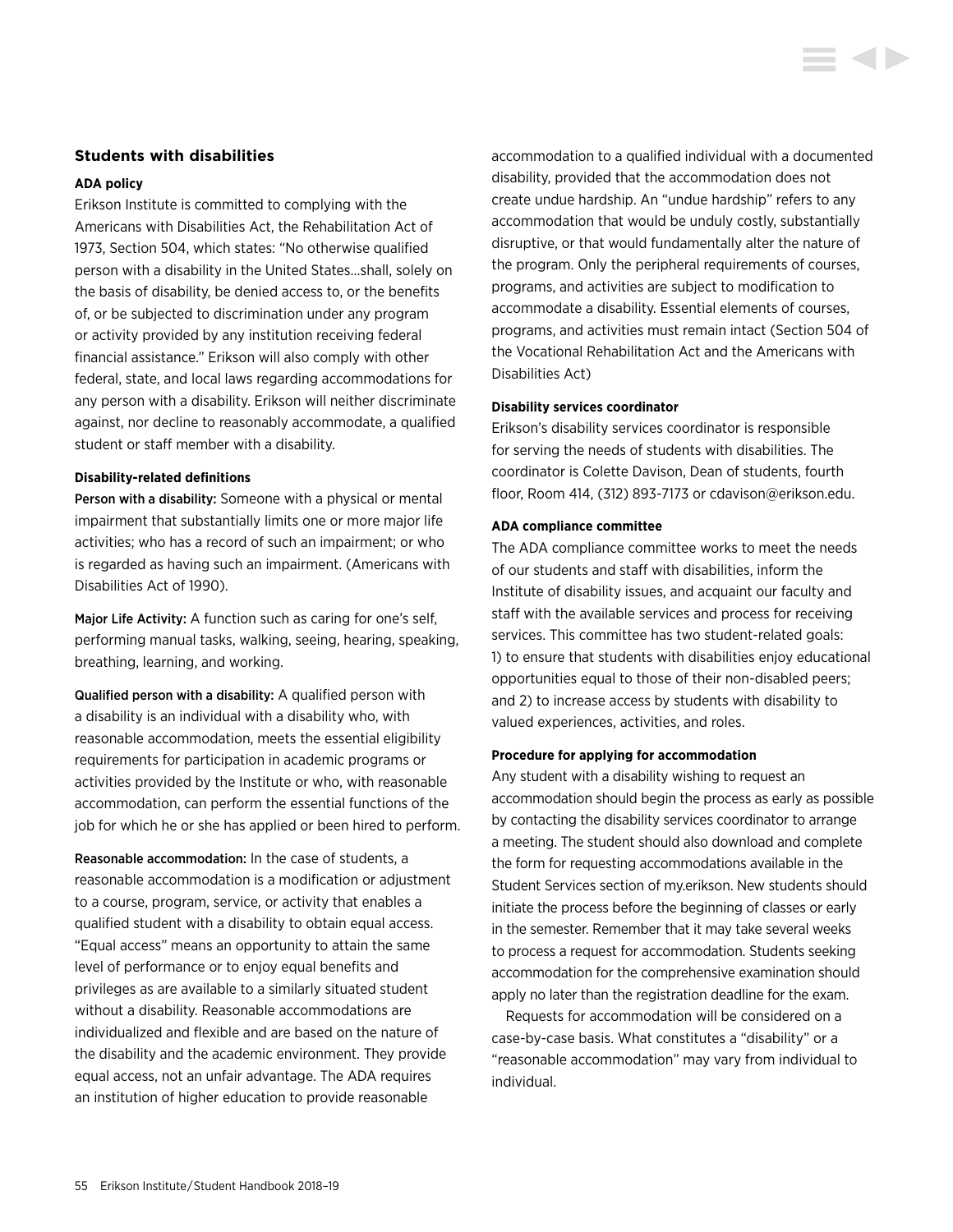The Institute requires appropriate documentation of the disability and of the need for the requested accommodation. The coordinator will provide guidelines for appropriate documentation. In most cases, such documentation and/or assessments should be no more than three years old. In rare cases, additional documentation or second opinions may be requested. Students who already have documentation should send it to the disability services coordinator at the time they make the accommodation request. Referrals to diagnosticians may be obtained from the disability services coordinator.

The documentation should be original, signed, and on official letterhead from a certifying professional in the area of the student's disability. The documentation must address:

- Identification of the specific disability and functional limitation(s);
- Prognosis (permanent or temporary and, if temporary, the anticipated duration); and
- Recommendations for specific accommodations.

Once the appropriate documentation is received, the coordinator, in confidential consultation with consultants or faculty as appropriate, will review the documentation to clarify the existence and extent of the disability and the reasonableness of the requested accommodation. The student and the coordinator will then meet and work together to determine appropriate accommodations. If modifications to the curriculum or academic matters are at issue, faculty may also become involved in these discussions.

Students who receive an accommodation for Erikson courses will be provided with a letter explaining all approved accommodations. It is the responsibility of the student to forward the letter to each instructor as soon as possible after receiving it. The letter does not disclose any information about the nature of the student's disability. That information is kept confidential. The student and the coordinator will maintain contact as appropriate for ongoing efforts to accommodate the student.

#### **Grievance procedure**

In rare instances, the Institute may not grant a student's request for the accommodation.

If a student believes that she or he has been discriminated against or denied a reasonable accommodation in violation of this policy, the student may file a written appeal, setting forth the circumstances of the grievance, to the Senior Vice

President for Academic Affairs/Dean of Faculty, who will investigate the matter and resolve the appeal in his or her sole discretion.

A written appeal should be made within 45 days of notice of denial of the accommodation request. The student may request a conference with the Dean of Faculty, or the dean's designee, to discuss the appeal. The student may be assisted during such conference by an appropriate professional with knowledge of the student's disability, functional limitation(s), and/or the availability of appropriate accommodations. The dean will provide the student with a written copy of her/his determination within 45 days of the date of receipt of the written appeal.

#### **Accessibility of campus facilities**

Erikson Institute's campus is housed in a new facility, completed in August, 2008. The campus was designed to meet the stringent ADA and Illinois requirements for accessibility by persons with disabilities in effect at the time of the building's completion. The space was designed to comply with the following laws and guidelines:

- Americans with Disabilities Act (ADA) of 1990, as updated through 2004;
- Illinois Accessibility Code (IAC) of 1997;
- International Code Council/ANSI A117.1-2003, Accessible and Usable Buildings and Facilities (as referenced and amended by City of Chicago Building Code Chapter 18-11); and
- City of Chicago Building Code 2007, specifically Chapter 18-11.

As such, the entire campus is fully-accessible to the persons with disabilities. The entrance to the ground floor, which is at street level, includes an ADA standard manual door that opens automatically at the push of a button. The three upper floors are served by elevators; all bathrooms are equipped with ADA standard stalls in two designs; sinks and water fountains are at appropriate heights for persons in wheelchairs; hallways are wide and uncluttered; wayfinding signage is at an appropriate height for persons in wheelchairs and available in Braille for persons with visual impairment; classrooms, seminar rooms, and hallways are equipped with strobe lights to alert persons with hearing impairment of an emergency; and each floor has an area of rescue assistance for people who are unable to exit by stairs in an emergency. ADA accessible parking is available within two blocks of our front entrance.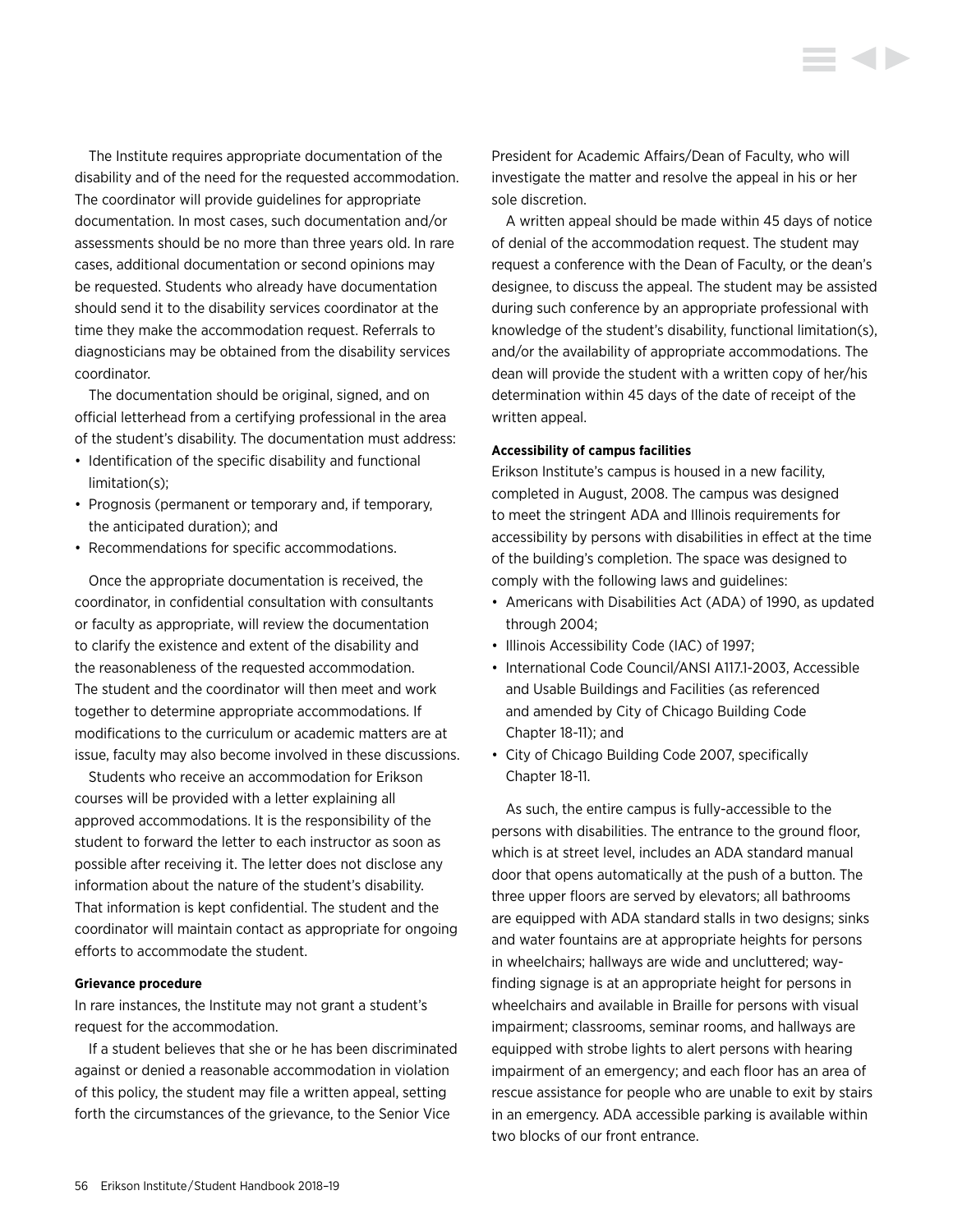# **Notice of the availability of services for students with disabilities**

The disability services coordinator contacts all students a month prior to the beginning of fall semester, reminding them of the availability of services and encouraging students with documented disabilities to set up an appointment to review their eligibility for accommodation. In addition, each course syllabus includes a prominent statement for students with disabilities in the "front matter." The coordinator meets with the faculty, enrollment management staff, academic success center staff, and tutors each September to review the process by which students with disabilities are approved for accommodations. Faculty are encouraged to refer any student who self-identifies as needing an accommodation to the coordinator. During the orientation to the comprehensive examination, faculty remind students that anyone needing accommodation for the exam need to request it no later than the deadline for registration. Policies and procedures for obtaining services are included in the *Handbook*, which is posted on the Erikson portal as well as public website.

#### **Management of student information**

The disability services coordinator receives and retains all inquiries and requests for accommodation, as well as the required documentation. To preserve student confidentiality, all information regarding requests for or delivery of reasonable accommodation is housed in a secure file cabinet in a locked office and/or on a password-protected computer. Access is restricted to the coordinator. Access by others to the information is on a "need to know" basis consistent with the requirements of HIPAA. Student files are retained for a period of three years following a student's exit from the Institute and then destroyed in a secure manner.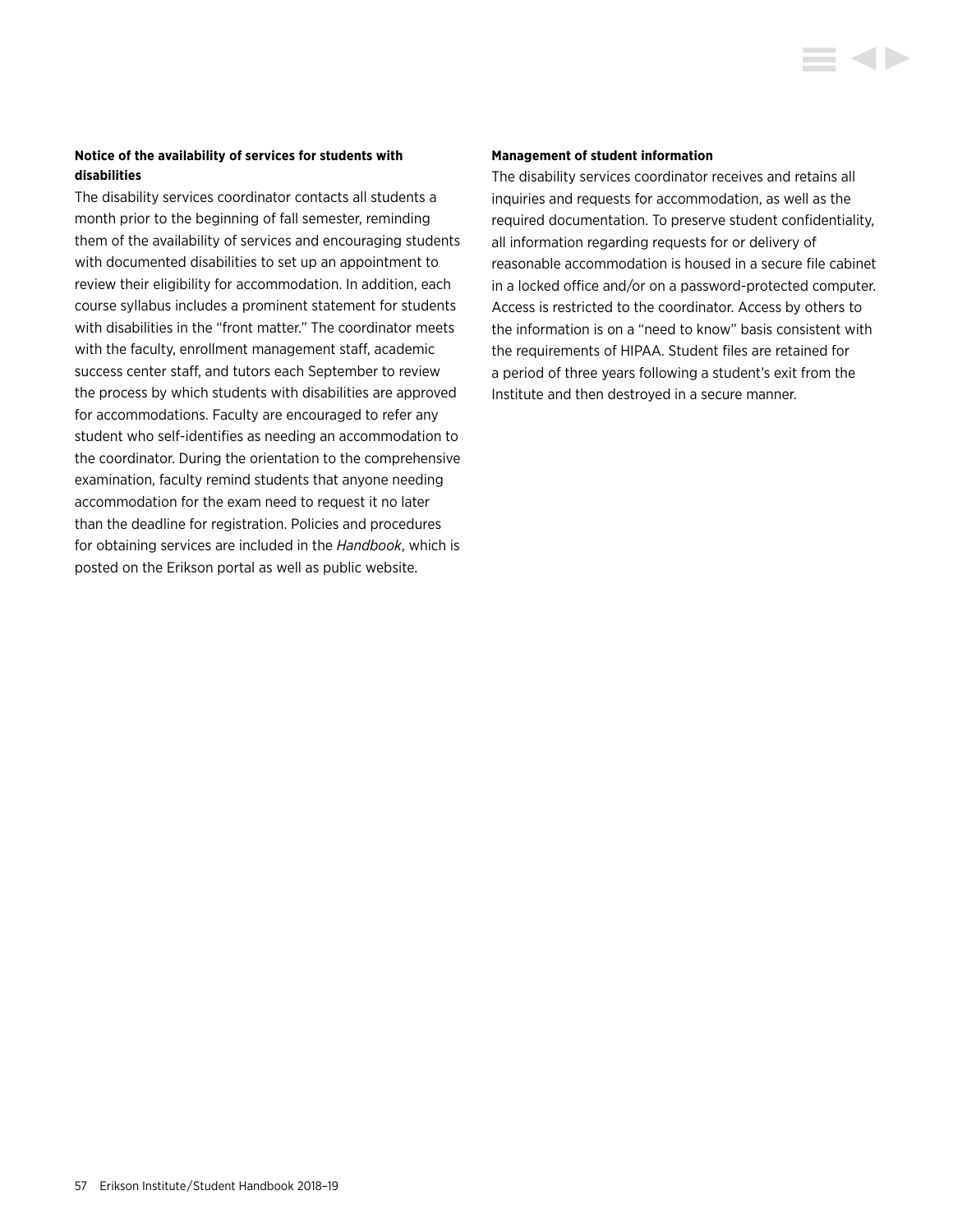# Student resources at Loyola



### **Campus bookstore**

There are two campus bookstores for students: one at the Lake Shore Campus located in the Granada Center on Sheridan Road and one at the Water Tower Campus in Baumhart Hall. Each bookstore offers a selection of merchandise, snacks, and books, on top of textbooks and graduation regalia. Students enrolled in courses at a specific campus must pick up their books at that campus' respective bookstore.

#### **Bookstore hours**

| Lake Shore Campus         |                       |
|---------------------------|-----------------------|
| Monday-Thursday           | $8:30$ a.m. $-6$ p.m. |
| Fridav                    | $8:30$ a.m. $-5$ p.m. |
| Saturdav                  | 10 a.m. - 3 p.m.      |
| <b>Water Tower Campus</b> |                       |
| Monday-Thursday           | 9 a.m. - 6:30 p.m.    |
| Friday                    | $9 a.m - 5 p.m.$      |
| Saturdav                  | 10 a.m. - 3 p.m.      |

# **Campus housing**

Graduate housing is available to Loyola graduate students on a first-come, first-serve basis. It is located on the Water Tower campus in Baumhart Hall. There are laundry services and a fitness center in the hall. Interested students apply in LOCUS by using the Residence Life link.

#### **Campus recreation**

#### **Halas Recreation Center**

Available on the Water Tower Campus, the Halas Recreation Center is a full-fledged gym offering the latest equipment, a pool, and a schedule of group fitness courses. Students pay a discounted rate per semester or annually to be granted access with the Rambler ID. Halas is open from 6 a.m. to midnight Monday to Friday and 8 a.m. to midnight on Saturday and Sunday during the semester with hours available during semester breaks.

#### **Water Tower Campus fitness studio**

Located in the Terry Student Center, the WTC Fitness Center has the latest equipment as well as group fitness courses. The space is free to all Baumhart Hall residents. Students

may also elect to pay a discounted rate per semester for access with the Rambler ID. The WTC Fitness Studio is open from 6:30 a.m. to 11 p.m. on Monday through Thursday, 6:30 a.m. to 9 p.m. on Friday, and 8 a.m. to 9 p.m. on Saturday and Sunday.

#### **Campus safety and security**

The Loyola University Department of Campus Safety promotes and maintains a safe and secure environment in which the University's educational mission can be successful. The Campus Safety team monitors Loyola's two campuses 24 hours a day, 365 days a year. The Campus Safety office can be located at 6427 N. Sheridan Road on the Lake Shore Campus or by visiting any front desk of any building on the Water Tower Campus. Also available on the Lake Shore campus are blue emergency boxes which can be used to call Campus Safety. For more information, go to *[www.luc.edu/safety.](http://www.luc.edu/safety)*

### **Career Services**

The Career Development Center (CDC) at Loyola is available to all current students and alumni. One-on-one advising appointments are made using a liaison advising model, which means that you work with one specific career advisor. Through available workshops and classes, the CDC helps students determine their career path. The CDC is located in the Sullivan Center on Lake Shore Campus and Corboy Law Center on the Water Tower Campus. For more information, go to *[www.luc.edu/career](http://www.luc.edu/career)*.

#### **Computer and internet access**

Loyola has over 35 computer labs available between both the Lake Shore and Water Tower campuses. Each lab is staffed with either professional staff or trained students to provide assistance. Most locations are open from 8:00 a.m. to midnight, with others offering hours beyond those times. For a list of lab locations and hours, go to *[www.luc.edu/digitalmedia](http://www.luc.edu/digitalmedia)*.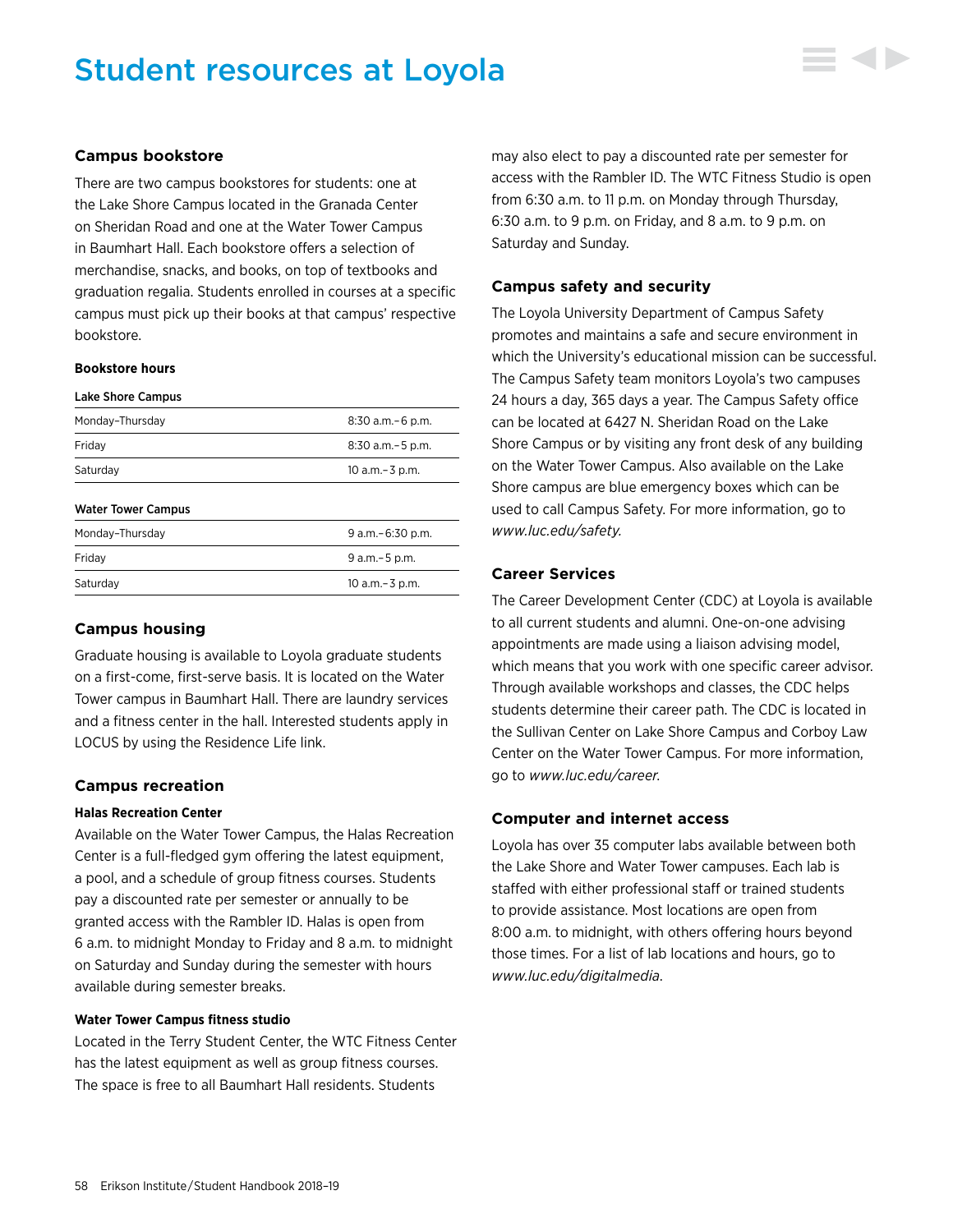# **CTA U-Pass**

Loyola University Chicago participates in the University Pass (U-Pass) program offered through the Chicago Transit Authority (CTA), which offers eligible students a discounted pass for unlimited rides on all CTA buses and trains. All students enrolled in the PhD program are issued U-Pass cards by Loyola. The U-Pass is offered on a semesterby-semester basis. Eligible students must be enrolled in 8 or more credit hours during either the Fall or Spring semesters; it is not available during Summer semesters. Students receiving the U-Pass benefit for the first time will be issued a Ventra U-Pass card by Loyola. Subsequent U-Pass benefits will be added to the same card in semester where the student qualifies. Students who qualify for the U-Pass benefit will be charged during a given semester regardless of whether or not they utilize the pass. If a student who was eligible at the beginning of a semester subsequently drops below the required credit hours during the add/drop period, the student's U-Pass benefit will be deactivated and the fee may be refunded on a prorated basis. The U-Pass includes the student's name, picture, and school name, and is not transferable. Additional information about the U-Pass program is available on Loyola's website at *[www.luc.edu/upass](http://www.luc.edu/upass)* or at the CTA website at *[www.transitchicago.com/upass](http://www.transitchicago.com/upass).*

If a doctoral student does not qualify for a U-Pass through Loyola, but meets the minimum 5 hours that Erikson Institute requires, it is possible to request a U-Pass from Erikson. The student must contact the Registration and Student Records Office, and complete a co-enrollment form to request the Ventra U-Pass card. The student would be responsible for all fees associated with the card and the U-Pass benefit.

Lost or stolen U-Pass card: You may apply for a replacement U-Pass by contacting the Loyola's U-Pass Coordinator. You will need to present your Loyola student ID and pay the \$50 replacement fee with your Rambler Bucks account at Terry Student Center or Damen Student Center Information Desk. A replacement U-Pass will be issued and sent to Loyola within 5–7 business days. CTA will replace lost or stolen U-Pass cards only once per academic term. Upon receipt of the replacement card, you will be notified via email to pick up the U-Pass.

Defective, damaged or demagnetized U-Pass card: If the CTA fare equipment on a bus or train cannot read a U-Pass, take the Ventra U-Pass card to Ventra Customer Service at 165 N. Jefferson, Mon-Fri 8:00 a.m.–4:30 p.m. If Ventra deems that the card is defective, they will issue a 7-day pass and a Ventra Defective Card Replacement Form. Take the form to the Terry Student Center or Damen Student Center Information Desk, who will work with CTA to issue a replacement. A replacement U-Pass will be sent to Erikson within 5–7 business days. Upon receipt of the replacement card, you will be notified via email to pick up the pass.

Fraudulent Use of U-Pass: Any U-Pass presented by a person other than the student whose name and photograph appears on it will be confiscated, and the person may be subject to arrest. Fraudulent cards will be confiscated and a replacement card will not be issued for one year after the date of misuse. Students should carry their student ID with them at all times when they are planning to use the CTA U-Pass.

U-Pass Customer Service: Visit *[www.ventrachicago.com](http://www.ventrachicago.com)* or call (877) 669-8368 Monday–Friday from 8 a.m.–4:30 p.m. for any questions about Ventra U-Pass.

CTA General Offices: Chicago Transit Authority 567 W. Lake Street, 2nd floor Chicago, IL 60661

You can also visit *[www.transitchicago.com/upass](http://www.transitchicago.com/upass)*

#### **Dissertation bootcamp**

The Graduate School offers doctoral students a week-long intensive writing program. The inter-disciplinary bootcamp primarily allots time to the actual writing of the dissertation, as well as offering strategy sessions on writing success and how other doctoral students made time to complete the dissertation. The Graduate School also continues to monitor student progress upon completion of the program. Students apply to participate in January of any given year, and the bootcamp is offered during the summer of any given year.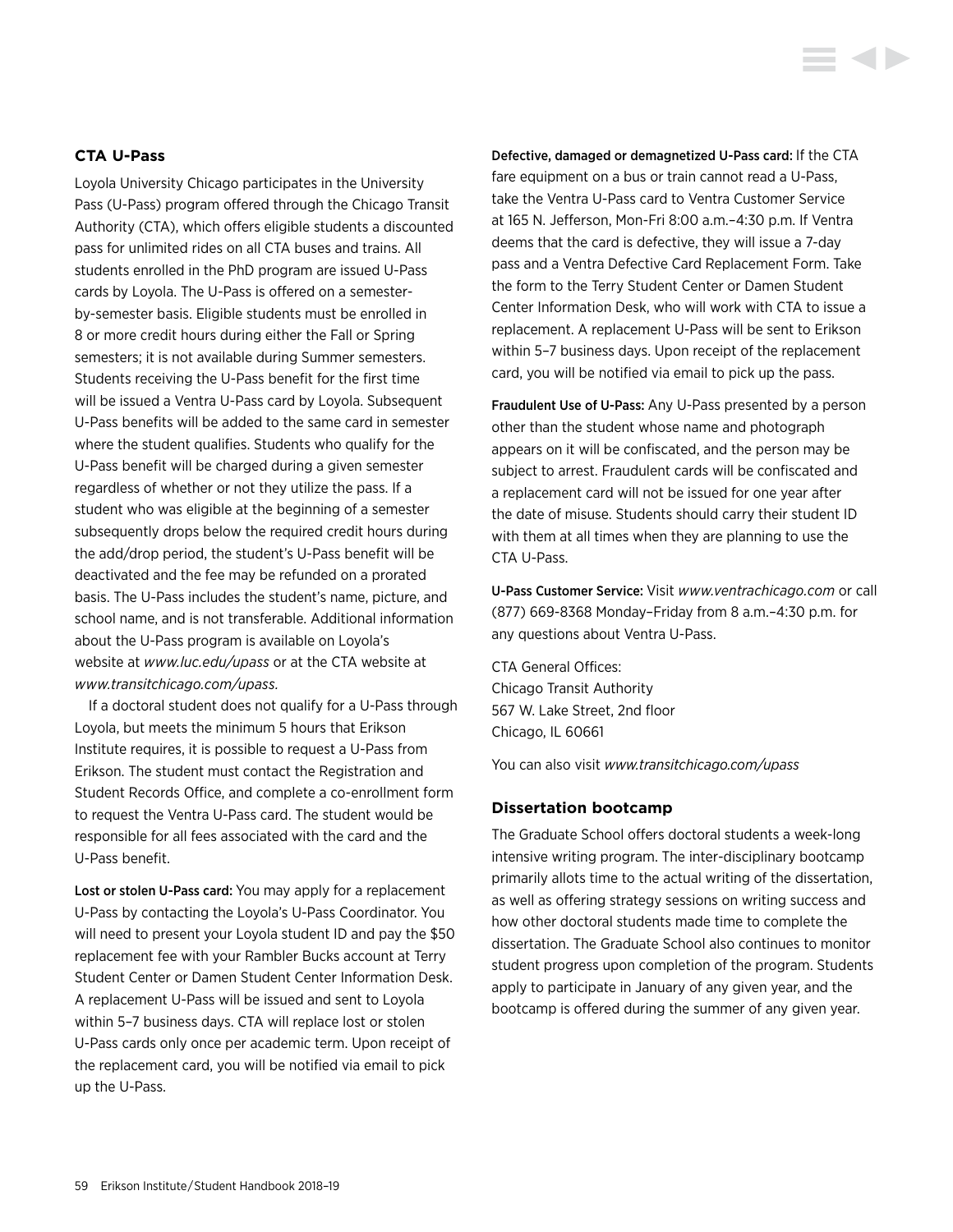#### **Graduate research support and funding**

#### **Research Funding Requests**

Students who are approved in advance for a Research Funding Request may receive reimbursement of up to \$300 for expenses related to the research and preparation of a dissertation, thesis, or major research paper in programs that do not already include a thesis. Once the approved activities are finished, original receipts and a completed Reimbursement Form must be submitted to the Awards Coordinator in the Graduate School to receive reimbursement for expenditures. The Graduate School will only grant one research funding award per student. Funds reimbursement must be claimed within the same academic year.

#### **Conference travel**

Students may apply for up to \$400 in travel costs associated with presenting at one conference only per academic year. Conferences must be outside a 30 mile radius of Chicago to be considered for full funding. Conferences within range of the city may be eligible for reimbursement of conference fees only. Students must apply for funding before travel to be considered. The application can be found on GSPS at *[gsps.luc.edu.](http://gsps.luc.edu)* Once travel has been completed, original receipts, conference documents and a completed Reimbursement Form must be submitted to the Awards Coordinator in the Graduate School. The award money is allocated to students on a first-come, first-serve basis, so students should apply as soon as they have confirmation of acceptance to participate in a conference. Applications will stop being accepted once travel funds have been exhausted.

#### **Research Mentoring Program**

The Research Mentoring Program (RMP) is designed to partner graduate students who are working on their dissertation research with undergraduates who are interested in participating in research. The graduate student application deadline for this competitive summer fellowship is mid-December. Once the approved activities are finished, submit original receipts and a completed Reimbursement Form to the Awards Coordinator in the Graduate School to receive reimbursement for expenditures.

#### **Responsible conduct in research and scholarship**

Loyola University Chicago is committed to ensuring that all its faculty and students have the opportunity to be properly trained in the ethical and responsible conduct of research and scholarly integrity and are held to the highest possible ethical standards. All lakeside campus researchers and students receiving eternal funding from NSF or NIH or other federal agencies requiring training must complete this twoday course. In addition, the Graduate School is requiring RCRS training for all matriculating PhD students.

#### **External funding resources**

The Graduate School and The Office of Research Services (ORS) offer guidance with external funding. ORS, in particular, assists faculty and students at both campuses with securing external funding for research. Through workshops and different databases such as the Pivot system, they assist students with external funding options. For more information, go to *[www.luc.edu/ors.](http://www.luc.edu/ors)*

#### **Insurance**

#### **Dental insurance**

Loyola offers an optional student dental PPO insurance plan administered by United Healthcare. Enrollment in the plan is voluntary, however students must be enrolled in Loyola's student health insurance to qualify for dental. Highlights and benefits include:

- Periodic oral evaluation
- Exams, Cleanings, X-Rays
- Preventative fluoride treatment
- Restorative services

Rates, terms of coverage, and enrollment deadlines are available at *[www.luc.edu/bursar](http://www.luc.edu/bursar)*.

#### **Purchase dental insurance coverage**

Insurance coverage for yourself, a spouse, domestic partner, or child(ren) can be purchased directly from Academic Health Plans by those enrolled in Loyola's Student Health Insurance Plan. For additional benefit information visit, *[www.uhcsr.com/luc](http://www.uhcsr.com/luc)* or call 1-800-767-0700.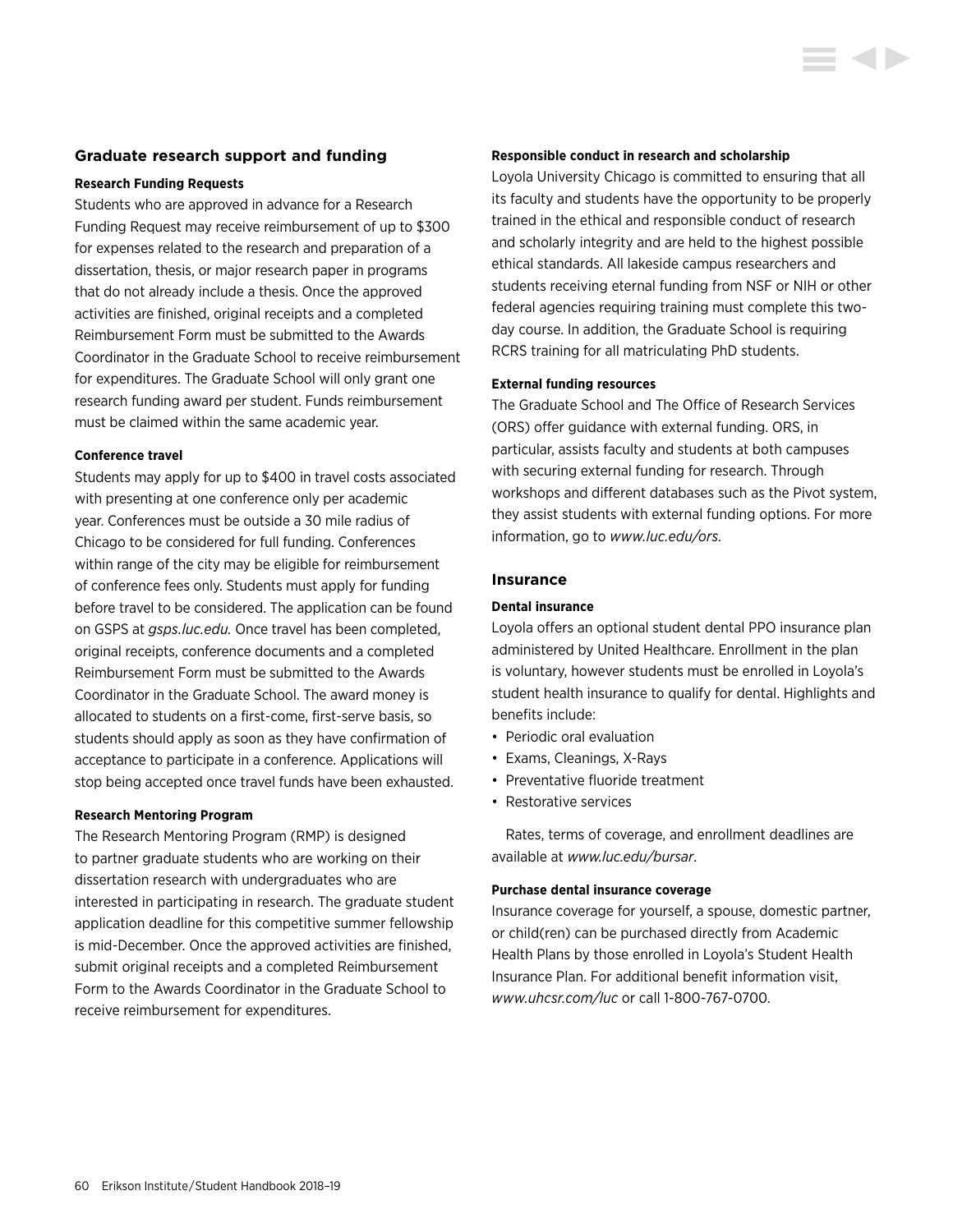#### **Health insurance**

Loyola's student health insurance is United Healthcare Student Resources. Students may visit the plan website at *[www.uhcsr.com/luc](http://www.uhcsr.com/luc)* to view a full plan description, plan benefits, exclusions, limitations, and terms of coverage.

#### **2018–19 rates and terms of coverage**

The rates listed below are for the entire cost during the given time frames.

- Annual: August 1, 2018 – July 31, 2019
- Spring: January 1, 2019 – July 31, 2019
- Summer: May 1, 2019 – July 31, 2019

|                         | Annual (Fall) | Spring  | Summer  |
|-------------------------|---------------|---------|---------|
| <b>Student</b>          | \$3.095       | \$1.819 | \$768   |
| Spouse/domestic partner | \$3.095       | \$1.819 | \$768   |
| Each child              | \$3.095       | \$1.819 | \$768   |
| All children            | \$6.190       | \$3.638 | \$1.536 |
| All dependents          | \$9,285       | \$5,457 | \$2,304 |

#### **Eligibility requirements**

Loyola University Chicago's Board of Trustees requires that all graduate students enrolled for 8 or more credit hours or students registered for Thesis or Dissertation Supervision at the start of the Fall and Spring terms have health care insurance.

All students meeting the above eligibility requirements will automatically be billed for the Student Health Insurance by the University on their student account and enrolled in the plan, if a waiver is not submitted before the deadline date.

In the event that a student does not meet the eligibility requirements to be automatically billed by the University for Loyola's Student Health Insurance, but would still like to purchase coverage, he or she can do so by visiting United Healthcare Student Resources' website at *[www.uhcsr.com/luc](http://www.uhcsr.com/luc).*

Students receiving a fellowship have their insurance costs covered under the parameters of the fellowship.

#### **Coverage options**

Waive Out of Loyola's Student Health Insurance: If you have your own insurance already or are covered under your parent's plan, you may waive out of Loyola's Student Health Insurance by providing proof of other coverage.

1. Log into LOCUS and select "Campus Finances," then

"Student Health Insurance"

- 2. Select the "Waive out" button and submit your insurance information
- 3. The insurance fee will be credited to your student account within 48 hours

For waiver deadlines, go to *[www.luc.edu/bursar/insurance.](http://www.luc.edu/bursar/insurance)*

Fast-Track Into Loyola's Student Health Insurance: If you want to enroll in Loyola's Health Insurance and already have the insurance charge on your student account, it is highly recommended that you take the following action:

- 1. Log into LOCUS and select "Campus Finances"
- 2. Select "Student Health Insurance"
- 3. Click on the "Fast Track" button and follow the prompts

Fast Tracking confirms that you have accepted Loyola's student health insurance coverage, activates your enrollment into the plan, and allows an insurance card to be generated within 7–10 business days by BCBS.

Purchase Supplemental Insurance Coverage: You may purchase supplemental coverage to add your spouse, domestic partner or child(ren) to your insurance plan by paying and enrolling directly with United Healthcare by completing the enrollment form at *[www.uhcsr.com/luc](http://www.uhcsr.com/luc).*

#### **Tuition insurance**

#### *Dewar Tuition Refund Plan*

Loyola partners with A.W.G. Dewar, Inc., to offer tuition insurance for students and their families to supplement Loyola's refund policy. This is a private insurance program that provides a refund of up to 75% of tuition and mandatory fees if a withdrawal occurs, due to accident or illness, after the beginning of a semester or quarter.

This Tuition Refund Plan (TRP) extends and works in concert with the published Loyola University Chicago refund and withdrawal policy. Subscribers are provided a 75% refund throughout the semester or quarter even though Loyola's own refund policy may have expired at the time of withdrawal. The proceeds may be used to pay any educational loan in the event the student withdraws. The money may simply be refunded to the family by Loyola if the student's account is paid in full. More information on qualifying conditions can be found at Dewar's website at *[www.collegerefund.com.](http://www.collegerefund.com)* Participation in the Dewar TRP is entirely optional. Loyola University Chicago does not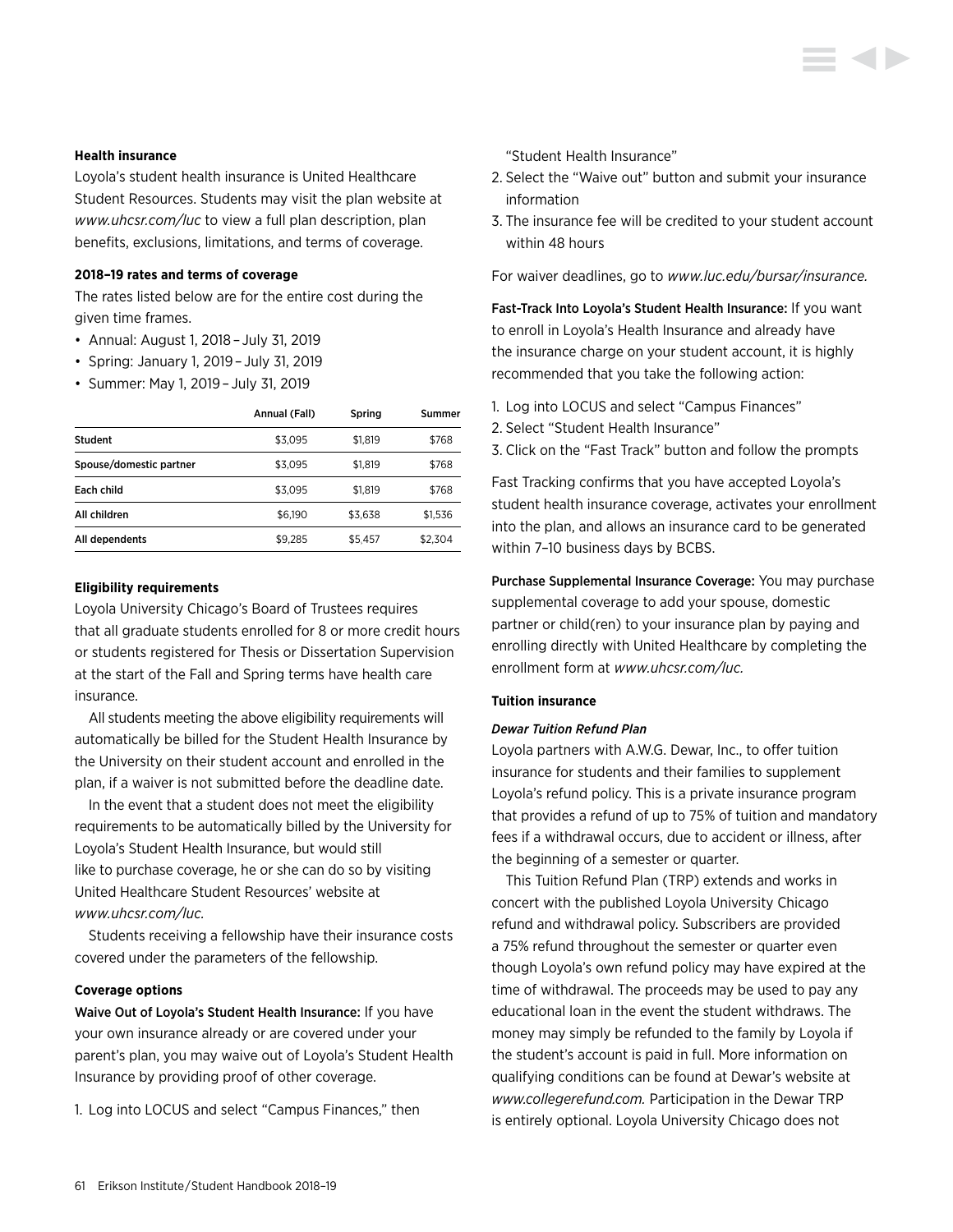endorse this or any other private tuition insurance program.

To enroll for 2017–18, please complete the Dewar Tuition Application and return to Loyola's Office of the Bursar before August 27, 2017. Applications cannot be accepted after this date. Questions about the plan, find more information at Dewar's website, *[www.collegerefund.com](http://www.collegerefund.com)*, or by calling (617) 774-1555.

#### **International student services**

Loyola has approval from the Department of Homeland Security (DHS) to enroll non-immigrant international students in its degree programs. The Office for International Programs serves as Loyola's point of contact for DHS and is available to international students to answer any questions regarding to their studies. Students are assigned an international student advisor, who they work with oneon-one during the duration of their studies at Loyola. The OIP has locations on both the Lake Shore campus at the Sullivan Center and the Water Tower campus at the Corboy Law Center. All international students will be required to attend an orientation before classes begin, separate of the orientation required of the Graduate School. Information about this orientation is sent to students with their Certificate of Eligibility.

Given the complicated and constantly changing nature of immigration regulations, international students are encouraged to meet with the international student advisor regularly. Typical issues that require consultation or authorization from the international student advisor include, but are not limited to, the following:

- Travel authorization signatures for travel outside the United States
- Extension of degree program
- CPT authorization for students beginning their internship
- Application to receive authorization for Optional Practical Training following the completion of the degree program
- International student health insurance
- Enrollment verification documents needed for loans, visa renewals, etc.
- Application to change non-immigrant status
- Updating of contact information in the SEVIS database

For more information about the OIP, visit their website at *[www.luc.edu/iss.](http://www.luc.edu/iss)*

#### **Library services**

Loyola has two main libraries: The Elizabeth M. Cudahy Memorial Library on the Lake Shore Campus and the Lewis Library on the Water Tower Campus.

**SOFT** 

The Cudahy Library is the main library of Loyola University Chicago, and houses the university's fine arts, humanities, science and social sciences collections as well as the University Archives and government document depository collections. The Cudahy physical collections comprise more than 900,000 volumes and 3,200 periodical subscriptions; online resources include hundreds of research databases, thousands of e-books, and over 35,000 journal titles.

The Lewis Library houses the university's business, criminal justice, economics, education, and social work collections. The Lewis physical collections comprise more than 250,000 volumes and 1,500 periodical subscriptions; online resources include hundreds of research databases, thousands of e-books, and over 35,000 journal titles.

Most sources can be accessed online at *[libraries.luc.edu](http://libraries.luc.edu)* with your universal Loyola login and password. Resources are also available through interlibrary loan if the libraries do not have the book or article. Students also have access to audio-visual materials upon request.

#### **Library hours**

#### Cudahy Library

| Monday-Thursday | 7 a.m.-2 a.m.       |
|-----------------|---------------------|
| Friday          | 7 a.m.-9 p.m.       |
| Saturday        | 8 a.m. - 9 p.m.     |
| Sunday          | $10$ a.m. $-2$ a.m. |
|                 |                     |

#### Lewis Library, Corboy Law Center Floor 6–9

| Monday-Thursday | 7:30 a.m.-12 a.m. |
|-----------------|-------------------|
| Friday          | 7:30 a.m.-9 p.m.  |
| Saturday        | 9 a.m.-9 p.m.     |
| Sundav          | 12 p.m.-12 a.m.   |

#### **Graduate Student Lounge and Study Area**

The Graduate School has two dedicated spaces for graduate students in Cudahy Library. In a partnership between the Graduate School and the Library, a silent study room with carrels and a lounge/group space has been created and is now open for all graduate students enrolled at Loyola.

The Graduate Student Lounge is on the third floor in room 308 of Cudahy Library. Students who wish to use the lounge will need to retrieve the key from the Circulation Desk.

### **Lost and found**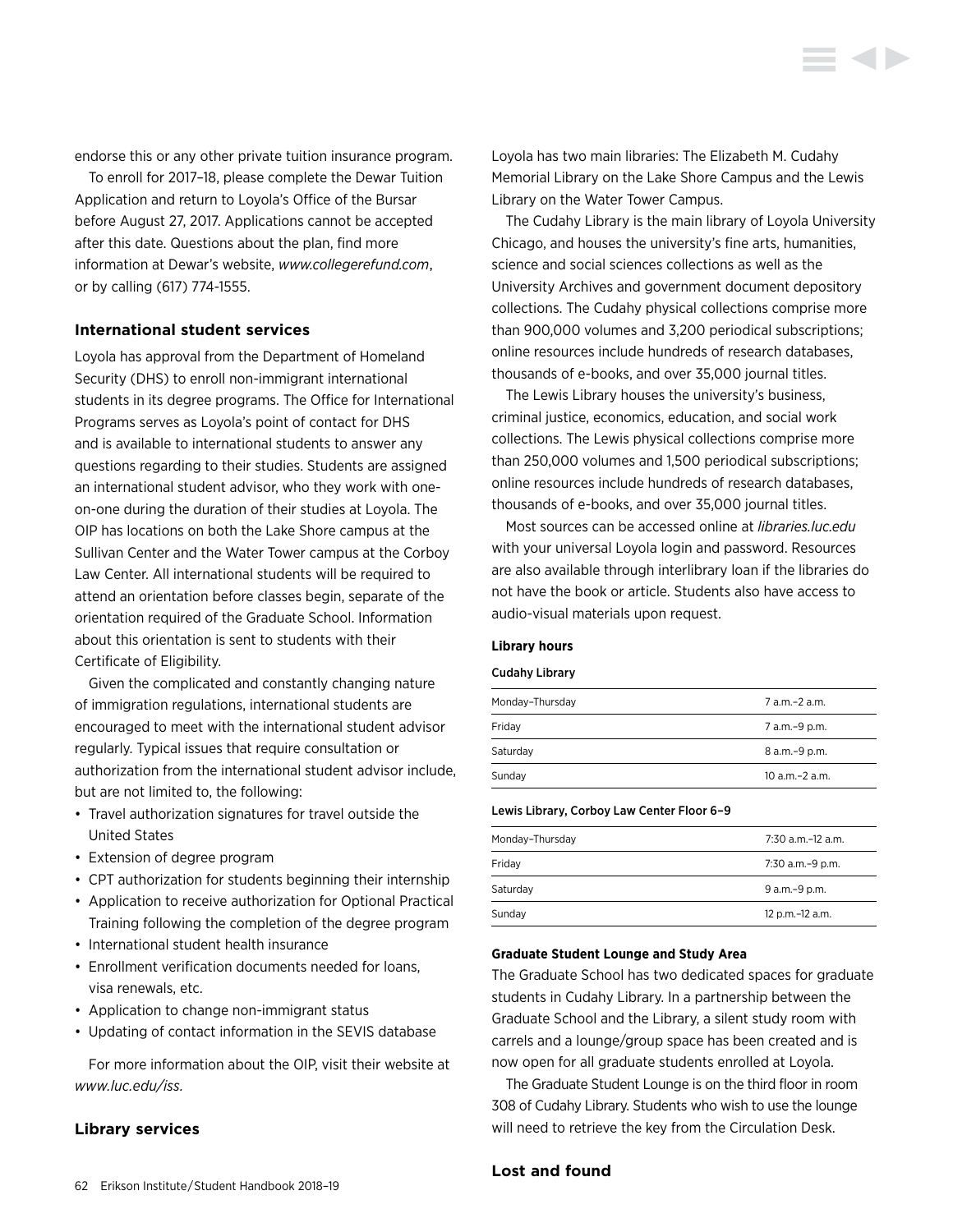Loyola's Campus Safety office has two official lost and found locations at the Campus Safety Office at 6427 N. Sheridan Road on the Lake Shore campus and at the Corboy Law Center's front desk on the Water Tower campus. Security will notify students at their Loyola email accounts if they are able to identify the owner of lost property. There are also places on campus that have unofficial lost and found locations such as the libraries, dining halls, and student unions.

### **Online resources**

Students are provided with many online capabilities and resources at Loyola. Once matriculated, students are given a universal username and create a password, which is used on all systems under Loyola's Information Technology Services infrastructure.

LOCUS: Loyola's Online Connection to University Services, or LOCUS, is available to all students as a means to register, view transcripts, communicate with offices on campus, pay bills, apply for graduation, and many other tasks. It is the main data entry system used by all Loyola students, faculty, and staff. Students can access the system with their universal log in information at *[www.luc.edu/locus](http://www.luc.edu/locus).*

GSPS: The Graduate Student Progress System, or GSPS, is used by the Graduate School as an electronic form repository. Students can find forms specific to the Graduate School, such as the Leave of Absence, publication or presentation information, and dissertation forms. You are granted access with your Loyola universal log in. All forms generated within the database are routed to the appropriate parties of either the program director or the Graduate School. Student receive email confirmations at their Loyola accounts when an item is approved. For information or assistance with GSPS, contact Elaine Goetz in the Graduate School.

Loyola email: Loyola students are provided their own unique email account, which can be accessed at *[www.luc.edu/mail](http://www.luc.edu/mail)*. Loyola email accounts can be rerouted to an external account. For more information on that process, contact ITS at (773) 508-4ITS.

Library Services: The libraries at Loyola provide access to many online journals and e-books. These can be accessed by visiting *[libraries.luc.edu](http://libraries.luc.edu)* and logging in with your Loyola universal log in information. You may also renew books and request interlibrary loans online as well.

Sakai: Sakai is used for online teaching and learning at Loyola. Its features provide students with remote access to course materials, online research and library resources, as well as communication and collaboration tools for each course at Loyola. Within each course site students are able to access course syllabi, assignments, readings, presentations and resources, view video clips, and listen to narrated presentations. Discussion areas allow students to communicate with the course instructor and other students enrolled in the respective course. Journals, blogs, wikis, course mail and online meetings are other tools for online teaching and learning in Sakai.

#### **Parking and transportation**

On the Lake Shore campus, Loyola has three parking garages: the Main Structure located at Sheridan and Winthrop, the Fordham garage next to the Granada Center, and the West Loyola lot located near the Loyola red line stop. Students must have a commuter permit to park at Loyola. Parking is on a first come, first serve basis. Students can apply for permits at *[transportation.luc.edu](http://transportation.luc.edu)* and pick them up from the Campus Transportation office. Permits can be purchased for the entire academic year at a rate of \$657. Permits do not include overnight parking at any time.

No parking structures are owned by Loyola on the Water Tower Campus. All students are responsible for any charges due to parking at any of the local garages. Rates for these structures are kept under the General Information section at *[www.luc.edu/campustransportation](http://www.luc.edu/campustransportation)*.

Loyola has an El stop located on each campus. The Loyola stop on the red line is located on the central west point of the Lake Shore campus. The Chicago stop on the red line is located southwest of the Water Tower campus. There are numerous bus routes with stops near or on Loyola's campuses, which can be located on CTA's website at *[www.transitchicago.com](http://www.transitchicago.com)*.

#### **Professional development workshops**

Every semester, the Graduate School offers professional development workshops to all students across all disciplines. Past workshop topics have included: Graduate Funding Opportunities, Life Beyond the Ivory Tower, Marketing Yourself Outside the Academy, Working with Institutional Review Board, among others. For more information on these workshops or to see an archive of past events, go to *[www.luc.edu/gradschool/workshops](http://www.luc.edu/gradschool/workshops)*.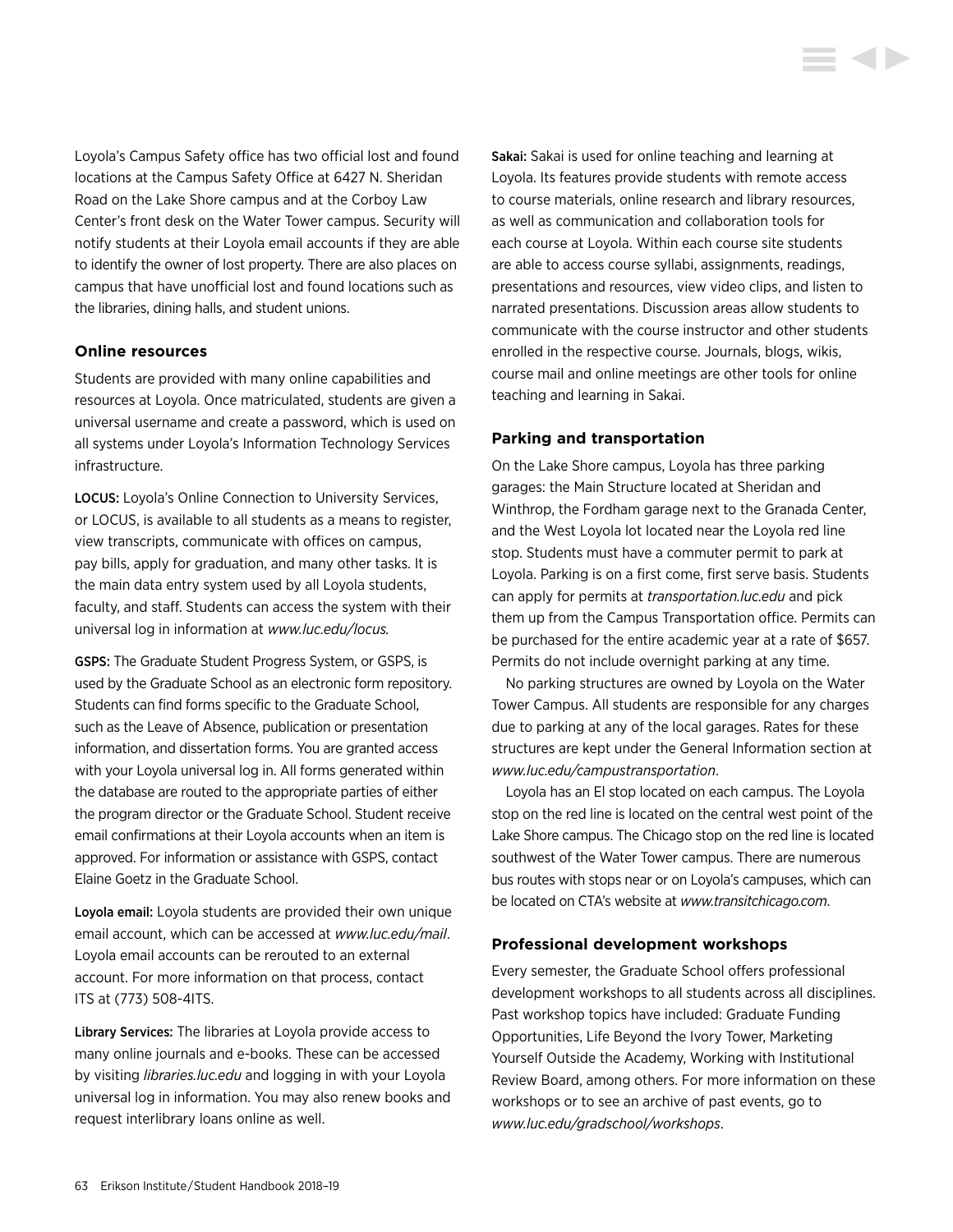# **Printing and photocopying**

Loyola has over 35 computer labs available with full printing and photocopying services between both the Lake Shore and Water Tower campuses. Each lab is staffed with either professional staff or trained students to provide assistance. Most locations are open from 8:00 a.m. to midnight, with others offering hours beyond those times. For a list of lab locations and hours, go to *[www.luc.edu/digitalservices.](http://www.luc.edu/digitalservices)*

# **Research symposium**

The Graduate School, in association with the Graduate Student Advisory Committee, each year hosts the Graduate School Interdisciplinary Research Symposium. This event takes place annually during Loyola's Weekend of Excellence. All Graduate School students are encouraged to submit and present at this event. More information about the event is emailed to all Graduate School students at their Loyola email account. Interested students should submit appropriate materials to the Graduate School by any deadlines allotted in those email announcements.

# **Shuttle bus**

A shuttle bus is offered to all Loyola students and staff during the Fall and Spring semesters. The bus runs roundtrip directly from Lake Shore campus to the Water Tower campus. Service is offered weekdays only from 7 a.m. to midnight with a valid Loyola student ID. Busses run at 20 minute intervals if under normal traffic conditions. Pick up locations are on the south end of the West Quad at the Lake Shore campus and the east wall of the Corboy Law Center lobby at the Water Tower campus. The shuttle is offered as a supplemental service. It is suggested that students ride the Red Line if there are long lines for the shuttle.

# **Student affairs**

The Graduate School offers many programs geared toward Student Affairs. Throughout the year, social events are open to students across disciplines. Many are announced via email from the Graduate School. There are also resources available on the Graduate School's website, such as Graduate Student Finance materials, that assist with the betterment of students' lives outside of academia. The Graduate Student Life Coordinator works directly with students to plan events and workshops that assist student needs.

Also, resources are available to students through the Water Tower Campus Life office. They offer resources specific to graduate students across all schools at Loyola, such as graduate socials, engagement opportunities, ministry and spiritual growth support, and support groups. For more information about services under the Water Tower Campus Life office, contact Dana Bozeman at [dbozeman@luc.edu](mailto:dbozeman%40luc.edu?subject=).

# **Student ID cards**

Loyola provides a student ID card, which is known as a Rambler card. It is a photo identification card that allows access to buildings across all campuses, including libraries and the Halas Sports Center. It can be used to pay for items with Rambler Bucks. Cards are valid from a student's matriculation date until two months after graduation.

All students are able to obtain an ID card once they are registered for classes. Students should go to the Campus Card office to have their picture taken and card printed. The office is located at the Sullivan Center on the Lake Shore campus and the Corboy Law Center lobby on the Water Tower campus.

#### **Rambler bucks**

A key feature of the Rambler ID card is Rambler Bucks. These are used for costs relating to printing services and on campus dining, among other things. The Rambler Bucks can also be used off campus at participating businesses. Rambler Bucks can be added at any ValuePort location on either campus or online using a credit card.

# **Student Wellness Center**

Loyola offers health services to its students through the Student Wellness Center. Services include appointments for common illness diagnosis with a nurse practitioner or medical doctor, lab testing for illnesses, preventative services such as immunizations, referral services and procedures like allergy shots, ear irrigation, and wound care. Also, the Wellness Center has health education and nutrition resources, a therapy dog, counseling/therapy, and a Dial-a-Nurse service at (773) 508-8883. Care under the Wellness Center is covered by the Student Activities fee included in the student bill. Students not paying the fee can access services from the Wellness Center by paying \$80 a semester. More information can be found at *[www.luc.edu/wellness.](http://www.luc.edu/wellness)*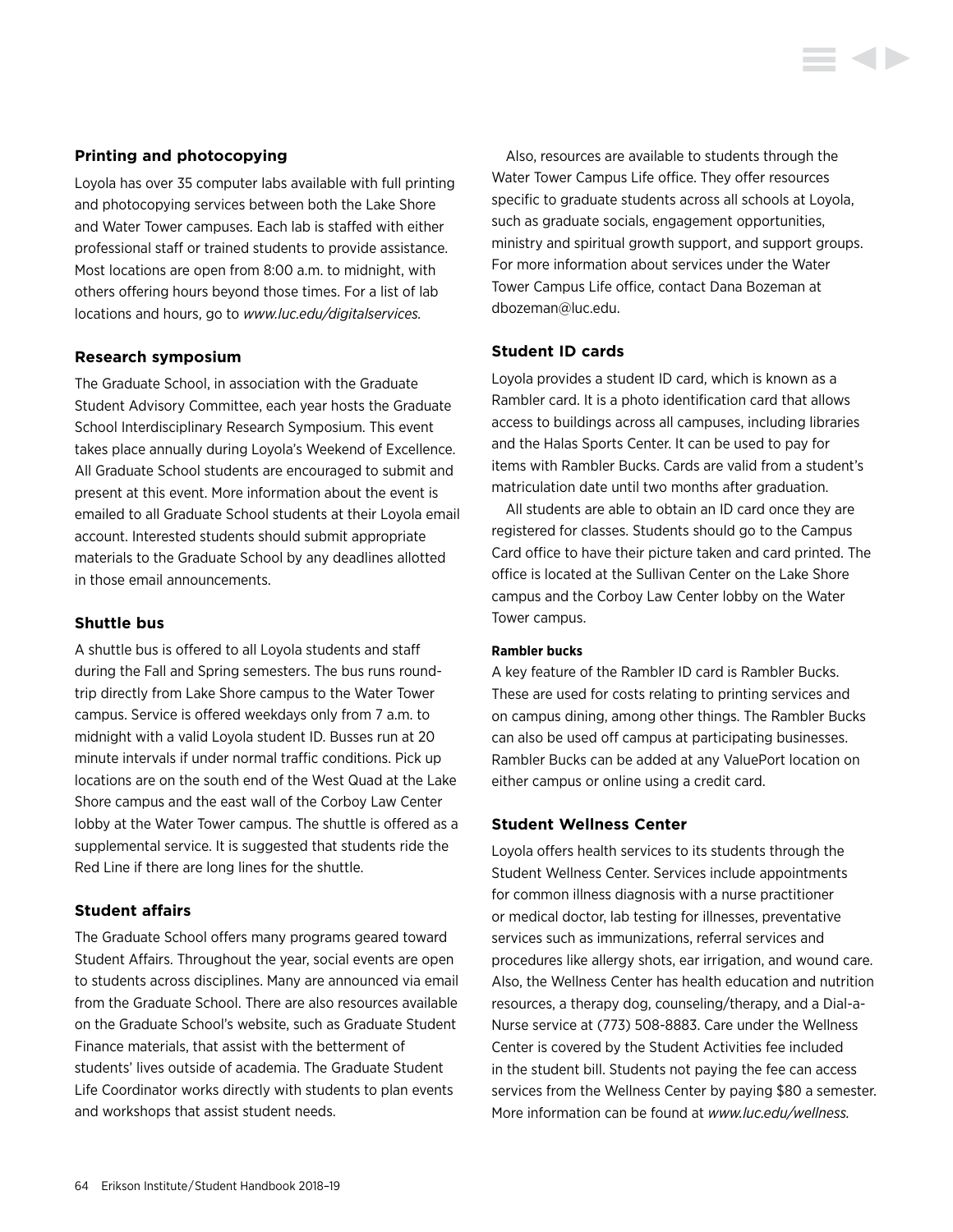#### **Dissertation support group**

Loyola's Wellness Center recognizes that writing a dissertation can be stressful for the student and those surrounding them. With that in mind, they created the Dissertation Support Group for students to meet, discuss, and support each other as they continue their studies. The group is open to graduate students at any stage in the process of completing a doctoral dissertation.

# **Students with disabilities**

These policies are in effect for all Loyola only courses. If you are taking an Erikson course, please refer to Erikson's [Disability policy on pages 55–57.](#page-55-0)

### **ADA policy**

Services for Students with Disabilities (SSWD) is committed to providing accommodations and services to students with disabilities in accordance to ADA and Section 504. SSWD promotes self-awareness, self-determination, and advocacy in an accessible learning environment while carefully respecting students' confidentiality.

### **SSWD locations**

The SSWD office is located on the Lake Shore campus in the Sullivan Center and on the Water Tower campus in the Corboy Law Center, 8th Floor. They can be contacted by calling (773) 508-3700 or emailing [sswd@luc.edu](mailto:sswd%40luc.edu?subject=).

For additional information, visit their website at *[www.luc.edu/sswd.](http://www.luc.edu/sswd)*

#### **Rights and responsibilities**

# *Student rights and responsibilities*

According to the Americans with Disabilities Act and Section 504 of the Rehabilitation Act of 1973, a student with a documented disability is entitled to reasonable accommodations in order to compete on an equal basis with peers.

Students with disabilities who wish to receive services and accommodations at the start of the semester must do the following:

- Contact the SSWD Staff at the beginning of the semester to request accommodations.
	- New students: Contact SSWD at least 4 weeks before your first term at Loyola
	- Returning students: Contact SSWD during the first 2 weeks of each semester to determine appropriate accommodations
- Provide appropriate documentation of their disability in order to receive the requested accommodations
- Provide faculty the accommodation forms within a week of the date on the forms to ensure timely provision of the accommodations
- Contact SSWD if reasonable services and accommodations are not implemented in an effective or timely manner

### *University rights*

- Identify and establish essential functions, abilities, skills, knowledge, standards and criteria for courses, programs, services and activities
- Request and receive, through Services for Students with Disabilities (SSWD), current documentation from an appropriate licensed professional source that supports accommodation requests as well as requests for academic adjustments and/or auxiliary aids and services
- Deny a request for accommodations, academic adjustment and/or auxiliary aids and services in consultation with a student with a documented disability if:
	- Documentation does not meet the university's guidelines and demonstrate that the request is warranted
	- The student fails to provide appropriate documentation
- Refuse to provide an accommodation, adjustment and/or auxiliary aid or service that is ineffective or unreasonable, including any that:
	- Pose a direct threat to the health and safety of others
	- Fundamentally alter the courses, programs, services or activities
	- Pose undue financial or administrative burden

#### *University responsibilities*

- Provide information regarding policies and procedures to faculty, staff, students and guests with disabilities and assure that this information be provided in accessible formats upon request
- Ensure that courses, programs, services and activities, when viewed in their entirety, are available and usable in the most integrated and appropriate settings
- Evaluate students and applicants on their abilities and potentials, not their disabilities
- Provide or arrange for effective, appropriate and reasonable accommodations, academic adjustments and/ or auxiliary aids and services for students with identified disabilities in courses, programs, services and activities
- Maintain appropriate confidentiality of records and communication concerning students with disabilities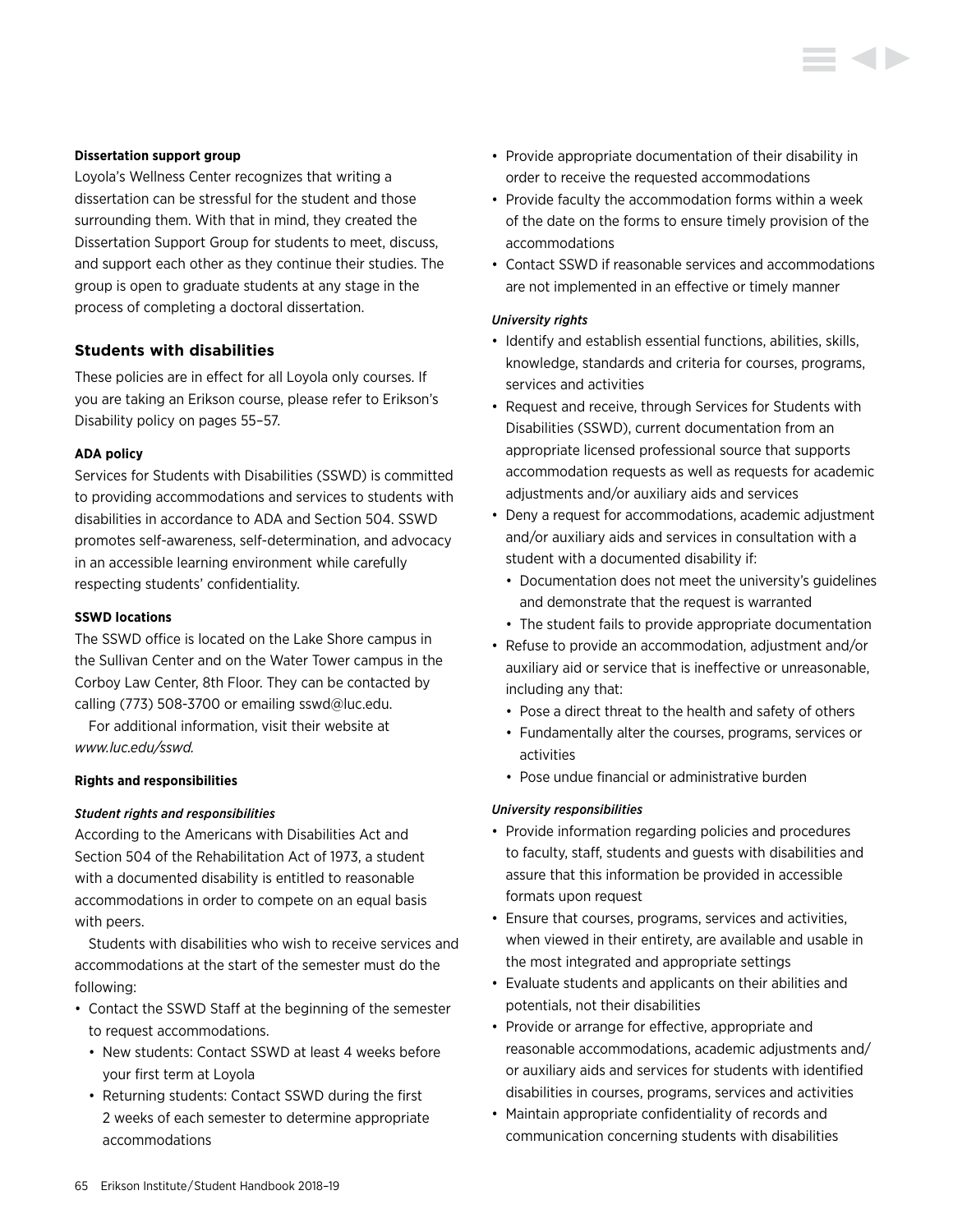#### *Confidentiality*

Confidentiality is extremely important in all matters pertaining to students with disabilities. Information regarding a student's disability is only shared with other university personnel if there is a legitimate reason to do so and with the student's written permission.

Faculty members are not told the specific nature of a student's disability, unless the student provides SSWD with written permission. Faculty may not identify students as having a disability nor disclose their accommodations without the student's written permission. Students are encouraged to communicate openly with faculty regarding their accommodations.

### *SSWD policies and procedures*

In order to provide appropriate and reasonable accommodations to students with disabilities, SSWD:

- Keeps confidential and private all information regarding a student's disability
- Determines the accommodations and services to be provided to a student, taking into consideration the student's documentation, preferences, available resources and course requirements
- Explains the process for the provision of accommodations and services to the student verbally and in writing
- With student consent, notifies the student's instructors in writing, certifying that a student has a disability and stating recommended academic accommodations
- With student consent, notifies appropriate university staff and administrators of non-academic accommodations and services such as housing, recreation, safety, counseling, financial aid, transportation, health services, employment, insurance and other co-curricular activities

More SSWD Policies and Procedures can be found on their website at *[www.luc.edu/sswd](http://www.luc.edu/sswd).*

#### *Commitment to diversity and disability awareness*

SSWD serves students with disabilities by creating and fostering an accessible learning environment. We aim to empower students with diverse needs by enhancing their self-awareness, self-determination and self-advocacy. We promote awareness of the needs of students with disabilities and encourage the Loyola community to respect and care for each individual. Following in the steps of Loyola's Jesuit mission, SSWD is committed to serving all students no matter their gender, race, ethnicity, age, socio-economic status, sexual orientation, or disability. We work closely with campus partners, students, families, and the Chicago community to create a safe environment for students to succeed academically and personally.

#### *Reasonable accommodations*

According to Section 504 of the Vocational Rehabilitation Act and the Americans with Disabilities Act, a *reasonable accommodation* is:

"a modification or adjustment to a course, program, service, or activity that enables a qualified student with a disability to obtain equal access. Equal access means an opportunity to attain the same level of performance or to enjoy equal benefits and privileges as are available to a similarly situated student without a disability. Only the peripheral requirements of courses, programs, and activities are subject to modification; essential elements of courses, programs, and activities must remain intact."

In order to provide appropriate and reasonable accommodations to students with disabilities, SSWD:

- Keeps confidential and private all information regarding a student's disability
- Determines the accommodations and services to be provided to a student, taking into consideration the student's documentation, preferences, available resources and course requirements
- Explains the process for the provision of accommodations and services to the student verbally and in writing
- With student consent, notifies the student's instructors in writing, certifying that a student has a disability and stating recommended academic accommodations
- With student consent, notifies appropriate university staff and administrators of non-academic accommodations and services such as housing, recreation, safety, counseling, financial aid, transportation, health services, employment, insurance and other co-curricular activities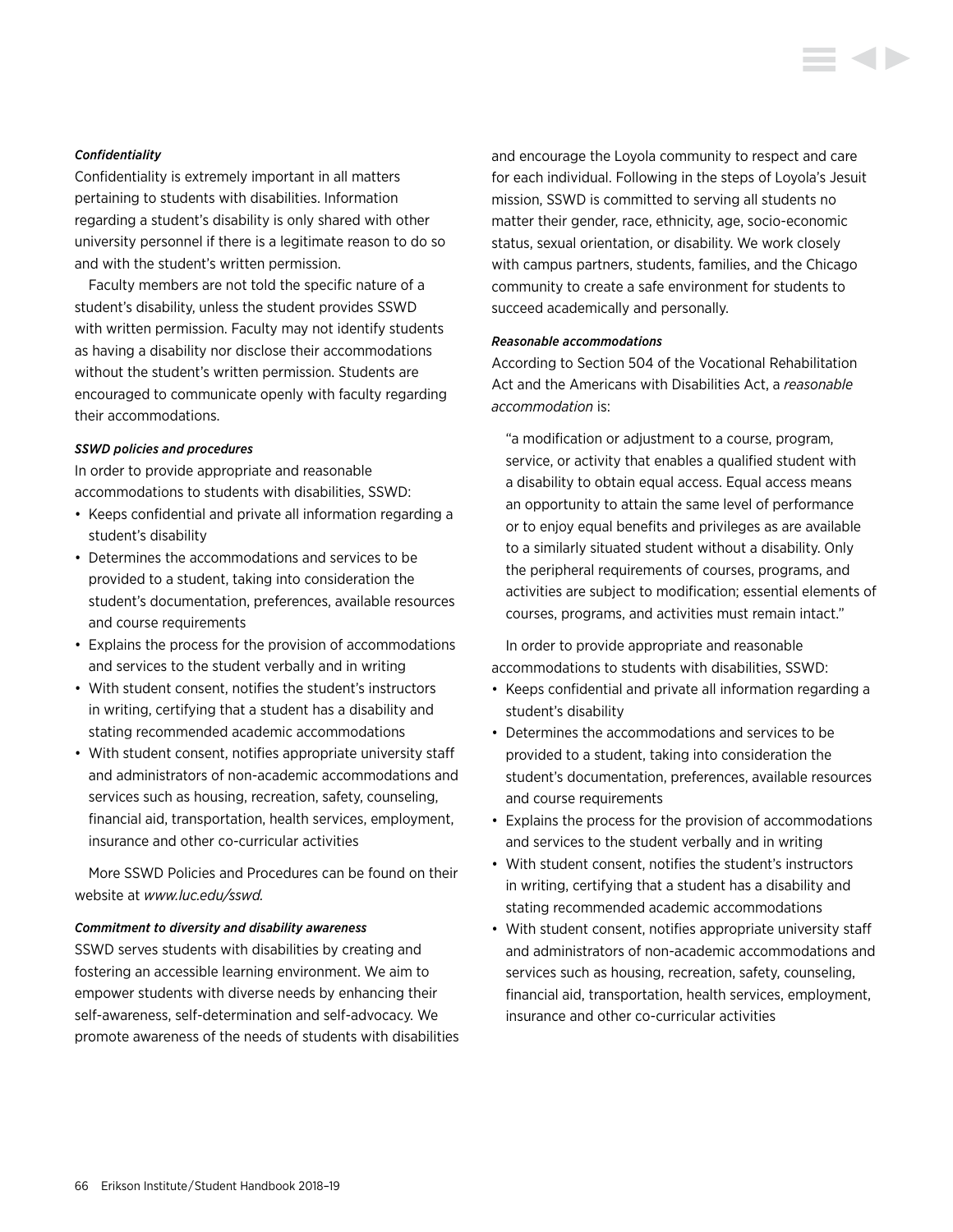#### *Common academic accommodations*

Common academic accommodations include:

- Extended time on exams (50% is most common)
- Use of our Testing Center
- Use of a private room within the Testing Center
- Use of a computer during exams
- Audiobooks and/or PDFs
- Note taking
- 1:1 Tutoring
- Enlarged font
- Readers or Scribes for exams
- Priority registration
- American Sign Language Interpreters

This is not an exhaustive list of available accommodations. Students are not guaranteed approval for any or all of the accommodations listed above. Students are required to follow our registration protocol to receive accommodations.

Please note: Loyola does not provide aides, services or devices for personal use or study. Accommodations that fundamentally alter the nature of the course work, or the materials assigned, or are unduly burdensome financially or administratively will not be provided.

# **Auxiliary services**

# *Alternative text and document conversion*

The Alternative Text service is available through SSWD for students with visual or other print-related disabilities. SSWD can assist qualified students with obtaining their texts in alternative format, such as audio or e-text. SSWD has established the following process to ensure that your required readings are received in a timely manner.

#### *Student responsibilities:*

- 1. Students must meet with SSWD Staff to determine if they are eligible for alternative text services.
- 2. If eligible, students will complete Alternative Text Agreement to be kept on file.
- 3. Students must provide SSWD with the list of required books for each class, preferably before the start of the semester.
- 4. Students are required to purchase their own copy of the text, and must provide proof of purchase for SSWD to keep on file.
- 5. Students are required to provide SSWD a copy of their class syllabus. SSWD will attempt to obtain syllabi directly from faculty; however this is not always possible.

### **Interpreter and CART services**

Sign Interpreters or CART interpreters will be arranged for students who are deaf or hard of hearing and have provided required disability documentation, including a current audiogram, and have requested interpreter accommodations. Interpreters will be provided for academic programs and college sponsored activities. .

### **Note taker program**

SSWD's Note Taking Program is committed to helping students who need supplemental notes in their classes by providing them with clear, concise, and complete notes to review. We seek to hire students as note takers who are highly motivated, organized, and dependable. Note takers should have good listening, communication, and writing skills, as well as a respect for the note taking process. By being conscious of your note taking, you are not only helping the student for whom you are taking notes, but yourself as well!

### *Process for SSWD students*

- Complete and return the Note Taker Request Form to SSWD at least 3 weeks before the first day of class.
- You will be notified by email when a Note Taker is hired for your class.
- You will receive notes from [SSWDNoteTaking@luc.edu](mailto:SSWDNoteTaking%40luc.edu?subject=) within 48 hours after each class session.
- You must attend your classes in order to receive a note taking accommodation. Frequent non-disability related absences from class may result in a suspension of this accommodation.

# *Process for students hired as note takers*

- You will be contacted via email by the Note Taker Coordinator that a student in your course has a requested a Note Taker.
- Email the Coordinator if you are interested in being hired as a Note Taker and meet the requirements.
- If hired, you will need to fill out a few forms so you can be paid.
- You will email notes to [SSWDNoteTaking@luc.edu](mailto:SSWDNoteTaking%40luc.edu?subject=) within 24 hours after each class session.
- You will receive a notification at the end of the semester that your check is ready to be picked up.

To ensure confidentiality for the students who use our services, Note Takers will not be given the identity of the student for whom they are taking notes. All notes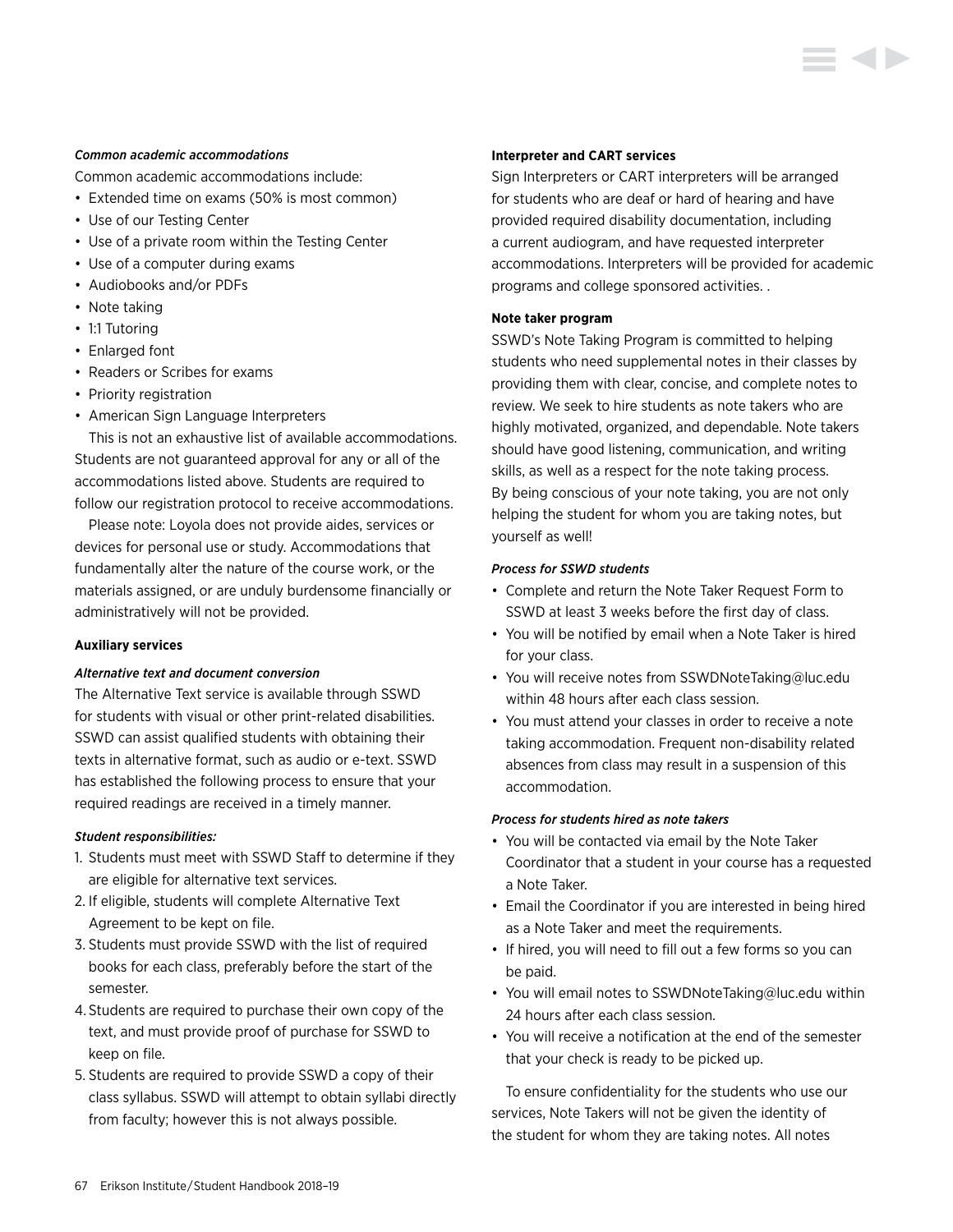will be sent to [SSWDNoteTaking@luc.edu](mailto:SSWDNoteTaking%40luc.edu?subject=) and will then be forwarded to the appropriate student by SSWD staff. If you have concerns about confidentiality or feel your confidentiality has not been honored, please notify our office.

**E 4 D** 

#### *Testing center*

The SSWD Testing Center is be available at the Lake Shore campus in Sullivan Center Monday through Friday from 9:00 a.m. to 5 p.m. Testing space in Sullivan Center will be available on a first come, first serve basis. We ask that students and faculty members coordinate their testing needs with SSWD staff in a timely manner.

Please note: Students who are eligible for extended time only and *not* a private testing site are expected to take their tests with the class. These students should coordinate their extended test time with their instructors. Please reference the student's SSWD accommodation letter, which will indicate their specific testing needs.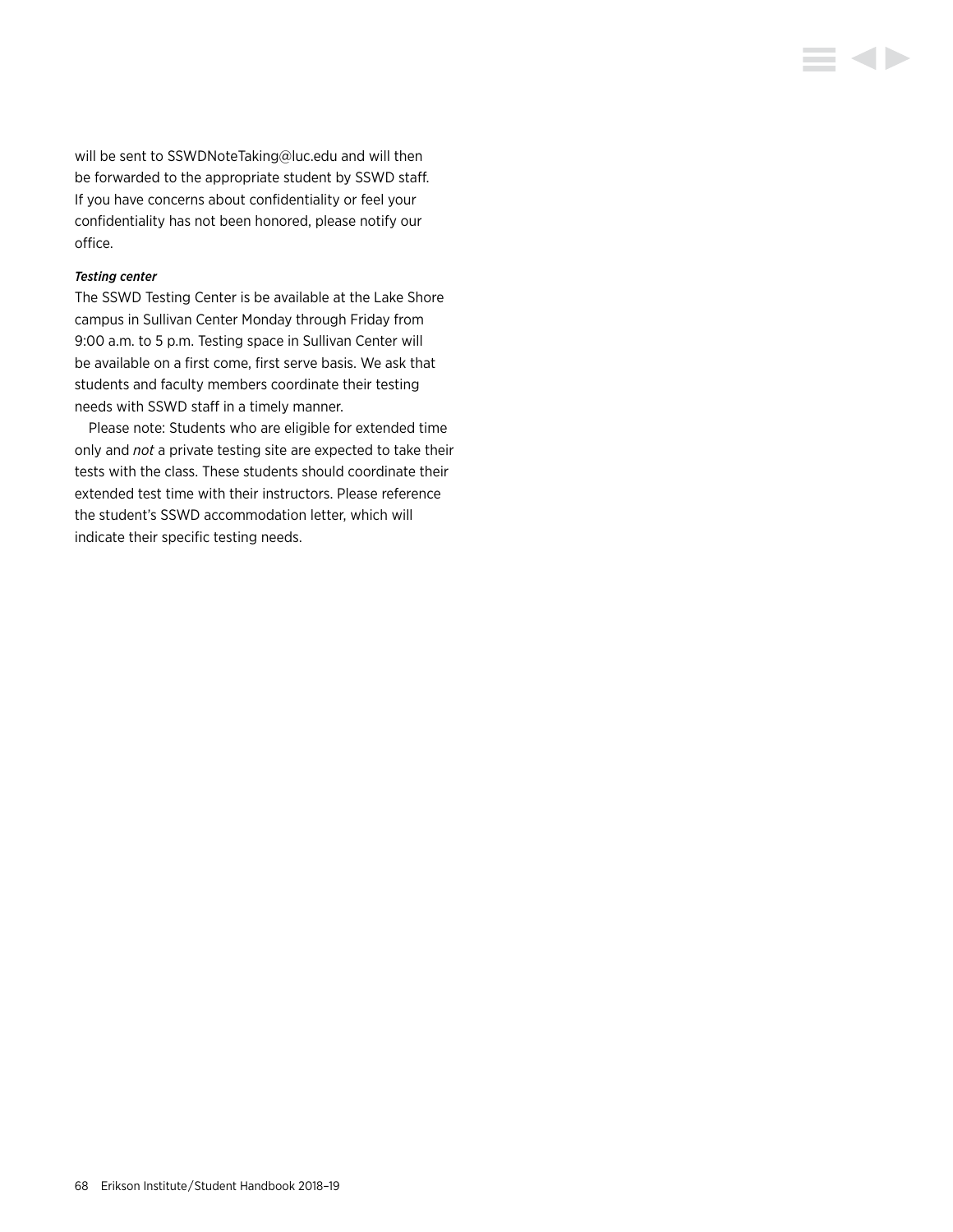# Erikson Institute doctoral faculty



#### **Tonya Bibbs, Assistant Professor**

BA, University of Iowa; MSW, University of Illinois at Chicago; PhD in child development, Erikson Institute–Loyola University Chicago

# **Jie-Qi Chen, Senior Vice President for Academic Affairs/Dean of Faculty and Professor**

BA, Beijing Normal University; MS in early childhood education, University of Northern Iowa; PhD in applied child development, Tufts University

### **Ashley Curry, Clinical Assistant Professor**

BSW, Central Missouri State University; MSW in mental health, Loyola University Chicago; PhD in social work, University of Chicago

#### **Pamela Epley, Clinical Associate Professor**

BS, Rockhurst College; MA in education, Rockhurst University; PhD in special education, University of Kansas

### **Linda Gilkerson, Professor**

BS, University of Kansas; MEd in special education, University of Missouri; PhD in early childhood special education, University of Illinois at Urbana-Champaign

#### **Samina Hadi-Tabassum, Associate Clinical Professor**

BA, Northwestern University; MEd in bilingual education, University of St. Thomas; EdD in curriculum studies, Columbia University

#### **Nucha Isarowong, Assistant Professor**

BS, University of Illinois at Urbana-Champaign; AM in Social Work, University of Chicago; PhD in Social Work, University of Chicago

# **Florence Kimondo, Assistant Clinical Professor**

BBA, Catholic University of Eastern Africa; MSW, Loyola University Chicago; PhD in child development, Erikson Institute-Loyola University Chicago

#### **Jon Korfmacher, Program Director and Associate Professor**

BA, Stanford University; PhD in clinical psychology and child development, University of Minnesota

#### **Alexis Lauricella, Assistant Professor**

BA, University of Massachusetts, Amherst; MPP in public policy, Georgetown University; PhD in developmental psychology, Georgetown University

#### **Cassandra McKay-Jackson, Associate Professor**

BA, University of Iowa; MS in social work (MSSW), University of Wisconsin-Madison; PhD in education, University of Illinois at Chicago

#### **Gillian Dowley McNamee, Professor**

BA, Hampshire College; MST, University of Chicago; PhD in reading and language, Northwestern University

#### **Luisiana Melendez, Clinical Associate Professor**

BA, Universidad Nacional Pedro Henríquez Ureña; MEd in child development, Erikson Institute–Loyola University Chicago; PhD in child development, Erikson Institute–Loyola University Chicago

#### **Amanda Moreno, Associate Professor**

BA, Tufts University; MA in child development, Tufts University; PhD in developmental psychology, University of Denver

#### **Mark Nagasawa, Associate Professor**

BA, University of Arizona; MSW, Arizona State University; PhD in curriculum and instruction and early childhood education, Arizona State University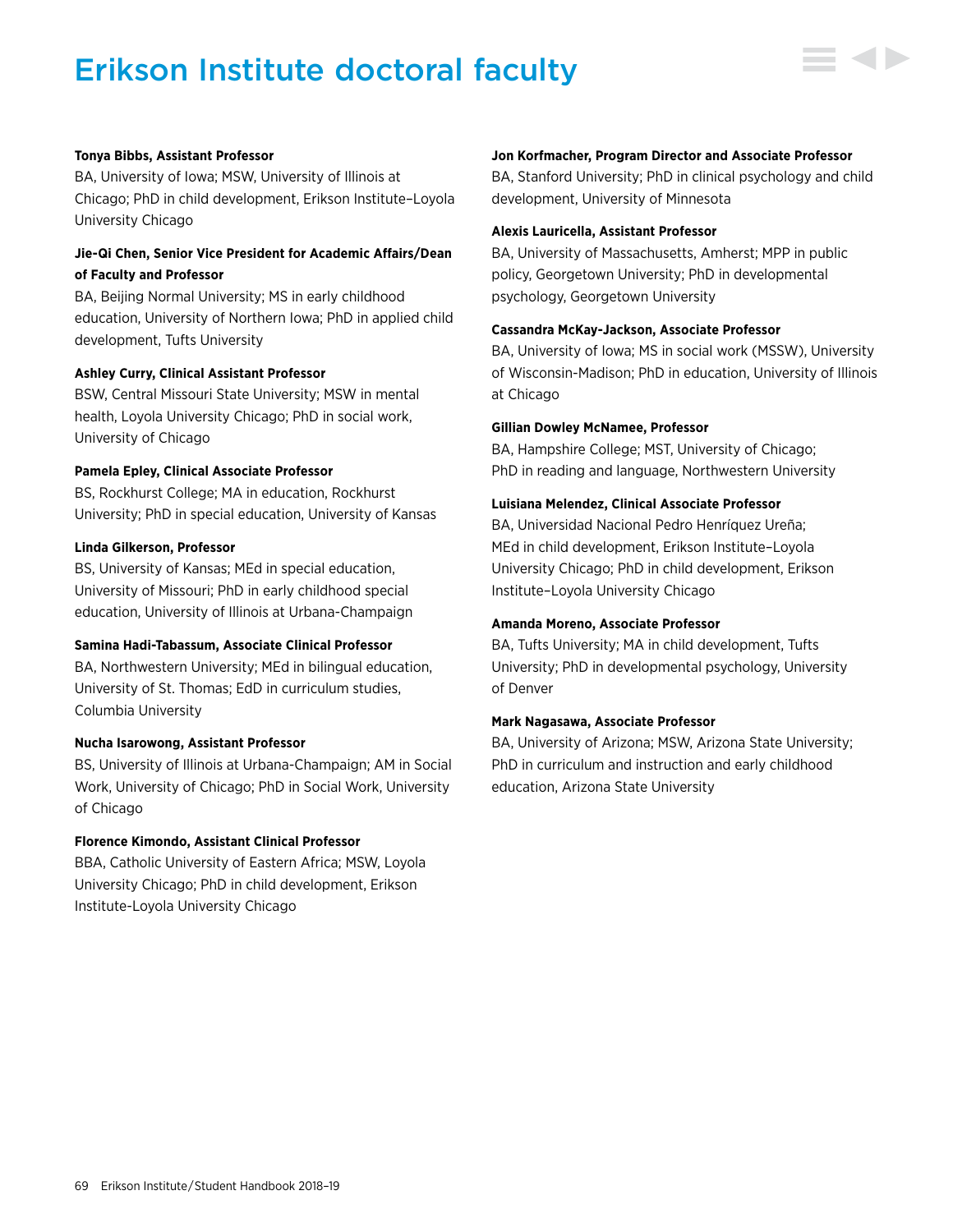# Erikson Institute teaching affiliates



#### **Juliet Bromer, Assistant Research Scientist**

BA, Columbia University in the City of New York; MSE, Bank Street College of Education; PhD in human development, University of Chicago

#### **Colette Davison, Dean of Students**

BA, University of Manchester; MS in developmental and educational psychology, The Queen's University; PhD in clinical psychology, Northwestern University Medical School

# **Chip Donohue, Dean of Distance Learning and Continuing Education**

BA, University of Wisconsin-Madison; MS in higher education, Iowa State University; PhD in child and family studies, University of Wisconsin-Madison

#### **Lisa Ginet, Director, Early Math Collaborative**

BA, Harvard and Radcliffe Colleges; MSEd in early childhood and elementary education, Bank Street College of Education; EdD in early childhood education, Concordia University Chicago

#### **Mary Hynes-Berry, Senior Instructor**

BA, Trinity College; MA in English, University of Wisconsin– Madison; PhD in English, University of Wisconsin–Madison

#### **Jennifer McCray, Director, Early Math Collaborative**

BA, University of North Carolina at Chapel Hill; MS in child development, Erikson Institute; PhD in child development, Erikson Institute–Loyola University Chicago

#### **Rebecca Mermelstein, Adjunct Faculty Member**

PhD in clinical and developmental psychology, University of Illinois at Chicago; MEd in human development, Harvard Graduate School of Education; BA Barnard College, Columbia University

# **Erin Reid, Assistant Director for Research, Early Math Collaborative**

BS, Mansfield University; MEd, The Pennsylvania State University; PhD, The Pennsylvania State University

# **Marcy Safyer, Clinical Director, Center of Children and Families** MSW, University of Michigan; PhD, University of Michigan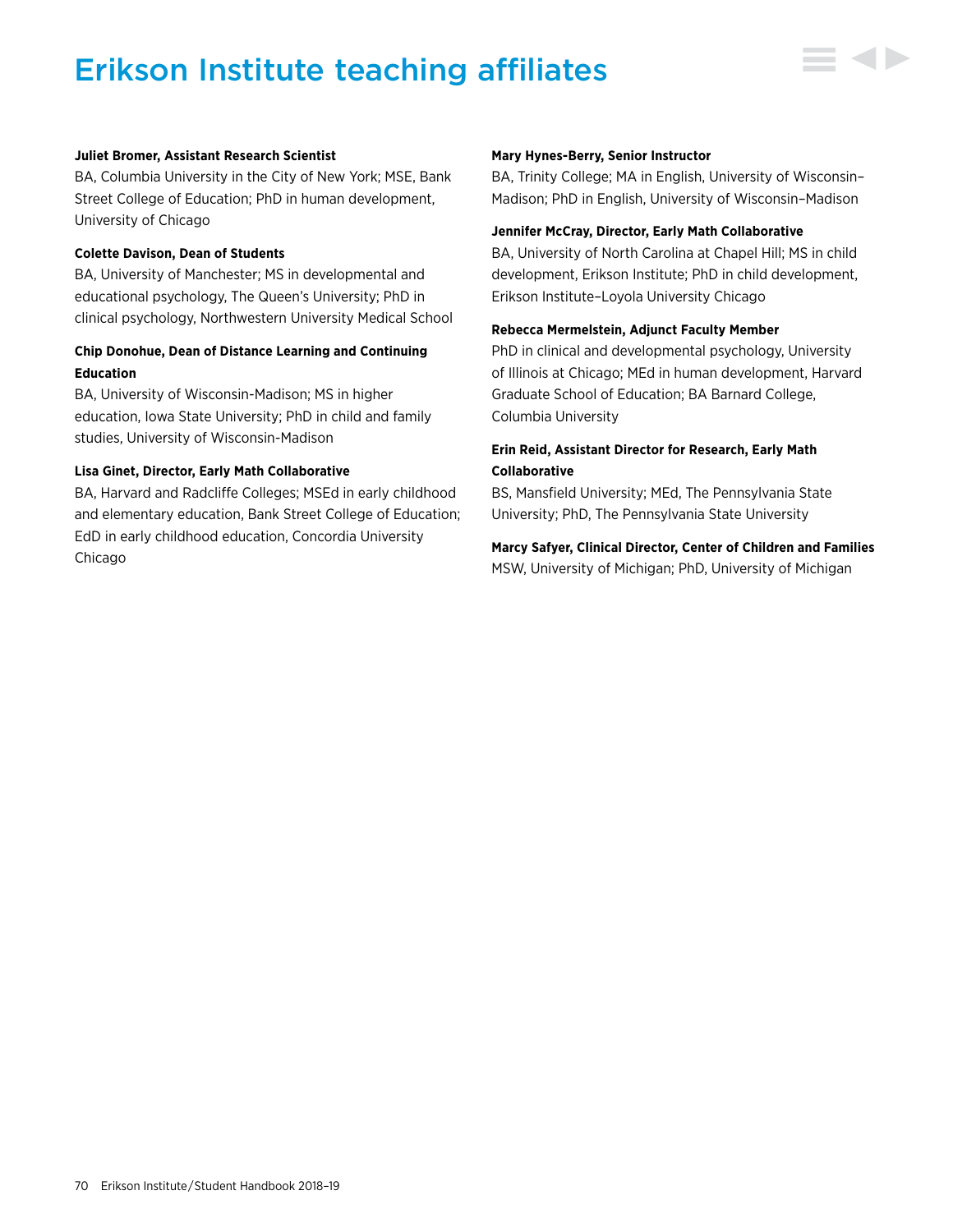# Erikson student services directory



Stripe Gandara [sgandara@erikson.edu](mailto:sgandara%40erikson.edu?subject=) (312) 893-7184

#### **Admission Office, Room 312 / 313 / 314**

Candace Williams [cwilliams@erikson.edu](mailto:cwilliams%40erikson.edu?subject=) (312) 893-7144

Valerie Williams [vwilliams@erikson.edu](mailto:vwilliams%40erikson.edu?subject=) (312) 893-7142

#### **Computer Lab, Room 303**

Chip AuCoin [techhelp@erikson.edu](mailto:techhelp%40erikson.edu?subject=) (312) 893-7196

#### **Dean of Students, Room 414**

Colette Davison [cdavison@erikson.edu](mailto:cdavison%40erikson.edu?subject=) (312) 893-7173

#### **Director of PhD Program, Room 424**

Jon Korfmacher [jkorfmacher@erikson.edu](mailto:jkorfmacher%40erikson.edu?subject=) (312) 893-7133

### **Field Education and Career Services, Room 312 / 316**

Maggie Brett [mbrett@erikson.edu](mailto:mbrett%40erikson.edu?subject=) (312) 893-7221

Candace Williams [cwilliams@erikson.edu](mailto:cwilliams%40erikson.edu?subject=) (312) 893-7144

#### **Financial Aid, Room 311**

Alex Yang [ayang@erikson.edu](mailto:ayang%40erikson.edu?subject=) (312) 893-7154

# **International Student Services, Room 319** (312) 893-7145

[techhelp@erikson.edu](mailto:techhelp%40erikson.edu?subject=)

#### **Library, Room 210**

**IT Help**

Karen Janke [library@erikson.edu](mailto:library%40erikson.edu?subject=) (312) 893-7210

Brittany Jones [library@erikson.edu](mailto:library%40erikson.edu?subject=) (312) 893-7210

#### **Multicultural Student Affairs, Room 314**

Valerie Williams [vwilliams@erikson.edu](mailto:vwilliams%40erikson.edu?subject=) (312) 893-7142

# **Registration and Student Records, Room 310 / 312**

David Arron Saenz [dsaenz@erikson.edu](mailto:dsaenz%40erikson.edu?subject=) (312) 893-7141

Stacy Branch [sbranch@erikson.edu](mailto:sbranch%40erikson.edu?subject=) (312) 893-7153

#### **Student Accounts, Room 457**

Bruce Myers [bmyers@erikson.edu](mailto:bmyers%40erikson.edu?subject=)  (312) 893-7122

#### **Students with Disabilities, Room 414**

Colette Davison [cdavison@erikson.edu](mailto:cdavison%40erikson.edu?subject=) (312) 893-7173

71 Erikson Institute/Student Handbook 2018-19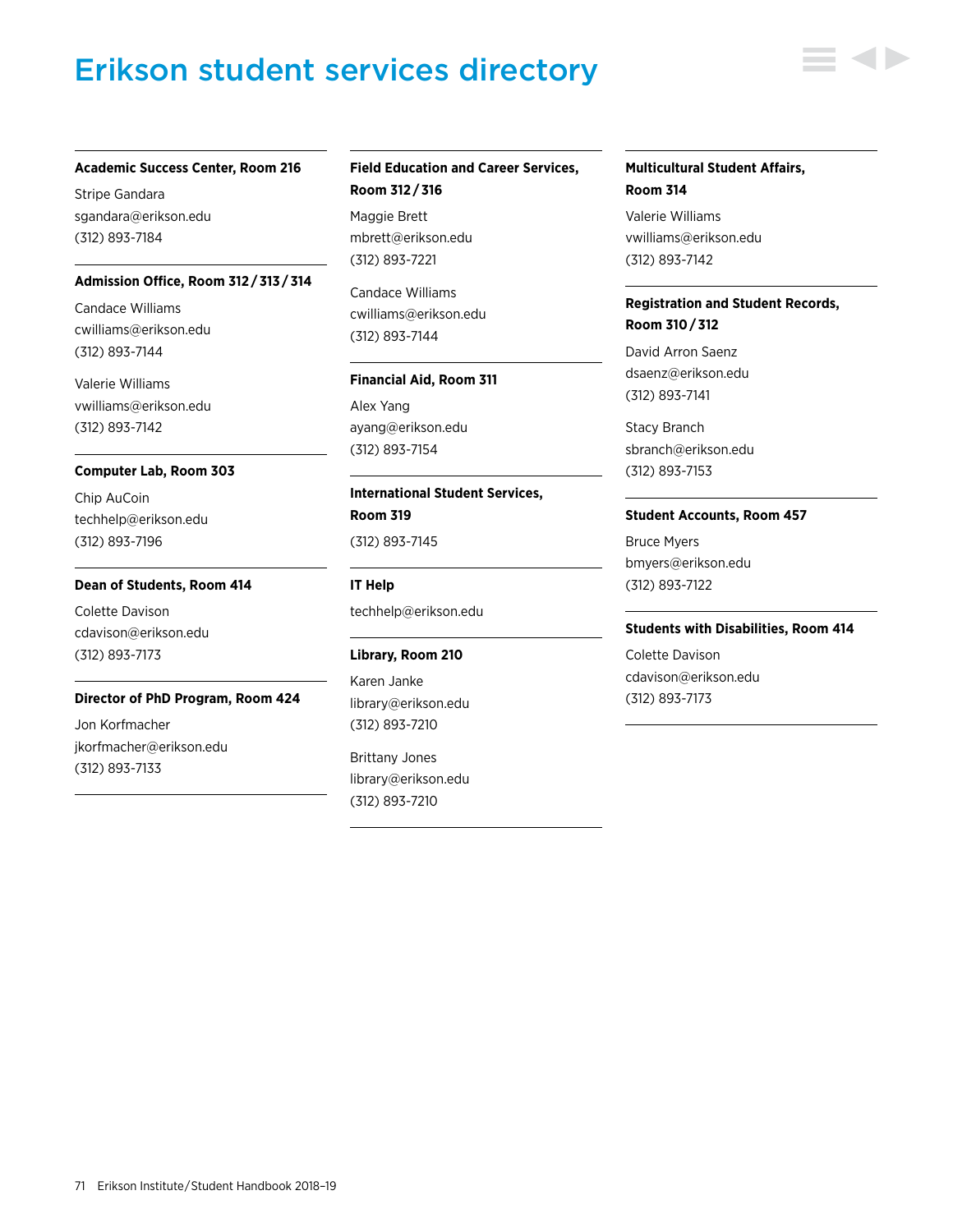# Loyola Graduate School directory



#### **Awards Coordinator**

(773) 508-7479

## **Sylvia Brown-Hood**

Office Assistant [sbrown3@luc.edu](mailto:sbrown3%40luc.edu?subject=) (773) 508-6044

**Missy Coleman** Graduate Assistant for Formatting [formathelp@luc.edu](mailto:formathelp%40luc.edu?subject=)

(773) 508-2976

## **Marcela Gallegos**

Director, McNair Scholarship Program [mgalle2@luc.edu](mailto:mgalle2%40luc.edu?subject=) (773) 508-3403

### **Elaine Goetz**

Office Assistant [egoetz@luc.edu](mailto:egoetz%40luc.edu?subject=) (773) 508-8945

## **Jessica Horowitz**

Associate Dean for Student Services [jhorow@luc.edu](mailto:jhorow%40luc.edu?subject=) (773) 508-2476

#### **Sue Penckofer**

Associate Dean [spencko@luc.edu](mailto:spencko%40luc.edu?subject=) (773) 508-8949

## **Dianne Zazycki**

Executive Secretary [dzazycki@luc.edu](mailto:dzazycki%40luc.edu?subject=) (773) 508-8948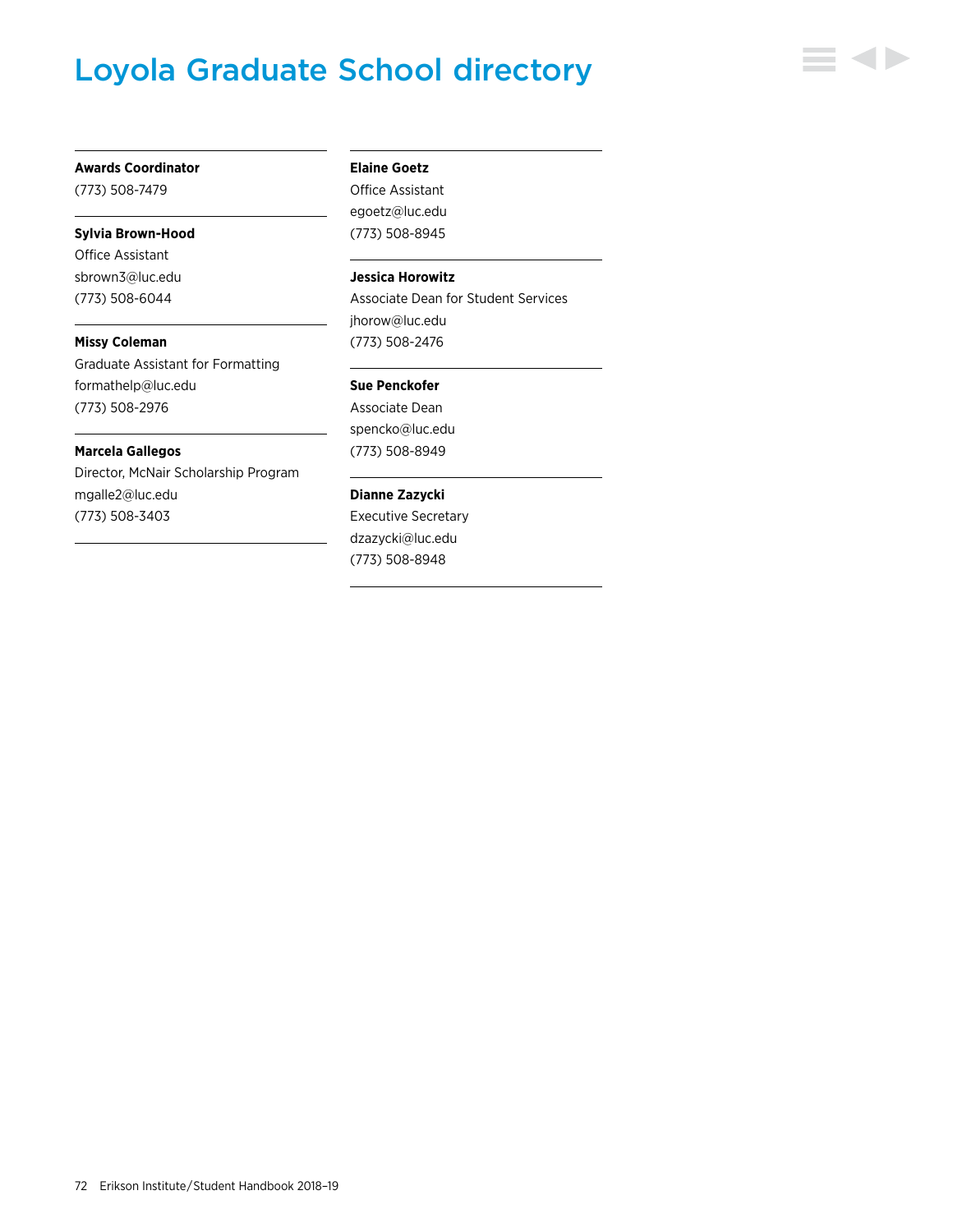## Erikson faculty and staff

## **Faculty**

Jie-Qi Chen, PhD, Senior Vice President for Academic Affairs/Dean of Faculty Tonya Bibbs, PhD Barbara T. Bowman, MA Ashley Curry, PhD Pamela Epley, PhD Linda Gilkerson, PhD Laura Grandau, PhD Samina Hadi-Tabassum, EdD Nucha Isarowong, PhD Florence Kimondo, PhD Jon Korfmacher, PhD Alexis Lauricella, PhD Cassandra McKay-Jackson, PhD, LCSW Gillian Dowley McNamee, PhD Luisiana Melendez, PhD Amanda Moreno, PhD Mark Nagasawa, PhD

## **Senior Instructors**

Mary Hynes-Berry, PhD Rebeca Itzkowich, MA Mary Quest, MA Elizabeth Tertell, MEd

## **Instructors**

Theresa Atchley, MEd Jill Barbre, MEd LCSW Jennifer Kemp Berchtold, MS, CCLS, DT Margaret Brett, AM, LCSW Sandy Carrillo, MS Patricia Chamberlain, MS Charles Chang, MA Amy Clark, MA Terra Ellingson, MA Andria Goss, MS, MSW Melinda Gronen, MA, LCSW Rebecca Halperin, MS Carey Halsey, MS Robyn Hart, MEd Mary Claire Heffron, PhD Carri Hill, PhD Andrea Hohf, MSCD, LCSW Sherry Kaufman, JD Margaret Lane, MEd

Isabela Marchi, MEd, MS Mary Marovich, MEd Sarah Martinez, MEd, MA, LCPC Rebecca Mermelstein, PhD Christine Morrison, MS Catherine Murray, MSW, LCSW Patricia Perez, PhD Ruth Reinl, MSE Sara Robles, MEd Saskia Rombouts, MA Jennifer Rosinia, PhD Angela Searcy, MS Charlene Slezak, PsyD Sue Stolzer, PhD

## **Staff**

## Office of the President

Geoffrey Nagle, PhD, President Michelle Jackson, Manager of Executive Affairs

#### Academic Programs

Jie-Qi Chen, PhD, Senior Vice President for Academic Affairs/Dean of Faculty Colette Davison, PhD, Dean of Students Rhonda Gillis, MA, Manager of Academic Affairs Chris Simons, BA, Faculty Coordinator

Center for Children and Families Maggie Abreu, AA, DFSS Administrative Assistant Sara Anderson, BA, Staff Clinician Stacey Austin, BA, Staff Clinician Erika Avila, MSW, CCF Satellite Center Program Director Michele Belanski, MSW, Staff Clinician Julianna Blanning, MS/MSW, Staff Clinician Susan Chen, MSW, Staff Clinician Lauren Cooper, MS, Transition Manager Aleida Jaimes Correa, BS, Disabilities Consultant Michelle Costello, MSW, Staff Clinician Lynette De Dios, MSW, Staff Clinician Monica Dirr, MSW, Staff Clinician Laura Fraint, PsyD, Staff Clinician

Fraeda Friedman, PhD, Disabilities Consultant Yvette Gonzalez, PhD, Clinical Psychologist Ruchira Gulati, MS, Staff Clinician Zachary Kulhan, BA, Administrative

Coordinator Amy Labb, MA, Transition Case Manager Genice Lofton, BA, Inclusion Consultant Nicole Polash, MS, Disabilities Consultant Anne Powers, MEd, Coordinator

of Intervention Services Emma Retzlaff, BA, Billing Coordinator Jean Rounds, MSW, Staff Clinician Marcy Safyer, MSW, PhD, Director Marian Slahor, BA, Business Manager Elizabeth Stoltenberg, MS/MSW, Staff Clinician Cassandra Ward, MS, Staff Clinician

Frank Zator, BA, Patient Account Representative

## Communications

Brian Moore, BA, Director of Audience Engagement and Content Strategy Sheila Haennicke, MA LSW, Director of Marketing and Communications

## Distance Learning and Continuing Education

Chip Donohue, PhD, Dean of Distance Learning and Continuing Education Gabriele Frahm, BS, Instructional Designer Kristina Hansen, MS, Instructional **Designer** Jennifer Herdzina, MS, Program Manager Dorothy Jagonase, BS, Instructional Designer Tamara Kaldor, MS, Associate Director, TEC Center Michael Paulucci, MFA, Manager of Video and Multimedia Lester Shannon, BS, Program Manager Matthew Zaradich, BA, Assistant Director of Distance Learning and Continuing Education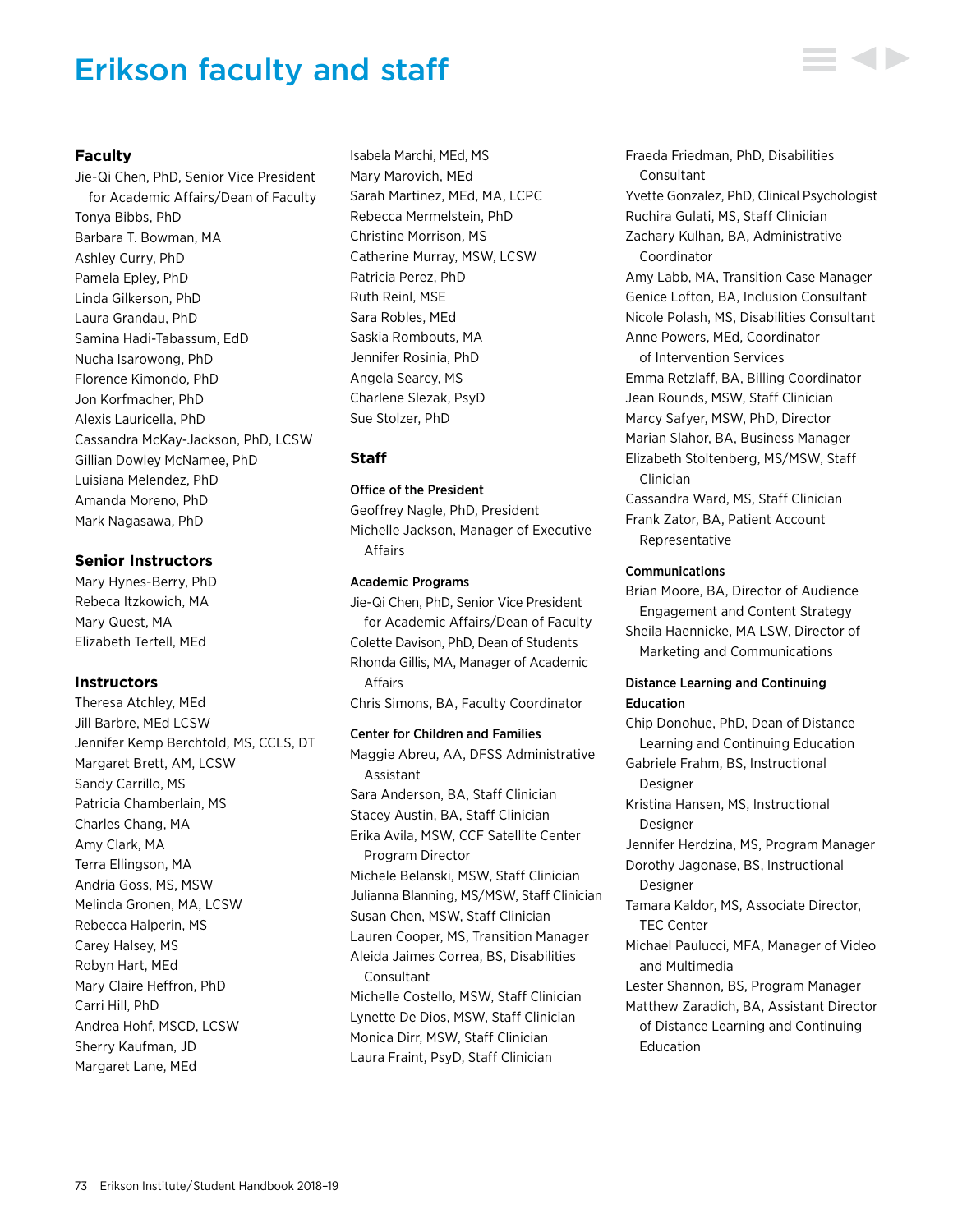#### Early Math Collaborative

- Jeanine Brownell, MS, Assistant Director of Programming Suzanne Budak, BS, Research Coordinator
- Lisa Ginet, EdD, Program Director Donna Johnson, MS, Assistant Director of School Support Services

Jennifer McCray, PhD, Principal Investigator Cody Meirick, MA, Program Manager Claudia Melgar, MEd, Research Analyst

Gala Pierce, MEd Administrative Coordinator

Erin Reid, PhD, Assistant Director of Research

## Enrollment Management

Stacy Branch, BS, Assistant Director, Registration and Student Records Michel Frendian, EdM, Dean of Enrollment Management David Arron Saenz, MPA, Director, Registration and Student Records Candace Williams, MS, MSW, Associate Director, Admission and Career Services Valerie Williams, MEd, Associate Director, Admission and Multicultural Student Affairs

Alex Yang, MA, Associate Director, Financial Aid and Enrollment Services

#### Field Education and Career Services

Margaret Brett, AM, LCSW, Director of Field Education and Career Services Candace Williams, MS, MSW, Associate Director, Admission and Career Services

## Finance

Jonathan Cabildo, MS, Senior Grants & Contracts Accountant David Dawodu, BS, Associate Director of Finance and Compliance Christine Frankhauser, BComm, Controller Myrna Guadarrama, BS, Senior Grant and Contract Accountant Patricia Lawson, BS, Vice President for Finance and Operations/CFO

Bruce Myers, Financial Analyst/Student Billing Coordinator

Sarah Roberson, MFA, Accounts Payable Coordinator

#### Fussy Baby

Catalina Ariza, MEd, Fussy Baby Home Visitor Hannah Jones-Lewis, MSW, Program Manager Michelle Lee, MEd, LPC, Infant Mental Health Specialist

Nancy Mork, MSW, Senior Infant Mental Health Specialist

Colton Mullinix, BA, Administrative Manager Tori Torrence, MSW, Field Trainer

Chang Vang, Administrative Coordinator

#### Herr Research Center

Laura Abbruzzese, MS Program Monitor Leanne Beaudoin-Ryan, PhD, Associate Director of Research Juliet Bromer, PhD, Assistant Research **Scientist** Saima Gowani, EdM, Project Director Patricia Molloy, MA, Project Manager Samara Morris, Administrative Assistant Cristina Pacione-Zayas, PhD, Director of Policy Jessica Ruiz, MS, Site Coordinator Penquaet Smith, BS, Manager, Illinois Early Childhood Fellows Program Lenoy Thottappilly, BS, Web Applications Developer Jaclyn Vasquez, MS, EDI Associate Director Veronica Vidal, BA, Associate Director Yinna Zhang, PhD, Project Director, China Initiative

#### Human Resources

David Wilson, BS, Chief Human Resources and Facilities Officer

## Infant Studies

Jennifer Kemp, MS, Program Manager, Infant Studies Certificate Program Sarah Martinez, MEd, MA, LCPC, Master's Infant Concentration Coordinator and IMH Field Educator

#### Information Technology

Jonathan Frank, BA, Chief Information Security Officer

#### Institutional Advancement

Anna Akers-Pecht, BA, Coordinator, Annual Fund and Alumni Relations

Rebecca Beno, BA, Grant Writer and Prospect Research Coordinator

- Madeleine Holdsworth, MBA, Assistant Director, Data Systems and Donor Services
- Cheryl Mendelson, BA, Vice President for Institutional Advance
- Patricia Offer, BS, Director of Development and Alumni Relations
- Michelle Smith, Executive Assistant
- Anne Volz, BA, Director, Corporate and Foundation Relations and Grant Management

## Institutional Research

Charles Chang, MA, Chief Research and Strategy Officer

## Library

Karen Janke, MSLIS, Director, Edward Neisser Library Brittany Poku, MS, Circulation Desk Coordinator Diana Sykes, MS, Public Services Librarian

#### New Schools Project

Valencia Burney, MS, Professional Development Facilitator Linda Hamburg, MS, Professional Development Coordinator Anna Jerabek, MEd, Professional Development Facilitator Sue Mitra, EdD, Professional Development Coordinator Laura Mudd, MEd, Professional Development Facilitator Emma Rand, BFA, Project Coordinator Teresa Rivera, Project Coordinator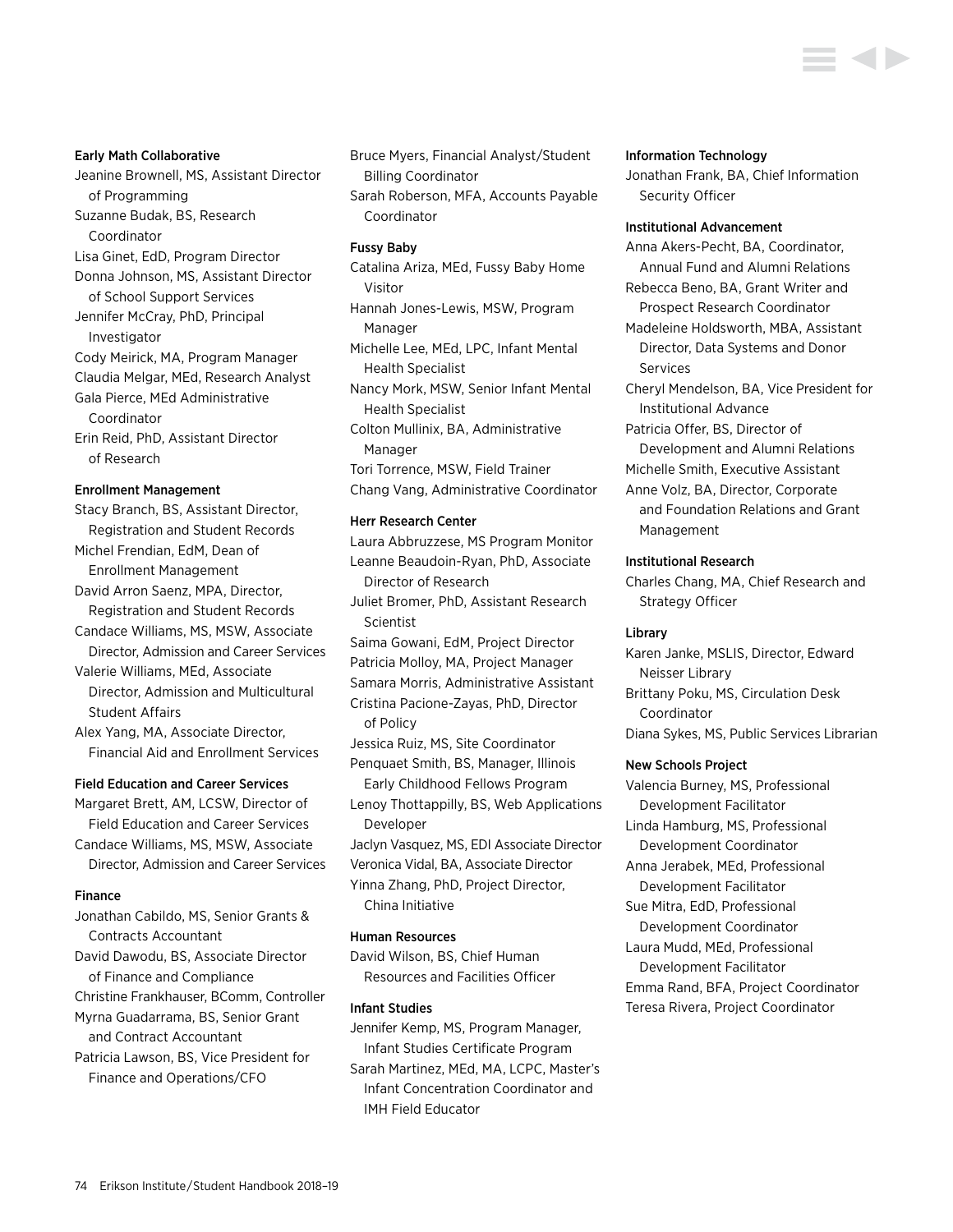## **Senior Research Associate**

Toby Herr, MEd

## **Research/Project Associates**

Calm Classroom K-2 Adenia Linker, MEd Maria Kontoudakis, MS Lisa Wartemberg, MSEd

Erikson/Illinois Department of Children and Family Services Project Kelsey Crick, BA Andria Goss, MS, MSW

## Erikson/Illinois State Board of Education Prevention Initiative Monitoring Project

Cristina Gonzalez del Riego, MS Kimberly Hanes, MS Rebecca Harles, EdM Margaret Reardon, BS Emily Reznicek, BS

Illinois Home Visiting Quality Monitoring Project Jennifer Baquedano, BS Helen Jacobsen, BS

## Project Match

Toby Herr, MEd Warrine Tidwell, BS

## **Writing tutors**

Stripe Gandara, PhD, Associate Director of Writing and Academic Support Keisha Campbell, MSW Diane Carasig, MS Jess Coon, MSW Amberle Dekker, MS Fernando Gonzalez, MSW Cristina Gonzalez del Riego, MS Maggie Koller, MS Vanessa Lee, MS Tara Lattanzi, MSW Shira Miller, MS Nicole Polash, MS Megan Sexton, MS Talin Tokat, MS